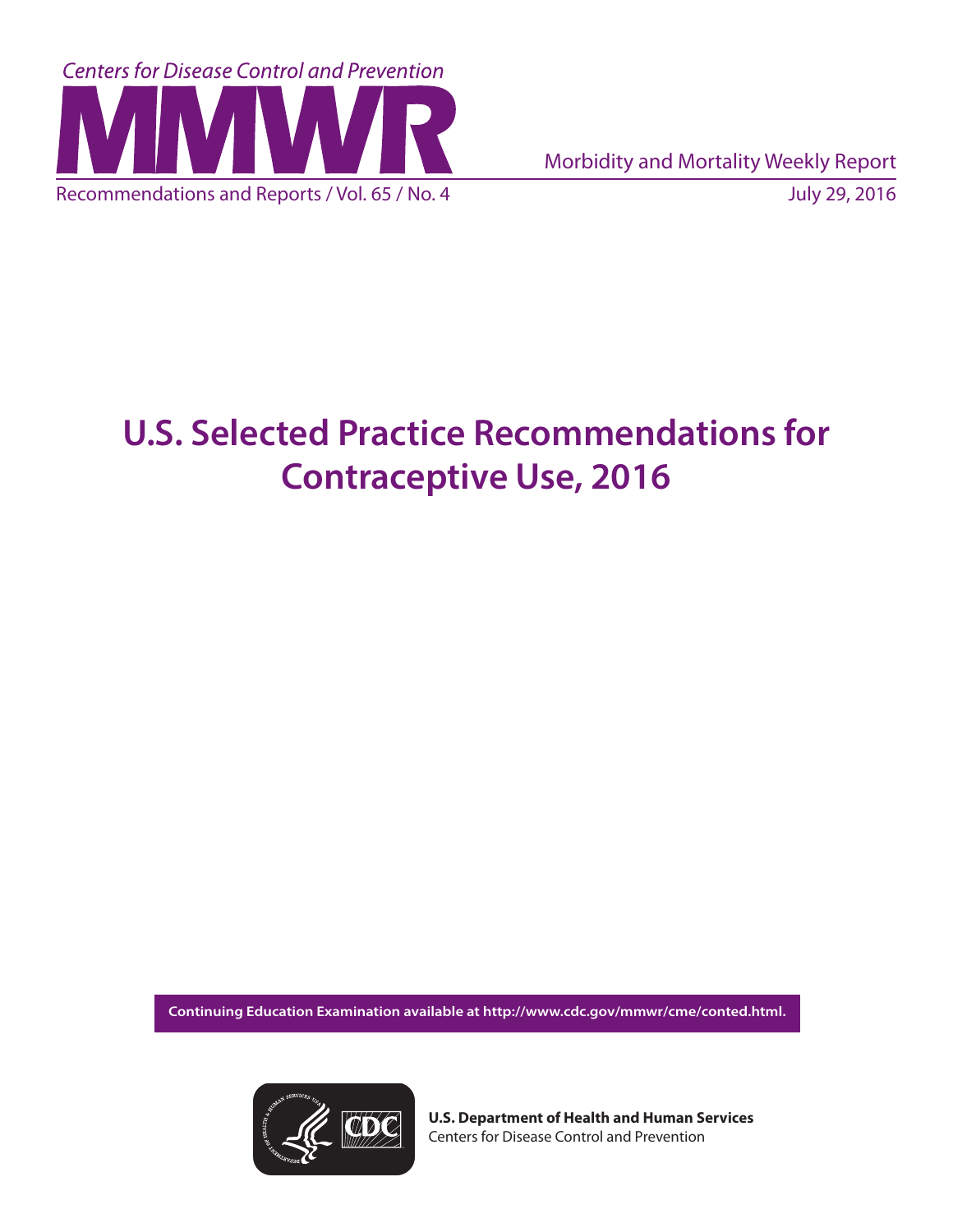#### **CONTENTS**

| Summary of Changes from the                                |  |
|------------------------------------------------------------|--|
|                                                            |  |
|                                                            |  |
|                                                            |  |
|                                                            |  |
|                                                            |  |
| How To Be Reasonably Certain that a Woman Is Not Pregnant5 |  |
|                                                            |  |
|                                                            |  |
|                                                            |  |
|                                                            |  |
|                                                            |  |
|                                                            |  |
|                                                            |  |
|                                                            |  |
|                                                            |  |
|                                                            |  |
|                                                            |  |
|                                                            |  |
|                                                            |  |

#### **CONTENTS (***Continued***)**

| Appendix A: Summary Chart of U.S. Medical Eligibility Criteria for |
|--------------------------------------------------------------------|
|                                                                    |
| Appendix B: When To Start Using Specific Contraceptive Methods  62 |
| Appendix C: Examinations and Tests Needed Before Initiation of     |
|                                                                    |
| Appendix D: Routine Follow-Up After Contraceptive Initiation 64    |
| Appendix E: Management of Women with Bleeding Irregularities       |
|                                                                    |
| Appendix F: Management of Intrauterine Devices When Users are      |
|                                                                    |

#### **Disclosure of Relationship**

CDC, our planners, and our content experts wish to disclose they have no financial interest or other relationships with the manufacturers of commercial products, suppliers of commercial services, or commercial supporters. Planners have reviewed content to ensure there is no bias. This document will not include any discussion of the unlabeled use of a product or a product under investigational use, with the exception that some of the recommendations in this document might be inconsistent with package labeling.

The *MMWR* series of publications is published by the Center for Surveillance, Epidemiology, and Laboratory Services, Centers for Disease Control and Prevention (CDC), U.S. Department of Health and Human Services, Atlanta, GA 30329-4027.

**Suggested citation:** [Author names; first three, then et al., if more than six.] [Title]. MMWR Recomm Rep 2016;65(No. RR-#):[inclusive page numbers].

#### **Centers for Disease Control and Prevention**

Thomas R. Frieden, MD, MPH, *Director* Harold W. Jaffe, MD, MA, *Associate Director for Science* Joanne Cono, MD, ScM, *Director, Office of Science Quality*  Chesley L. Richards, MD, MPH, *Deputy Director for Public Health Scientific Services* Michael F. Iademarco, MD, MPH, *Director, Center for Surveillance, Epidemiology, and Laboratory Services*

#### *MMWR* **Editorial and Production Staff (Serials)**

Sonja A. Rasmussen, MD, MS, *Editor-in-Chief* Charlotte K. Kent, PhD, MPH, *Executive Editor* Christine G. Casey, MD, *Editor* Teresa F. Rutledge, *Managing Editor* David C. Johnson, *Lead Technical Writer-Editor* Catherine B. Lansdowne, MS, *Project Editor*

Martha F. Boyd, *Lead Visual Information Specialist* Maureen A. Leahy, Julia C. Martinroe, Stephen R. Spriggs, Moua Yang, Tong Yang, *Visual Information Specialists* Quang M. Doan, MBA, Phyllis H. King, Terraye M. Starr, *Information Technology Specialists*

#### *MMWR* **Editorial Board**

Timothy F. Jones, MD, *Chairman* Matthew L. Boulton, MD, MPH Virginia A. Caine, MD Katherine Lyon Daniel, PhD Jonathan E. Fielding, MD, MPH, MBA David W. Fleming, MD

William E. Halperin, MD, DrPH, MPH King K. Holmes, MD, PhD Robin Ikeda, MD, MPH Rima F. Khabbaz, MD Phyllis Meadows, PhD, MSN, RN Jewel Mullen, MD, MPH, MPA

Jeff Niederdeppe, PhD Patricia Quinlisk, MD, MPH Patrick L. Remington, MD, MPH Carlos Roig, MS, MA William L. Roper, MD, MPH William Schaffner, MD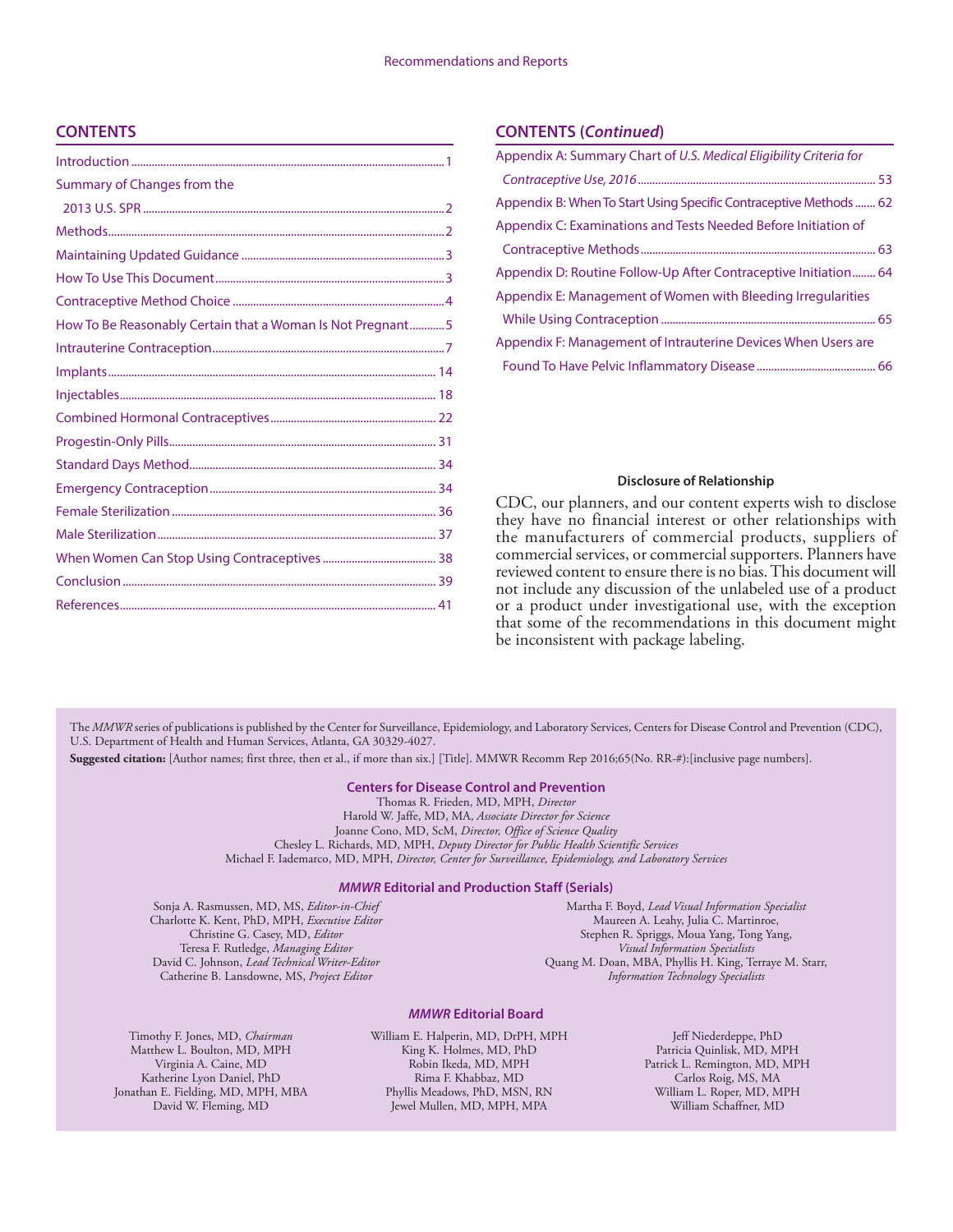# <span id="page-2-0"></span>**U.S. Selected Practice Recommendations for Contraceptive Use, 2016**

Kathryn M. Curtis, PhD1 Tara C. Jatlaoui, MD1 Naomi K. Tepper, MD1 Lauren B. Zapata, PhD<sup>1</sup> Leah G. Horton, MSPH<sup>1</sup> Denise J. Jamieson, MD1 Maura K. Whiteman, PhD1 *1Division of Reproductive Health, National Center for Chronic Disease Prevention and Health Promotion*

**Summary**

*The 2016* U.S. Selected Practice Recommendations for Contraceptive Use *(U.S. SPR) addresses a select group of common, yet sometimes controversial or complex, issues regarding initiation and use of specific contraceptive methods. These recommendations for health care providers were updated by CDC after review of the scientific evidence and consultation with national experts who met in Atlanta, Georgia, during August 26–28, 2015. The information in this report updates the 2013 U.S. SPR* (CDC. U.S. selected practice recommendations for contraceptive use, 2013. MMWR 2013;62[No. RR-5])*. Major updates include 1) revised recommendations for starting regular contraception after the use of emergency contraceptive pills and 2) new recommendations for the use of medications to ease insertion of intrauterine devices. The recommendations in this report are intended to serve as a source of clinical guidance for health care providers and provide evidence-based guidance to reduce medical barriers to contraception access and use. Health care providers should always consider the individual clinical circumstances of each person seeking family planning services. This report is not intended to be a substitute for professional medical advice for individual patients. Persons should seek advice from their health care providers when considering family planning options.*

### **Introduction**

Unintended pregnancy rates remain high in the United States; approximately 45% of all pregnancies are unintended, with higher proportions among adolescent and young women, women who are racial/ethnic minorities, and women with lower levels of education and income (*1*). Unintended pregnancies increase the risk for poor maternal and infant outcomes (*2*) and in 2010, resulted in U.S. government health care expenditures of \$21 billion (*3*). Approximately half of unintended pregnancies are among women who were not using contraception at the time they became pregnant; the other half are among women who became pregnant despite reported use of contraception (*4*). Strategies to prevent unintended pregnancy include assisting women at risk for unintended pregnancy and their partners with choosing appropriate contraceptive methods and helping them use methods correctly and consistently to prevent pregnancy.

In 2013, CDC published the first *U.S. Selected Practice Recommendations for Contraceptive Use* (U.S. SPR), adapted from global guidance developed by the World Health Organization (WHO SPR), which provided evidence-based guidance on how to use contraceptive methods safely and effectively once they are deemed to be medically appropriate.

**Corresponding author:** Kathryn M. Curtis, PhD, Division of Reproductive Health, National Center for Chronic Disease Prevention and Health Promotion, CDC. Telephone: 770-488-5200; E-mail: [kmc6@cdc.gov.](mailto:kmc6@cdc.gov)

U.S. SPR is a companion document to *U.S. Medical Eligibility Criteria for Contraceptive Use* (U.S. MEC) ([http://www.cdc.](http://www.cdc.gov/reproductivehealth/unintendedpregnancy/usmec.htm) [gov/reproductivehealth/unintendedpregnancy/usmec.htm](http://www.cdc.gov/reproductivehealth/unintendedpregnancy/usmec.htm)), which provides recommendations on safe use of contraceptive methods for women with various medical conditions and other characteristics (*5*). WHO intended for the global guidance to be used by local or national policy makers, family planning program managers, and the scientific community as a reference when they develop family planning guidance at the country or program level. During 2012–2013, CDC went through a formal process to adapt the global guidance for best implementation in the United States, which included rigorous identification and critical appraisal of the scientific evidence through systematic reviews, and input from national experts on how to translate that evidence into recommendations for U.S. health care providers (*6*). At that time, CDC committed to keeping this guidance up to date and based on the best available evidence, with full review every few years (*6*).

This document updates the 2013 U.S. SPR (*6*) with new evidence and input from experts. Major updates include 1) revised recommendations for starting regular contraception after the use of emergency contraceptive pills and 2) new recommendations for the use of medications to ease insertion of intrauterine devices (IUDs). Recommendations are provided for health care providers on the safe and effective use of contraceptive methods and address provision of contraceptive methods and management of side effects and other problems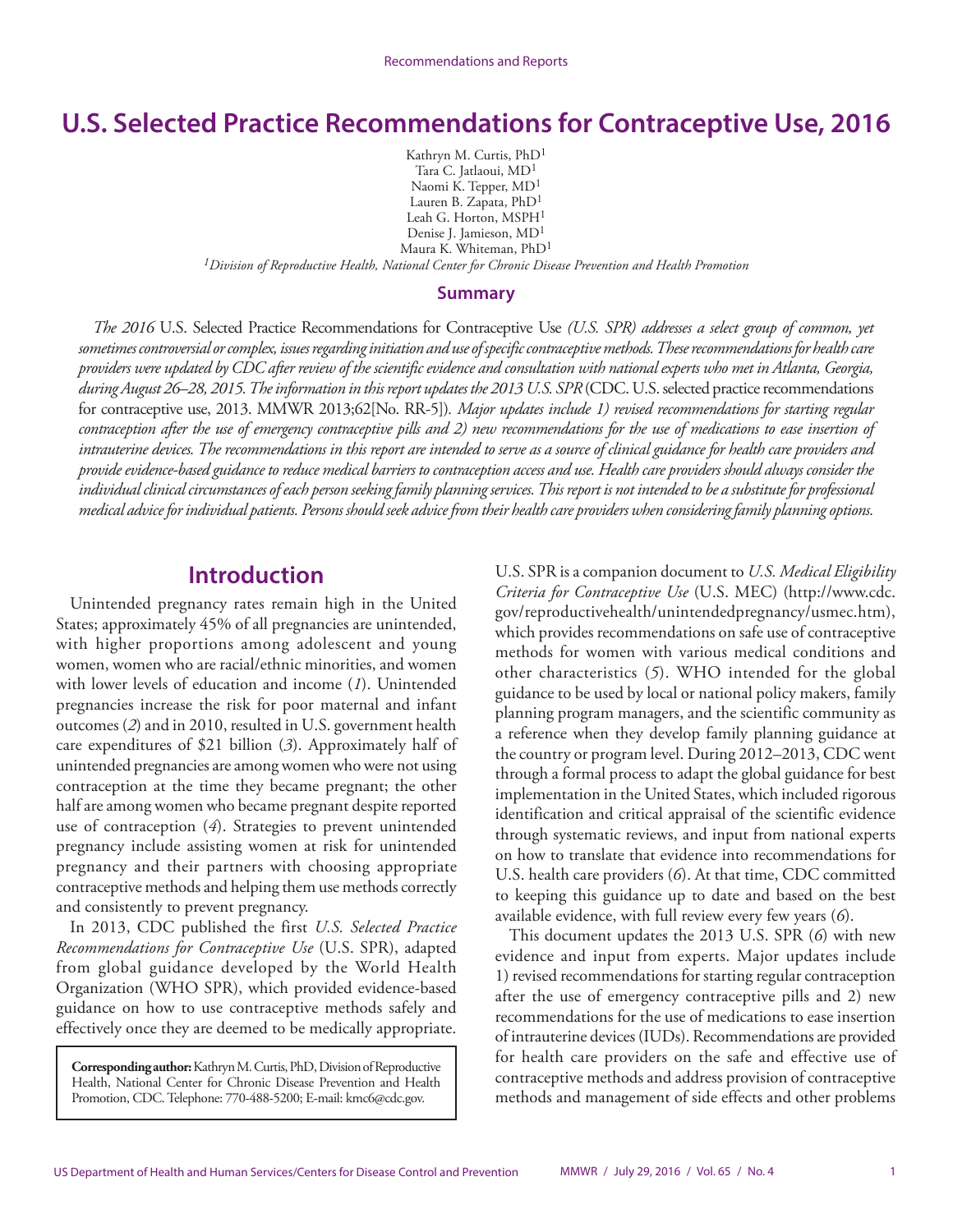<span id="page-3-0"></span>with contraceptive method use, within the framework of removing unnecessary medical barriers to accessing and using contraception. These recommendations are meant to serve as a source of clinical guidance for health care providers; health care providers should always consider the individual clinical circumstances of each person seeking family planning services. This report is not intended to be a substitute for professional medical advice for individual patients, who should seek advice from their health care providers when considering family planning options.

# **Summary of Changes from the 2013 U.S. SPR**

#### **Updated Recommendations**

Recommendations have been updated regarding when to start regular contraception after ulipristal acetate (UPA) emergency contraceptive pills:

- Advise the woman to start or resume hormonal contraception no sooner than 5 days after use of UPA, and provide or prescribe the regular contraceptive method as needed. For methods requiring a visit to a health care provider, such as depo-medroxyprogesterone acetate (DMPA), implants, and IUDs, starting the method at the time of UPA use may be considered; the risk that the regular contraceptive method might decrease the effectiveness of UPA must be weighed against the risk of not starting a regular hormonal contraceptive method.
- The woman needs to abstain from sexual intercourse or use barrier contraception for the next 7 days after starting or resuming regular contraception or until her next menses, whichever comes first.
- Any nonhormonal contraceptive method can be started immediately after the use of UPA.
- Advise the woman to have a pregnancy test if she does not have a withdrawal bleed within 3 weeks.

#### **New Recommendations**

New recommendations have been made for medications to ease IUD insertion:

- Misoprostol is not recommended for routine use before IUD insertion. Misoprostol might be helpful in select circumstances (e.g., in women with a recent failed insertion).
- Paracervical block with lidocaine might reduce patient pain during IUD insertion.

## **Methods**

Since publication of the 2013 U.S. SPR, CDC has monitored the literature for new evidence relevant to the recommendations through the WHO/CDC continuous identification of research evidence (CIRE) system (*7*). This system identifies new evidence as it is published and allows WHO and CDC to update systematic reviews and facilitate updates to recommendations as new evidence warrants. Automated searches are run in PubMed weekly, and the results are reviewed. Abstracts that meet specific criteria are added to the web-based CIRE system, which facilitates coordination and peer review of systematic reviews for both WHO and CDC. In 2014, CDC reviewed all of the existing recommendations in the 2013 U.S. SPR for new evidence identified by CIRE that had the potential to lead to a changed recommendation. During August 27–28, 2014, CDC held a meeting in Atlanta, Georgia, of 11 family planning experts and representatives from partner organizations to solicit their input on the scope of and process for updating both the 2010 U.S. MEC and the 2013 U.S. SPR. The participants were experts in family planning and represented different provider types and organizations that represent health care providers. A list of participants is provided at the end of this report. The meeting related to topics to be addressed in the update of U.S. SPR based on new scientific evidence published since 2013 (identified though the CIRE system), topics addressed at a 2014 WHO meeting to update global guidance, and suggestions CDC received from providers for the addition of recommendations not included in the 2013 U.S. SPR (e.g., from provider feedback through e-mail, public inquiry, and questions received at conferences). CDC identified one topic to consider adding to the guidance: the use of medications to ease IUD insertion (evidence question: "Among women of reproductive age, does use of medications before IUD insertion improve the safety or effectiveness of the procedure [ease of insertion, need for adjunctive insertion measures, or insertion success] or affect patient outcomes [pain or side effects] compared with nonuse of these medications?"). CDC also identified one topic for which new evidence warranted a review of an existing recommendation: initiation of regular contraception after emergency contraceptive pills (evidence question: "Does ulipristal acetate for emergency contraception interact with regular use of hormonal contraception leading to decreased effectiveness of either contraceptive method?"). CDC determined that all other recommendations in the 2013 U.S. SPR were up to date and consistent with the current body of evidence for that recommendation.

In preparation for a subsequent expert meeting August 26–28, 2015, to review the scientific evidence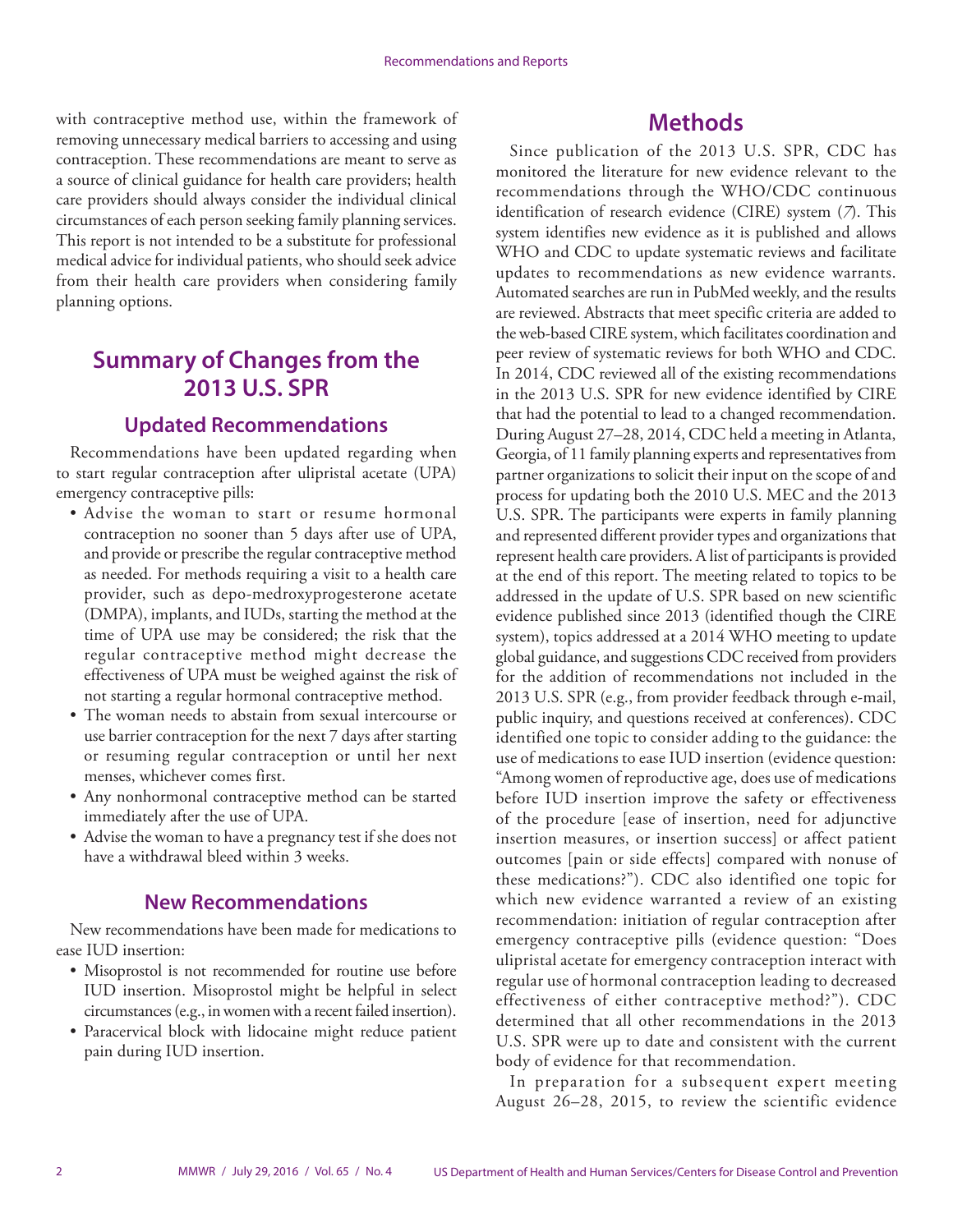<span id="page-4-0"></span>for potential recommendations, CDC staff conducted independent systematic reviews for each of the topics being considered. The purpose of these systematic reviews was to identify direct evidence related to the common clinical challenges associated with the recommendations. Preferred Reporting Items for Systematic Reviews and Meta-Analyses (PRISMA) guidelines were followed for reporting systematic reviews (*8*,*9*), and strength and quality of the evidence were assigned using the system of the U.S. Preventive Services Task Force (*10*). When direct evidence was limited or not available, indirect evidence (e.g., evidence on surrogate outcomes) and theoretical issues were considered and either added to direct evidence within a systematic review or separately compiled for presentation to the meeting participants. Completed systematic reviews were peer reviewed by two or three experts and then provided to participants before the expert meeting. Reviews are referenced throughout this document; the full reviews have been published and contain the details of each review, including systematic review question, literature search protocol, inclusion and exclusion criteria, evidence tables, and quality assessment. CDC staff continued to monitor new evidence identified through the CIRE system during the preparation for the August 2015 meeting.

During August 26–28, 2015, CDC held a meeting in Atlanta, Georgia, of 29 participants who were invited to provide their individual perspectives on the scientific evidence presented and to discuss potential recommendations that followed. Participants represented a wide range of expertise in family planning provision and research and included obstetrician/gynecologists, pediatricians, family physicians, nurse practitioners, epidemiologists, and others with research and clinical practice expertise in contraceptive safety, effectiveness, and management. Lists of participants and any potential conflicts of interest are provided at the end of this report. During the meeting, the evidence from the systematic review for each topic was presented, including direct evidence and any indirect evidence or theoretical concerns. Participants provided their perspectives on using the evidence to develop the recommendations that would meet the needs of U.S. health care providers. After the meeting, CDC determined the recommendations in this report, taking into consideration the perspectives provided by the meeting participants. Feedback also was received from four external reviewers, composed of health care providers and researchers who had not participated in the update meetings. These providers were asked to provide comments on the accuracy, feasibility, and clarity of the recommendations. Areas of research that need additional investigation also were considered during the meeting (*11*).

# **Maintaining Updated Guidance**

As with any evidence-based guidance document, a key challenge is keeping the recommendations up to date as new scientific evidence becomes available. Working with WHO, CDC uses the CIRE system to ensure that WHO and CDC guidance is based on the best available evidence and that a mechanism is in place to update guidance when new evidence becomes available (*7*). CDC will continue to work with WHO to identify and assess all new relevant evidence and determine whether changes in the recommendations are warranted. In most cases, U.S. SPR will follow any updates in the WHO guidance, which typically occurs every 5 years (or sooner if warranted by new data). In addition, CDC will review any interim WHO updates for their application in the United States. CDC also will identify and assess any new literature for the recommendations that are not included in the WHO guidance and will completely review U.S. SPR every 5 years. Updates to the guidance can be found on the U.S. SPR website [\(http://www.cdc.gov/reproductivehealth/](http://www.cdc.gov/reproductivehealth/UnintendedPregnancy/USSPR.htm) [UnintendedPregnancy/USSPR.htm\)](http://www.cdc.gov/reproductivehealth/UnintendedPregnancy/USSPR.htm).

# **How To Use This Document**

The recommendations in this report are intended to help health care providers address issues related to use of contraceptives, such as how to help a woman initiate use of a contraceptive method, which examinations and tests are needed before initiating use of a contraceptive method, what regular follow-up is needed, and how to address problems that often arise during use, including missed pills and side effects such as unscheduled bleeding. Each recommendation addresses what a woman or health care provider can do in specific situations. For situations in which certain groups of women might be medically ineligible to follow the recommendations, comments and reference to U.S. MEC are provided (*5*). The full U.S. MEC recommendations and the evidence supporting those recommendations have been updated in 2016 (*5*) and are summarized (Appendix A).

The information in this document is organized by contraceptive method, and the methods generally are presented in order of effectiveness, from highest to lowest. However, the recommendations are not intended to provide guidance on every aspect of provision and management of contraceptive method use. Instead, they incorporate the best available evidence to address specific issues regarding common, yet sometimes complex, clinical issues. Each contraceptive method section generally includes information about initiation of the method, regular follow-up, and management of problems with use (e.g., usage errors and side effects). Each section first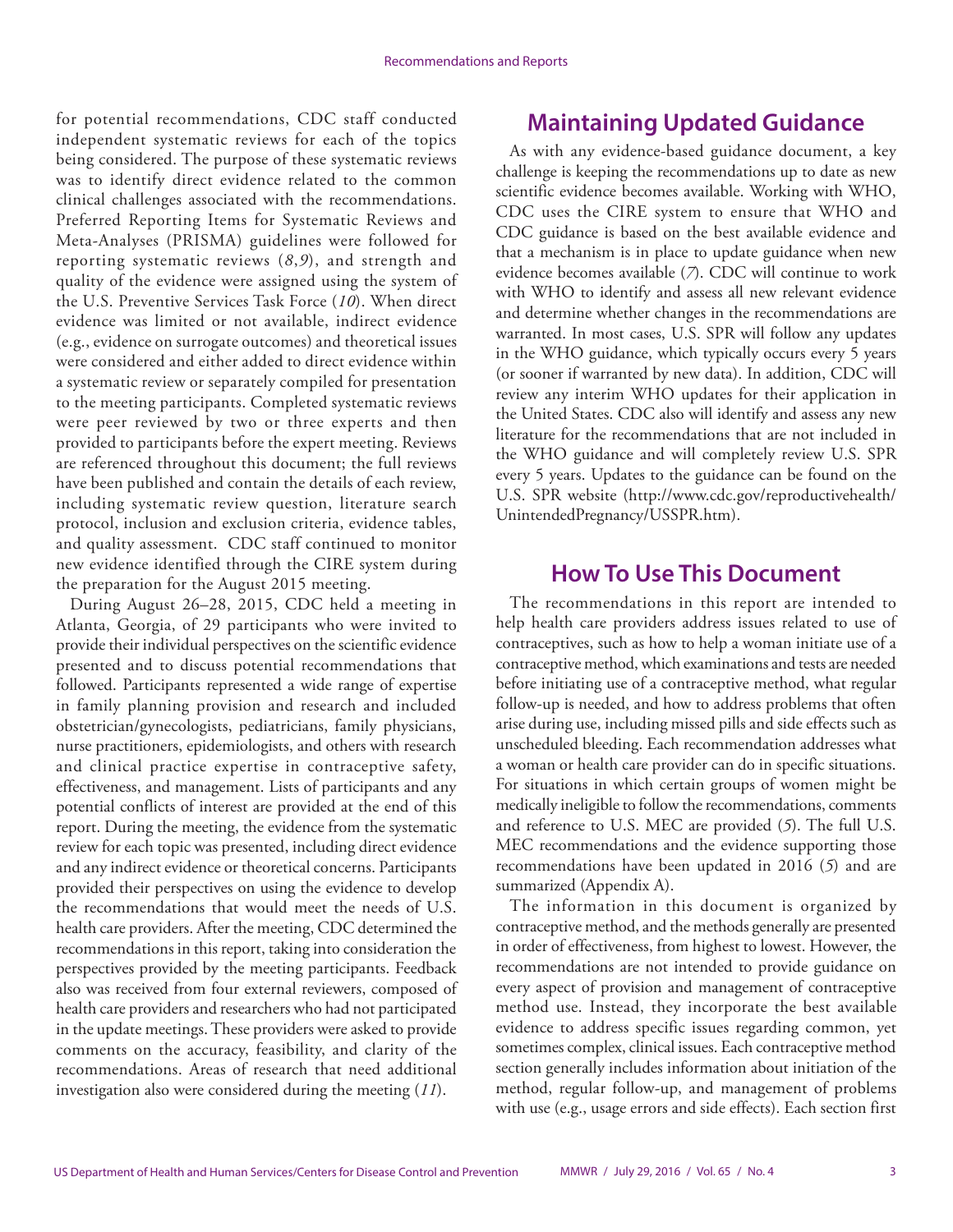<span id="page-5-0"></span>provides the recommendation and then includes comments and a brief summary of the scientific evidence on which the recommendation is based. The level of evidence from the systematic reviews for each evidence summary are provided based on the U.S. Preventive Services Task Force system, which includes ratings for study design (I: randomized controlled trials; II-1: controlled trials without randomization; II-2: observational studies; and II-3: multiple time series or descriptive studies), ratings for internal validity (good, fair, or poor), and categorization of the evidence as direct or indirect for the specific review question (*10*).

Recommendations in this document are provided for permanent methods of contraception, such as vasectomy and female sterilization, as well as for reversible methods of contraception, including the copper-containing intrauterine device (Cu-IUD); levonorgestrel-releasing IUDs (LNG-IUDs); the etonogestrel implant; progestin-only injectables; progestinonly pills (POPs); combined hormonal contraceptive methods that contain both estrogen and a progestin, including combined oral contraceptives (COCs), a transdermal contraceptive patch, and a vaginal contraceptive ring; and the standard days method (SDM). Recommendations also are provided for emergency use of the Cu-IUD and emergency contraceptive pills (ECPs).

For each contraceptive method, recommendations are provided on the timing for initiation of the method and indications for when and for how long additional contraception, or a back-up method, is needed. Many of these recommendations include guidance that a woman can start a contraceptive method at any time during her menstrual cycle if it is reasonably certain that she is not pregnant. Guidance for health care providers on how to be reasonably certain that a woman is not pregnant also is provided.

For each contraceptive method, recommendations include the examinations and tests needed before initiation of the method. These recommendations apply to persons who are presumed to be healthy. Those with known medical problems or other special conditions might need additional examinations or tests before being determined to be appropriate candidates for a particular method of contraception. U.S. MEC might be useful in such circumstances (*5*). Most women need no or very few examinations or tests before initiating a contraceptive method although they might be needed to address other noncontraceptive health needs (*12*). Any additional screening needed for preventive health care can be performed at the time of contraception initiation, and initiation should not be delayed for test results. The following classification system was developed by WHO and adopted by CDC to categorize the applicability of the various examinations or tests before initiation of contraceptive methods (*13*):

**Class A:** These tests and examinations are essential and mandatory in all circumstances for safe and effective use of the contraceptive method.

**Class B:** These tests and examinations contribute substantially to safe and effective use, although implementation can be considered within the public health context, service context, or both. The risk for not performing an examination or test should be balanced against the benefits of making the contraceptive method available.

**Class C:** These tests and examinations do not contribute substantially to safe and effective use of the contraceptive method.

These classifications focus on the relation of the examinations or tests to safe initiation of a contraceptive method. They are not intended to address the appropriateness of these examinations or tests in other circumstances. For example, some of the examinations or tests that are not deemed necessary for safe and effective contraceptive use might be appropriate for good preventive health care or for diagnosing or assessing suspected medical conditions. Systematic reviews were conducted for several different types of examinations and tests to assess whether a screening test was associated with safe use of contraceptive methods. Because no single convention exists for screening panels for certain diseases, including diabetes, lipid disorders, and liver diseases, the search strategies included broad terms for the tests and diseases of interest.

Summary charts and clinical algorithms that summarize the guidance for the various contraceptive methods have been developed for many of the recommendations, including when to start using specific contraceptive methods (Appendix B), examinations and tests needed before initiating the various contraceptive methods (Appendix C), routine follow-up after initiating contraception (Appendix D), management of bleeding irregularities (Appendix E), and management of IUDs when users are found to have pelvic inflammatory disease (PID) (Appendix F). These summaries might be helpful to health care providers when managing family planning patients. Additional tools are available on the U.S. SPR website [\(http://www.cdc.](http://www.cdc.gov/reproductivehealth/UnintendedPregnancy/USSPR.htm) [gov/reproductivehealth/UnintendedPregnancy/USSPR.htm\)](http://www.cdc.gov/reproductivehealth/UnintendedPregnancy/USSPR.htm).

# **Contraceptive Method Choice**

Many elements need to be considered individually by a woman, man, or couple when choosing the most appropriate contraceptive method. Some of these elements include safety, effectiveness, availability (including accessibility and affordability), and acceptability. Although most contraceptive methods are safe for use by most women, U.S. MEC provides recommendations on the safety of specific contraceptive methods for women with certain characteristics and medical conditions (*5*); a U.S. MEC summary (Appendix A) and the categories of medical eligibility criteria for contraceptive use (Box 1) are provided.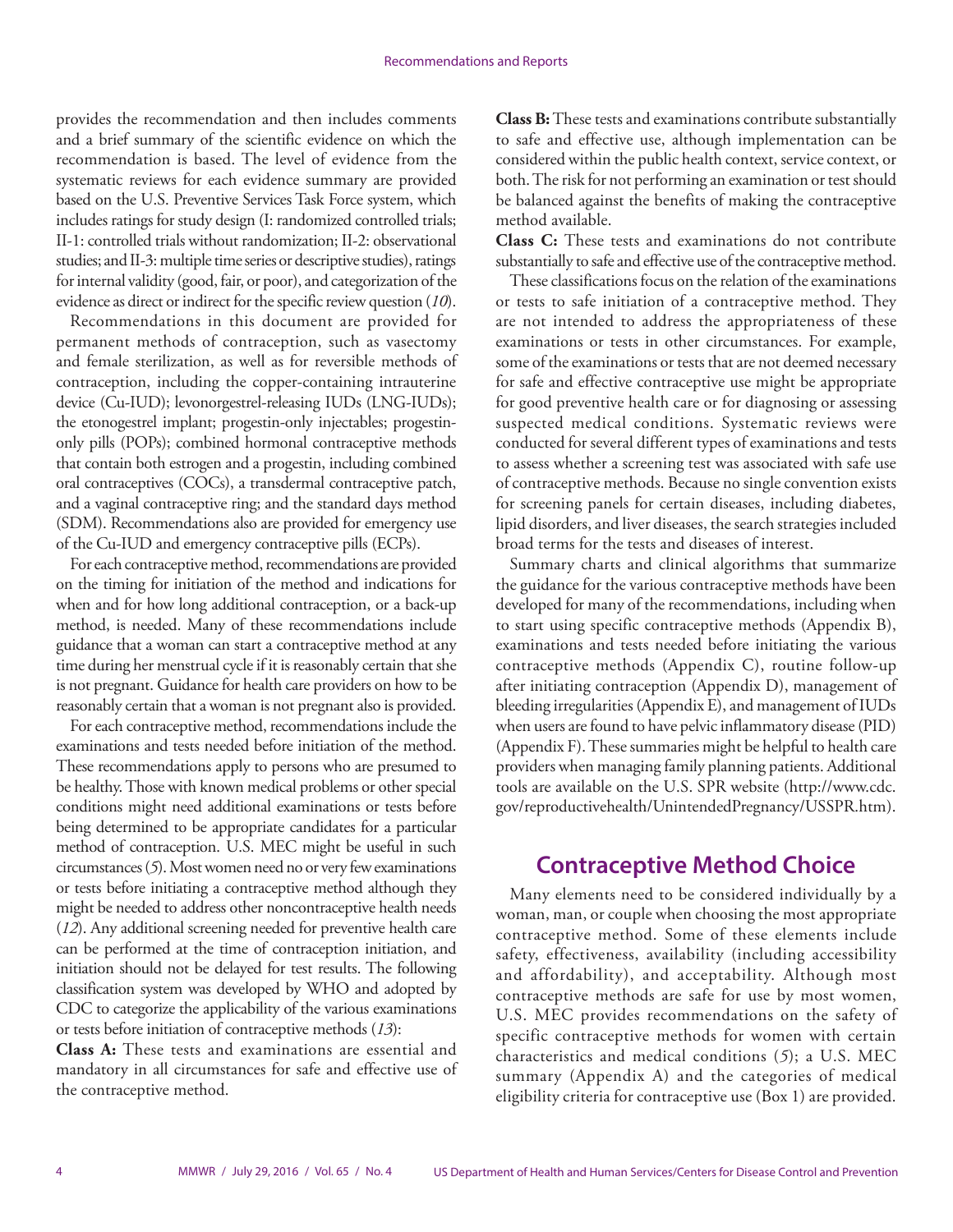<span id="page-6-0"></span>Voluntary informed choice of contraceptive methods is an essential guiding principle, and contraceptive counseling, where applicable, might be an important contributor to the successful use of contraceptive methods.

Contraceptive method effectiveness is critically important in minimizing the risk for unintended pregnancy, particularly

#### **BOX 1. Categories of medical eligibility criteria for contraceptive use**

- U.S. MEC 1 = A condition for which there is no restriction for the use of the contraceptive method.
- U.S. MEC  $2 = A$  condition for which the advantages of using the method generally outweigh the theoretical or proven risks.
- U.S. MEC  $3 = A$  condition for which the theoretical or proven risks usually outweigh the advantages of using the method.
- U.S. MEC 4 = A condition that represents an unacceptable health risk if the contraceptive method is used.

**Source:** Curtis KM, Jatlaoui TC, Tepper NK, et al. U.S. medical eligibility criteria for contraceptive use. MMWR 2016;65(No. RR-3). **Abbreviation:** U.S. MEC = *U.S. Medical Eligibility Criteria for Contraceptive Use.*

among women for whom an unintended pregnancy would pose additional health risks. The effectiveness of contraceptive methods depends both on the inherent effectiveness of the method itself and on how consistently and correctly it is used (Figure 1). Both consistent and correct use can vary greatly with characteristics such as age, income, desire to prevent or delay pregnancy, and culture. Methods that depend on consistent and correct use by clients have a wide range of effectiveness between typical use (actual use, including incorrect or inconsistent use) and perfect use (correct and consistent use according to directions) (*14*). IUDs and implants are considered longacting, reversible contraception (LARC); these methods are highly effective because they do not depend on regular compliance from the user. LARC methods are appropriate for most women, including adolescents and nulliparous women. All women should be counseled about the full range and effectiveness of contraceptive options for which they are medically eligible so that they can identify the optimal method.

In choosing a method of contraception, dual protection from the simultaneous risk for human immunodeficiency virus (HIV) and other sexually transmitted diseases (STDs) also should be considered. Although hormonal contraceptives and IUDs are highly effective at preventing pregnancy, they do not protect against STDs, including HIV. Consistent and correct use of the male latex condom reduces the risk for HIV

infection and other STDs, including chlamydial infection, gonococcal infection, and trichomoniasis (*15*). Although evidence is limited, use of female condoms can provide protection from acquisition and transmission of STDs (*15*). All patients, regardless of contraceptive choice, should be counseled about the use of condoms and the risk for STDs, including HIV infection (*15*). Additional information about prevention and treatment of STDs is available from the CDC *Sexually Transmitted Diseases Treatment Guidelines* [\(http://www.](http://www.cdc.gov/std/treatment) [cdc.gov/std/treatment](http://www.cdc.gov/std/treatment)) (*15*).

Women, men, and couples have increasing numbers of safe and effective choices for contraceptive methods, including LARC methods such as IUDs and implants, to reduce the risk for unintended pregnancy. However, with these expanded options comes the need for evidence-based guidance to help health care providers offer quality family planning care to their patients, including assistance in choosing the most appropriate contraceptive method for individual circumstances and using that method correctly, consistently, and continuously to maximize effectiveness. Removing unnecessary barriers can help patients access and successfully use contraceptive methods. Several medical barriers to initiating and continuing contraceptive methods might exist, such as unnecessary screening examinations and tests before starting the method (e.g., a pelvic examination before initiation of COCs), inability to receive the contraceptive on the same day as the visit (e.g., waiting for test results that might not be needed or waiting until the woman's next menstrual cycle to start use), and difficulty obtaining continued contraceptive supplies (e.g., restrictions on number of pill packs dispensed at one time). Removing unnecessary steps, such as providing prophylactic antibiotics at the time of IUD insertion or requiring unnecessary follow-up procedures, also can help patients access and successfully use contraception.

# **How To Be Reasonably Certain that a Woman Is Not Pregnant**

In most cases, a detailed history provides the most accurate assessment of pregnancy risk in a woman who is about to start using a contraceptive method. Several criteria for assessing pregnancy risk are listed in the recommendation that follows. These criteria are highly accurate (i.e., a negative predictive value of 99%–100%) in ruling out pregnancy among women who are not pregnant (*16*–*19*). Therefore, CDC recommends that health care providers use these criteria to assess pregnancy status in a woman who is about to start using contraceptives (Box 2). If a woman meets one of these criteria (and therefore the health care provider can be reasonably certain that she is not pregnant), a urine pregnancy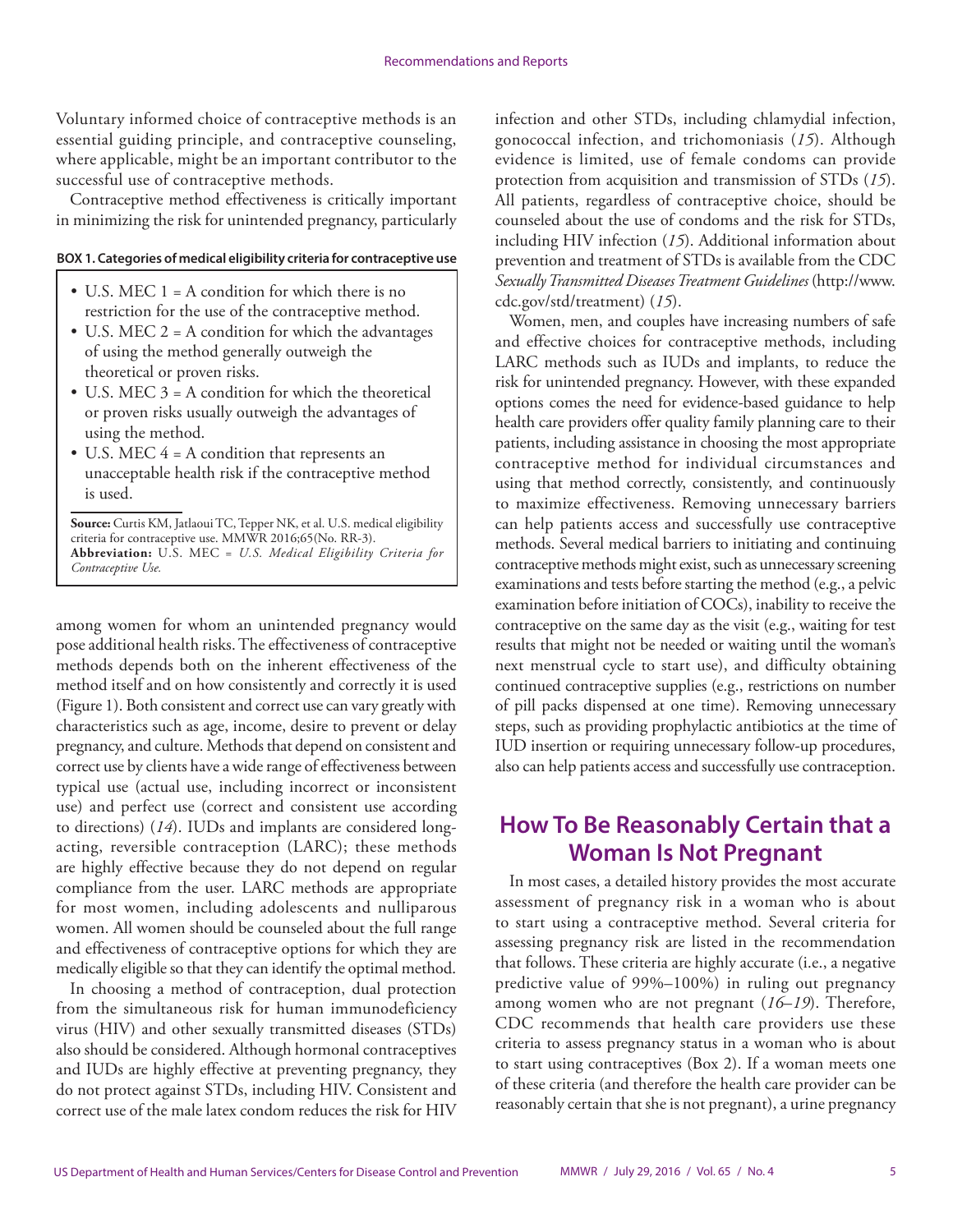



**Sources:** Adapted from World Health Organization (WHO) Department of Reproductive Health and Research, Johns Hopkins Bloomberg School of Public Health/ Center for Communication Programs (CCP). Knowledge for health project. Family planning: a global handbook for providers (2011 update). Baltimore, MD; Geneva, Switzerland: CCP and WHO; 2011; and Trussell J. Contraceptive failure in the United States. Contraception 2011;83:397–404.

\* The percentages indicate the number out of every 100 women who experienced an unintended pregnancy within the first year of typical use of each contraceptive method.

test might be considered in addition to these criteria (based on clinical judgment), bearing in mind the limitations of the accuracy of pregnancy testing. If a woman does not meet any of these criteria, then the health care provider cannot be reasonably certain that she is not pregnant, even with a negative pregnancy test. Routine pregnancy testing for every woman is not necessary.

On the basis of clinical judgment, health care providers might consider the addition of a urine pregnancy test; however, they should be aware of the limitations, including accuracy of the test relative to the time of last sexual intercourse, recent delivery, or spontaneous or induced abortion. Routine pregnancy testing for every woman is not necessary. If a woman has had recent (i.e., within the last 5 days) unprotected sexual intercourse, consider offering emergency contraception (either a Cu-IUD or ECPs) if pregnancy is not desired.

**Comments and Evidence Summary.** The criteria for determining whether a woman is pregnant depend on the assurance that she has not ovulated within a certain amount of time after her last menses, spontaneous or induced abortion, or delivery. Among menstruating women, the timing of ovulation can vary widely. During an average 28-day cycle, ovulation generally occurs during days 9–20 (*20*). In addition, the likelihood of ovulation is low from days 1–7 of the menstrual cycle (*21*). After a spontaneous or an induced abortion, ovulation can occur within 2–3 weeks and has been found to occur as early as 8–13 days after the end of the pregnancy. Therefore, the likelihood of ovulation is low  $\leq$  days after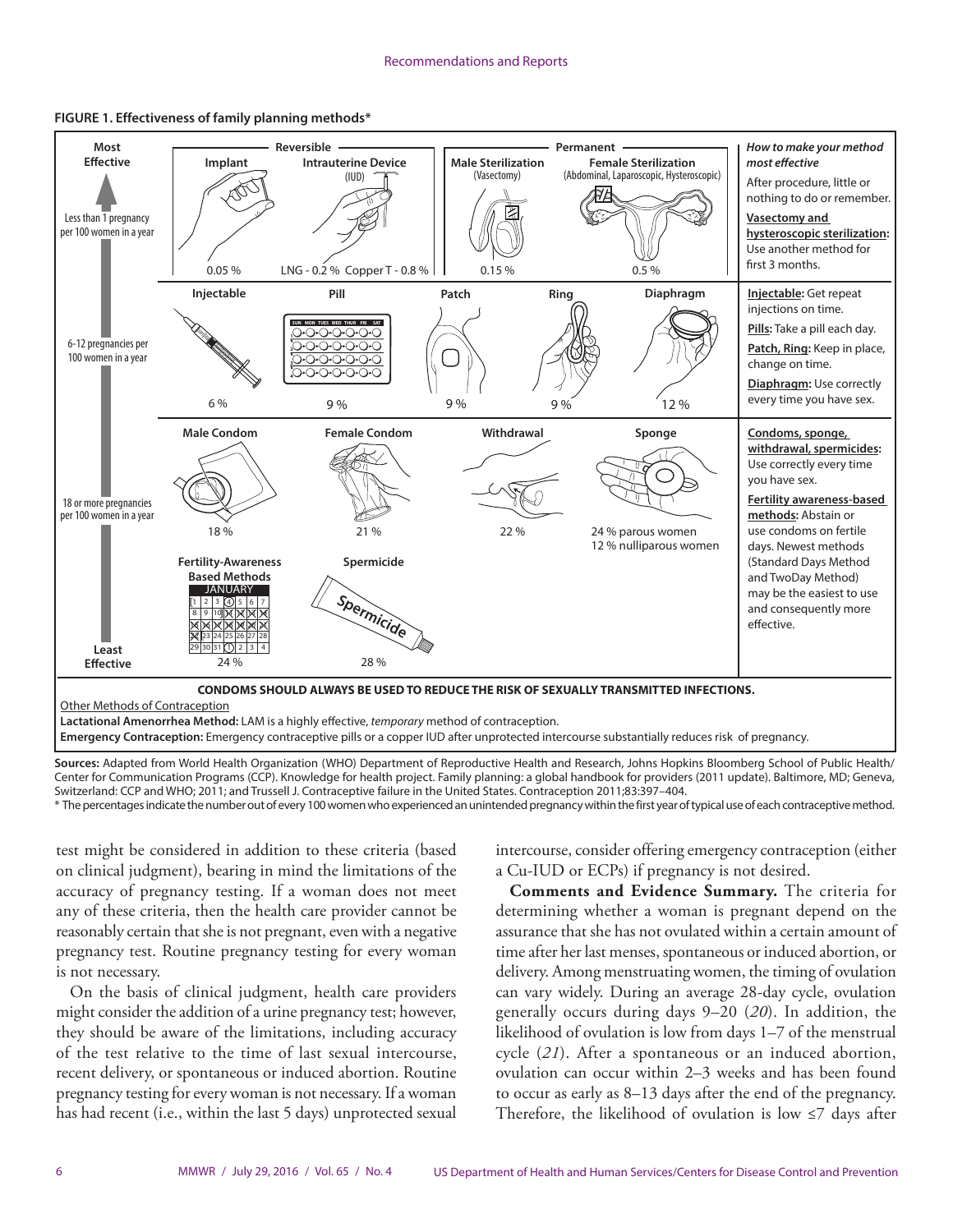#### <span id="page-8-0"></span>**BOX 2. How to be reasonably certain that a woman is not pregnant**

A health care provider can be reasonably certain that a woman is not pregnant if she has no symptoms or signs of pregnancy and meets any one of the following criteria:

- is ≤7 days after the start of normal menses
- has not had sexual intercourse since the start of last normal menses.
- has been correctly and consistently using a reliable method of contraception
- is ≤7 days after spontaneous or induced abortion
- is within 4 weeks postpartum
- is fully or nearly fully breastfeeding (exclusively breastfeeding or the vast majority [≥85%] of feeds are breastfeeds), amenorrheic, and <6 months postpartum

an abortion (*22*–*24*). A systematic review reported that the mean day of first ovulation among postpartum nonlactating women occurred 45–94 days after delivery (*25*). In one study, the earliest ovulation was reported at 25 days after delivery. Among women who are within 6 months postpartum, are fully or nearly fully breastfeeding (exclusively breastfeeding or the vast majority [≥85%] of feeds are breastfeeds), and are amenorrheic, the risk for pregnancy is <2% (*26*,*27*).

Although pregnancy tests often are performed before initiating contraception, the accuracy of qualitative urine pregnancy tests varies depending on the timing of the test relative to missed menses, recent sexual intercourse, or recent pregnancy. The sensitivity of a pregnancy test is defined as the concentration of human chorionic gonadotropin (hCG) at which 95% of tests are positive. Most qualitative pregnancy tests approved by the U.S. Food and Drug Administration (FDA) report a sensitivity of 20–25 mIU/mL in urine (*28*–*31*). However, pregnancy detection rates can vary widely because of differences in test sensitivity and the timing of testing relative to missed menses (*30*,*32*). Some studies have shown that an additional 11 days past the day of expected menses are needed to detect 100% of pregnancies using qualitative tests (*29*). In addition, pregnancy tests cannot detect a pregnancy resulting from recent sexual intercourse. Qualitative tests also might have positive results for several weeks after termination of pregnancy because hCG can be present for several weeks after delivery or abortion (spontaneous or induced) (*33*–*35*).

For contraceptive methods other than IUDs, the benefits of starting to use a contraceptive method likely exceed any risk, even in situations in which the health care provider is uncertain whether the woman is pregnant. Therefore, the health care provider can consider having patients start using contraceptive methods other than IUDs at any time, with a follow-up pregnancy test in 2–4 weeks. The risks of not starting to use contraception should be weighed against the risks of initiating contraception use in a woman who might be already pregnant. Most studies have shown no increased risk for adverse outcomes, including congenital anomalies or neonatal or infant death, among infants exposed in utero to COCs (*36*–*38*). Studies also have shown no increased risk for neonatal or infant death or developmental abnormalities among infants exposed in utero to DMPA (*37*,*39*,*40*).

In contrast, for women who want to begin using an IUD (Cu-IUD or LNG-IUD), in situations in which the health care provider is uncertain whether the woman is pregnant, the woman should be provided with another contraceptive method to use until the health care provider is reasonably certain that she is not pregnant and can insert the IUD. Pregnancies among women with IUDs are at higher risk for complications such as spontaneous abortion, septic abortion, preterm delivery, and chorioamnionitis (*41*).

A systematic review identified four analyses of data from three diagnostic accuracy studies that evaluated the performance of the listed criteria (Box 2) through use of a pregnancy checklist compared with a urine pregnancy test conducted concurrently (*42*). The performance of the checklist to diagnose or exclude pregnancy varied, with sensitivity of 55%–100% and specificity of 39%–89%. The negative predictive value was consistent across studies at 99%–100%; the pregnancy checklist correctly ruled out women who were not pregnant. One of the studies assessed the added usefulness of signs and symptoms of pregnancy and found that these criteria did not substantially improve the performance of the pregnancy checklist, although the number of women with signs and symptoms was small (*16*) (Level of evidence: Diagnostic accuracy studies, fair, direct).

### **Intrauterine Contraception**

Four IUDs are available in the United States, the coppercontaining IUD and three levonorgestrel-releasing IUDs (containing a total of either 13.5 mg or 52 mg levonorgestrel). Fewer than 1 woman out of 100 becomes pregnant in the first year of using IUDs (with typical use) (*14*). IUDs are long-acting, are reversible, and can be used by women of all ages, including adolescents, and by parous and nulliparous women. IUDs do not protect against STDs; consistent and correct use of male latex condoms reduces the risk for STDs, including HIV.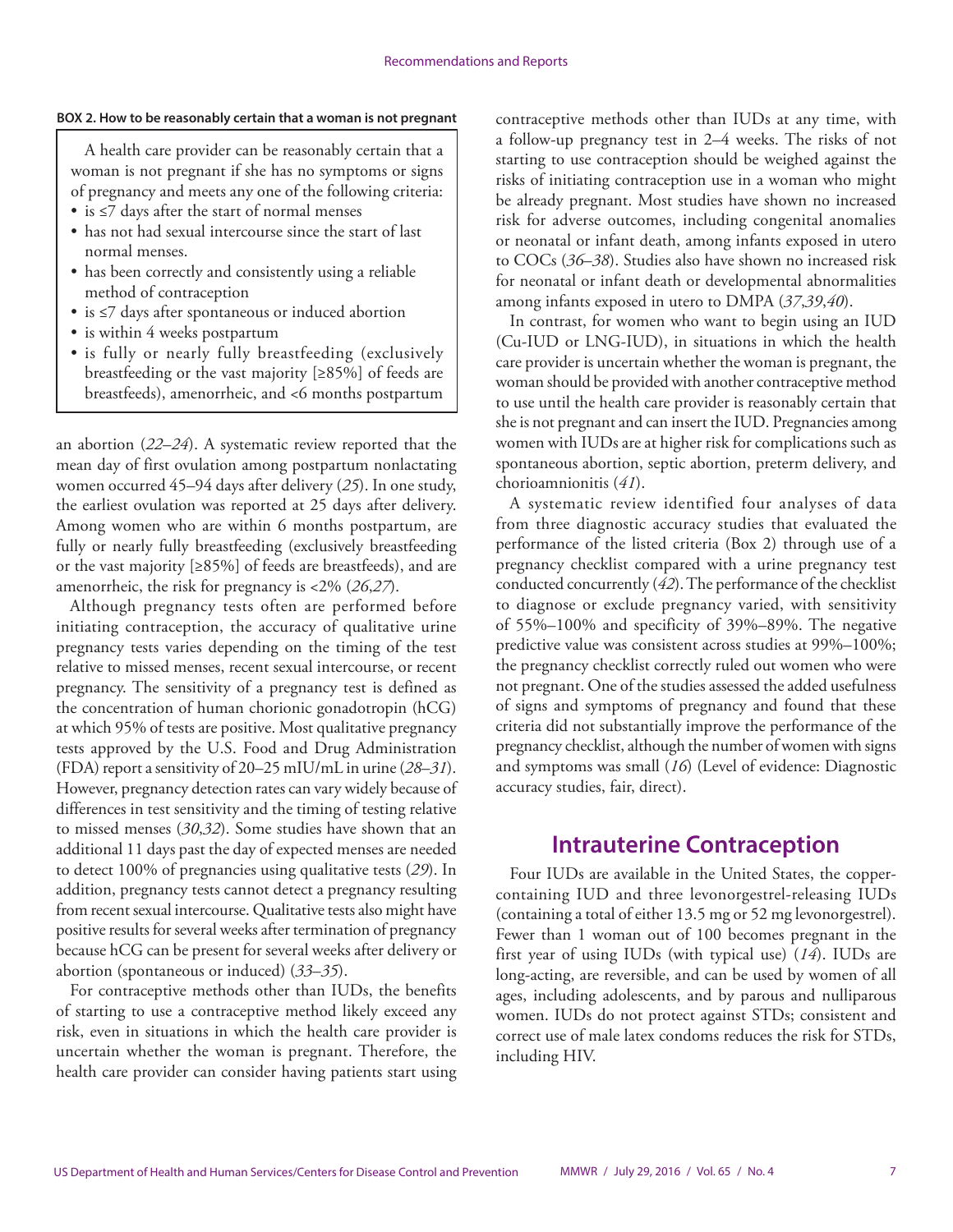### **Initiation of Cu-IUDs**

#### **Timing**

- The Cu-IUD can be inserted at any time if it is reasonably certain that the woman is not pregnant (Box 2).
- The Cu-IUD also can be inserted within 5 days of the first act of unprotected sexual intercourse as an emergency contraceptive. If the day of ovulation can be estimated, the Cu-IUD also can be inserted >5 days after sexual intercourse as long as insertion does not occur >5 days after ovulation.

#### **Need for Back-Up Contraception**

• No additional contraceptive protection is needed after Cu-IUD insertion.

### **Special Considerations**

#### **Amenorrhea (Not Postpartum)**

- **• Timing**: The Cu-IUD can be inserted at any time if it is reasonably certain that the woman is not pregnant (Box 2).
- **• Need for back-up contraception:** No additional contraceptive protection is needed.

#### **Postpartum (Including After Cesarean Delivery)**

- **• Timing:** The Cu-IUD can be inserted at any time postpartum, including immediately postpartum (U.S. MEC 1 or 2) (Box 1), if it is reasonably certain that the woman is not pregnant (Box 2). The Cu-IUD should not be inserted in a woman with postpartum sepsis (e.g., chorioamnionitis or endometritis) (U.S. MEC 4).
- **• Need for back-up contraception**: No additional contraceptive protection is needed.

#### **Postabortion (Spontaneous or Induced)**

- **• Timing:** The Cu-IUD can be inserted within the first 7 days, including immediately postabortion (U.S. MEC 1 for first-trimester abortion and U.S. MEC 2 for secondtrimester abortion). The Cu-IUD should not be inserted immediately after a septic abortion (U.S. MEC 4).
- **• Need for back-up contraception:** No additional contraceptive protection is needed.

#### **Switching from Another Contraceptive Method**

- **• Timing:** The Cu-IUD can be inserted immediately if it is reasonably certain that the woman is not pregnant (Box 2). Waiting for her next menstrual cycle is unnecessary.
- **• Need for back-up contraception:** No additional contraceptive protection is needed.

**Comments and Evidence Summary.** In situations in which the health care provider is not reasonably certain that the woman is not pregnant, the woman should be provided with another contraceptive method to use until the health care provider can be reasonably certain that she is not pregnant and can insert the Cu-IUD.

A systematic review identified eight studies that suggested that timing of Cu-IUD insertion in relation to the menstrual cycle in non-postpartum women had little effect on longterm outcomes (rates of continuation, removal, expulsion, or pregnancy) or on short-term outcomes (pain at insertion, bleeding at insertion, or immediate expulsion) (*43*) (Level of evidence: II-2, fair, direct).

### **Initiation of LNG-IUDs**

### **Timing of LNG-IUD Insertion**

• The LNG-IUD can be inserted at any time if it is reasonably certain that the woman is not pregnant (Box 2).

#### **Need for Back-Up Contraception**

- If the LNG-IUD is inserted within the first 7 days since menstrual bleeding started, no additional contraceptive protection is needed.
- If the LNG-IUD is inserted >7 days since menstrual bleeding started, the woman needs to abstain from sexual intercourse or use additional contraceptive protection for the next 7 days.

### **Special Considerations**

#### **Amenorrhea (Not Postpartum)**

- **• Timing:** The LNG-IUD can be inserted at any time if it is reasonably certain that the woman is not pregnant (Box 2).
- **• Need for back-up contraception:** The woman needs to abstain from sexual intercourse or use additional contraceptive protection for the next 7 days.

#### **Postpartum (Including After Cesarean Delivery)**

- **• Timing:** The LNG-IUD can be inserted at any time, including immediately postpartum (U.S. MEC 1 or 2) if it is reasonably certain that the woman is not pregnant (Box 2). The LNG-IUD should not be inserted in a woman with postpartum sepsis (e.g., chorioamnionitis or endometritis) (U.S. MEC 4).
- **• Need for back-up contraception:** If the woman is <6 months postpartum, amenorrheic, and fully or nearly fully breastfeeding (exclusively breastfeeding or the vast majority [≥85%] of feeds are breastfeeds) (*27*), no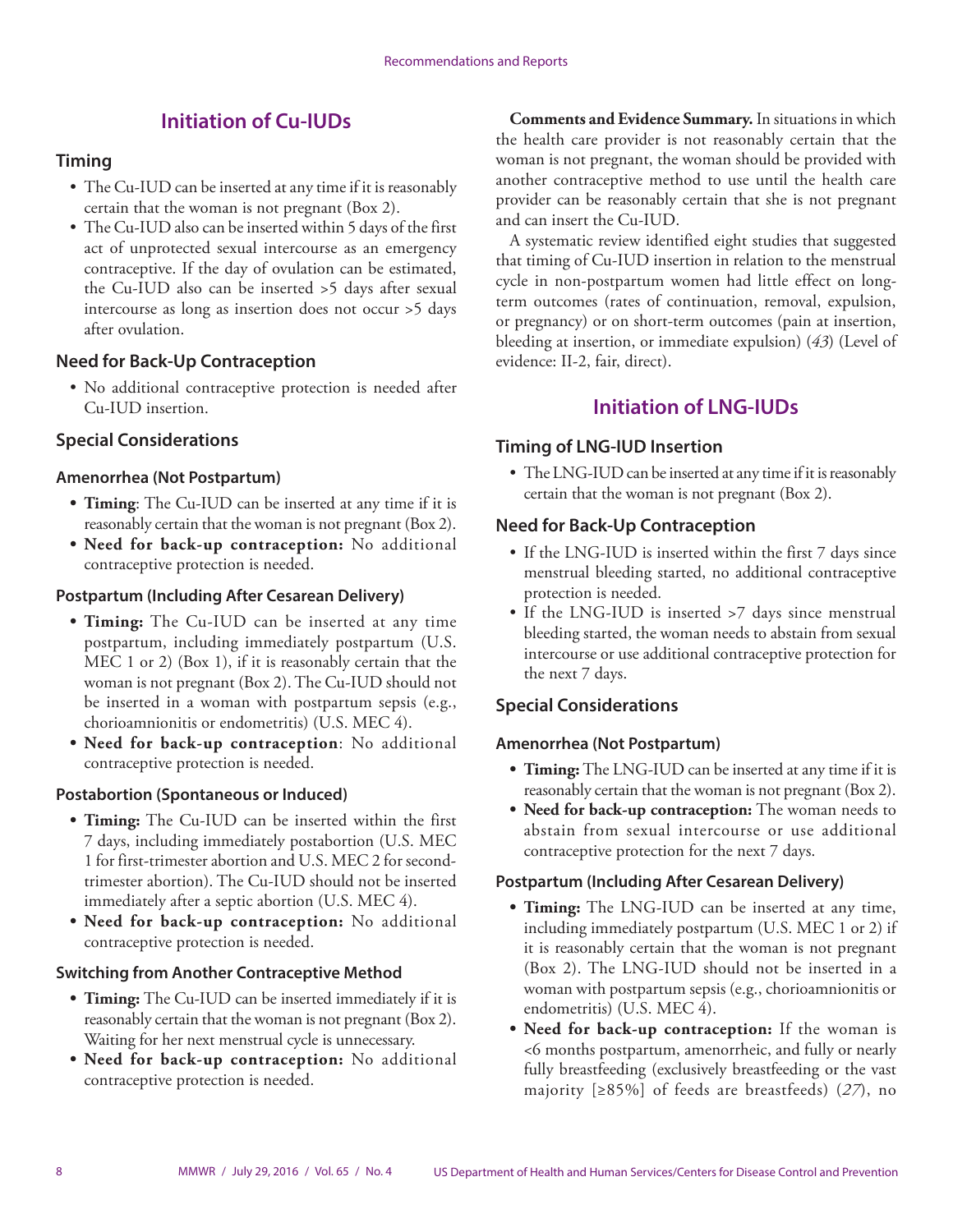additional contraceptive protection is needed. Otherwise, a woman who is ≥21 days postpartum and has not experienced return of her menstrual cycle needs to abstain from sexual intercourse or use additional contraceptive protection for the next 7 days. If her menstrual cycles have returned and it has been >7 days since menstrual bleeding began, she needs to abstain from sexual intercourse or use additional contraceptive protection for the next 7 days.

#### **Postabortion (Spontaneous or Induced)**

- **• Timing:** The LNG-IUD can be inserted within the first 7 days, including immediately postabortion (U.S. MEC 1 for first-trimester abortion and U.S. MEC 2 for secondtrimester abortion). The LNG-IUD should not be inserted immediately after a septic abortion (U.S. MEC 4).
- **• Need for back-up contraception:** The woman needs to abstain from sexual intercourse or use additional contraceptive protection for the next 7 days unless the IUD is placed at the time of a surgical abortion.

#### **Switching from Another Contraceptive Method**

- **• Timing:** The LNG-IUD can be inserted immediately if it is reasonably certain that the woman is not pregnant (Box 2). Waiting for her next menstrual cycle is unnecessary.
- **• Need for back-up contraception:** If it has been >7 days since menstrual bleeding began, the woman needs to abstain from sexual intercourse or use additional contraceptive protection for the next 7 days.
- **• Switching from a Cu-IUD:** If the woman has had sexual intercourse since the start of her current menstrual cycle and it has been >5 days since menstrual bleeding started, theoretically, residual sperm might be in the genital tract, which could lead to fertilization if ovulation occurs. A health care provider may consider providing any type of ECPs at the time of LNG-IUD insertion.

**Comments and Evidence Summary.** In situations in which the health care provider is uncertain whether the woman might be pregnant, the woman should be provided with another contraceptive method to use until the health care provider can be reasonably certain that she is not pregnant and can insert the LNG-IUD. If a woman needs to use additional contraceptive protection when switching to an LNG-IUD from another contraceptive method, consider continuing her previous method for 7 days after LNG-IUD insertion. No direct evidence was found regarding the effects of inserting LNG-IUDs on different days of the cycle on short- or longterm outcomes (*43*).

### **Examinations and Tests Needed Before Initiation of a Cu-IUD or an LNG-IUD**

Among healthy women, few examinations or tests are needed before initiation of an IUD (Table 1). Bimanual examination and cervical inspection are necessary before IUD insertion. A baseline weight and BMI measurement might be useful for monitoring IUD users over time. If a woman has not been screened for STDs according to STD screening guidelines, screening can be performed at the time of insertion. Women with known medical problems or other special conditions might need additional examinations or tests before being determined to be appropriate candidates for a particular method of contraception. U.S. MEC might be useful in such circumstances (*5*).

**Comments and Evidence Summary. Weight (BMI):** Obese women can use IUDs (U.S. MEC 1) (*5*); therefore, screening for obesity is not necessary for the safe initiation of IUDs. However, measuring weight and calculating

| TABLE 1. Classification of examinations and tests needed before<br><b>IUD</b> insertion |  |                |  |
|-----------------------------------------------------------------------------------------|--|----------------|--|
|                                                                                         |  | C <sub>2</sub> |  |

|                                                       | Class*                    |                                  |  |
|-------------------------------------------------------|---------------------------|----------------------------------|--|
| <b>Examination or test</b>                            | Copper-<br>containing IUD | Levonorgestrel-<br>releasing IUD |  |
| <b>Examination</b>                                    |                           |                                  |  |
| <b>Blood pressure</b>                                 | C                         |                                  |  |
| Weight (BMI) (weight [kg] / height [m] <sup>2</sup> ) |                           |                                  |  |
| Clinical breast examination                           |                           |                                  |  |
| Bimanual examination and cervical inspection          | Α                         | Α                                |  |
| Laboratory test                                       |                           |                                  |  |
| Glucose                                               |                           |                                  |  |
| Lipids                                                |                           |                                  |  |
| Liver enzymes                                         |                           |                                  |  |
| Hemoglobin                                            |                           |                                  |  |
| Thrombogenic mutations                                |                           |                                  |  |
| Cervical cytology (Papanicolaou smear)                |                           |                                  |  |
| STD screening with laboratory tests                   |                           |                                  |  |
| HIV screening with laboratory tests                   |                           |                                  |  |

**Abbreviations:** BMI = body mass index; HIV = human immunodeficiency virus; IUD = intrauterine device; STD = sexually transmitted disease; U.S. MEC = *U.S. Medical Eligibility Criteria for Contraceptive Use.*

- **\* Class A:** essential and mandatory in all circumstances for safe and effective use of the contraceptive method. **Class B:** contributes substantially to safe and effective use, but implementation may be considered within the public health and/or service context; the risk of not performing an examination or test should be balanced against the benefits of making the contraceptive method available. **Class C:** does not contribute substantially to safe and effective use of the contraceptive method.
- † Weight (BMI) measurement is not needed to determine medical eligibility for any methods of contraception because all methods can be used (U.S. MEC 1) or generally can be used (U.S. MEC 2) among obese women (Box 1). However, measuring weight and calculating BMI at baseline might be helpful for monitoring any changes and counseling women who might be concerned about weight change perceived to be associated with their contraceptive method.
- § Most women do not require additional STD screening at the time of IUD insertion. If a woman with risk factors for STDs has not been screened for gonorrhea and chlamydia according to CDC's *STD Treatment Guidelines* (http://www.cdc.gov/std/ treatment), screening can be performed at the time of IUD insertion, and insertion should not be delayed. Women with current purulent cervicitis or chlamydial infection or gonococcal infection should not undergo IUD insertion (U.S. MEC 4).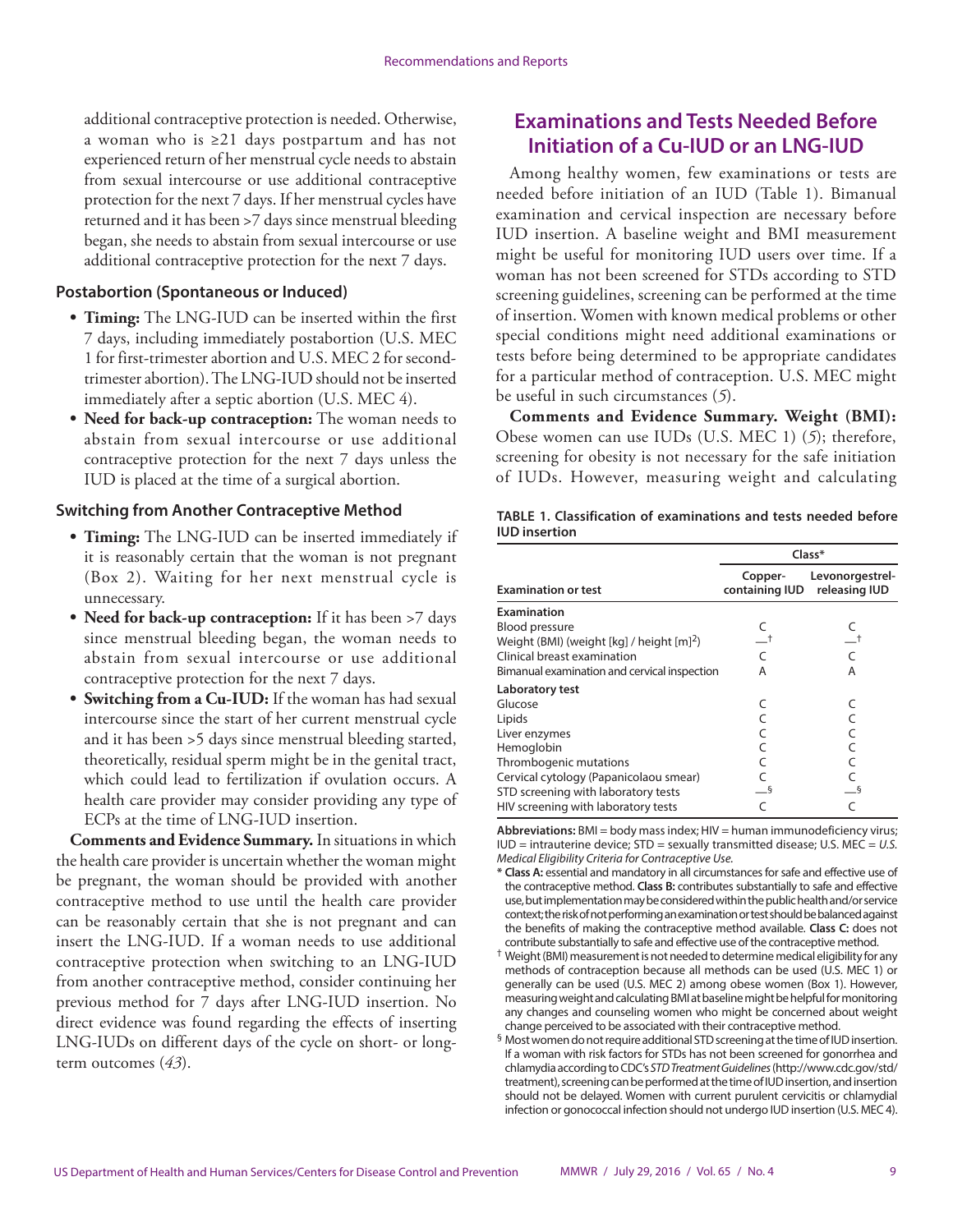BMI (weight [kg] / height [m2]) at baseline might be helpful for monitoring any changes and counseling women who might be concerned about weight change perceived to be associated with their contraceptive method.

**Bimanual examination and cervical inspection:** Bimanual examination and cervical inspection are necessary before IUD insertion to assess uterine size and position and to detect any cervical or uterine abnormalities that might indicate infection or otherwise prevent IUD insertion (*44*,*45*).

**STDs:** Women should be routinely screened for chlamydial infection and gonorrhea according to national screening guidelines. The CDC *Sexually Transmitted Diseases Treatment Guidelines* provide information on screening eligibility, timing, and frequency of screening and on screening for persons with risk factors (*15*) [\(http://www.cdc.gov/std/treatment\)](http://www.cdc.gov/std/treatment). If STD screening guidelines have been followed, most women do not need additional STD screening at the time of IUD insertion, and insertion should not be delayed. If a woman with risk factors for STDs has not been screened for gonorrhea and chlamydia according to CDC STD treatment guidelines, screening can be performed at the time of IUD insertion, and insertion should not be delayed. Women with current purulent cervicitis or chlamydial infection or gonococcal infection should not undergo IUD insertion (U.S. MEC 4). A systematic review identified two studies that demonstrated no differences in PID rates among women who screened positive for gonorrhea or chlamydia and underwent concurrent IUD insertion compared with women who screened positive and initiated other contraceptive methods (*46*). Indirect evidence demonstrates women who undergo same-day STD screening and IUD insertion have similar PID rates compared with women who have delayed IUD insertion. Women who undergo same-day STD screening and IUD insertion have low incidence rates of PID. Algorithms for predicting PID among women with risk factors for STDs have poor predictive value. Risk for PID among women with risk factors for STDs is low (*15*,*47*–*57*). Although women with STDs at the time of IUD insertion have a higher risk for PID, the overall rate of PID among all IUD users is low (*51*,*54*).

**Hemoglobin:** Women with iron-deficiency anemia can use the LNG-IUD (U.S. MEC 1) (*5*); therefore, screening for anemia is not necessary for safe initiation of the LNG-IUD. Women with iron-deficiency anemia generally can use Cu-IUDs (U.S. MEC 2) (*5*). Measurement of hemoglobin before initiation of Cu-IUDs is not necessary because of the minimal change in hemoglobin among women with and without anemia using Cu-IUDs. A systematic review identified four studies that provided direct evidence for changes in hemoglobin among women with anemia who received Cu-IUDs (*58*). Evidence from one randomized trial (*59*)

and one prospective cohort study (*60*) showed no significant changes in hemoglobin among Cu-IUD users with anemia, whereas two prospective cohort studies (*61*,*62*) showed a statistically significant decrease in hemoglobin levels during 12 months of follow-up; however, the magnitude of the decrease was small and most likely not clinically significant. The systematic review also identified 21 studies that provided indirect evidence by examining changes in hemoglobin among healthy women receiving Cu-IUDs (*63*–*83*), which generally showed no clinically significant changes in hemoglobin levels with up to 5 years of follow up (Level of evidence: I to II-2, fair, direct).

**Lipids:** Screening for dyslipidemias is not necessary for the safe initiation of Cu-IUD or LNG-IUD because of the low prevalence of undiagnosed disease in women of reproductive age and the low likelihood of clinically significant changes with use of hormonal contraceptives. A systematic review did not identify any evidence regarding outcomes among women who were screened versus not screened with lipid measurement before initiation of hormonal contraceptives (*57*). During 2009–2012 among women aged 20–44 years in the United States, 7.6% had high cholesterol, defined as total serum cholesterol ≥240 mg/dL (*84*). During 1999–2008, the prevalence of undiagnosed hypercholesterolemia among women aged 20–44 years was approximately 2% (*85*). Studies have shown mixed results about the effects of hormonal methods on lipid levels among both healthy women and women with baseline lipid abnormalities, and the clinical significance of these changes is unclear (*86*–*89*).

**Liver enzymes:** Women with liver disease can use the Cu-IUD (U.S. MEC 1) (*5*); therefore, screening for liver disease is not necessary for the safe initiation of the Cu-IUD. Although women with certain liver diseases generally should not use the LNG-IUD (U.S. MEC 3) (*5*), screening for liver disease before initiation of the LNG-IUD is not necessary because of the low prevalence of these conditions and the high likelihood that women with liver disease already would have had the condition diagnosed. A systematic review did not identify any evidence regarding outcomes among women who were screened versus not screened with liver enzyme tests before initiation of hormonal contraceptive use (*57*). In 2012, among U.S. women, the percentage with liver disease (not further specified) was 1.3% (*90*). In 2013, the incidence of acute hepatitis A, B, or C was ≤1 per 100,000 U.S. population (*91*). During 2002–2011, the incidence of liver carcinoma among U.S. women was approximately 3.7 per 100,000 population (*92*). Because estrogen and progestins are metabolized in the liver, the use of hormonal contraceptives among women with liver disease might, theoretically, be a concern. The use of hormonal contraceptives, specifically COCs and POPs,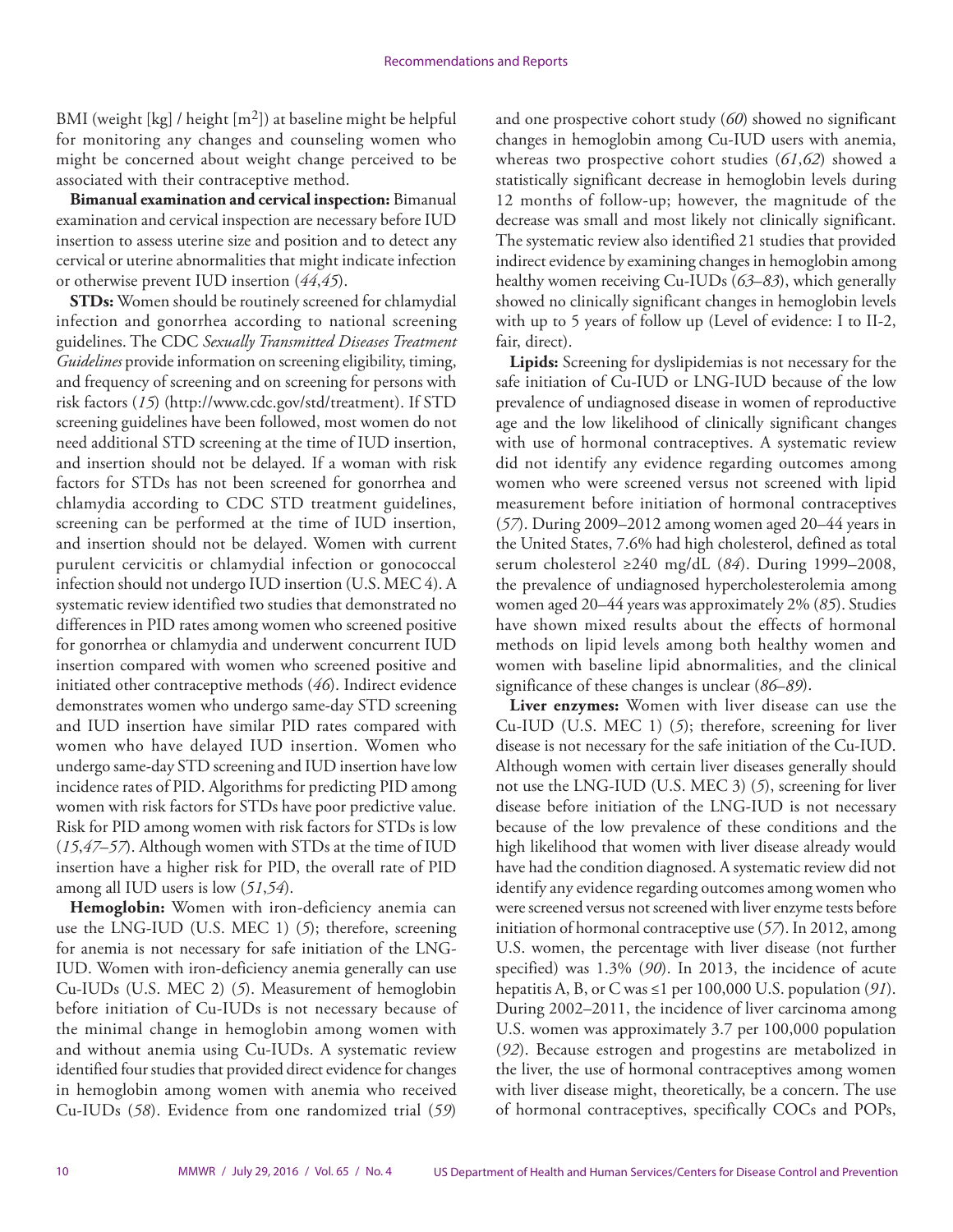does not affect disease progression or severity in women with hepatitis, cirrhosis, or benign focal nodular hyperplasia (*93*,*94*), although evidence is limited, and no evidence exists for the LNG-IUD.

**Clinical breast examination:** Women with breast disease can use the Cu-IUD (U.S. MEC 1) (*5*); therefore, screening for breast disease is not necessary for the safe initiation of the Cu-IUD. Although women with current breast cancer should not use the LNG-IUD (U.S. MEC 4) (*5*), screening asymptomatic women with a clinical breast examination before inserting an IUD is not necessary because of the low prevalence of breast cancer among women of reproductive age. A systematic review did not identify any evidence regarding outcomes among women who were screened versus not screened with a breast examination before initiation of hormonal contraceptives (*95*). The incidence of breast cancer among women of reproductive age in the United States is low. In 2012, the incidence of breast cancer among women aged 20–49 years was approximately 70.7 per 100,000 women (*96*).

**Cervical cytology:** Although women with cervical cancer should not undergo IUD insertion (U.S. MEC 4) (*5*), screening asymptomatic women with cervical cytology before IUD insertion is not necessary because of the high rates of cervical screening, low incidence of cervical cancer in the United States, and high likelihood that a woman with cervical cancer already would have had the condition diagnosed. A systematic review did not identify any evidence regarding outcomes among women who were screened versus not screened with cervical cytology before initiation of IUDs (*57*). Cervical cancer is rare in the United States, with an incidence rate of 9.8 per 100,000 women during 2012 (*96*). The incidence and mortality rates from cervical cancer have declined dramatically in the United States, largely because of cervical cytology screening (*97*). Overall screening rates for cervical cancer in the United States are high; in 2013 among women aged 18–44 years, approximately 77% reported having cervical cytology screening within the last 3 years (*98*).

**HIV screening:** Women with HIV infection can use (U.S. MEC 1) or generally can use (U.S. MEC 2) IUDs (*5*). Therefore, HIV screening is not necessary before IUD insertion. A systematic review did not identify any evidence regarding outcomes among women who were screened versus not screened for HIV infection before IUD insertion (*57*). Limited evidence suggests that IUDs are not associated with disease progression, increased infection, or other adverse health effects among women with HIV infection (*99*–*114*).

**Other screening:** Women with hypertension, diabetes, or thrombogenic mutations can use (U.S. MEC 1) or generally can use (U.S. MEC 2) IUDs (*5*). Therefore, screening for these conditions is not necessary for the safe initiation of IUDs.

### **Provision of Medications to Ease IUD Insertion**

- Misoprostol is not recommended for routine use before IUD insertion. Misoprostol might be helpful in select circumstances (e.g., in women with a recent failed insertion).
- Paracervical block with lidocaine might reduce patient pain during IUD insertion.

**Comments and Evidence Summary.** Potential barriers to IUD use include anticipated pain with insertion and provider concerns about difficult insertion. Identifying effective approaches to ease IUD insertion might increase IUD initiation.

Evidence for misoprostol from two systematic reviews, including a total of 10 randomized controlled trials, suggests that misoprostol does not improve provider ease of insertion, reduce the need for adjunctive insertion measures, or improve insertion success (Level of evidence: I, good to fair, direct) and might increase patient pain and side effects (Level of evidence: I, high quality) (*115*,*116*). However, one randomized controlled trial examined women with a recent failed IUD insertion and found significantly higher insertion success with second insertion attempt among women pretreated with misoprostol versus placebo (Level of evidence: I, good, direct) (*117*).

Limited evidence for paracervical block with lidocaine from one systematic review suggests that it might reduce patient pain (*115*). In this review, two randomized controlled trials found significantly reduced pain at either tenaculum placement or IUD insertion among women receiving paracervical block with 1% lidocaine 3–5 minutes before IUD insertion (*118*,*119*). Neither trial found differences in side effects among women receiving paracervical block compared with controls (Level of evidence: I, moderate to low quality) (*118*,*119*).

Limited evidence on nonsteroidal antiinflammatory drugs (NSAIDs) and nitric oxide donors generally suggested no positive effect; evidence on lidocaine with administration other than paracervical block was limited and inconclusive (Level of evidence for provider ease of insertion: I, good to poor, direct; Level of evidence for need for adjunctive insertion measures: I, fair, direct; Level of evidence for patient pain: I, high to low quality; Level of evidence for side effects: I, high to low quality) (*115*,*116*).

### **Provision of Prophylactic Antibiotics at the Time of IUD Insertion**

• Prophylactic antibiotics are generally not recommended for Cu-IUD or LNG-IUD insertion.

**Comments and Evidence Summary.** Theoretically, IUD insertion could induce bacterial spread and lead to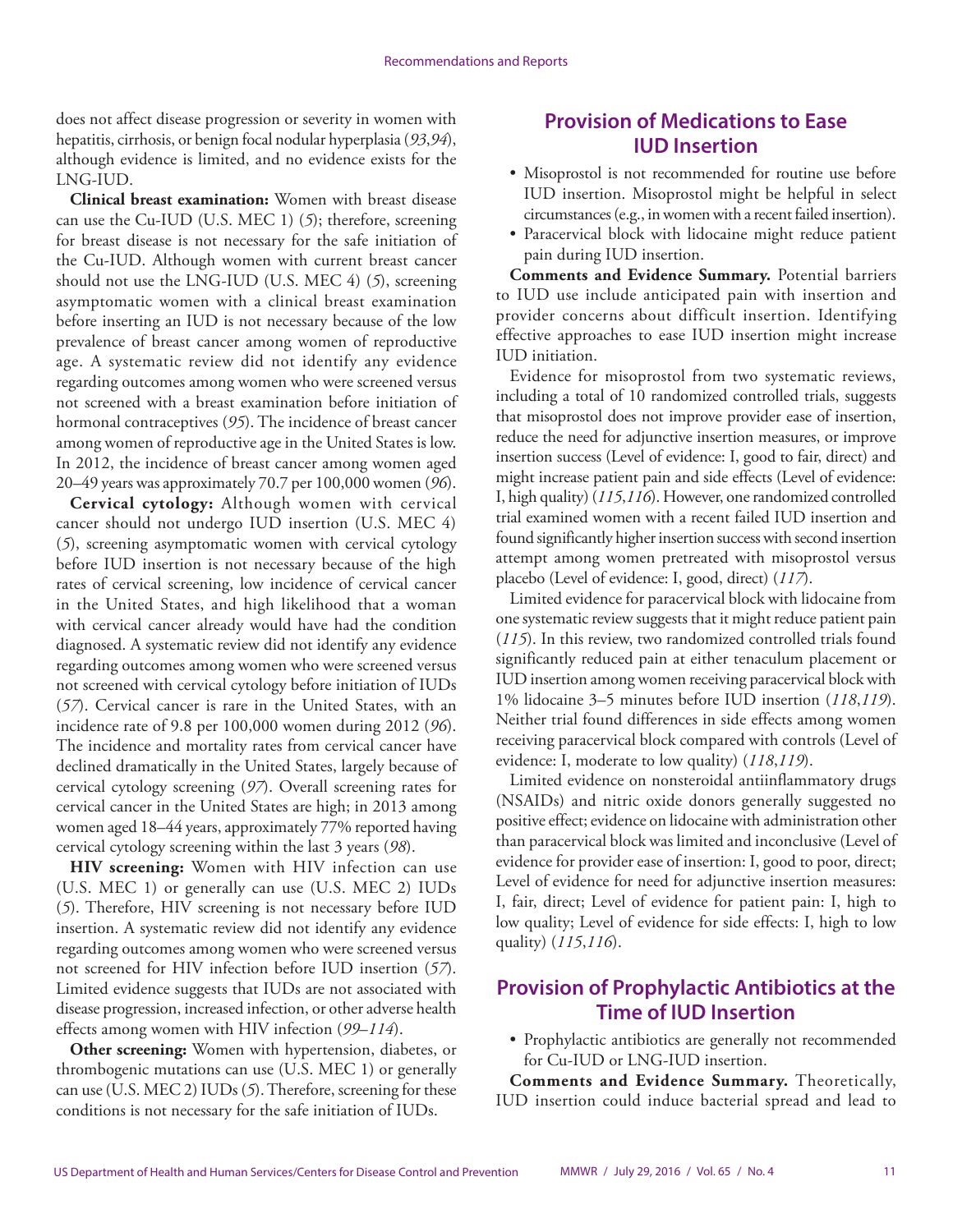complications such as PID or infective endocarditis. A metaanalysis was conducted of randomized controlled trials examining antibiotic prophylaxis versus placebo or no treatment for IUD insertion (*120*). Use of prophylaxis reduced the frequency of unscheduled return visits but did not significantly reduce the incidence of PID or premature IUD discontinuation. Although the risk for PID was higher within the first 20 days after insertion, the incidence of PID was low among all women who had IUDs inserted (*51*). In addition, the American Heart Association recommends that the use of prophylactic antibiotics solely to prevent infective endocarditis is not needed for genitourinary procedures (*121*). Studies have not demonstrated a conclusive link between genitourinary procedures and infective endocarditis or a preventive benefit of prophylactic antibiotics during such procedures (*121*).

### **Routine Follow-Up After IUD Insertion**

These recommendations address when routine follow-up is needed for safe and effective continued use of contraception for healthy women. The recommendations refer to general situations and might vary for different users and different situations. Specific populations who might benefit from more frequent follow-up visits include adolescents, persons with certain medical conditions or characteristics, and persons with multiple medical conditions.

- Advise the woman to return at any time to discuss side effects or other problems, if she wants to change the method being used, and when it is time to remove or replace the contraceptive method. No routine follow-up visit is required.
- At other routine visits, health care providers who see IUD users should do the following:
	- Assess the woman's satisfaction with her contraceptive method and whether she has any concerns about method use.
	- Assess any changes in health status, including medications, that would change the appropriateness of the IUD for safe and effective continued use on the basis of U.S. MEC (e.g., category 3 and 4 conditions and characteristics).
	- Consider performing an examination to check for the presence of the IUD strings.
	- Consider assessing weight changes and counseling women who are concerned about weight changes perceived to be associated with their contraceptive method.

**Comments and Evidence Summary.** Evidence from a systematic review about the effect of a specific follow-up visit schedule on IUD continuation is very limited and of poor quality. The evidence did not suggest that greater frequency of visits or earlier timing of the first follow-up visit after insertion improves continuation of use (*122*) (Level of evidence: II-2, poor, direct). Evidence from four studies from a systematic review on the incidence of PID among IUD initiators, or IUD removal as a result of PID, suggested that the incidence of PID did not differ between women using Cu- IUDs and those using DMPA, COCs, or LNG-IUDs (*123*) (Level of evidence: I to II-2, good, indirect). Evidence on the timing of PID after IUD insertion is mixed. Although the rate of PID generally was low, the largest study suggested that the rate of PID was significantly higher in the first 20 days after insertion (*51*) (Level of evidence: I to II-3, good to poor, indirect).

### **Bleeding Irregularities with Cu-IUD Use**

- Before Cu-IUD insertion, provide counseling about potential changes in bleeding patterns during Cu-IUD use. Unscheduled spotting or light bleeding, as well as heavy or prolonged bleeding, is common during the first 3–6 months of Cu-IUD use, is generally not harmful, and decreases with continued Cu-IUD use.
- If clinically indicated, consider an underlying gynecological problem, such as Cu-IUD displacement, an STD, pregnancy, or new pathologic uterine conditions (e.g., polyps or fibroids), especially in women who have already been using the Cu-IUD for a few months or longer and who have developed a new onset of heavy or prolonged bleeding. If an underlying gynecological problem is found, treat the condition or refer for care.
- If an underlying gynecological problem is not found and the woman requests treatment, the following treatment option can be considered during days of bleeding:
	- NSAIDs for short-term treatment (5–7 days)
- If bleeding persists and the woman finds it unacceptable, counsel her on alternative contraceptive methods, and offer another method if it is desired.

**Comments and Evidence Summary.** During contraceptive counseling and before insertion of the Cu-IUD, information about common side effects such as unscheduled spotting or light bleeding or heavy or prolonged menstrual bleeding, especially during the first 3–6 months of use, should be discussed (*64*). These bleeding irregularities are generally not harmful. Enhanced counseling about expected bleeding patterns and reassurance that bleeding irregularities are generally not harmful has been shown to reduce method discontinuation in clinical trials with other contraceptives (i.e., DMPA) (*124*,*125*).

Evidence is limited on specific drugs, doses, and durations of use for effective treatments for bleeding irregularities with Cu-IUD use. Therefore, although this report includes general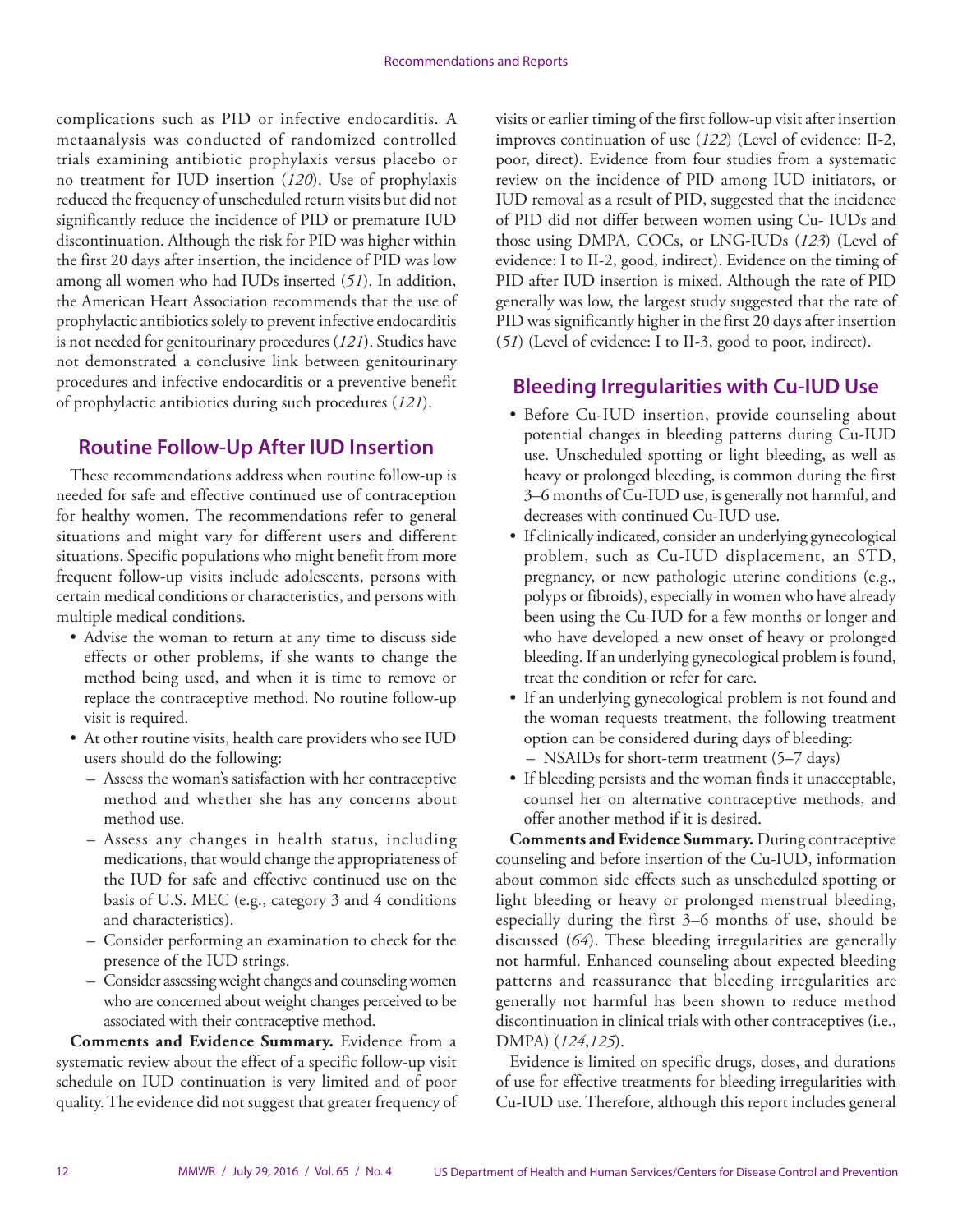recommendations for treatments to consider, evidence for specific regimens is lacking.

A systematic review identified 11 studies that examined various therapeutic treatments for heavy menstrual bleeding, prolonged menstrual bleeding, or both among women using Cu-IUDs (*126*). Nine studies examined the use of various oral NSAIDs for the treatment of heavy or prolonged menstrual bleeding among Cu-IUD users and compared them with either a placebo or a baseline cycle. Three of these trials examined the use of indomethacin (*127*–*129*), three examined mefenamic acid (*130*–*132*), and three examined flufenamic acid (*127*,*128*,*133*). Other NSAIDs used in the reported trials included alclofenac (*127*,*128*), suprofen (*134*), and diclofenac sodium (*135*). All but one NSAID study (*131*) demonstrated statistically significant or notable reductions in mean total menstrual blood loss with NSAID use. One study among 19 Cu-IUD users with heavy bleeding suggested that treatment with oral tranexamic acid can significantly reduce mean blood loss during treatment compared with placebo (*135*). Data regarding the overall safety of tranexamic acid are limited; an FDA warning states that tranexamic acid is contraindicated in women with active thromboembolic disease or with a history or intrinsic risk for thrombosis or thromboembolism (*136*,*137*). Treatment with aspirin demonstrated no statistically significant change in mean blood loss among women whose pretreatment menstrual blood loss was >80 ml or 60–80 mL; treatment resulted in a significant increase among women whose pretreatment menstrual blood loss was <60 mL (*138*). One study examined the use of a synthetic form of vasopressin, intranasal desmopressin (300 *µ*g/day), for the first 5 days of menses for three treatment cycles and found a significant reduction in mean blood loss compared with baseline (*130*) (Level of evidence: I to II-3, poor to fair, direct). Only one small study examined treatment of spotting with three separate NSAIDs and did not observe improvements in spotting in any of the groups (*127*) (Level of evidence: I, poor, direct).

## **Bleeding Irregularities (Including Amenorrhea) with LNG-IUD Use**

• Before LNG-IUD insertion, provide counseling about potential changes in bleeding patterns during LNG-IUD use. Unscheduled spotting or light bleeding is expected during the first 3–6 months of LNG-IUD use, is generally not harmful, and decreases with continued LNG-IUD use. Over time, bleeding generally decreases with LNG-IUD use, and many women experience only light menstrual bleeding or amenorrhea. Heavy or prolonged bleeding, either unscheduled or menstrual, is uncommon during LNG-IUD use.

### **Irregular Bleeding (Spotting, Light Bleeding, or Heavy or Prolonged Bleeding)**

- If clinically indicated, consider an underlying gynecological problem, such as LNG-IUD displacement, an STD, pregnancy, or new pathologic uterine conditions (e.g., polyps or fibroids). If an underlying gynecological problem is found, treat the condition or refer for care.
- If bleeding persists and the woman finds it unacceptable, counsel her on alternative contraceptive methods, and offer another method if it is desired.

#### **Amenorrhea**

- Amenorrhea does not require any medical treatment. Provide reassurance.
	- If a woman's regular bleeding pattern changes abruptly to amenorrhea, consider ruling out pregnancy if clinically indicated.
- If amenorrhea persists and the woman finds it unacceptable, counsel her on alternative contraceptive methods, and offer another method if it is desired

**Comments and Evidence Summary.** During contraceptive counseling and before insertion of the LNG-IUD, information about common side effects such as unscheduled spotting or light bleeding, especially during the first 3–6 months of use, should be discussed. Approximately half of LNG-IUD users are likely to experience amenorrhea or oligomenorrhea by 2 years of use (*139*). These bleeding irregularities are generally not harmful. Enhanced counseling about expected bleeding patterns and reassurance that bleeding irregularities are generally not harmful has been shown to reduce method discontinuation in clinical trials with other hormonal contraceptives (i.e., DMPA) (*124*,*125*). No direct evidence was found regarding therapeutic treatments for bleeding irregularities during LNG-IUD use.

### **Management of the IUD when a Cu-IUD or an LNG-IUD User Is Found To Have PID**

- Treat the PID according to the CDC *Sexually Transmitted Diseases Treatment Guidelines* (*15*).
- Provide comprehensive management for STDs, including counseling about condom use.
- The IUD does not need to be removed immediately if the woman needs ongoing contraception.
- Reassess the woman in 48–72 hours. If no clinical improvement occurs, continue antibiotics and consider removal of the IUD.
- If the woman wants to discontinue use, remove the IUD sometime after antibiotics have been started to avoid the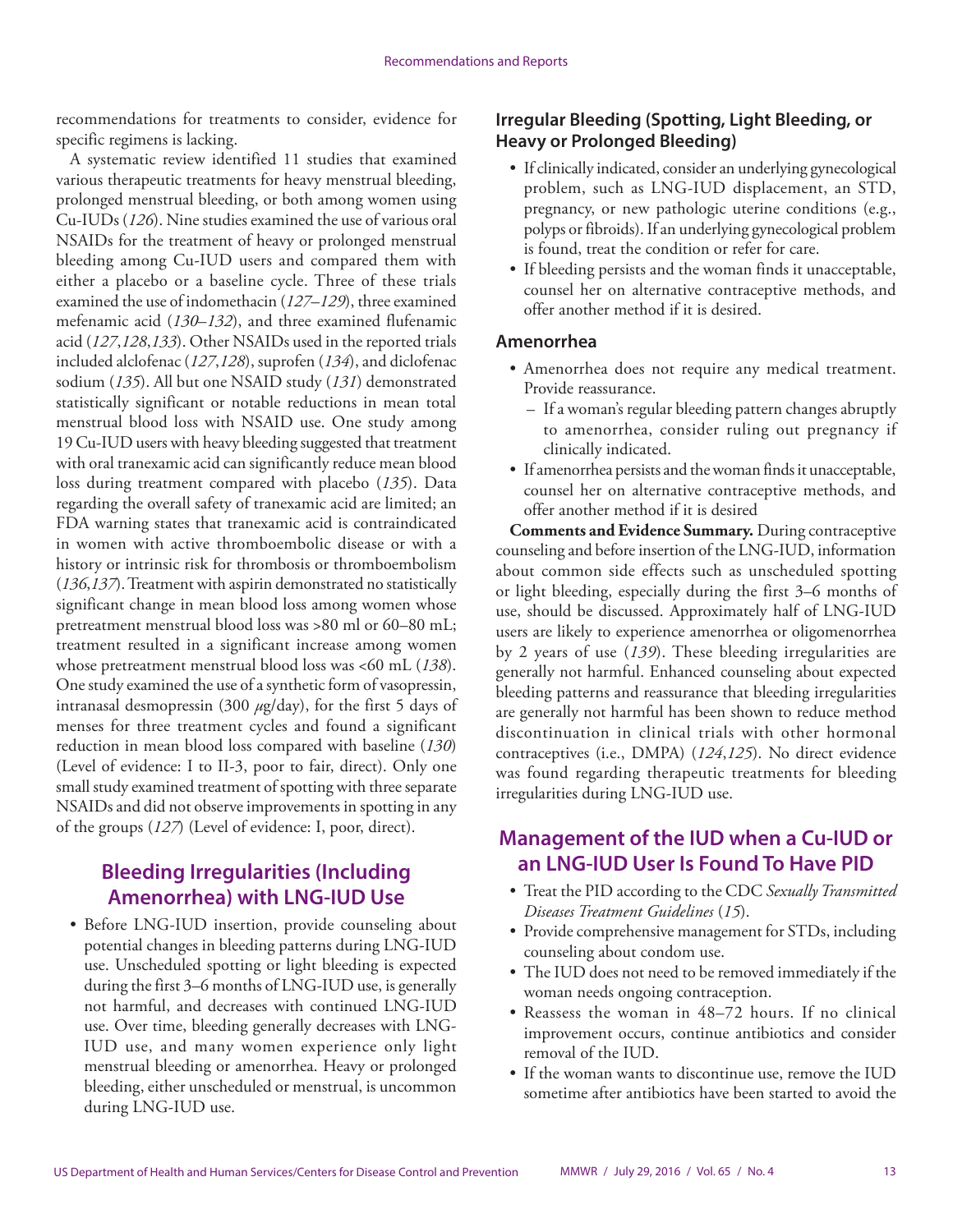<span id="page-15-0"></span>potential risk for bacterial spread resulting from the removal procedure.

- If the IUD is removed, consider ECPs if appropriate. Counsel the woman on alternative contraceptive methods, and offer another method if it is desired.
- A summary of IUD management in women with PID is provided (Appendix F).

**Comments and Evidence Summary.** Treatment outcomes do not generally differ between women with PID who retain the IUD and those who have the IUD removed; however, appropriate antibiotic treatment and close clinical follow-up are necessary.

A systematic review identified four studies that included women using copper or nonhormonal IUDs who developed PID and compared outcomes between women who had the IUD removed or did not (*140*). One randomized trial showed that women with IUDs removed had longer hospitalizations than those who did not, although no differences in PID recurrences or subsequent pregnancies were observed (*141*). Another randomized trial showed no differences in laboratory findings among women who removed the IUD compared with those who did not (*142*). One prospective cohort study showed no differences in clinical or laboratory findings during hospitalization; however, the IUD removal group had longer hospitalizations (*143*). One randomized trial showed that the rate of recovery for most clinical signs and symptoms was higher among women who had the IUD removed than among women who did not (*144*). No evidence was found regarding women using LNG-IUDs (Level of evidence: I to II-2, fair, direct.)

## **Management of the IUD when a Cu-IUD or an LNG-IUD User is Found To Be Pregnant**

- Evaluate for possible ectopic pregnancy.
- Advise the woman that she has an increased risk for spontaneous abortion (including septic abortion that might be life threatening) and for preterm delivery if the IUD is left in place. The removal of the IUD reduces these risks but might not decrease the risk to the baseline level of a pregnancy without an IUD.
	- If she does not want to continue the pregnancy, counsel her about options.
	- If she wants to continue the pregnancy, advise her to seek care promptly if she has heavy bleeding, cramping, pain, abnormal vaginal discharge, or fever.

### **IUD Strings Are Visible or Can Be Retrieved Safely from the Cervical Canal**

• Advise the woman that the IUD should be removed as soon as possible.

- If the IUD is to be removed, remove it by pulling on the strings gently.
- Advise the woman that she should return promptly if she has heavy bleeding, cramping, pain, abnormal vaginal discharge, or fever.
- If she chooses to keep the IUD, advise her to seek care promptly if she has heavy bleeding, cramping, pain, abnormal vaginal discharge, or fever.

### **IUD Strings Are Not Visible and Cannot Be Safely Retrieved**

- If ultrasonography is available, consider performing or referring for ultrasound examination to determine the location of the IUD. If the IUD cannot be located, it might have been expelled or have perforated the uterine wall.
- If ultrasonography is not possible or the IUD is determined by ultrasound to be inside the uterus, advise the woman to seek care promptly if she has heavy bleeding, cramping, pain, abnormal vaginal discharge, or fever.

**Comments and Evidence Summary.** Removing the IUD improves the pregnancy outcome if the IUD strings are visible or the device can be retrieved safely from the cervical canal. Risks for spontaneous abortion, preterm delivery, and infection are substantial if the IUD is left in place.

Theoretically, the fetus might be affected by hormonal exposure from an LNG-IUD. However, whether this exposure increases the risk for fetal abnormalities is unknown.

A systematic review identified nine studies suggesting that women who did not remove their IUDs during pregnancy were at greater risk for adverse pregnancy outcomes (including spontaneous abortion, septic abortion, preterm delivery, and chorioamnionitis) compared with women who had their IUDs removed or who did not have an IUD (*41*). Cu-IUD removal decreased risks but not to the baseline risk for pregnancies without an IUD. One case series examined LNG-IUDs. When they were not removed, 8 out of 10 pregnancies ended in spontaneous abortions (Level of evidence: II-2, fair, direct).

# **Implants**

The etonogestrel implant, a single rod with 68 mg of etonogestrel, is available in the United States. Fewer than 1 woman out of 100 become pregnant in the first year of use of the etonogestrel implant with typical use (*14*). The implant is long acting, is reversible, and can be used by women of all ages, including adolescents. The implant does not protect against STDs; consistent and correct use of male latex condoms reduces the risk for STDs, including HIV.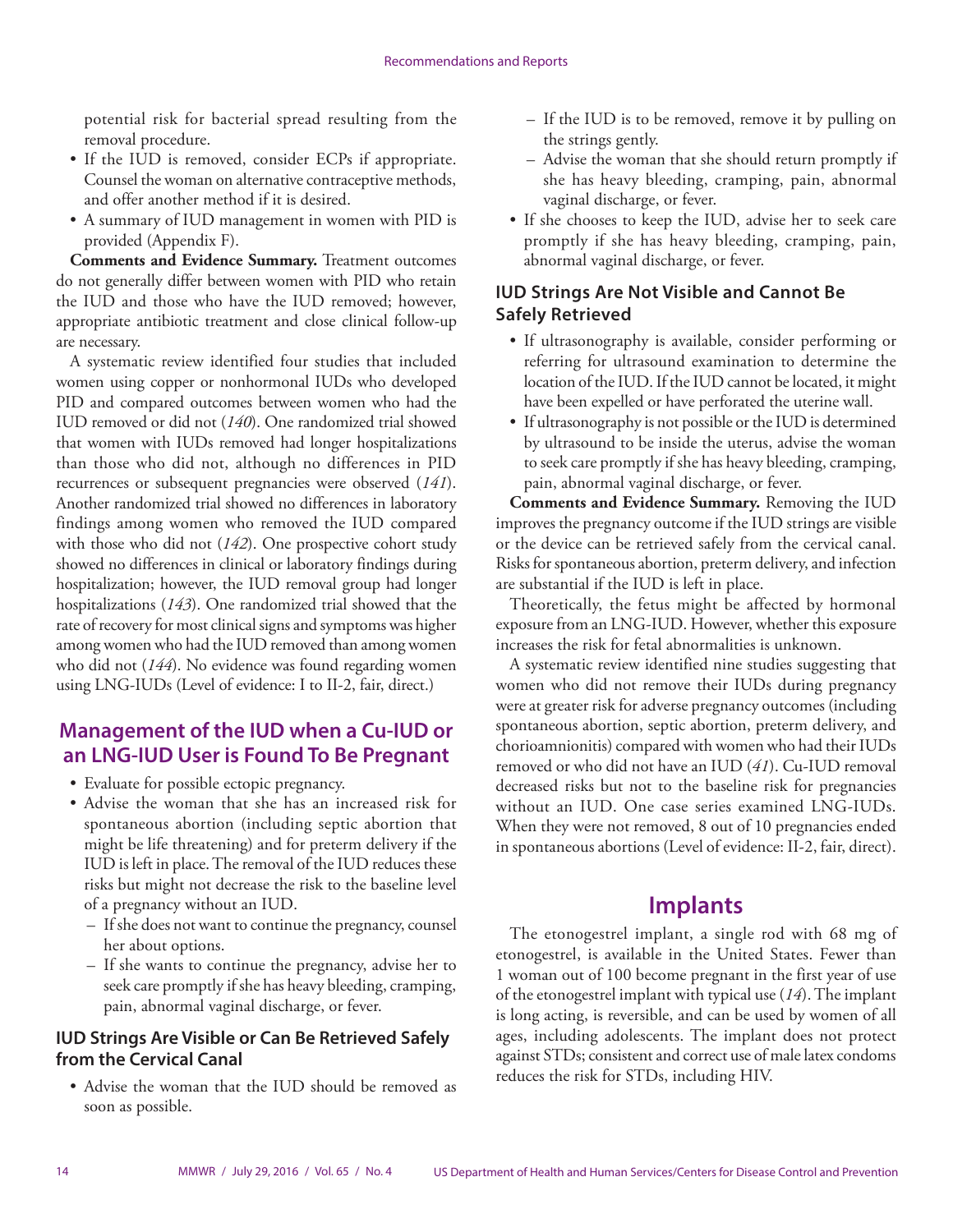# **Initiation of Implants**

#### **Timing**

• The implant can be inserted at any time if it is reasonably certain that the woman is not pregnant (Box 2).

### **Need for Back-Up Contraception**

- If the implant is inserted within the first 5 days since menstrual bleeding started, no additional contraceptive protection is needed.
- If the implant is inserted >5 days since menstrual bleeding started, the woman needs to abstain from sexual intercourse or use additional contraceptive protection for the next 7 days.

### **Special Considerations**

#### **Amenorrhea (Not Postpartum)**

- **• Timing:** The implant can be inserted at any time if it is reasonably certain that the woman is not pregnant (Box 2).
- **• Need for back-up contraception:** The woman needs to abstain from sexual intercourse or use additional contraceptive protection for the next 7 days.

#### **Postpartum (Breastfeeding)**

- **• Timing:** The implant can be inserted at any time (U.S. MEC 2 if <1 month postpartum and U.S. MEC 1 if ≥1 month postpartum) if it is reasonably certain that the woman is not pregnant (Box 2).
- **• Need for back-up contraception:** If the woman is <6 months postpartum, amenorrheic, and fully or nearly fully breastfeeding (exclusively breastfeeding or the vast majority [≥85%] of feeds are breastfeeds) (*27*), no additional contraceptive protection is needed. Otherwise, a woman who is ≥21 days postpartum and has not experienced return of her menstrual cycle needs to abstain from sexual intercourse or use additional contraceptive protection for the next 7 days. If her menstrual cycles have returned and it has been >5 days since menstrual bleeding started, she needs to abstain from sexual intercourse or use additional contraceptive protection for the next 7 days.

#### **Postpartum (Not Breastfeeding)**

- **• Timing:** The implant can be inserted at any time, including immediately postpartum (U.S. MEC 1) if it is reasonably certain that the woman is not pregnant (Box 2).
- **• Need for back-up contraception:** If a woman is <21 days postpartum, no additional contraceptive protection is needed. A woman who is ≥21 days postpartum and has not experienced return of her menstrual cycle needs to abstain from sexual intercourse or use additional

contraceptive protection for the next 7 days. If her menstrual cycles have returned and it has been >5 days since menstrual bleeding started, she needs to abstain from sexual intercourse or use additional contraceptive protection for the next 7 days.

#### **Postabortion (Spontaneous or Induced)**

- **• Timing:** The implant can be inserted within the first 7 days, including immediately after the abortion (U.S. MEC 1).
- **• Need for back-up contraception:** The woman needs to abstain from sexual intercourse or use additional contraceptive protection for the next 7 days unless the implant is placed at the time of a surgical abortion.

#### **Switching from Another Contraceptive Method**

- **• Timing:** The implant can be inserted immediately if it is reasonably certain that the woman is not pregnant (Box 2). Waiting for her next menstrual cycle is unnecessary.
- **• Need for back-up contraception:** If it has been >5 days since menstrual bleeding started, the woman needs to abstain from sexual intercourse or use additional contraceptive protection for the next 7 days after insertion.
- **• Switching from an IUD:** If the woman has had sexual intercourse since the start of her current menstrual cycle and it has been >5 days since menstrual bleeding started, theoretically, residual sperm might be in the genital tract, which could lead to fertilization if ovulation occurs. A health care provider may consider any of the following options:
	- Advise the woman to retain the IUD for at least 7 days after the implant is inserted and return for IUD removal.
	- Advise the woman to abstain from sexual intercourse or use barrier contraception for 7 days before removing the IUD and switching to the new method.
	- If the woman cannot return for IUD removal and has not abstained from sexual intercourse or used barrier contraception for 7 days, advise the woman to use ECPs (with the exception of UPA) at the time of IUD removal.

**Comments and Evidence Summary.** In situations in which the health care provider is uncertain whether the woman might be pregnant, the benefits of starting the implant likely exceed any risk; therefore, starting the implant should be considered at any time, with a follow-up pregnancy test in 2–4 weeks.

If a woman needs to use additional contraceptive protection when switching to an implant from another contraceptive method, consider continuing her previous method for 7 days after implant insertion. No direct evidence was found regarding the effects of starting the etonogestrel implant at different times of the cycle.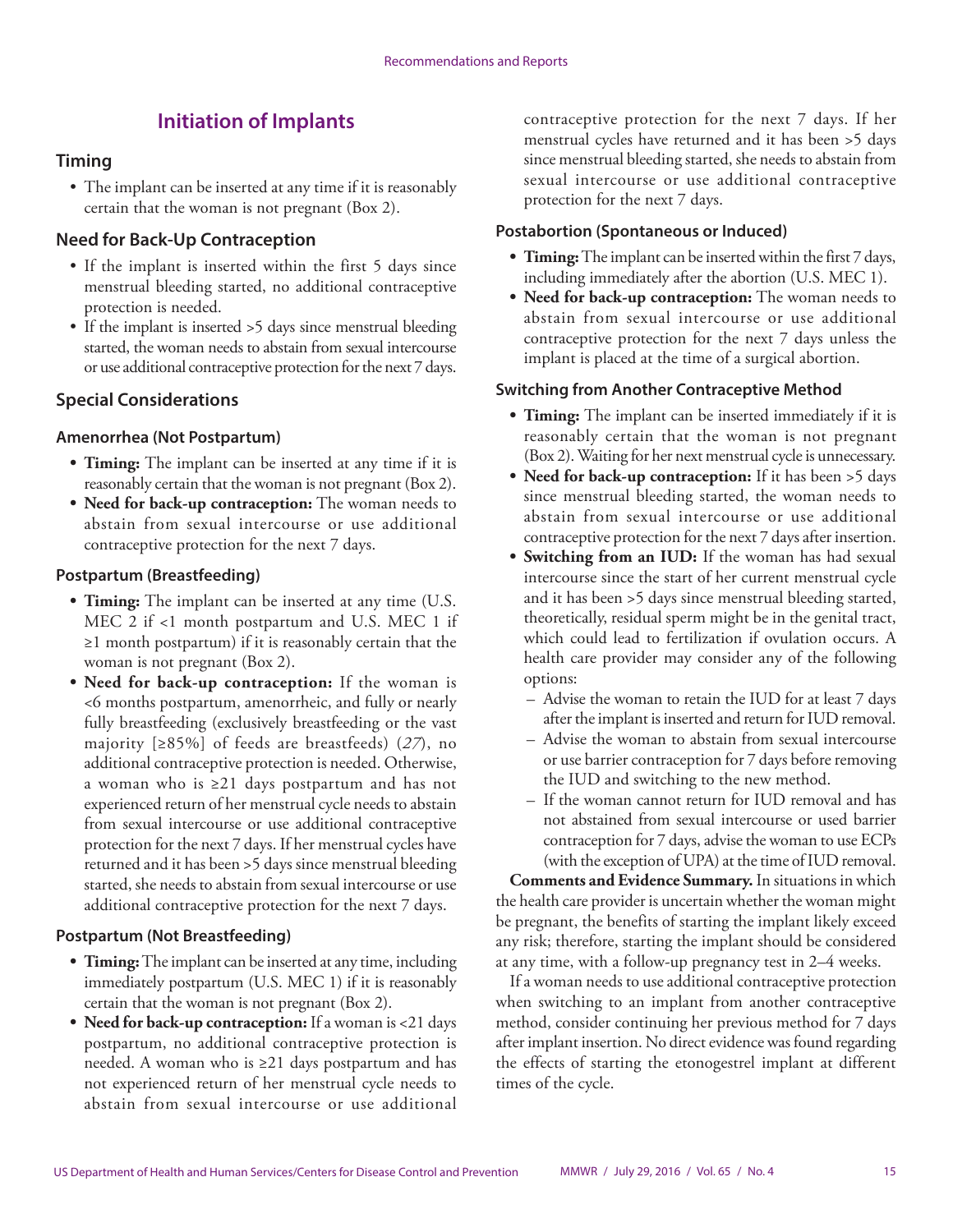### **Examinations and Tests Needed Before Implant Insertion**

Among healthy women, no examinations or tests are needed before initiation of an implant, although a baseline weight and BMI measurement might be useful for monitoring implant users over time (Table 2). Women with known medical problems or other special conditions might need additional examinations or tests before being determined to be appropriate candidates for a particular method of contraception. U.S. MEC might be useful in such circumstances (*5*).

**Comments and Evidence Summary. Weight (BMI):** Obese women can use implants (U.S. MEC 1) (*5*); therefore, screening for obesity is not necessary for the safe initiation of implants. However, measuring weight and calculating BMI at baseline might be helpful for monitoring any changes and counseling women who might be concerned about weight change perceived to be associated with their contraceptive method.

**Bimanual examination and cervical inspection:** A pelvic examination is not necessary before initiation of implants because it would not facilitate detection of conditions for which implant use would be unsafe. Women with current breast cancer should not use implants (U.S. MEC 4); women with certain liver diseases generally should not (U.S. MEC 3) use implants (*5*). However, none of these conditions are likely to be detected

#### **TABLE 2. Classification of examinations and tests needed before implant insertion**

| <b>Examination or test</b>                     | Class* |
|------------------------------------------------|--------|
| Examination                                    |        |
| <b>Blood pressure</b>                          |        |
| Weight (BMI) (weight $[kq]$ / height $[m]^2$ ) |        |
| Clinical breast examination                    |        |
| Bimanual examination and cervical inspection   |        |
| Laboratory test                                |        |
| Glucose                                        |        |
| Lipids                                         |        |
| Liver enzymes                                  |        |
| Hemoglobin                                     |        |
| Thrombogenic mutations                         |        |
| Cervical cytology (Papanicolaou smear)         |        |
| STD screening with laboratory tests            |        |
| HIV screening with laboratory tests            |        |

**Abbreviations:** BMI = body mass index; HIV = human immunodeficiency virus; STD = sexually transmitted disease; U.S. MEC = *U.S. Medical Eligibility Criteria for Contraceptive Use*.

by pelvic examination (*145*). A systematic review identified two case-control studies that compared delayed and immediate pelvic examination before initiation of hormonal contraceptives, specifically oral contraceptives or DMPA (*95*). No differences in risk factors for cervical neoplasia, incidence of STDs, incidence of abnormal Papanicolaou smears, or incidence of abnormal wet mounts were observed. No evidence was found regarding implants (Level of evidence: II-2 fair, direct).

**Lipids:** Screening for dyslipidemias is not necessary for the safe initiation of implants because of the low prevalence of undiagnosed disease in women of reproductive age and the low likelihood of clinically significant changes with use of hormonal contraceptives. A systematic review did not identify any evidence regarding outcomes among women who were screened versus not screened with lipid measurement before initiation of hormonal contraceptives (*57*). During 2009–2012 among women aged 20–44 years in the United States, 7.6% had high cholesterol, defined as total serum cholesterol ≥240 mg/ dL (*84*). During 1999–2008, the prevalence of undiagnosed hypercholesterolemia among women aged 20–44 years was approximately 2% (*85*). Studies have shown mixed results regarding the effects of hormonal methods on lipid levels among both healthy women and women with baseline lipid abnormalities, and the clinical significance of these changes is unclear (*86*–*89*).

**Liver enzymes:** Although women with certain liver diseases generally should not use implants (U.S. MEC 3) (*5*), screening for liver disease before initiation of implants is not necessary because of the low prevalence of these conditions and the high likelihood that women with liver disease already would have had the condition diagnosed. A systematic review did not identify any evidence regarding outcomes among women who were screened versus not screened with liver enzyme tests before initiation of hormonal contraceptives (*57*). In 2012, the percentage of U.S. women with liver disease (not further specified) was 1.3% (*90*). In 2013, the incidence of acute hepatitis A, B, or C was ≤1 per 100,000 U.S. population (*91*). During 2002–2011, the incidence of liver carcinoma among U.S. women was approximately 3.7 per 100,000 population (*92*). Because estrogen and progestins are metabolized in the liver, the use of hormonal contraceptives among women with liver disease might, theoretically, be a concern. The use of hormonal contraceptives, specifically COCs and POPs, does not affect disease progression or severity in women with hepatitis, cirrhosis, or benign focal nodular hyperplasia (*93*,*94*), although evidence is limited and no evidence exists for implants.

**Clinical breast examination:** Although women with current breast cancer should not use implants (U.S. MEC 4) (*5*), screening asymptomatic women with a clinical breast

**<sup>\*</sup> Class A:** essential and mandatory in all circumstances for safe and effective use of the contraceptive method. **Class B:** contributes substantially to safe and effective use, but implementation may be considered within the public health and/or service context; the risk of not performing an examination or test should be balanced against the benefits of making the contraceptive method available. **Class C:** does not contribute substantially to safe and effective use of the contraceptive method.

<sup>†</sup> Weight (BMI) measurement is not needed to determine medical eligibility for any methods of contraception because all methods can be used (U.S. MEC 1) or generally can be used (U.S. MEC 2) among obese women (Box 1). However, measuring weight and calculating BMI at baseline might be helpful for monitoring any changes and counseling women who might be concerned about weight change perceived to be associated with their contraceptive method.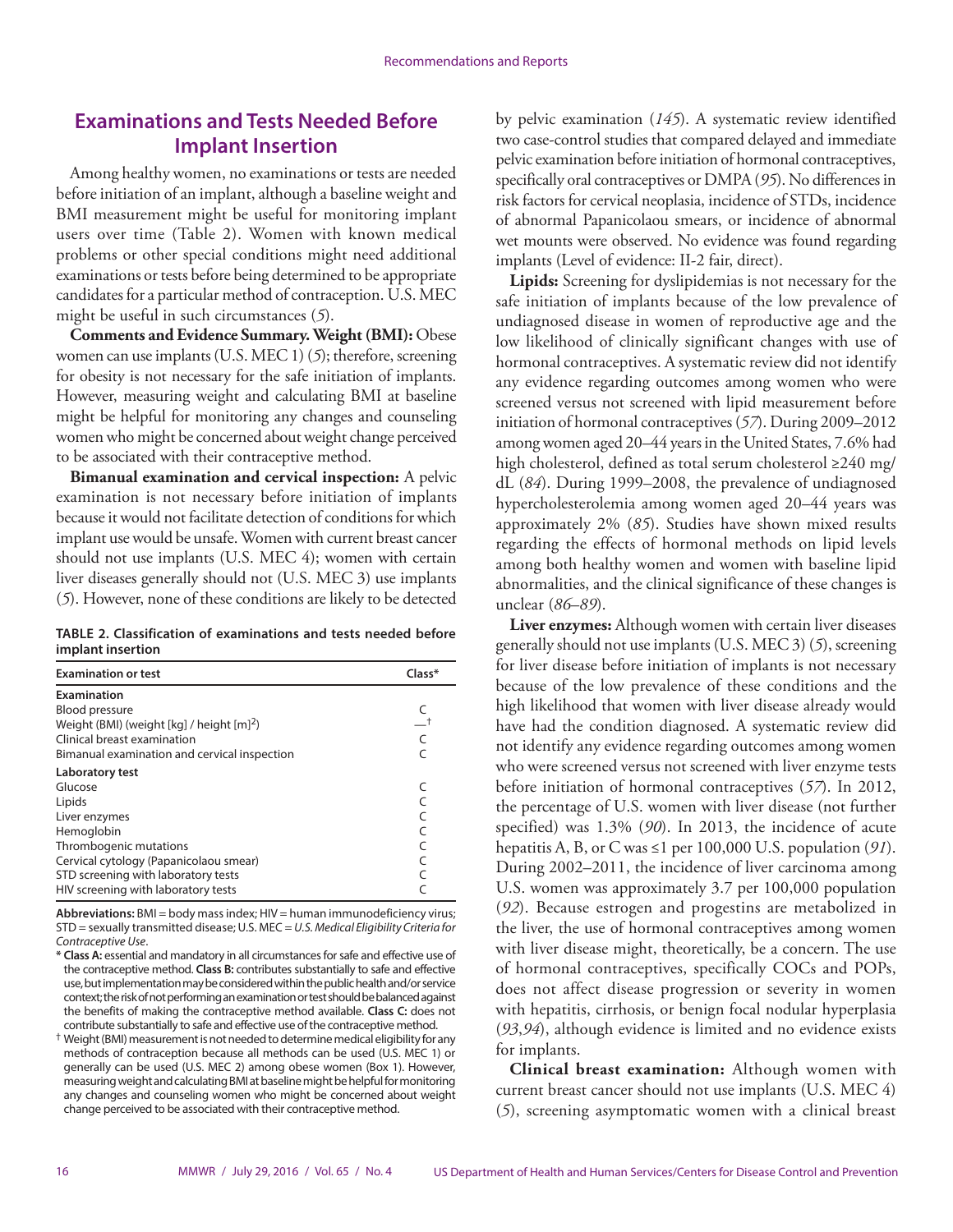examination before initiation of implants is not necessary because of the low prevalence of breast cancer among women of reproductive age (15–49 years). A systematic review did not identify any evidence regarding outcomes among women who were screened versus not screened with a breast examination before initiation of hormonal contraceptives (*95*). The incidence of breast cancer among women of reproductive age in the United States is low. In 2012, the incidence of breast cancer among women aged 20–49 years was approximately 70.7 per 100,000 women (*96*).

**Other screening:** Women with hypertension, diabetes, anemia, thrombogenic mutations, cervical intraepithelial neoplasia, cervical cancer, STDs, or HIV infection can use (U.S. MEC 1) or generally can use (U.S. MEC 2) implants (*5*); therefore, screening for these conditions is not necessary for the safe initiation of implants.

### **Routine Follow-Up After Implant Insertion**

These recommendations address when routine follow-up is needed for safe and effective continued use of contraception for healthy women. The recommendations refer to general situations and might vary for different users and different situations. Specific populations who might benefit from more frequent follow-up visits include adolescents, those with certain medical conditions or characteristics, and those with multiple medical conditions.

- Advise the woman to return at any time to discuss side effects or other problems, if she wants to change the method being used, and when it is time to remove or replace the contraceptive method. No routine follow-up visit is required.
- At other routine visits, health care providers seeing implant users should do the following:
	- Assess the woman's satisfaction with her contraceptive method and whether she has any concerns about method use.
	- Assess any changes in health status, including medications, that would change the appropriateness of the implant for safe and effective continued use based on U.S. MEC (e.g., category 3 and 4 conditions and characteristics).
	- Consider assessing weight changes and counseling women who are concerned about weight change perceived to be associated with their contraceptive method.

**Comments and Evidence Summary.** A systematic review did not identify any evidence regarding whether a routine follow-up visit after initiating an implant improves correct or continued use (*122*).

### **Bleeding Irregularities (Including Amenorrhea) During Implant Use**

• Before implant insertion, provide counseling about potential changes in bleeding patterns during implant use. Unscheduled spotting or light bleeding is common with implant use, and some women experience amenorrhea. These bleeding changes are generally not harmful and might or might not decrease with continued implant use. Heavy or prolonged bleeding, unscheduled or menstrual, is uncommon during implant use.

### **Irregular Bleeding (Spotting, Light Bleeding, or Heavy or Prolonged Bleeding)**

- If clinically indicated, consider an underlying gynecological problem, such as interactions with other medications, an STD, pregnancy, or new pathologic uterine conditions (e.g., polyps or fibroids). If an underlying gynecological problem is found, treat the condition or refer for care.
- If an underlying gynecologic problem is not found and the woman wants treatment, the following treatment options during days of bleeding can be considered:
	- NSAIDS for short-term treatment (5–7 days)
	- Hormonal treatment (if medically eligible) with lowdose COCs or estrogen for short-term treatment (10–20 days)
- If irregular bleeding persists and the woman finds it unacceptable, counsel her on alternative methods, and offer another method if it is desired.

#### **Amenorrhea**

- Amenorrhea does not require any medical treatment. Provide reassurance.
	- If a woman's regular bleeding pattern changes abruptly to amenorrhea, consider ruling out pregnancy if clinically indicated.
- If amenorrhea persists and the woman finds it unacceptable, counsel her on alternative contraceptive methods, and offer another method if it is desired.

**Comments and Evidence Summary.** During contraceptive counseling and before insertion of the implant, information about common side effects, such as unscheduled spotting or light bleeding and amenorrhea, especially during the first year of use, should be discussed. A pooled analysis of data from 11 clinical trials indicates that a significant proportion of etonogestrel implant users had relatively little bleeding: 22% of women experienced amenorrhea and 34% experienced infrequent spotting, although 7% reported frequent bleeding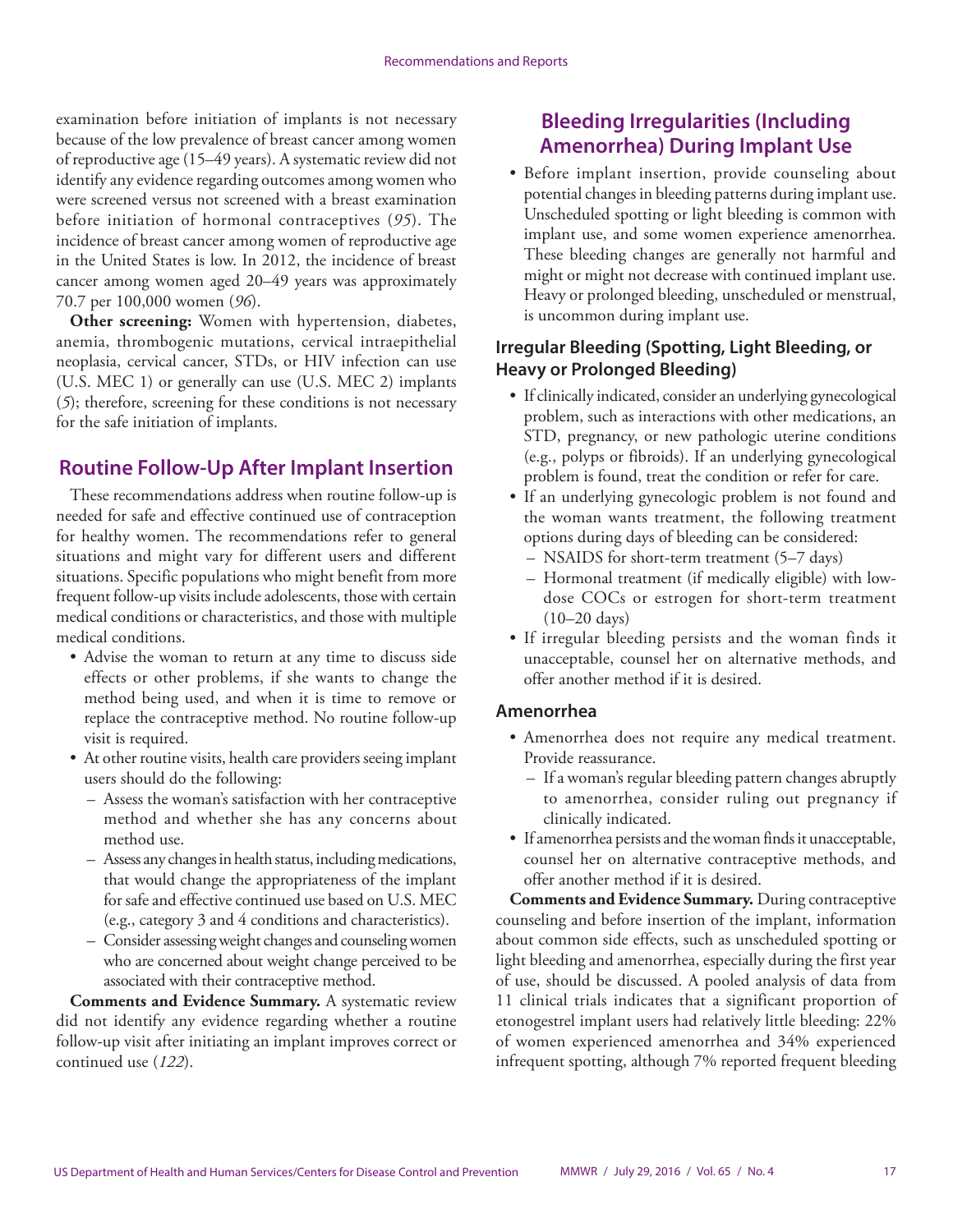<span id="page-19-0"></span>and 18% reported prolonged bleeding (*146*). Unscheduled bleeding or amenorrhea is generally not harmful. Enhanced counseling about expected bleeding patterns and reassurance that bleeding irregularities are generally not harmful has been shown to reduce discontinuation in clinical trials with other hormonal contraceptives (i.e., DMPA) (*124*,*125*).

A systematic review and four newly published studies examined several medications for the treatment of bleeding irregularities with primarily levonorgestrel contraceptive implants (*147*–*151*). Two small studies found significant cessation of bleeding within 7 days of start of treatment among women taking oral celecoxib (200 mg) daily for 5 days or oral mefenamic acid (500 mg) 3 times daily for 5 days compared with placebo (*149*,*150*). Differences in bleeding cessation were not found among women with etonogestrel implants taking mifepristone but were found when women with the implants combined mifepristone with either ethinyl estradiol or doxycycline (*151*,*152*). Doxycycline alone or in combination with ethinyl estradiol did not improve bleeding cessation among etonogestrel implant users (*151*). Among LNG implant users, mifepristone reduced the number of bleeding or spotting days but only after 6 months of treatment (*153*). Evidence also suggests that estrogen (*154*–*156*), daily COCs (*154*), LNG pills (*155*), tamoxifen (*157*), or tranexamic acid (*158*) can reduce the number of bleeding or spotting days during treatment among LNG implant users. In one small study, vitamin E was found to significantly reduce the mean number of bleeding days after the first treatment cycle; however, another larger study reported no significant differences in length of bleeding and spotting episodes with vitamin E treatment (*159*,*160*). Use of aspirin did not result in a significant difference in median length of bleeding or bleeding and spotting episodes after treatment (*159*). One study among implant users reported a reduction in number of bleeding days after initiating ibuprofen; however, another trial did not demonstrate any significant differences in the number of spotting and bleeding episodes with ibuprofen compared with placebo (*148*,*155*).

# **Injectables**

Progestin-only injectable contraceptives (DMPA, 150 mg intramuscularly or 104 mg subcutaneously) are available in the United States; the only difference between these two formulations is the route of administration. Approximately 6 out of 100 women will become pregnant in the first year of use of DMPA with typical use (*14*). DMPA is reversible and can be used by women of all ages, including adolescents. DMPA does not protect against STDs; consistent and correct use of male latex condoms reduces the risk for STDs, including HIV.

# **Initiation of Injectables**

#### **Timing**

• The first DMPA injection can be given at any time if it is reasonably certain that the woman is not pregnant (Box 2).

#### **Need for Back-Up Contraception**

- If DMPA is started within the first 7 days since menstrual bleeding started, no additional contraceptive protection is needed.
- If DMPA is started >7 days since menstrual bleeding started, the woman needs to abstain from sexual intercourse or use additional contraceptive protection for the next 7 days.

### **Special Considerations**

#### **Amenorrhea (Not Postpartum)**

- **• Timing:** The first DMPA injection can be given at any time if it is reasonably certain that the woman is not pregnant (Box 2).
- **• Need for back-up contraception:** The woman needs to abstain from sexual intercourse or use additional contraceptive protection for the next 7 days.

#### **Postpartum (Breastfeeding)**

- **• Timing:** The first DMPA injection can be given at any time, including immediately postpartum (U.S. MEC 2 if <1 month postpartum; U.S. MEC 1 if ≥1 month postpartum) if it is reasonably certain that the woman is not pregnant (Box 2).
- **• Need for back-up contraception:** If the woman is <6 months postpartum, amenorrheic, and fully or nearly fully breastfeeding (exclusively breastfeeding or the vast majority [≥85%] of feeds are breastfeeds) (*27*), no additional contraceptive protection is needed. Otherwise, a woman who is ≥21 days postpartum and has not experienced return of her menstrual cycle needs to abstain from sexual intercourse or use additional contraceptive protection for the next 7 days. If her menstrual cycles have returned and it has been >7 days since menstrual bleeding started, she needs to abstain from sexual intercourse or use additional contraceptive protection for the next 7 days.

#### **Postpartum (Not Breastfeeding)**

- **• Timing:** The first DMPA injection can be given at any time, including immediately postpartum (U.S. MEC 1) if it is reasonably certain that the woman is not pregnant (Box 2).
- **• Need for back-up contraception:** If a woman is <21 days postpartum, no additional contraceptive protection is needed. A woman who is ≥21 days postpartum and has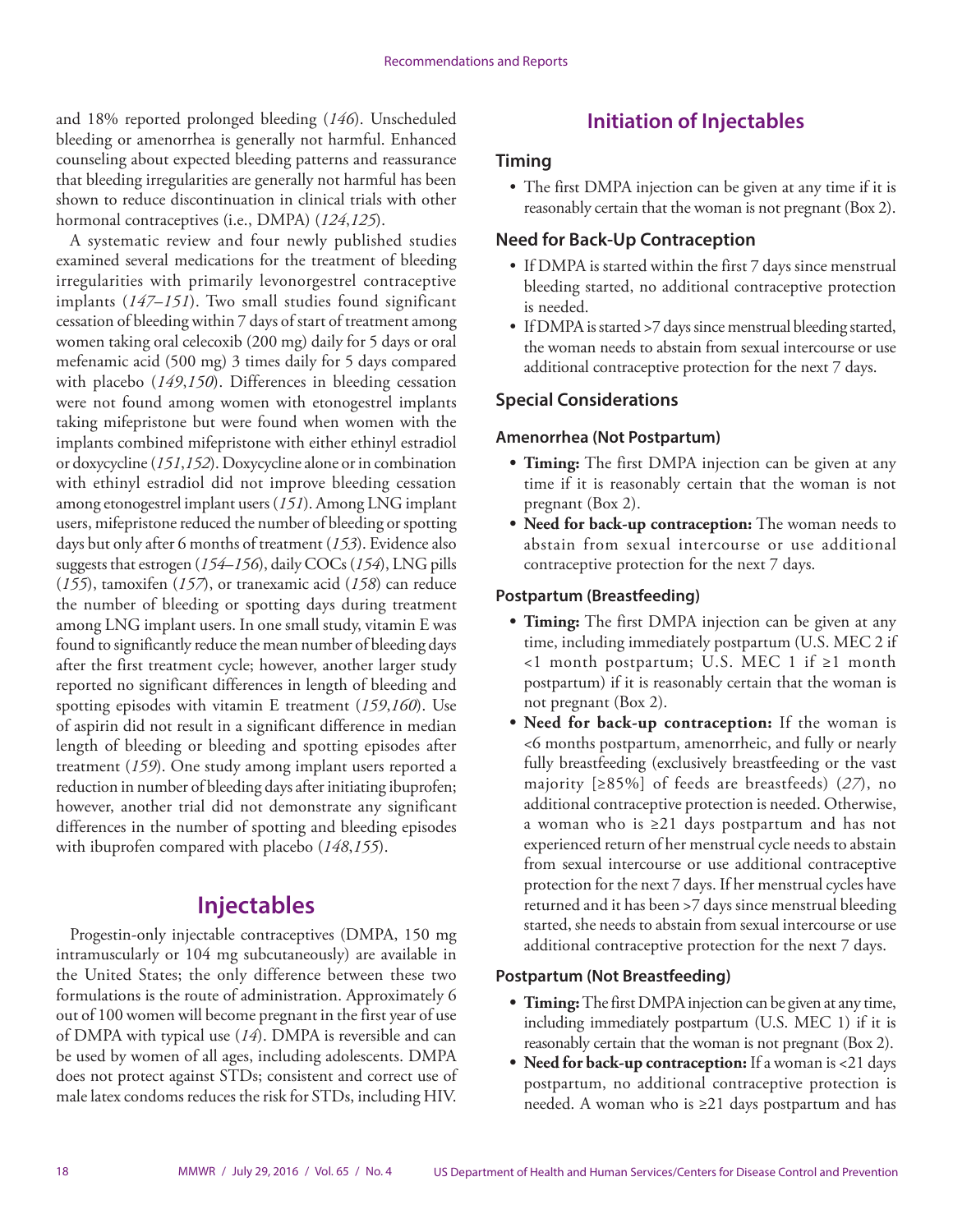not experienced return of her menstrual cycle needs to abstain from sexual intercourse or use additional contraceptive protection for the next 7 days. If her menstrual cycles have returned and it has been >7 days since menstrual bleeding started, she needs to abstain from sexual intercourse or use additional contraceptive protection for the next 7 days.

#### **Postabortion (Spontaneous or Induced)**

- **• Timing:** The first DMPA injection can be given within the first 7 days, including immediately after the abortion (U.S. MEC 1).
- **• Need for back-up contraception:** The woman needs to abstain from sexual intercourse or use additional contraceptive protection for the next 7 days unless the injection is given at the time of a surgical abortion.

#### **Switching from Another Contraceptive Method**

- **• Timing:** The first DMPA injection can be given immediately if it is reasonably certain that the woman is not pregnant (Box 2). Waiting for her next menstrual cycle is unnecessary.
- **• Need for back-up contraception:** If it has been >7 days since menstrual bleeding started, the woman needs to abstain from sexual intercourse or use additional contraceptive protection for the next 7 days.
- **• Switching from an IUD:** If the woman has had sexual intercourse since the start of her current menstrual cycle and it has been >5 days since menstrual bleeding started, theoretically, residual sperm might be in the genital tract, which could lead to fertilization if ovulation occurs. A health care provider may consider any of the following options:
	- Advise the women to retain the IUD for at least 7 days after the injection and return for IUD removal.
	- Advise the woman to abstain from sexual intercourse or use barrier contraception for 7 days before removing the IUD and switching to the new method.
	- If the woman cannot return for IUD removal and has not abstained from sexual intercourse or used barrier contraception for 7 days, advise the woman to use ECPs (with the exception of UPA) at the time of IUD removal.

**Comments and Evidence Summary.** In situations in which the health care provider is uncertain whether the woman might be pregnant, the benefits of starting DMPA likely exceed any risk; therefore, starting DMPA should be considered at any time, with a follow-up pregnancy test in 2–4 weeks. If a woman needs to use additional contraceptive protection when switching to DMPA from another contraceptive method, consider continuing her previous method for 7 days after DMPA injection.

A systematic review identified eight articles examining DMPA initiation on different days of the menstrual cycle (*161*). Evidence from two studies with small sample sizes indicated that DMPA injections given up to day 7 of the menstrual cycle inhibited ovulation; when DMPA was administered after day 7, ovulation occurred in some women. Cervical mucus was of poor quality (i.e., not favorable for sperm penetration) in 90% of women within 24 hours of the injection (Level of evidence: II-2, fair) (*162*–*164*). Studies found that use of another contraceptive method until DMPA could be initiated (bridging option) did not help women initiate DMPA and was associated with more unintended pregnancies than immediate receipt of DMPA (*165*–*169*) (Level of evidence: I to II-3, fair to poor, indirect).

### **Examinations and Tests Needed Before Initiation of an Injectable**

Among healthy women, no examinations or tests are needed before initiation of DMPA, although a baseline weight and BMI measurement might be useful to monitor DMPA users over time (Table 3). Women with known medical problems or other special conditions might need additional examinations or tests before being determined to be appropriate candidates for a particular method of contraception. U.S. MEC might be useful in such circumstances (*5*).

**Comments and Evidence Summary.Weight (BMI):** Obese women can use (U.S. MEC 1) or generally can use (U.S. MEC 2) DMPA (*5*); therefore, screening for obesity is not necessary for the safe initiation of DMPA. However, measuring weight and calculating BMI at baseline might be helpful for monitoring any changes and counseling women who might be concerned about weight change perceived to be associated with their contraceptive method. (See guidance on follow-up for DMPA users for evidence on weight gain with DMPA use).

**Bimanual examination and cervical inspection:** Pelvic examination is not necessary before initiation of DMPA because it does not facilitate detection of conditions for which DMPA would be unsafe. Although women with current breast cancer should not use DMPA (U.S. MEC 4), and women with severe hypertension, heart disease, vascular disease, or certain liver diseases generally should not use DMPA (U.S. MEC 3) (*5*), none of these conditions are likely to be detected by pelvic examination (*145*). A systematic review identified two casecontrol studies that compared delayed versus immediate pelvic examination before initiation of hormonal contraceptives, specifically oral contraceptives or DMPA (*95*). No differences in risk factors for cervical neoplasia, incidence of STDs, incidence of abnormal Papanicolaou smears, or incidence of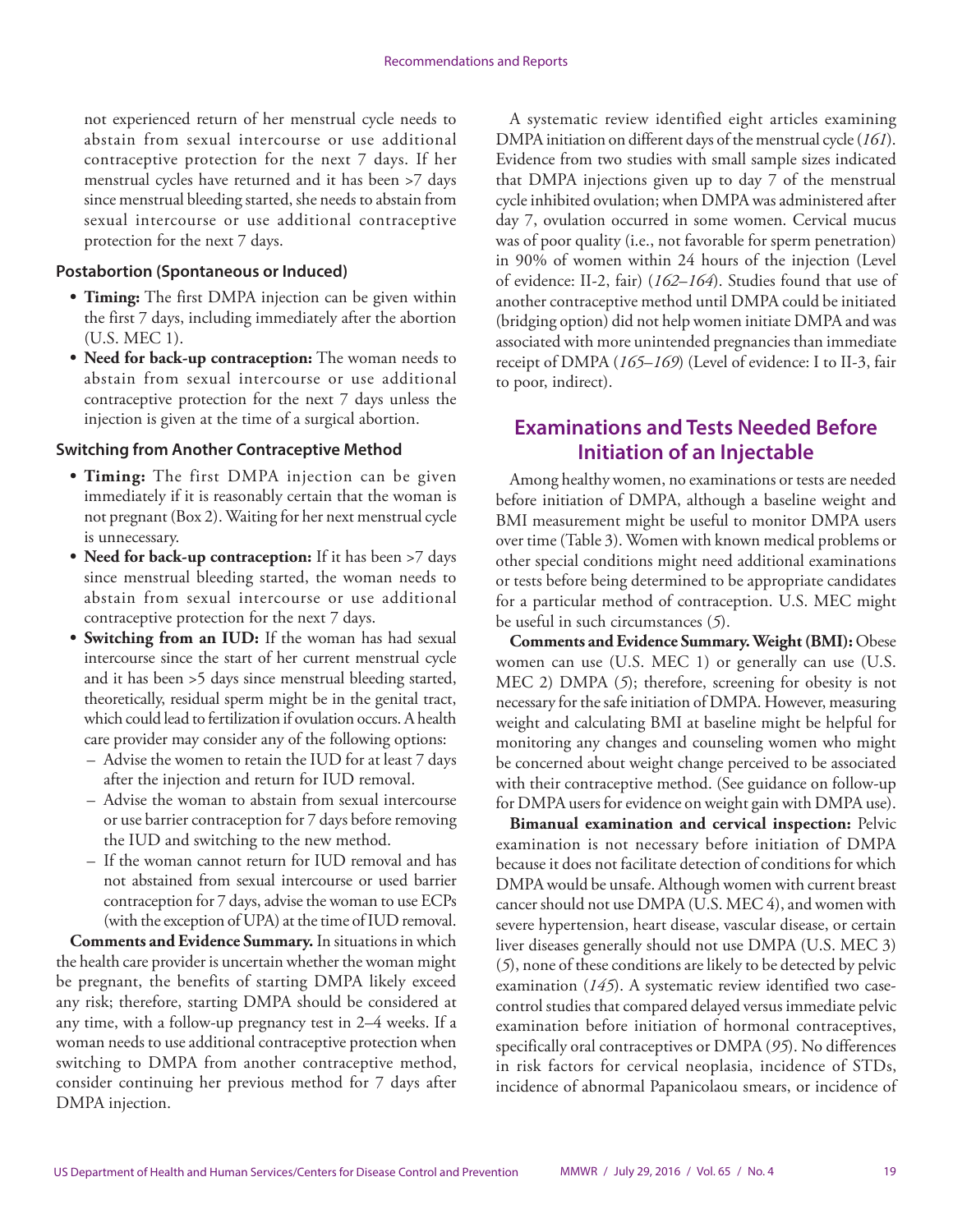**TABLE 3. Classification of examinations and tests needed before depo-medroxyprogesterone acetate initiation**

| <b>Examination or test</b>                          | Class* |
|-----------------------------------------------------|--------|
| Examination                                         |        |
| <b>Blood pressure</b>                               |        |
| Weight (BMI) (weight [kg]/height [m] <sup>2</sup> ) |        |
| Clinical breast examination                         |        |
| Bimanual examination and cervical inspection        |        |
| Laboratory test                                     |        |
| Glucose                                             |        |
| Lipids                                              |        |
| Liver enzymes                                       |        |
| Hemoglobin                                          |        |
| Thrombogenic mutations                              |        |
| Cervical cytology (Papanicolaou smear)              |        |
| STD screening with laboratory tests                 |        |
| HIV screening with laboratory tests                 |        |

**Abbreviations:** BMI = body mass index; HIV = human immunodeficiency virus; STD = sexually transmitted disease; U.S. MEC = *U.S. Medical Eligibility Criteria for Contraceptive Use.*

**\* Class A:** essential and mandatory in all circumstances for safe and effective use of the contraceptive method. **Class B:** contributes substantially to safe and effective use, but implementation may be considered within the public health and/or service context; the risk of not performing an examination or test should be balanced against the benefits of making the contraceptive method available. **Class C:** does not contribute substantially to safe and effective use of the contraceptive method.

 $^\dagger$  Weight (BMI) measurement is not needed to determine medical eligibility for any methods of contraception because all methods can be used (U.S. MEC 1) or generally can be used (U.S. MEC 2) among obese women (Box 1). However, measuring weight and calculating BMI at baseline might be helpful for monitoring any changes and counseling women who might be concerned about weight change perceived to be associated with their contraceptive method.

abnormal wet mounts were observed (Level of evidence: II-2, fair, direct).

**Blood pressure:** Women with hypertension generally can use DMPA (U.S. MEC 2), with the exception of women with severe hypertension or vascular disease, who generally should not use DMPA (U.S. MEC 3) (*5*). Screening for hypertension before initiation of DMPA is not necessary because of the low prevalence of undiagnosed severe hypertension and the high likelihood that women with these conditions already would have had them diagnosed. A systematic review did not identify any evidence regarding outcomes among women who were screened versus not screened with a blood pressure measurement before initiation of progestin-only contraceptives (*170*). The prevalence of undiagnosed hypertension among women of reproductive age is low. During 2009–2012 among women aged 20–44 years in the United States, the prevalence of hypertension was 8.7% (*84*). During 1999–2008, the percentage of women aged 20–44 years with undiagnosed hypertension was 1.9% (*85*).

**Glucose:** Although women with complicated diabetes generally should not use DMPA (U.S. MEC 3) (*5*), screening for diabetes before initiation of DMPA is not necessary because of the low prevalence of undiagnosed diabetes and the high likelihood that women with complicated diabetes would already have had the condition diagnosed. A systematic review did not identify any evidence regarding outcomes among women who were screened versus not screened with glucose measurement before initiation of hormonal contraceptives (*57*). The prevalence of diabetes among women of reproductive age is low. During 2009–2012 among women aged 20–44 years in the United States, the prevalence of diabetes was 3.3% (*84*). During 1999–2008, the percentage of women aged 20–44 years with undiagnosed diabetes was 0.5% (*85*). Although hormonal contraceptives can have some adverse effects on glucose metabolism in healthy and diabetic women, the overall clinical effect is minimal (*171*–*177*).

**Lipids:** Screening for dyslipidemias is not necessary for the safe initiation of injectables because of the low prevalence of undiagnosed disease in women of reproductive age and the low likelihood of clinically significant changes with use of hormonal contraceptives. A systematic review did not identify any evidence regarding outcomes among women who were screened versus not screened with lipid measurement before initiation of hormonal contraceptives (*57*). During 2009–2012 among women aged 20–44 years in the United States, 7.6% had high cholesterol, defined as total serum cholesterol ≥240 mg/dL (*84*). During 1999–2008, the prevalence of undiagnosed hypercholesterolemia among women aged 20–44 years was approximately 2% (*85*). Studies have shown mixed results about the effects of hormonal methods on lipid levels among both healthy women and women with baseline lipid abnormalities, and the clinical significance of these changes is unclear (*86*–*89*).

**Liver enzymes:** Although women with certain liver diseases generally should not use DMPA (U.S. MEC 3) (*5*), screening for liver disease before initiation of DMPA is not necessary because of the low prevalence of these conditions and the high likelihood that women with liver disease already would have had the condition diagnosed. A systematic review did not identify any evidence regarding outcomes among women who were screened versus not screened with liver enzyme tests before initiation of hormonal contraceptives (*57*). In 2012, among U.S. women, the percentage with liver disease (not further specified) was 1.3% (*90*). In 2013, the incidence of acute hepatitis A, B, or C was ≤1 per 100,000 U.S. population (*91*). During 2002–2011, the incidence of liver carcinoma among U.S. women was approximately 3.7 per 100,000 population (*92*). Because estrogen and progestins are metabolized in the liver, the use of hormonal contraceptives among women with liver disease might, theoretically, be a concern. The use of hormonal contraceptives, specifically COCs and POPs, does not affect disease progression or severity in women with hepatitis, cirrhosis, or benign focal nodular hyperplasia (*93*,*94*), although evidence is limited and no evidence exists for DMPA.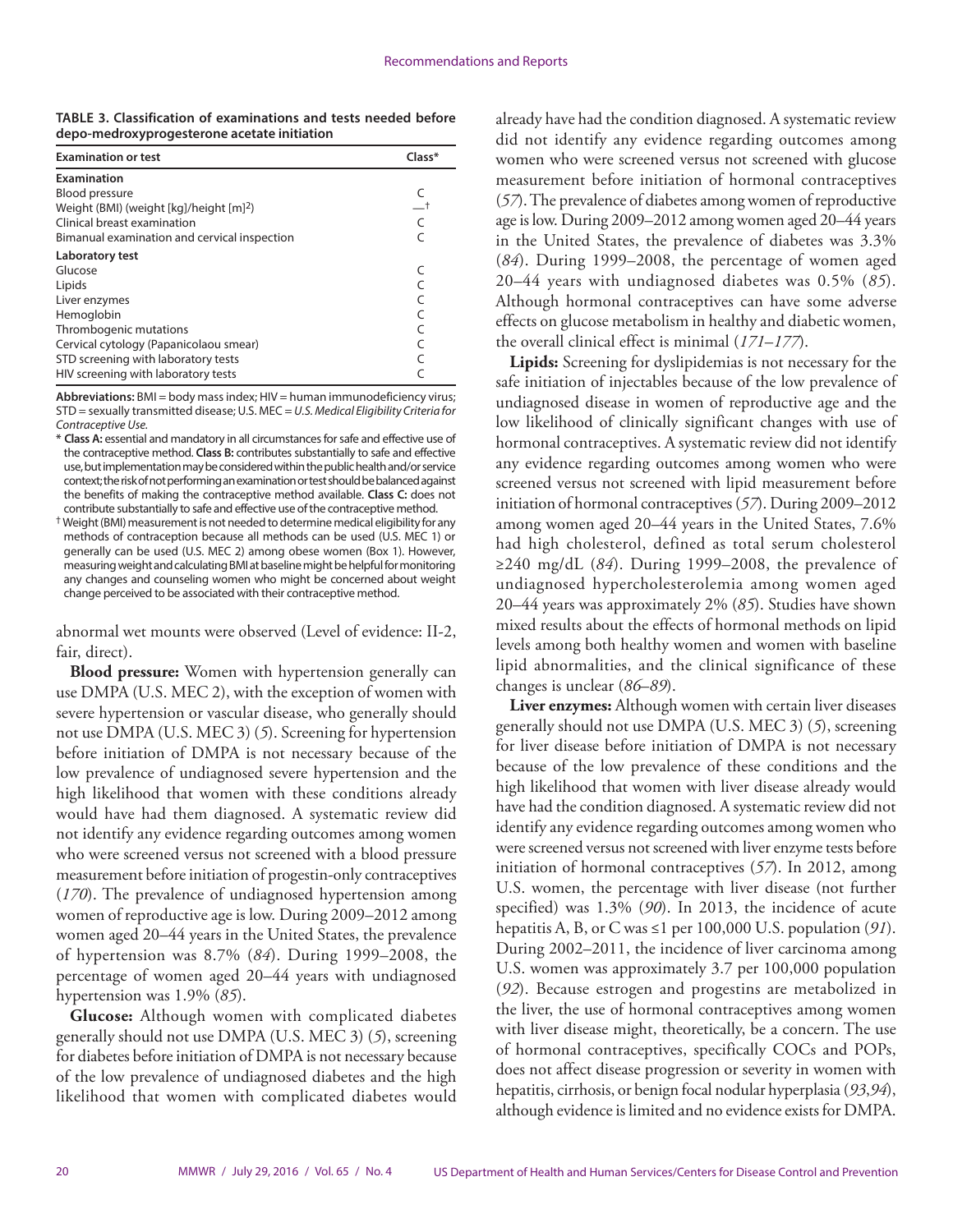**Clinical breast examination:** Although women with current breast cancer should not use DMPA (U.S. MEC 4) (*5*), screening asymptomatic women with a clinical breast examination before initiating DMPA is not necessary because of the low prevalence of breast cancer among women of reproductive age. A systematic review did not identify any evidence regarding outcomes among women who were screened versus not screened with a clinical breast examination before initiation of hormonal contraceptives (*95*). The incidence of breast cancer among women of reproductive age in the United States is low. In 2012, the incidence of breast cancer among women aged 20–49 years was approximately 70.7 per 100,000 women (*96*).

**Other screening:** Women with anemia, thrombogenic mutations, cervical intraepithelial neoplasia, cervical cancer, HIV infection, or other STDs can use (U.S. MEC 1) or generally can use (U.S. MEC 2) DMPA (*5*); therefore, screening for these conditions is not necessary for the safe initiation of DMPA.

### **Routine Follow-Up After Injectable Initiation**

These recommendations address when routine follow-up is recommended for safe and effective continued use of contraception for healthy women. The recommendations refer to general situations and might vary for different users and different situations. Specific populations who might benefit from frequent follow-up visits include adolescents, those with certain medical conditions or characteristics, and those with multiple medical conditions.

- Advise the woman to return at any time to discuss side effects or other problems, if she wants to change the method being used, and when it is time for reinjection. No routine follow-up visit is required.
- At other routine visits, health care providers seeing injectable users should do the following:
	- Assess the woman's satisfaction with her contraceptive method and whether she has any concerns about method use.
	- Assess any changes in health status, including medications, that would change the appropriateness of the injectable for safe and effective continued use based on U.S. MEC (e.g., category 3 and 4 conditions and characteristics).
	- Consider assessing weight changes and counseling women who are concerned about weight change perceived to be associated with their contraceptive method.

**Comments and Evidence Summary.** Although no evidence exists regarding whether a routine follow-up visit after initiating DMPA improves correct or continued use, monitoring weight or BMI change over time is important for DMPA users.

A systematic review identified a limited body of evidence that examined whether weight gain in the few months after DMPA initiation predicted future weight gain (*123*). Two studies found significant differences in weight gain or BMI at follow-up periods ranging from 12 to 36 months between early weight gainers (i.e., those who gained >5% of their baseline body weight within 6 months after initiation) and those who were not early weight gainers (*178*,*179*). The differences between groups were more pronounced at 18, 24, and 36 months than at 12 months. One study found that most adolescent DMPA users who had gained >5% of their baseline weight by 3 months gained even more weight by 12 months (*180*) (Level of evidence: II-2, fair, to II-3, fair, direct).

### **Timing of Repeat Injections**

#### **Reinjection Interval**

• Provide repeat DMPA injections every 3 months (13 weeks).

#### **Special Considerations**

#### **Early Injection**

• The repeat DMPA injection can be given early when necessary.

#### **Late Injection**

- The repeat DMPA injection can be given up to 2 weeks late (15 weeks from the last injection) without requiring additional contraceptive protection.
- If the woman is >2 weeks late (>15 weeks from the last injection) for a repeat DMPA injection, she can have the injection if it is reasonably certain that she is not pregnant (Box 2). She needs to abstain from sexual intercourse or use additional contraceptive protection for the next 7 days. She might consider the use of emergency contraception (with the exception of UPA) if appropriate.

**Comments and Evidence Summary.** No time limits exist for early injections; injections can be given when necessary (e.g., when a woman cannot return at the routine interval). WHO has extended the time that a woman can have a late reinjection (i.e., grace period) for DMPA use from 2 weeks to 4 weeks on the basis of data from one study showing low pregnancy rates through 4 weeks; however, the CDC expert group did not consider the data to be generalizable to the United States because a large proportion of women in the study were breastfeeding. Therefore, U.S. SPR recommends a grace period of 2 weeks.

A systematic review identified 12 studies evaluating time to pregnancy or ovulation after the last injection of DMPA (*181*). Although pregnancy rates were low during the 2-week interval following the reinjection date and for 4 weeks following the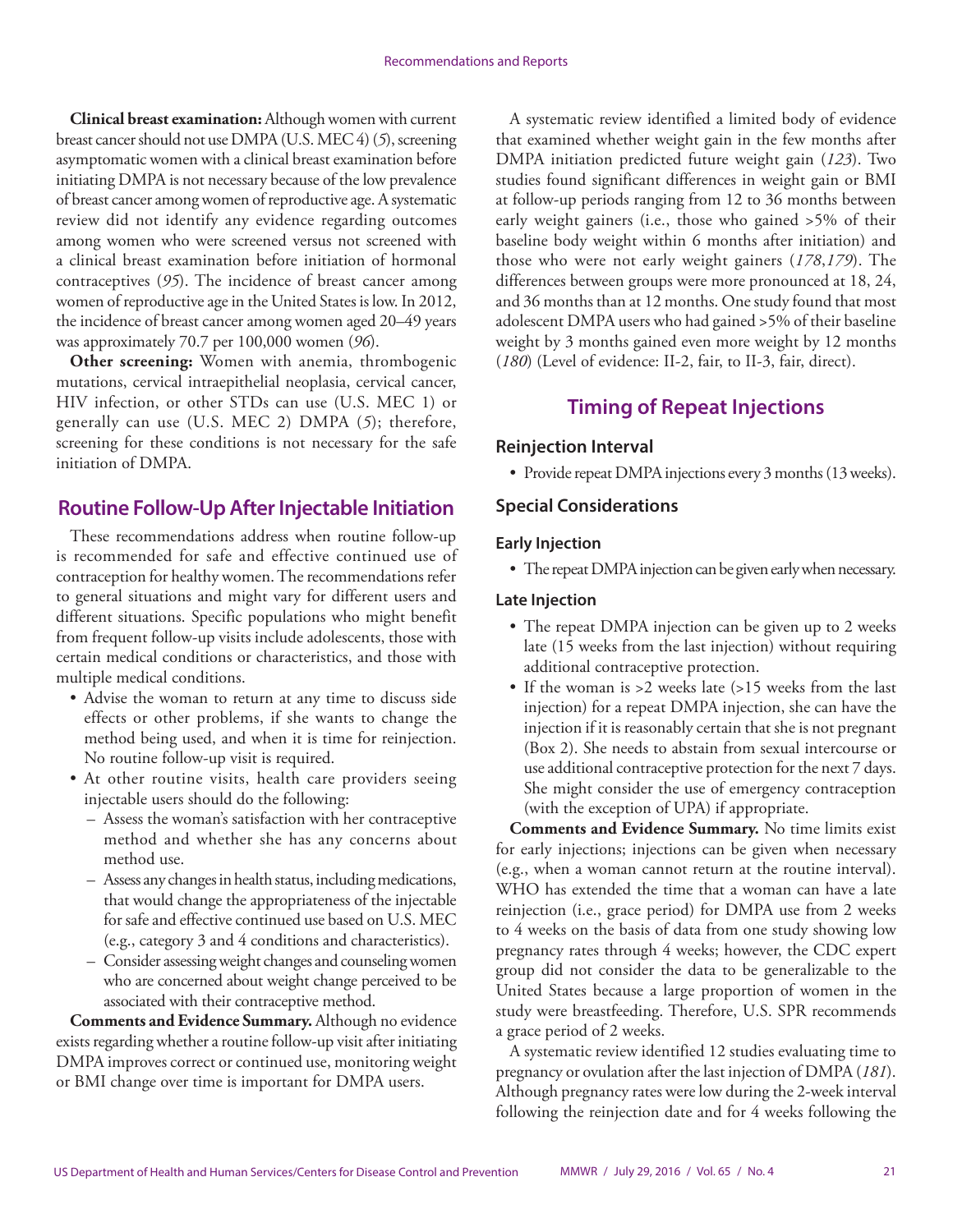<span id="page-23-0"></span>reinjection date, data were sparse, and one study included a large proportion of breastfeeding women (*182*–*184*). Studies also indicated a wide variation in time to ovulation after the last DMPA injection, with the majority ranging from 15 to 49 weeks from the last injection (*185*–*193*) (Level of evidence: level II-2, fair, direct).

### **Bleeding Irregularities (Including Amenorrhea) During Injectable Use**

• Before DMPA initiation, provide counseling about potential changes in bleeding patterns during DMPA use. Amenorrhea and unscheduled spotting or light bleeding is common with DMPA use, and heavy or prolonged bleeding can occur with DMPA use. These bleeding irregularities are generally not harmful and might decrease with continued DMPA use.

#### **Unscheduled Spotting or Light Bleeding**

- If clinically indicated, consider an underlying gynecological problem, such as interactions with other medications, an STD, pregnancy, or new pathologic uterine conditions (e.g., polyps or fibroids). If an underlying gynecological problem is found, treat the condition or refer for care.
- If an underlying gynecologic problem is not found and the woman wants treatment, the following treatment option during days of bleeding can be considered: – NSAIDs for short-term treatment (5–7 days)
- If unscheduled spotting or light bleeding persists and the woman finds it unacceptable, counsel her on alternative contraceptive methods, and offer another method if it is desired.

#### **Heavy or Prolonged Bleeding**

- If clinically indicated, consider an underlying gynecological problem, such as interactions with other medications, an STD, pregnancy, or new pathologic uterine conditions (such as fibroids or polyps). If an underlying gynecologic problem is identified, treat the condition or refer for care.
- If an underlying gynecologic problem is not found and the woman wants treatment, the following treatment options during days of bleeding can be considered:
	- NSAIDS for short-term treatment (5–7 days)
	- Hormonal treatment (if medically eligible) with lowdose COCs or estrogen for short-term treatment (10–20 days)
- If heavy or prolonged bleeding persists and the woman finds it unacceptable, counsel her on alternative contraceptive methods, and offer another method if it is desired.

#### **Amenorrhea**

- Amenorrhea does not require any medical treatment. Provide reassurance.
	- If a woman's regular bleeding pattern changes abruptly to amenorrhea, consider ruling out pregnancy if clinically indicated.
- If amenorrhea persists and the woman finds it unacceptable, counsel her on alternative contraceptive methods, and offer another method if it is desired.

**Comments and Evidence Summary.** During contraceptive counseling and before initiation of DMPA, information about common side effects such as irregular bleeding should be discussed. Unscheduled bleeding or spotting is common with DMPA use (*194*). In addition, amenorrhea is common after ≥1 years of continuous use (*194*,*195*). These bleeding irregularities are generally not harmful. Enhanced counseling among DMPA users detailing expected bleeding patterns and reassurance that these irregularities generally are not harmful has been shown to reduce DMPA discontinuation in clinical trials (*124*,*125*).

A systematic review, as well as two additional studies, examined the treatment of bleeding irregularities during DMPA use (*195*–*197*). Two small studies found significant cessation of bleeding within 7 days of starting treatment among women taking valdecoxib for 5 days or mefenamic acid for 5 days compared with placebo (*198*,*199*). Treatment with ethinyl estradiol was found to stop bleeding better than placebo during the treatment period, although rates of discontinuation were high and safety outcomes were not examined (*200*). In one small study among DMPA users who had been experiencing amenorrhea for 2 months, treatment with COCs was found to alleviate amenorrhea better than placebo (*201*). No studies examined the effects of aspirin on bleeding irregularities among DMPA users.

# **Combined Hormonal Contraceptives**

Combined hormonal contraceptives contain both estrogen and a progestin and include 1) COCs (various formulations), 2) a transdermal contraceptive patch (which releases 150 *µ*g of norelgestromin and 20 *µ*g ethinyl estradiol daily), and 3) a vaginal contraceptive ring (which releases 120 *µ*g etonogestrel and 15 *µ*g ethinyl estradiol daily). Approximately 9 out of 100 women become pregnant in the first year of use with combined hormonal contraceptives with typical use (*14*). These methods are reversible and can be used by women of all ages. Combined hormonal contraceptives are generally used for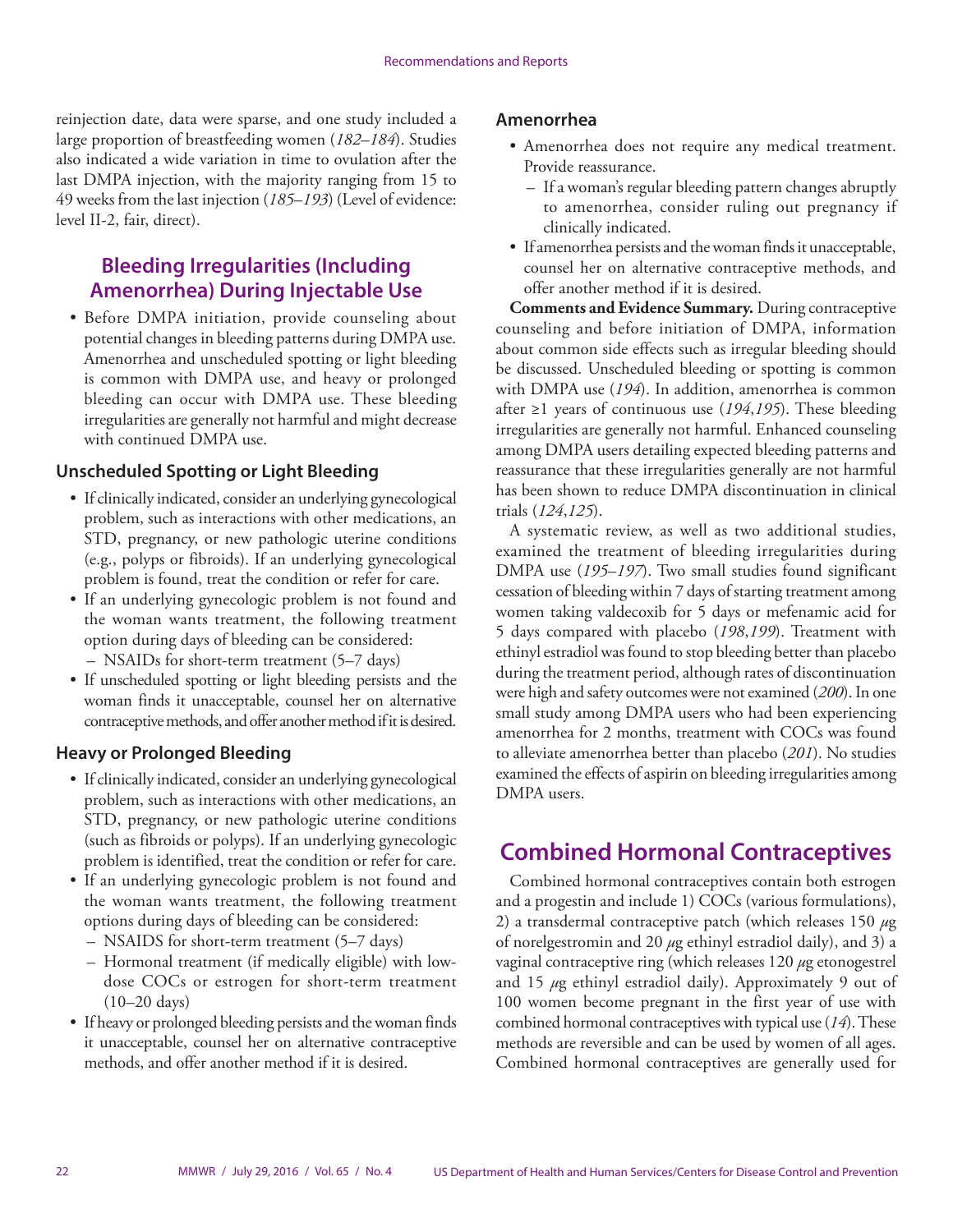21–24 consecutive days, followed by 4–7 hormone-free days (either no use or placebo pills). These methods are sometimes used for an extended period with infrequent or no hormonefree days. Combined hormonal contraceptives do not protect against STDs; consistent and correct use of male latex condoms reduces the risk for STDs, including HIV.

# **Initiation of Combined Hormonal Contraceptives**

### **Timing**

• Combined hormonal contraceptives can be initiated at any time if it is reasonably certain that the woman is not pregnant (Box 2).

### **Need for Back-Up Contraception**

- If combined hormonal contraceptives are started within the first 5 days since menstrual bleeding started, no additional contraceptive protection is needed.
- If combined hormonal contraceptives are started >5 days since menstrual bleeding started, the woman needs to abstain from sexual intercourse or use additional contraceptive protection for the next 7 days.

### **Special Considerations**

#### **Amenorrhea (Not Postpartum)**

- **• Timing:** Combined hormonal contraceptives can be started at any time if it is reasonably certain that the woman is not pregnant (Box 2).
- **• Need for back-up contraception:** The woman needs to abstain from sexual intercourse or use additional contraceptive protection for the next 7 days.

#### **Postpartum (Breastfeeding)**

- **• Timing:** Combined hormonal contraceptives can be started when the woman is medically eligible to use the method (*5*) and if it is reasonably certain that she is not pregnant. (Box 2).
- Postpartum women who are breastfeeding should not use combined hormonal contraceptives during the first 3 weeks after delivery (U.S. MEC 4) because of concerns about increased risk for venous thromboembolism and generally should not use combined hormonal contraceptives during the fourth week postpartum (U.S. MEC 3) because of concerns about potential effects on breastfeeding performance. Postpartum breastfeeding women with other risk factors for venous thromboembolism generally should not use combined hormonal contraceptives 4–6 weeks after delivery (U.S. MEC 3).

**• Need for back-up contraception:** If the woman is <6 months postpartum, amenorrheic, and fully or nearly fully breastfeeding (exclusively breastfeeding or the vast majority [≥85%] of feeds are breastfeeds) (*27*), no additional contraceptive protection is needed. Otherwise, a woman who is ≥21 days postpartum and has not experienced return of her menstrual cycle needs to abstain from sexual intercourse or use additional contraceptive protection for the next 7 days. If her menstrual cycles have returned and it has been >5 days since menstrual bleeding started, she needs to abstain from sexual intercourse or use additional contraceptive protection for the next 7 days.

#### **Postpartum (Not Breastfeeding)**

- **• Timing:** Combined hormonal contraceptives can be started when the woman is medically eligible to use the method (*5*) and if it is reasonably certain that the she is not pregnant (Box 2).
- Postpartum women should not use combined hormonal contraceptives during the first 3 weeks after delivery (U.S. MEC 4) because of concerns about increased risk for venous thromboembolism. Postpartum women with other risk factors for venous thromboembolism generally should not use combined hormonal contraceptives 3–6 weeks after delivery (U.S. MEC 3).
- **• Need for back-up contraception:** If a woman is <21 days postpartum, no additional contraceptive protection is needed. A woman who is ≥21 days postpartum and whose menstrual cycles have not returned needs to abstain from sexual intercourse or use additional contraceptive protection for the next 7 days. If her menstrual cycles have returned and it has been >5 days since menstrual bleeding started, she needs to abstain from sexual intercourse or use additional contraceptive protection for the next 7 days.

#### **Postabortion (Spontaneous or Induced)**

- **• Timing:** Combined hormonal contraceptives can be started within the first 7 days following first-trimester or second-trimester abortion, including immediately postabortion (U.S. MEC 1).
- **• Need for back-up contraception:** The woman needs to abstain from sexual intercourse or use additional contraceptive protection for the next 7 days unless combined hormonal contraceptives are started at the time of a surgical abortion.

#### **Switching from Another Contraceptive Method**

**• Timing:** Combined hormonal contraceptives can be started immediately if it is reasonably certain that the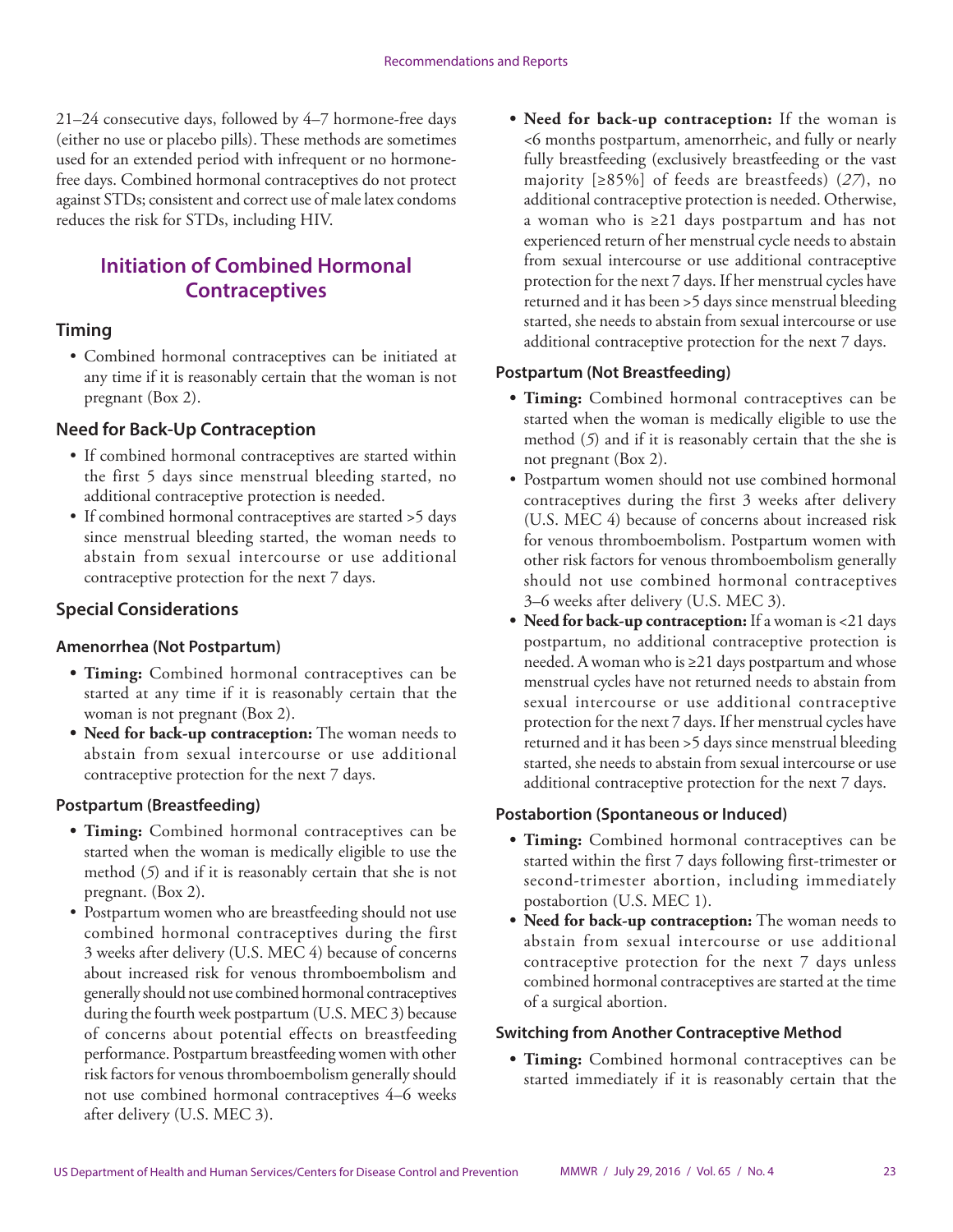woman is not pregnant (Box 2). Waiting for her next menstrual cycle is unnecessary.

- **• Need for back-up contraception:** If it has been >5 days since menstrual bleeding started, she needs to abstain from sexual intercourse or use additional contraceptive protection for the next 7 days.
- **• Switching from an IUD:** If the woman has had sexual intercourse since the start of her current menstrual cycle and it has been >5 days since menstrual bleeding started, theoretically, residual sperm might be in the genital tract, which could lead to fertilization if ovulation occurs. A health care provider may consider any of the following options:
	- Advise the women to retain the IUD for at least 7 days after combined hormonal contraceptives are initiated and return for IUD removal.
	- Advise the woman to abstain from sexual intercourse or use barrier contraception for 7 days before removing the IUD and switching to the new method.
	- If the woman cannot return for IUD removal and has not abstained from sexual intercourse or used barrier contraception for 7 days, advise the woman to use ECPs at the time of IUD removal. Combined hormonal contraceptives can be started immediately after use of ECPs (with the exception of UPA). Combined hormonal contraceptives can be started no sooner than 5 days after use of UPA.

**Comments and Evidence Summary.** In situations in which the health care provider is uncertain whether the woman might be pregnant, the benefits of starting combined hormonal contraceptives likely exceed any risk; therefore, starting combined hormonal contraceptives should be considered at any time, with a follow-up pregnancy test in 2–4 weeks. If a woman needs to use additional contraceptive protection when switching to combined hormonal contraceptives from another contraceptive method, consider continuing her previous method for 7 days after starting combined hormonal contraceptives.

A systematic review of 18 studies examined the effects of starting combined hormonal contraceptives on different days of the menstrual cycle (*202*). Overall, the evidence suggested that pregnancy rates did not differ by the timing of combined hormonal contraceptive initiation (*169*,*203*–*205*) (Level of evidence: I to II-3, fair, indirect). The more follicular activity that occurred before starting COCs, the more likely ovulation was to occur; however, no ovulations occurred when COCs were started at a follicle diameter of 10 mm (mean cycle day 7.6) or when the ring was started at 13 mm (median cycle day 11) (*206*–*215*) (Level of evidence: I to II-3, fair, indirect). Bleeding patterns and other side effects did not vary with the timing of combined hormonal contraceptive initiation (*204*,*205*,*216*–*220*) (Level of evidence: I to II-2,

good to poor, direct). Although continuation rates of combined hormonal contraceptives were initially improved by the "quick start" approach (i.e., starting on the day of the visit), the advantage disappeared over time (*203*,*204*,*216*–*221*) (Level of evidence: I to II-2, good to poor, direct).

### **Examinations and Test Needed Before Initiation of Combined Hormonal Contraceptives**

Among healthy women, few examinations or tests are needed before initiation of combined hormonal contraceptives (Table 4). Blood pressure should be measured before initiation of combined hormonal contraceptives. Baseline weight and BMI measurements might be useful for monitoring combined hormonal contraceptive users over time. Women with known medical problems or other special conditions might need additional examinations or tests before being determined to be appropriate candidates for a particular method of contraception. U.S. MEC might be useful in such circumstances (*5*).

**Comments and Evidence Summary. Blood pressure:** Women who have more severe hypertension (systolic pressure of ≥160 mmHg or diastolic pressure of ≥100 mm Hg) or vascular disease should not use combined hormonal contraceptives (U.S. MEC 4), and women who have less severe hypertension (systolic pressure of 140–159 mm Hg or diastolic pressure of 90–99 mm Hg) or adequately controlled hypertension generally should not use combined hormonal contraceptives (U.S. MEC 3) (*5*). Therefore, blood pressure should be evaluated before initiating combined hormonal contraceptives. In instances in which blood pressure cannot be measured by a provider, blood pressure measured in other settings can be reported by the woman to her provider. Evidence suggests that cardiovascular outcomes are worse among women who did not have their blood pressure measured before initiating COCs. A systematic review identified six articles from three studies that reported cardiovascular outcomes among women who had blood pressure measurements and women who did not have blood pressure measurements before initiating COCs (*170*). Three case-control studies showed that women who did not have blood pressure measurements before initiating COCs had a higher risk for acute myocardial infarction than women who did have blood pressure measurements (*222*–*224*). Two case-control studies showed that women who did not have blood pressure measurements before initiating COCs had a higher risk for ischemic stroke than women who did have blood pressure measurements (*225*,*226*). One case-control study showed no difference in the risk for hemorrhagic stroke among women who initiated COCs regardless of whether their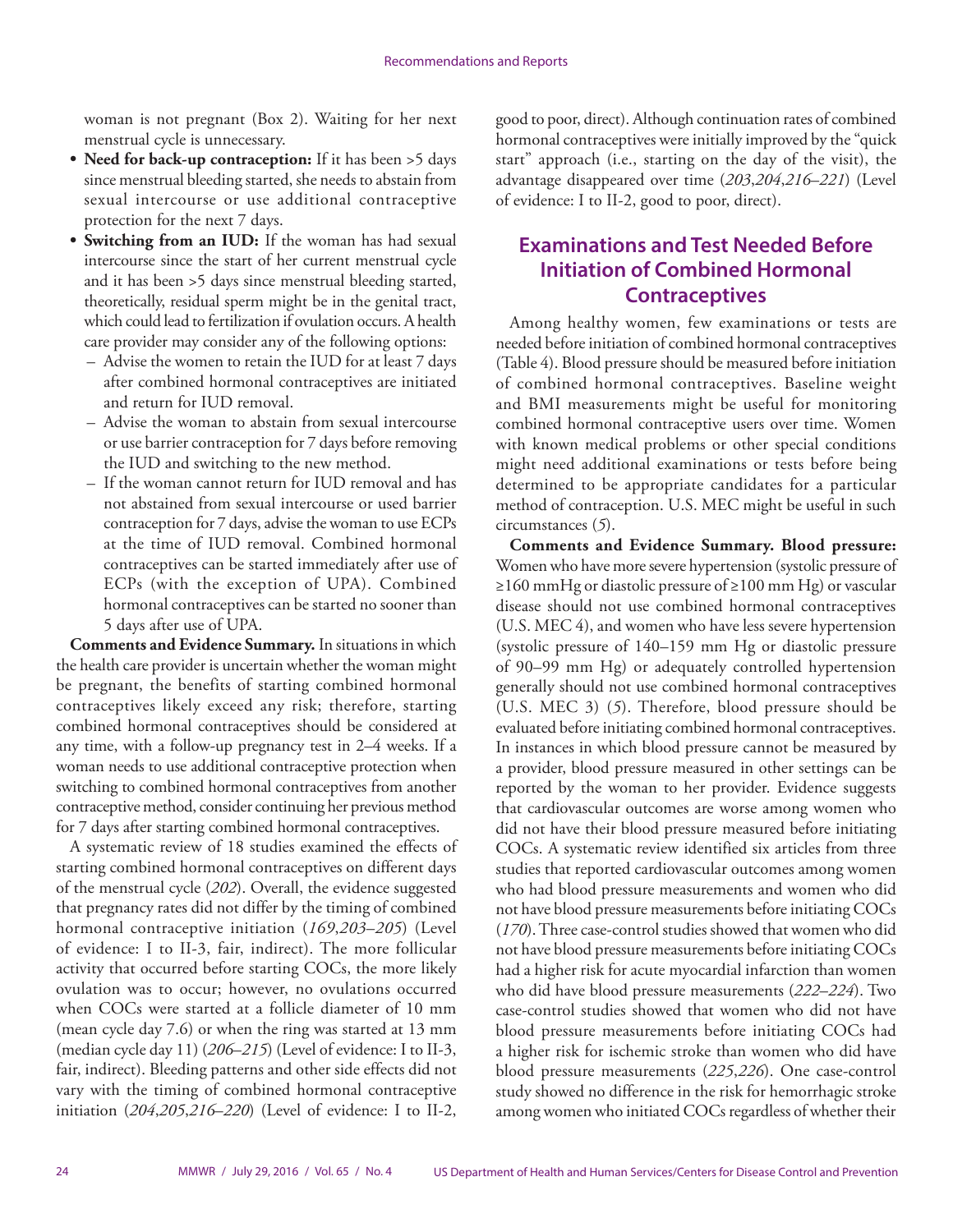**TABLE 4. Classification of examinations and tests needed before combined hormonal contraceptive initiation**

| <b>Examination or test</b>                          | Class*         |
|-----------------------------------------------------|----------------|
| <b>Examination</b>                                  |                |
| <b>Blood pressure</b>                               | A <sup>†</sup> |
| Weight (BMI) (weight [kg]/height [m] <sup>2</sup> ) | $-\xi$         |
| Clinical breast examination                         | $\subset$      |
| Bimanual examination and cervical inspection        |                |
| Laboratory test                                     |                |
| Glucose                                             |                |
| Lipids                                              |                |
| Liver enzymes                                       |                |
| Hemoglobin                                          |                |
| Thrombogenic mutations                              |                |
| Cervical cytology (Papanicolaou smear)              |                |
| STD screening with laboratory tests                 |                |
| HIV screening with laboratory tests                 |                |

**Abbreviations:** BMI = body mass index; HIV = human immunodeficiency virus; STD = sexually transmitted disease; U.S. MEC = *U.S. Medical Eligibility Criteria for Contraceptive Use.*

**\* Class A:** essential and mandatory in all circumstances for safe and effective use of the contraceptive method. **Class B:** contributes substantially to safe and effective use, but implementation may be considered within the public health and/or service context; the risk of not performing an examination or test should be balanced against the benefits of making the contraceptive method available. **Class C:** does not contribute substantially to safe and effective use of the contraceptive method.

- † In instances in which blood pressure cannot be measured by a provider, blood pressure measured in other settings can be reported by the woman to her provider.
- § Weight (BMI) measurement is not needed to determine medical eligibility for any methods of contraception because all methods can be used (U.S. MEC 1) or generally can be used (U.S. MEC 2) among obese women (Box 1). However, measuring weight and calculating BMI at baseline might be helpful for monitoring any changes and counseling women who might be concerned about weight change perceived to be associated with their contraceptive method.

blood pressure was measured (*227*). Studies that examined hormonal contraceptive methods other than COCs were not identified (Level of evidence: II-2, fair, direct).

**Weight (BMI):** Obese women generally can use combined hormonal contraceptives (U.S. MEC 2) (*5*); therefore, screening for obesity is not necessary for the safe initiation of combined hormonal contraceptives. However, measuring weight and calculating BMI at baseline might be helpful for monitoring any changes and counseling women who might be concerned about weight change perceived to be associated with their contraceptive method.

**Bimanual examination and cervical inspection:** Pelvic examination is not necessary before initiation of combined hormonal contraceptives because it does not facilitate detection of conditions for which hormonal contraceptives would be unsafe. Women with certain conditions such as current breast cancer, severe hypertension or vascular disease, heart disease, migraine headaches with aura, and certain liver diseases, as well as women aged ≥35 years and who smoke ≥15 cigarettes per day, should not use (U.S. MEC 4) or generally should not use (U.S. MEC 3) combined hormonal contraceptives (*5*); however, none of these conditions are likely to be detected by pelvic examination (*145*). A systematic review

identified two case-control studies that compared delayed and immediate pelvic examination before initiation of hormonal contraceptives, specifically oral contraceptives or DMPA (*95*). No differences in risk factors for cervical neoplasia, incidence of STDs, incidence of abnormal Papanicolaou smears, or incidence of abnormal wet mounts were found (Level of evidence: Level II-2 fair, direct).

**Glucose:** Although women with complicated diabetes should not use (U.S. MEC 4) or generally should not use (U.S. MEC 3) combined hormonal contraceptives, depending on the severity of the condition (*5*), screening for diabetes before initiation of hormonal contraceptives is not necessary because of the low prevalence of undiagnosed diabetes and the high likelihood that women with complicated diabetes already would have had the condition diagnosed. A systematic review did not identify any evidence regarding outcomes among women who were screened versus not screened with glucose measurement before initiation of hormonal contraceptives (*57*). The prevalence of diabetes among women of reproductive age is low. During 2009–2012 among women aged 20–44 years in the United States, the prevalence of diabetes was 3.3% (*84*). During 1999–2008, the percentage of women aged 20–44 years with undiagnosed diabetes was 0.5% (*85*). Although hormonal contraceptives can have some adverse effects on glucose metabolism in healthy and diabetic women, the overall clinical effect is minimal (*171*–*177*).

**Lipids:** Screening for dyslipidemias is not necessary for the safe initiation of combined hormonal contraceptives because of the low prevalence of undiagnosed disease in women of reproductive age and the low likelihood of clinically significant changes with use of hormonal contraceptives. A systematic review did not identify any evidence regarding outcomes among women who were screened versus not screened with lipid measurement before initiation of hormonal contraceptives (*57*). During 2009–2012 among women aged 20–44 years in the United States, 7.6% had high cholesterol, defined as total serum cholesterol ≥240 mg/dL (*84*). During 1999–2008, the prevalence of undiagnosed hypercholesterolemia among women aged 20–44 years was approximately 2% (*85*). A systematic review identified few studies, all of poor quality, that suggest that women with known dyslipidemias using combined hormonal contraceptives might be at increased risk for myocardial infarction, cerebrovascular accident, or venous thromboembolism compared with women without dyslipidemias; no studies were identified that examined risk for pancreatitis among women with known dyslipidemias using combined hormonal contraceptives (*89*). Studies have shown mixed results regarding the effects of hormonal contraceptives on lipid levels among both healthy women and women with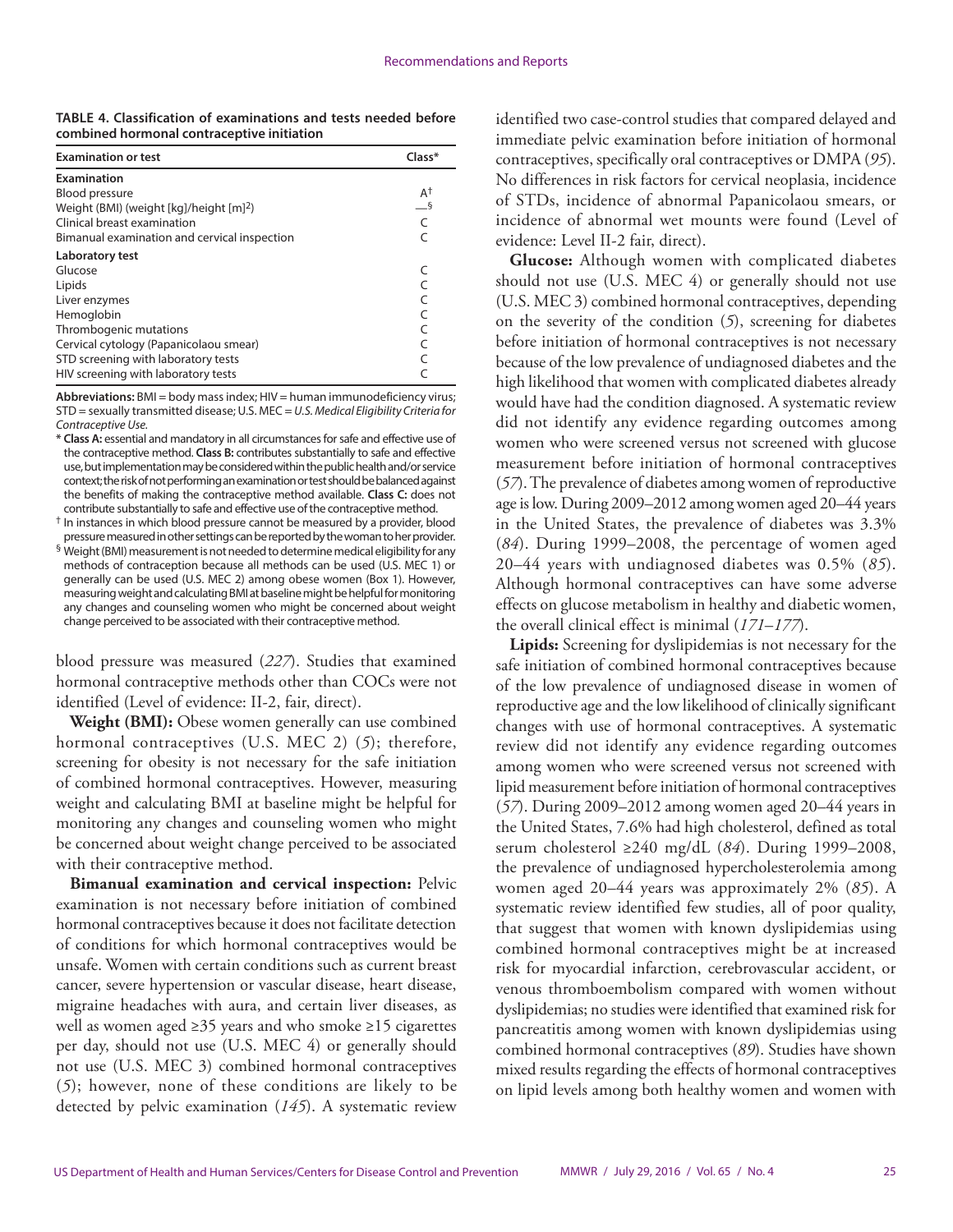baseline lipid abnormalities, and the clinical significance of these changes is unclear (*86*–*89*).

**Liver enzymes:** Although women with certain liver diseases should not use (U.S. MEC 4) or generally should not use (U.S. MEC 3) combined hormonal contraceptives (*5*), screening for liver disease before initiation of combined hormonal contraceptives is not necessary because of the low prevalence of these conditions and the high likelihood that women with liver disease already would have had the condition diagnosed. A systematic review did not identify any evidence regarding outcomes among women who were screened versus not screened with liver enzyme tests before initiation of hormonal contraceptives (*57*). In 2012, among U.S. women, the percentage with liver disease (not further specified) was 1.3% (*90*). In 2013, the incidence of acute hepatitis A, B, or C was ≤1 per 100,000 U.S. population (*91*). During 2002–2011, the incidence of liver carcinoma among U.S. women was approximately 3.7 per 100,000 population (*92*). Because estrogen and progestins are metabolized in the liver, the use of hormonal contraceptives among women with liver disease might, theoretically, be a concern. The use of hormonal contraceptives, specifically COCs and POPs, does not affect disease progression or severity in women with hepatitis, cirrhosis, or benign focal nodular hyperplasia (*93*,*94*), although evidence is limited; no evidence exists for other types of combined hormonal contraceptives.

**Thrombogenic mutations:** Women with thrombogenic mutations should not use combined hormonal contraceptives (U.S. MEC 4) (*5*) because of the increased risk for venous thromboembolism (*228*). However, studies have shown that universal screening for thrombogenic mutations before initiating COCs is not cost-effective because of the rarity of the conditions and the high cost of screening (*229*–*231*).

**Clinical breast examination:** Although women with current breast cancer should not use combined hormonal contraceptives (U.S. MEC 4) (*5*), screening asymptomatic women with a clinical breast examination before initiating combined hormonal contraceptives is not necessary because of the low prevalence of breast cancer among women of reproductive age. A systematic review did not identify any evidence regarding outcomes among women who were screened versus not screened with a breast examination before initiation of hormonal contraceptives (*95*). The incidence of breast cancer among women of reproductive age in the United States is low. In 2012, the incidence of breast cancer among women aged 20–49 years was approximately 70.7 per 100,000 women (*96*).

**Other screening:** Women with anemia, cervical intraepithelial neoplasia, cervical cancer, HIV infection, or other STDs can use (U.S. MEC 1) or generally can use (U.S. MEC 2) combined hormonal contraceptives (*5*); therefore, screening for these conditions is not necessary for the safe initiation of combined hormonal contraceptives.

### **Number of Pill Packs that Should Be Provided at Initial and Return Visits**

- At the initial and return visits, provide or prescribe up to a 1-year supply of COCs (e.g., 13 28-day pill packs), depending on the woman's preferences and anticipated use.
- A woman should be able to obtain COCs easily in the amount and at the time she needs them.

**Comments and Evidence Summary.** The more pill packs given up to 13 cycles, the higher the continuation rates. Restricting the number of pill packs distributed or prescribed can result in unwanted discontinuation of the method and increased risk for pregnancy.

A systematic review of the evidence suggested that providing a greater number of pill packs was associated with increased continuation (*232*). Studies that compared provision of one versus 12 packs, one versus 12 or 13 packs, or three versus seven packs found increased continuation of pill use among women provided with more pill packs (*233*–*235*). However, one study found no difference in continuation when patients were provided one and then three packs versus four packs all at once (*236*). In addition to continuation, a greater number of pills packs provided was associated with fewer pregnancy tests, fewer pregnancies, and lower cost per client. However, a greater number of pill packs (i.e., 13 packs versus three packs) also was associated with increased pill wastage in one study (*234*) (Level of evidence: I to II-2, fair, direct).

### **Routine Follow-Up After Combined Hormonal Contraceptive Initiation**

These recommendations address when routine follow-up is recommended for safe and effective continued use of contraception for healthy women. The recommendations refer to general situations and might vary for different users and different situations. Specific populations who might benefit from more frequent follow-up visits include adolescents, those with certain medical conditions or characteristics, and those with multiple medical conditions.

- Advise the woman to return at any time to discuss side effects or other problems or if she wants to change the method being used. No routine follow-up visit is required.
- At other routine visits, health care providers seeing combined hormonal contraceptive users should do the following: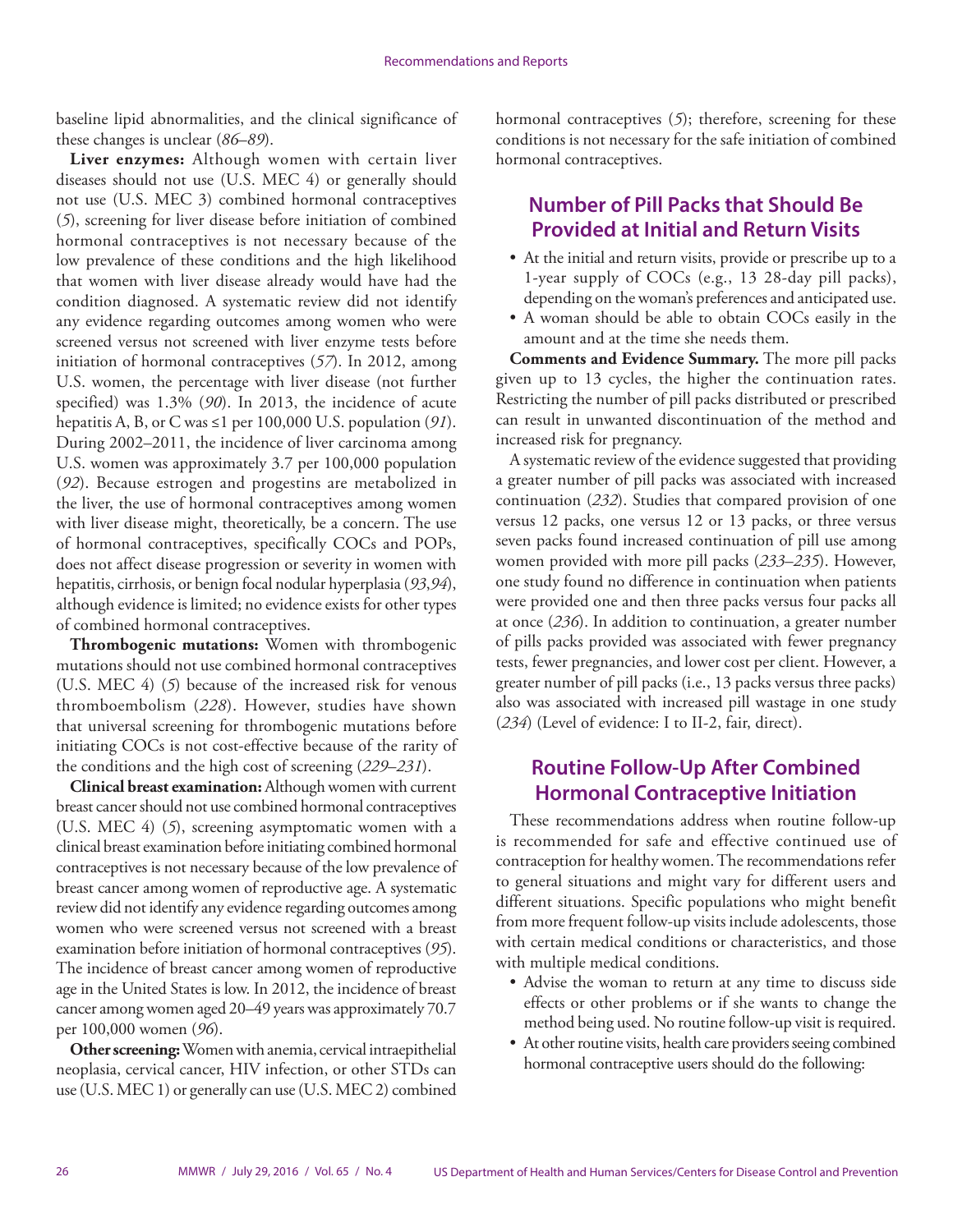- Assess the woman's satisfaction with her contraceptive method and whether she has any concerns about method use.
- Assess any changes in health status, including medications, that would change the appropriateness of combined hormonal contraceptives for safe and effective continued use based on U.S. MEC (e.g., category 3 and 4 conditions and characteristics).
- Assess blood pressure.
- Consider assessing weight changes and counseling women who are concerned about weight change perceived to be associated with their contraceptive method.

**Comments and Evidence Summary.** No evidence exists regarding whether a routine follow-up visit after initiating combined hormonal contraceptives improves correct or continued use. Monitoring blood pressure is important for combined hormonal contraceptive users. Health care providers might consider recommending women obtain blood pressure measurements in other settings.

A systematic review identified five studies that examined the incidence of hypertension among women who began using a COC versus those who started a nonhormonal method of contraception or a placebo (*123*). Few women developed hypertension after initiating COCs, and studies examining increases in blood pressure after COC initiation found mixed results. No studies were identified that examined changes in blood pressure among patch or vaginal ring users (Level of evidence: I, fair, to II-2, fair, indirect).

# **Late or Missed Doses and Side Effects from Combined Hormonal Contraceptive Use**

For the following recommendations, a dose is considered late when <24 hours have elapsed since the dose should have been taken. A dose is considered missed if ≥24 hours have elapsed since the dose should have been taken. For example, if a COC pill was supposed to have been taken on Monday at 9:00 a.m. and is taken at 11:00 a.m., the pill is late; however, by Tuesday morning at 11:00 a.m., Monday's 9:00 a.m. pill has been missed and Tuesday's 9:00 a.m. pill is late. For COCs, the recommendations only apply to late or missed hormonally active pills and not to placebo pills. Recommendations are provided for late or missed pills (Figure 2), the patch (Figure 3), and the ring (Figure 4).

**Comments and Evidence Summary.** Inconsistent or incorrect use of combined hormonal contraceptives is a major cause of combined hormonal contraceptive failure. Extending the hormone-free interval is considered to be a particularly risky time to miss combined hormonal contraceptives. Seven days of continuous combined hormonal contraceptive use is deemed

necessary to reliably prevent ovulation. The recommendations reflect a balance between simplicity and precision of science. Women who frequently miss COCs or experience other usage errors with combined hormonal patch or combined vaginal ring should consider an alternative contraceptive method that is less dependent on the user to be effective (e.g., IUD, implant, or injectable).

A systematic review identified 36 studies that examined measures of contraceptive effectiveness of combined hormonal contraceptives during cycles with extended hormone-free intervals, shortened hormone-free intervals, or deliberate nonadherence on days not adjacent to the hormone-free interval (*237*). Most of the studies examined COCs *(215*,*238*– *265)*, two examined the combined hormonal patch (*259*,*266*), and six examined the combined vaginal ring (*211*,*267*–*271*). No direct evidence on the effect of missed pills on the risk for pregnancy was found. Studies of women deliberately extending the hormone-free interval up to 14 days found wide variability in the amount of follicular development and occurrence of ovulation (*241*,*244*,*246*,*247*,*249*,*250*,*252*–*255*); in general, the risk for ovulation was low, and among women who did ovulate, cycles were usually abnormal. In studies of women who deliberately missed pills on various days during the cycle not adjacent to the hormone-free interval, ovulation occurred infrequently (*239*,*245*–*247*,*255*,*256*,*258*,*259*). Studies comparing 7-day hormone-free intervals with shorter hormone-free intervals found lower rates of pregnancy (*238*,*242*,*251*,*257*) and significantly greater suppression of ovulation (*240*,*250*,*261*–*263*,*265*) among women with shorter intervals in all but one study (*260*), which found no difference. Two studies that compared 30-*µ*g ethinyl estradiol pills with 20-*µ*g ethinyl estradiol pills showed more follicular activity when 20-*µ*g ethinyl estradiol pills were missed (*241*,*244*). In studies examining the combined vaginal ring, three studies found that nondeliberate extension of the hormone-free interval for 24 to <48 hours from the scheduled period did not increase the risk for pregnancy (*267*,*268*,*270*); one study found that ring insertion after a deliberately extended hormone-free interval that allowed a 13-mm follicle to develop interrupted ovarian function and further follicular growth (*211*); and one study found that inhibition of ovulation was maintained after deliberately forgetting to remove the ring for up to 2 weeks after normal ring use (*271*). In studies examining the combined hormonal patch, one study found that missing 1–3 consecutive days before patch replacement (either wearing one patch 3 days longer before replacement or going 3 days without a patch before replacing the next patch) on days not adjacent to the patch-free interval resulted in little follicular activity and low risk for ovulation (*259*), and one pharmacokinetic study found that serum levels of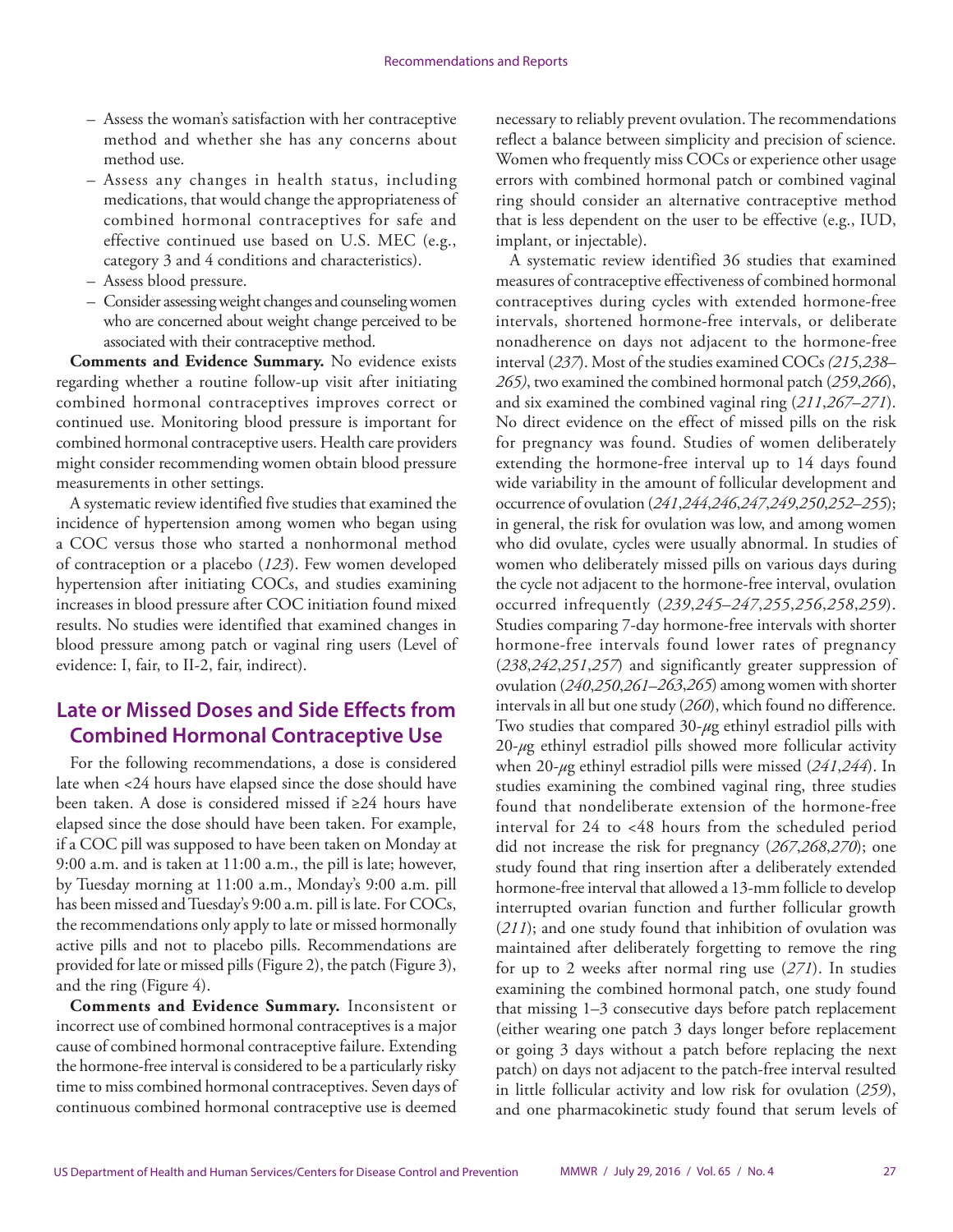#### Recommendations and Reports

#### **FIGURE 2. Recommended actions after late or missed combined oral contraceptives**



**Abbreviation:** UPA = ulipristal acetate.

#### **FIGURE 3. Recommended actions after delayed application or detachment\* with combined hormonal patch**

| Delayed application or detachment for <48 hours since a patch<br>should have been applied or reattached                                                                                                                                                                                                                                                                                                                                                                                      | Delayed application or detachment for ≥48 hours since a patch<br>should have been applied or reattached                                                                                                                                                                                                                                                                                                                                                                                                                                                                                                                                                                                                                                                                                                                                                                                                                                                                                                            |  |
|----------------------------------------------------------------------------------------------------------------------------------------------------------------------------------------------------------------------------------------------------------------------------------------------------------------------------------------------------------------------------------------------------------------------------------------------------------------------------------------------|--------------------------------------------------------------------------------------------------------------------------------------------------------------------------------------------------------------------------------------------------------------------------------------------------------------------------------------------------------------------------------------------------------------------------------------------------------------------------------------------------------------------------------------------------------------------------------------------------------------------------------------------------------------------------------------------------------------------------------------------------------------------------------------------------------------------------------------------------------------------------------------------------------------------------------------------------------------------------------------------------------------------|--|
|                                                                                                                                                                                                                                                                                                                                                                                                                                                                                              |                                                                                                                                                                                                                                                                                                                                                                                                                                                                                                                                                                                                                                                                                                                                                                                                                                                                                                                                                                                                                    |  |
| • Apply a new patch as soon as possible. (If detachment occurred<br><24 hours since the patch was applied, try to reapply the patch or<br>replace with a new patch.)<br>• Keep the same patch change day.<br>. No additional contraceptive protection is needed.<br>• Emergency contraception is not usually needed but can be<br>considered (with the exception of UPA) if delayed application or<br>detachment occurred earlier in the cycle or in the last week of the<br>previous cycle. | • Apply a new patch as soon as possible.<br>• Keep the same patch change day.<br>• Use back-up contraception (e.g., condoms) or avoid sexual<br>intercourse until a patch has been worn for 7 consecutive days.<br>• If the delayed application or detachment occurred in the third<br>patch week:<br>o Omit the hormone-free week by finishing the third week of<br>patch use (keeping the same patch change day) and starting a<br>new patch immediately;<br>o If unable to start a new patch immediately, use back-up<br>contraception (e.g., condoms) or avoid sexual intercourse until a<br>new patch has been worn for 7 consecutive days.<br>• Emergency contraception should be considered (with the exception<br>of UPA) if the delayed application or detachment occurred within<br>the first week of patch use and unprotected sexual intercourse<br>occurred in the previous 5 days.<br>• Emergency contraception may also be considered (with the<br>exception of UPA) at other times as appropriate. |  |

**Abbreviation:** UPA = ulipristal acetate.

\* If detachment takes place but the woman is unsure when the detachment occurred, consider the patch to have been detached for ≥48 hours since a patch should have been applied or reattached.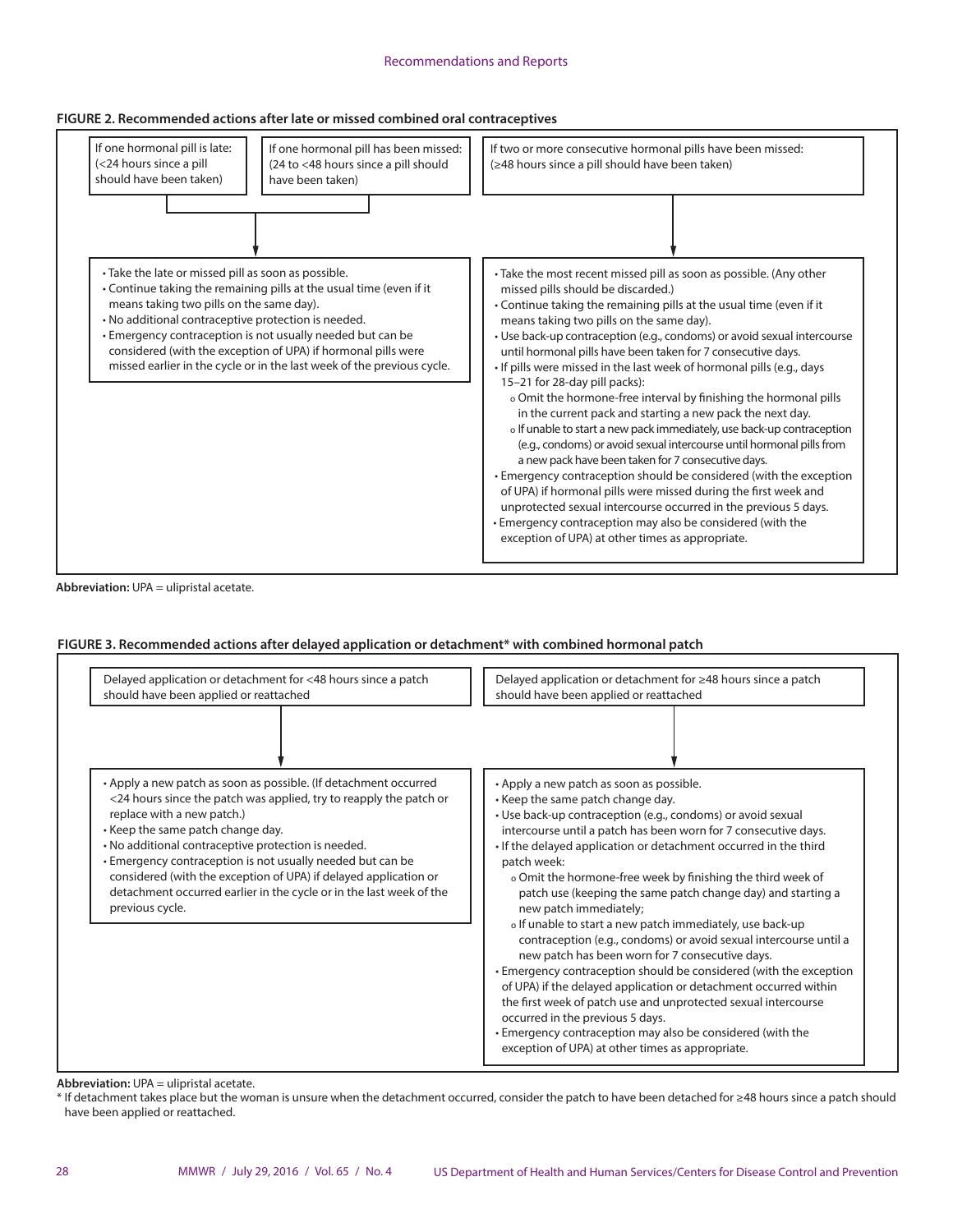#### Recommendations and Reports

#### **FIGURE 4. Recommended actions after delayed insertion or reinsertion\* with combined vaginal ring**



**Abbreviation:** UPA = ulipristal acetate.

\* If removal takes place but the woman is unsure of how long the ring has been removed, consider the ring to have been removed for ≥48 hours since a ring should have been inserted or reinserted.

ethinyl estradiol and progestin norelgestromin remained within reference ranges after extending patch wear for 3 days (*266*). No studies were found on extending the patch-free interval. In studies that provide indirect evidence on the effects of missed combined hormonal contraception on surrogate measures of pregnancy, how differences in surrogate measures correspond to pregnancy risk is unclear (Level of evidence: I, good, indirect to II-3, poor, direct).

### **Vomiting or Severe Diarrhea While Using COCs**

Certain steps should be taken by women who experience vomiting or severe diarrhea while using COCs (Figure 5).

**Comments and Evidence Summary.** Theoretically, the contraceptive effectiveness of COCs might be decreased because of vomiting or severe diarrhea. Because of the lack of evidence that addresses vomiting or severe diarrhea while using COCs, these recommendations are based on the recommendations for missed COCs. No evidence was found on the effects of vomiting or diarrhea on measures of contraceptive effectiveness including pregnancy, follicular development, hormone levels, or cervical mucus quality.

### **Unscheduled Bleeding with Extended or Continuous Use of Combined Hormonal Contraceptives**

- Before initiation of combined hormonal contraceptives, provide counseling about potential changes in bleeding patterns during extended or continuous combined hormonal contraceptive use. (Extended contraceptive use is defined as a planned hormone-free interval after at least two contiguous cycles. Continuous contraceptive use is defined as uninterrupted use of hormonal contraception without a hormone-free interval) (*272*).
- Unscheduled spotting or bleeding is common during the first 3–6 months of extended or continuous combined hormonal contraceptive use. It is generally not harmful and decreases with continued combined hormonal contraceptive use.
- If clinically indicated, consider an underlying gynecological problem, such as inconsistent use, interactions with other medications, cigarette smoking, an STD, pregnancy, or new pathologic uterine conditions (e.g., polyps or fibroids). If an underlying gynecological problem is found, treat the condition or refer for care.
- If an underlying gynecological problem is not found and the woman wants treatment, the following treatment option can be considered: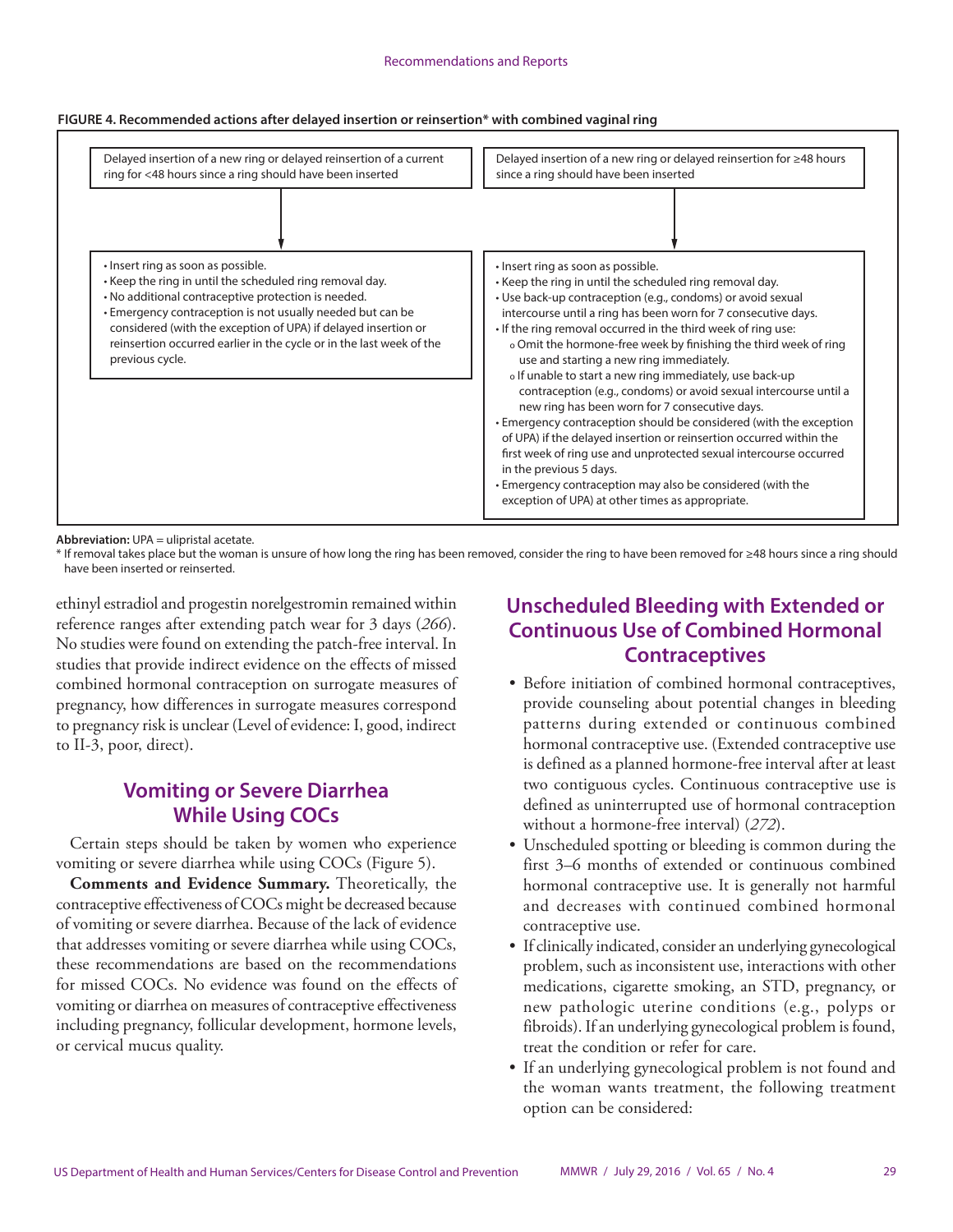



**Abbreviation:** UPA = ulipristal acetate.

- Advise the woman to discontinue combined hormonal contraceptive use (i.e., a hormone-free interval) for 3–4 consecutive days; a hormone-free interval is not recommended during the first 21 days of using the continuous or extended combined hormonal contraceptive method. A hormone-free interval also is not recommended more than once per month because contraceptive effectiveness might be reduced.
- If unscheduled spotting or bleeding persists and the woman finds it unacceptable, counsel her on alternative contraceptive methods, and offer another method if it is desired.

**Comments and Evidence Summary.** During contraceptive counseling and before initiating extended or continuous combined hormonal contraceptives, information about common side effects such as unscheduled spotting or bleeding, especially during the first 3–6 months of use, should be discussed (*273*). These bleeding irregularities are generally not harmful and usually improve with persistent use of the hormonal method. To avoid unscheduled spotting or bleeding, counseling should emphasize the importance of correct use and timing; for users of contraceptive pills, emphasize consistent pill use. Enhanced counseling about expected bleeding patterns

and reassurance that bleeding irregularities are generally not harmful has been shown to reduce method discontinuation in clinical trials with DMPA (*124*,*125*,*274*).

A systematic review identified three studies with small study populations that addressed treatments for unscheduled bleeding among women using extended or continuous combined hormonal contraceptives (*275*). In two separate randomized clinical trials in which women were taking either contraceptive pills or using the contraceptive ring continuously for 168 days, women assigned to a hormone-free interval of 3 or 4 days reported improved bleeding. Although they noted an initial increase in flow, this was followed by an abrupt decrease 7–8 days later with eventual cessation of flow 11–12 days later. These findings were compared with women who continued to use their method without a hormonefree interval, in which a greater proportion reported either treatment failure or fewer days of amenorrhea (*276*,*277*). In another randomized trial of 66 women with unscheduled bleeding among women using 84 days of hormonally active contraceptive pills, oral doxycycline (100 mg twice daily) initiated the first day of bleeding and taken for 5 days did not result in any improvement in bleeding compared with placebo (*278*) (Level of evidence: I, fair, direct).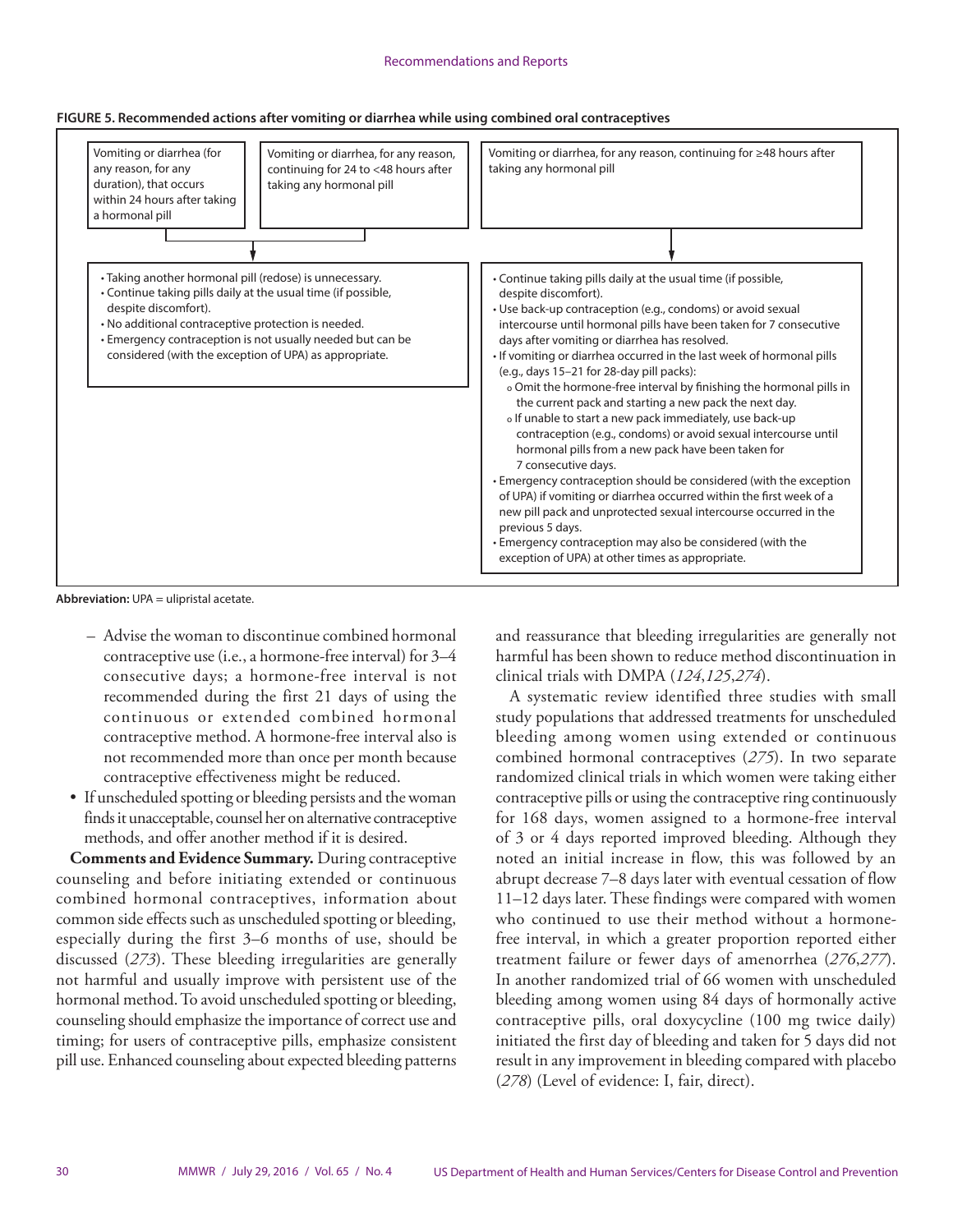# **Progestin-Only Pills**

<span id="page-32-0"></span>POPs contain only a progestin and no estrogen and are available in the United States. Approximately 9 out of 100 women become pregnant in the first year of use with POPs with typical use (*14*). POPs are reversible and can be used by women of all ages. POPs do not protect against STDs; consistent and correct use of male latex condoms reduces the risk for STDs, including HIV.

# **Initiation of POPs**

### **Timing**

• POPs can be started at any time if it is reasonably certain that the woman is not pregnant (Box 2).

### **Need for Back-Up Contraception**

- If POPs are started within the first 5 days since menstrual bleeding started, no additional contraceptive protection is needed.
- If POPs are started > 5 days since menstrual bleeding started, the woman needs to abstain from sexual intercourse or use additional contraceptive protection for the next 2 days.

### **Special Considerations**

#### **Amenorrhea (Not Postpartum)**

- **• Timing:** POPs can be started at any time if it is reasonably certain that the woman is not pregnant (Box 2).
- **• Need for back-up contraception:** The woman needs to abstain from sexual intercourse or use additional contraceptive protection for the next 2 days.

#### **Postpartum (Breastfeeding)**

- **• Timing:** POPs can be started at any time, including immediately postpartum (U.S. MEC 2 if <1 month postpartum; U.S. MEC 1 if ≥1 month postpartum) if it is reasonably certain that the woman is not pregnant (Box 2).
- **• Need for back-up contraception:** If the woman is <6 months postpartum, amenorrheic, and fully or nearly fully breastfeeding (exclusively breastfeeding or the vast majority [≥85%] of feeds are breastfeeds) (*27*), no additional contraceptive protection is needed. Otherwise, a woman who is ≥21 days postpartum and has not experienced return of her menstrual cycles, she needs to abstain from sexual intercourse or use additional contraceptive protection for the next 2 days. If her menstrual cycles have returned and it has been >5 days since menstrual bleeding started, she needs to abstain from sexual intercourse or use additional contraceptive protection for the next 2 days.

#### **Postpartum (Not Breastfeeding)**

- **• Timing:** POPs can be started at any time, including immediately postpartum (U.S. MEC 1), if it is reasonably certain that the woman is not pregnant (Box 2).
- **• Need for back-up contraception:** If a woman is <21 days postpartum, no additional contraceptive protection is needed. Women who are ≥21 days postpartum and whose menstrual cycles have not returned need to abstain from sexual intercourse or use additional contraceptive protection for the next 2 days. If her menstrual cycles have returned and it has been >5 days since menstrual bleeding started, she needs to abstain from sexual intercourse or use additional contraceptive protection for the next 2 days.

### **Postabortion (Spontaneous or Induced)**

- **• Timing:** POPs can be started within the first 7 days, including immediately postabortion (U.S. MEC 1).
- **• Need for back-up contraception:** The woman needs to abstain from sexual intercourse or use additional contraceptive protection for the next 2 days unless POPs are started at the time of a surgical abortion.

### **Switching from Another Contraceptive Method**

- **• Timing:** POPs can be started immediately if it is reasonably certain that the woman is not pregnant (Box 2). Waiting for her next menstrual cycle is unnecessary.
- **• Need for back-up contraception:** If it has been >5 days since menstrual bleeding started, the woman needs to abstain from sexual intercourse or use additional contraceptive protection for the next 2 days.
- **• Switching from an IUD:** If the woman has had sexual intercourse since the start of her current menstrual cycle and it has been >5 days since menstrual bleeding started, theoretically, residual sperm might be in the genital tract, which could lead to fertilization if ovulation occurs. A health care provider may consider any of the following options:
	- Advise the women to retain the IUD for at least 2 days after POPs are initiated and return for IUD removal.
	- Advise the woman to abstain from sexual intercourse or use barrier contraception for 7 days before removing the IUD and switching to the new method.
	- If the woman cannot return for IUD removal and has not abstained from sexual intercourse or used barrier contraception for 7 days, advise the woman to use ECPs at the time of IUD removal. POPs can be started immediately after use of ECPs (with the exception of UPA). POPs can be started no sooner than 5 days after use of UPA.

**Comments and Evidence Summary.** In situations in which the health care provider is uncertain whether the woman might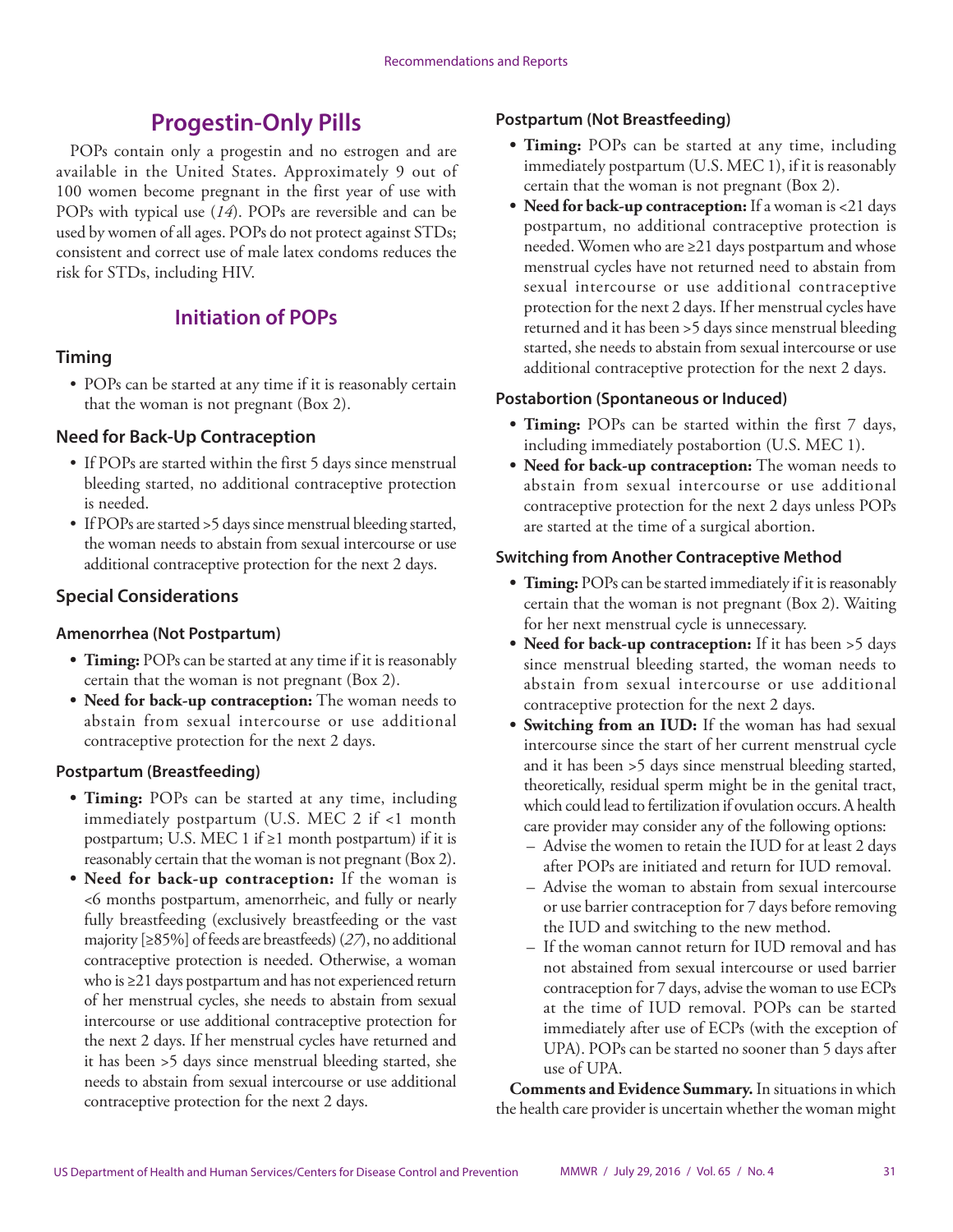be pregnant, the benefits of starting POPs likely exceed any risk; therefore, starting POPs should be considered at any time, with a follow-up pregnancy test in 2–4 weeks.

Unlike COCs, POPs inhibit ovulation in about half of cycles, although the rates vary widely by individual (*279*). Peak serum steroid levels are reached about 2 hours after administration, followed by rapid distribution and elimination, such that by 24 hours after administration, serum steroid levels are near baseline (*279*). Therefore, taking POPs at approximately the same time each day is important. An estimated 48 hours of POP use has been deemed necessary to achieve the contraceptive effects on cervical mucus (*279*). If a woman needs to use additional contraceptive protection when switching to POPs from another contraceptive method, consider continuing her previous method for 2 days after starting POPs. No direct evidence was found regarding the effects of starting POPs at different times of the cycle.

### **Examinations and Tests Needed Before Initiation of POPs**

Among healthy women, no examinations or tests are needed before initiation of POPs, although a baseline weight and BMI measurement might be useful for monitoring POP users over time (Table 5). Women with known medical problems or other special conditions might need additional examinations or tests before being determined to be appropriate candidates for a particular method of contraception. The U.S. MEC might be useful in such circumstances (*5*).

**Comments and Evidence Summary. Weight (BMI):** Obese women can use POPs (U.S. MEC 1) (*5*); therefore, screening for obesity is not necessary for the safe initiation of POPs. However, measuring weight and calculating BMI at baseline might be helpful for monitoring any changes and counseling women who might be concerned about weight change perceived to be associated with their contraceptive method.

**Bimanual examination and cervical inspection:** Pelvic examination is not necessary before initiation of POPs because it does not facilitate detection of conditions for which POPs would be unsafe. Women with current breast cancer should not use POPs (U.S. MEC 4), and women with certain liver diseases generally should not use POPs (U.S. MEC 3) (*5*); however, neither of these conditions are likely to be detected by pelvic examination (*145*). A systematic review identified two casecontrol studies that compared delayed versus immediate pelvic examination before initiation of hormonal contraceptives, specifically oral contraceptives or DMPA (*95*). No differences in risk factors for cervical neoplasia, incidence of STDs, incidence of abnormal Papanicolaou smears, or incidence of

#### **TABLE 5. Classification of examinations and tests needed before progestin-only pill initiation**

| <b>Examination or test</b>                          | Class* |
|-----------------------------------------------------|--------|
| Examination                                         |        |
| Blood pressure                                      |        |
| Weight (BMI) (weight [kg]/height [m] <sup>2</sup> ) |        |
| Clinical breast examination                         |        |
| Bimanual examination and cervical inspection        |        |
| Laboratory test                                     |        |
| Glucose                                             |        |
| Lipids                                              |        |
| Liver enzymes                                       |        |
| Hemoglobin                                          |        |
| Thrombogenic mutations                              |        |
| Cervical cytology (Papanicolaou smear)              |        |
| STD screening with laboratory tests                 |        |
| HIV screening with laboratory tests                 |        |

**Abbreviations:** BMI = body mass index; HIV = human immunodeficiency virus; STD = sexually transmitted disease; U.S. MEC = *U.S. Medical Eligibility Criteria for Contraceptive Use.*

- **\* Class A:** essential and mandatory in all circumstances for safe and effective use of the contraceptive method. **Class B:** contributes substantially to safe and effective use, but implementation may be considered within the public health and/or service context; the risk of not performing an examination or test should be balanced against the benefits of making the contraceptive method available. **Class C:** does not contribute substantially to safe and effective use of the contraceptive method.
- † Weight (BMI) measurement is not needed to determine medical eligibility for any methods of contraception because all methods can be used (U.S. MEC 1) or generally can be used (U.S. MEC 2) among obese women (Box 1). However, measuring weight and calculating BMI at baseline might be helpful for monitoring any changes and counseling women who might be concerned about weight change perceived to be associated with their contraceptive method.

abnormal findings from wet mounts were observed (Level of evidence: II-2 fair, direct).

**Lipids:** Screening for dyslipidemias is not necessary for the safe initiation of POPs because of the low prevalence of undiagnosed disease in women of reproductive age and the low likelihood of clinically significant changes with use of hormonal contraceptives. A systematic review did not identify any evidence regarding outcomes among women who were screened versus not screened with lipid measurement before initiation of hormonal contraceptives (*57*). During 2009–2012 among women aged 20–44 years in the United States, 7.6% had high cholesterol, defined as total serum cholesterol ≥240 mg/dL (*84*). During 1999–2008, the prevalence of undiagnosed hypercholesterolemia among women aged 20–44 years was approximately 2% (*85*). Studies have shown mixed results about the effects of hormonal methods on lipid levels among both healthy women and women with baseline lipid abnormalities, and the clinical significance of these changes is unclear (*86*–*89*).

**Liver enzymes:** Although women with certain liver diseases generally should not use POPs (U.S. MEC 3) (*5*), screening for liver disease before initiation of POPs is not necessary because of the low prevalence of these conditions and the high likelihood that women with liver disease already would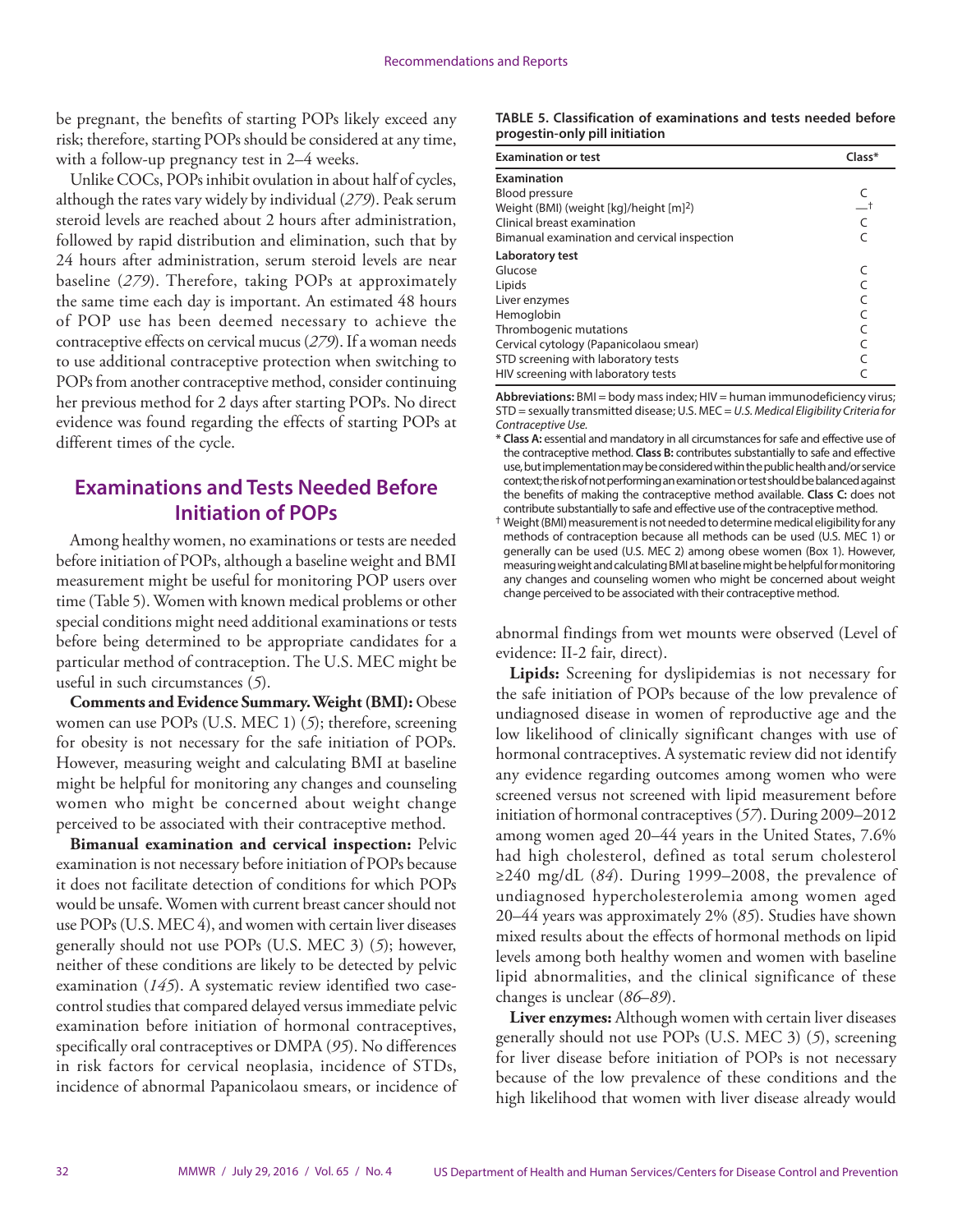have had the condition diagnosed. A systematic review did not identify any evidence regarding outcomes among women who were screened versus not screened with liver enzyme tests before initiation of hormonal contraceptives (*57*). In 2012, among U.S. women, the percentage with liver disease (not further specified) was 1.3% (*90*). In 2013, the incidence of acute hepatitis A, B, or C was ≤1 per 100,000 U.S. population (*91*). During 2002–2011, the incidence of liver carcinoma among U.S. women was approximately 3.7 per 100,000 population (*92*). Because estrogen and progestins are metabolized in the liver, the use of hormonal contraceptives among women with liver disease might, theoretically, be a concern. The use of hormonal contraceptives, specifically COCs and POPs, does not affect disease progression or severity in women with hepatitis, cirrhosis, or benign focal nodular hyperplasia (*93*,*94*).

**Clinical breast examination:** Although women with current breast cancer should not use POPs (U.S. MEC 4) (*5*), screening asymptomatic women with a clinical breast examination before initiating POPs is not necessary because of the low prevalence of breast cancer among women of reproductive age. A systematic review did not identify any evidence regarding outcomes among women who were screened versus not screened with a clinical breast examination before initiation of hormonal contraceptives (*95*). The incidence of breast cancer among women of reproductive age in the United States is low. In 2012, the incidence of breast cancer among women aged 20–49 years was approximately 70.7 per 100,000 women (*96*).

**Other screening:** Women with hypertension, diabetes, anemia, thrombogenic mutations, cervical intraepithelial neoplasia, cervical cancer, STDs, or HIV infection can use (U.S. MEC 1) or generally can use (U.S. MEC 2) POPs (*5*); therefore, screening for these conditions is not necessary for the safe initiation of POPs.

### **Number of Pill Packs that Should Be Provided at Initial and Return Visits**

- At the initial and return visit, provide or prescribe up to a 1-year supply of POPs (e.g., 13 28-day pill packs), depending on the woman's preferences and anticipated use.
- A woman should be able to obtain POPs easily in the amount and at the time she needs them.

**Comments and Evidence Summary.** The more pill packs given up to 13 cycles, the higher the continuation rates. Restricting the number of pill packs distributed or prescribed can result in unwanted discontinuation of the method and increased risk for pregnancy.

A systematic review of the evidence suggested that providing a greater number of pill packs was associated with increased continuation (*232*). Studies that compared provision of one

versus 12 packs, one versus 12 or 13 packs, or three versus seven packs found increased continuation of pill use among women provided with more pill packs (*233*–*235*). However, one study found no difference in continuation when patients were provided one and then three packs versus four packs all at once (*236*). In addition to continuation, a greater number of pill packs provided was associated with fewer pregnancy tests, fewer pregnancies, and lower cost per client. However, a greater number of pill packs (13 packs versus three packs) also was associated with increased pill wastage in one study (*234*) (Level of evidence: I to II-2, fair, direct).

### **Routine Follow-Up After POP Initiation**

These recommendations address when routine follow-up is recommended for safe and effective continued use of contraception for healthy women. The recommendations refer to general situations and might vary for different users and different situations. Specific populations who might benefit from more frequent follow-up visits include adolescents, those with certain medical conditions or characteristics, and those with multiple medical conditions.

- Advise the woman to return at any time to discuss side effects or other problems or if she wants to change the method being used. No routine follow-up visit is required.
- At other routine visits, health care providers seeing POP users should do the following:
	- Assess the woman's satisfaction with her contraceptive method and whether she has any concerns about method use.
	- Assess any changes in health status, including medications, that would change the appropriateness of POPs for safe and effective continued use based on U.S. MEC (e.g., category 3 and 4 conditions and characteristics).
	- Consider assessing weight changes and counseling women who are concerned about weight change perceived to be associated with their contraceptive method.

**Comments and Evidence Summary.** No evidence was found regarding whether a routine follow-up visit after initiating POPs improves correct and continued use.

#### **Missed POPs**

For the following recommendations, a dose is considered missed if it has been >3 hours since it should have been taken.

- Take one pill as soon as possible.
- Continue taking pills daily, one each day, at the same time each day, even if it means taking two pills on the same day.
- Use back-up contraception (e.g., condoms) or avoid sexual intercourse until pills have been taken correctly, on time, for 2 consecutive days.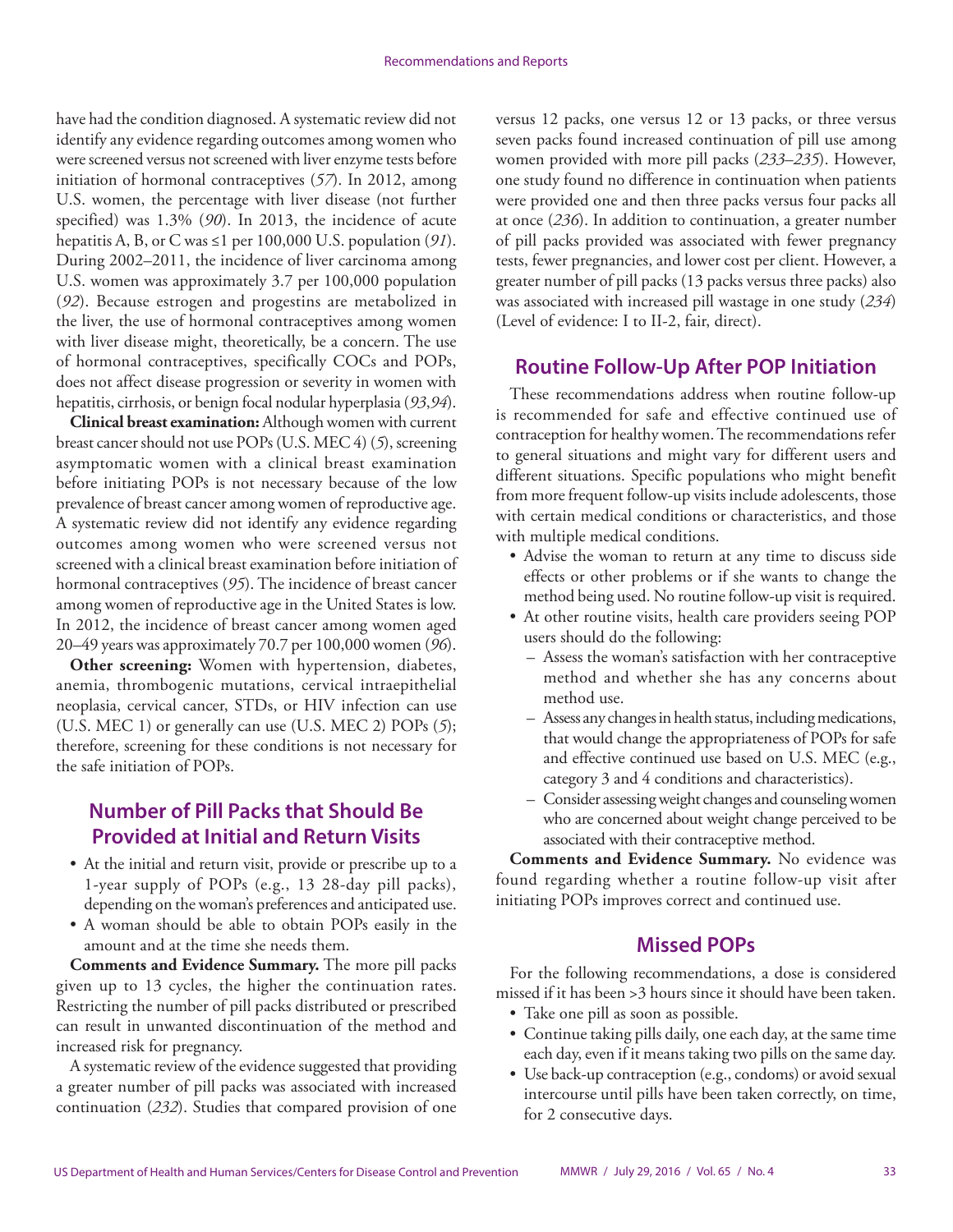<span id="page-35-0"></span>• Emergency contraception should be considered (with the exception of UPA) if the woman has had unprotected sexual intercourse.

**Comments and Evidence Summary.** Inconsistent or incorrect use of oral contraceptive pills is a major reason for oral contraceptive failure. Unlike COCs, POPs inhibit ovulation in about half of cycles, although this rate varies widely by individual (*279*). Peak serum steroid levels are reached about 2 hours after administration, followed by rapid distribution and elimination, such that by 24 hours after administration, serum steroid levels are near baseline (*279*). Therefore, taking POPs at approximately the same time each day is important. An estimated 48 hours of POP use was deemed necessary to achieve the contraceptive effects on cervical mucus (*279*). Women who frequently miss POPs should consider an alternative contraceptive method that is less dependent on the user to be effective (e.g., IUD, implant, or injectable). No evidence was found regarding the effects of missed POPs available in the United States on measures of contraceptive effectiveness including pregnancy, follicular development, hormone levels, or cervical mucus quality.

### **Vomiting or Diarrhea (for any Reason or Duration) that Occurs Within 3 Hours After Taking a Pill**

- Take another pill as soon as possible (if possible, despite discomfort).
- Continue taking pills daily, one each day, at the same time each day.
- Use back-up contraception (e.g., condoms) or avoid sexual intercourse until 2 days after vomiting or diarrhea has resolved.
- Emergency contraception should be considered (with the exception of UPA) if the woman has had unprotected sexual intercourse.

**Comments and Evidence Summary.** Theoretically, the contraceptive effectiveness of POPs might be decreased because of vomiting or severe diarrhea. Because of the lack of evidence to address this question, these recommendations are based on the recommendations for missed POPs. No evidence was found regarding the effects of vomiting or diarrhea on measures of contraceptive effectiveness, including pregnancy, follicular development, hormone levels, or cervical mucus quality.

# **Standard Days Method**

SDM is a method based on fertility awareness; users must avoid unprotected sexual intercourse on days 8–19 of the menstrual cycle (*280*). Approximately 5 out of 100 women become pregnant in the first year of use with perfect (i.e., correct and consistent) use of SDM (*280*); effectiveness based on typical use is not available for this method but is expected to be lower than that for perfect use. SDM is reversible and can be used by women of all ages. SDM does not protect against STDs; consistent and correct use of male latex condoms reduces the risk for STDs, including HIV.

# **Use of SDM Among Women with Various Durations of the Menstrual Cycle**

#### **Menstrual Cycles of 26–32 Days**

- The woman may use the method.
- Provide a barrier method of contraception for protection on days 8–19 if she wants one.
- If she has unprotected sexual intercourse during days 8–19, consider the use of emergency contraception if appropriate.

### **Two or More Cycles of <26 or >32 Days Within Any 1 Year of SDM Use**

• Advise the woman that the method might not be appropriate for her because of a higher risk for pregnancy. Help her consider another method.

**Comments and Evidence Summary.** The probability of pregnancy is increased when the menstrual cycle is outside the range of 26–32 days, even if unprotected sexual intercourse is avoided on days 8–19. A study of 7,600 menstrual cycles, including information on cycle length and signs of ovulation, concluded that the theoretical effectiveness of SDM is greatest for women with cycles of 26–32 days, that the method is still effective for women who occasionally have a cycle outside this range, and that it is less effective for women who consistently have cycles outside this range. Information from daily hormonal measurements shows that the timing of the 6-day fertile window varies greatly, even among women with regular cycles (*21*,*281*,*282*).

# **Emergency Contraception**

Emergency contraception consists of methods that can be used by women after sexual intercourse to prevent pregnancy. Emergency contraception methods have varying ranges of effectiveness depending on the method and timing of administration. Four options are available in the United States: the Cu-IUD and three types of ECPs.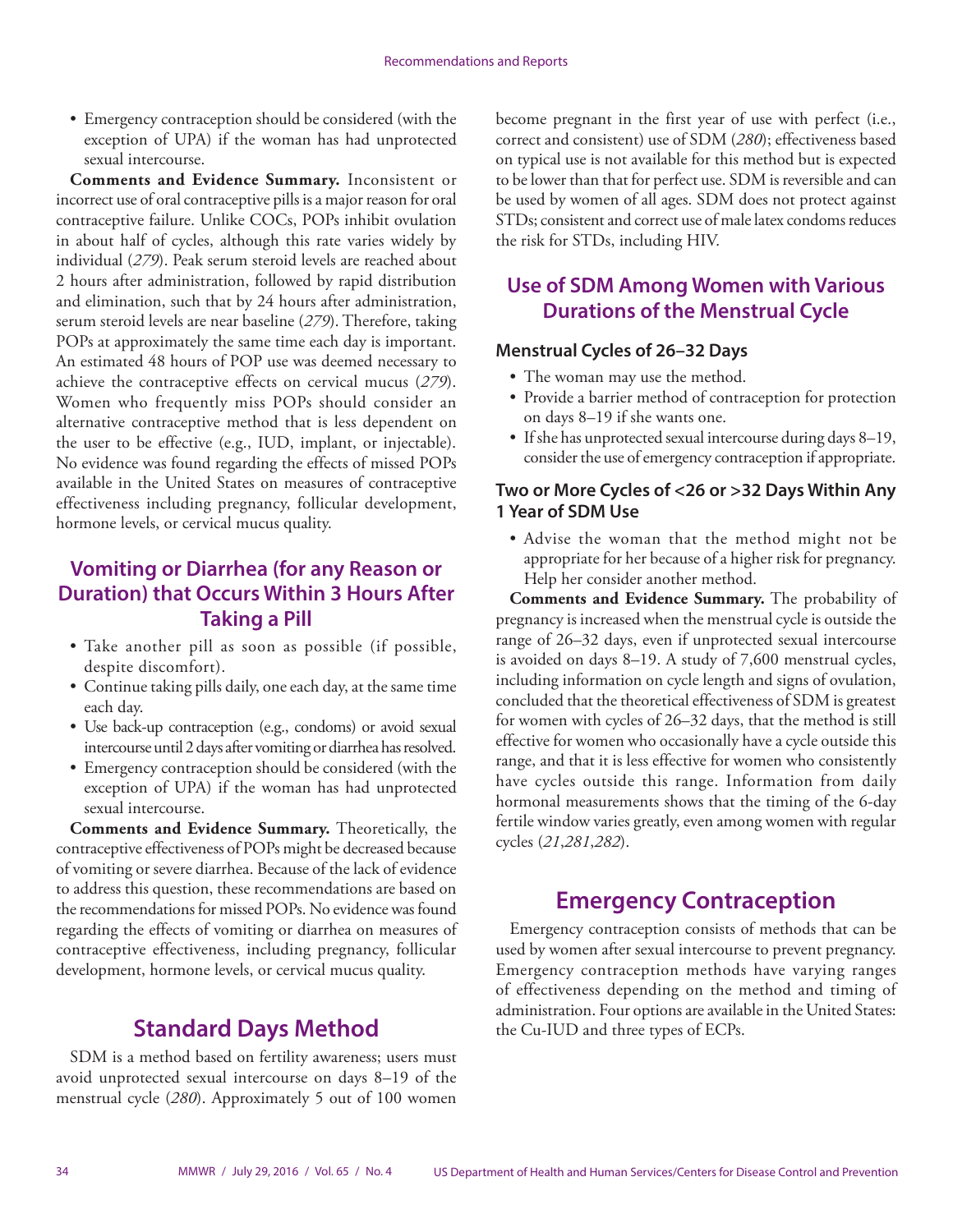# **Types of Emergency Contraception**

### **Intrauterine Device**

• Cu-IUD

### **ECPs**

- UPA in a single dose (30 mg)
- Levonorgestrel in a single dose (1.5 mg) or as a split dose (1 dose of 0.75 mg of levonorgestrel followed by a second dose of 0.75 mg of levonorgestrel 12 hours later)
- Combined estrogen and progestin in 2 doses (Yuzpe regimen: 1 dose of 100 *µ*g of ethinyl estradiol plus 0.50 mg of levonorgestrel followed by a second dose of 100 *µ*g of ethinyl estradiol plus 0.50 mg of levonorgestrel 12 hours later)

# **Initiation of Emergency Contraception**

## **Timing**

### **Cu-IUD**

- The Cu-IUD can be inserted within 5 days of the first act of unprotected sexual intercourse as an emergency contraceptive.
- In addition, when the day of ovulation can be estimated, the Cu-IUD can be inserted beyond 5 days after sexual intercourse, as long as insertion does not occur >5 days after ovulation.

### **ECPs**

• ECPs should be taken as soon as possible within 5 days of unprotected sexual intercourse.

**Comments and Evidence Summary.** Cu-IUDs are highly effective as emergency contraception (*283*) and can be continued as regular contraception. UPA and levonorgestrel ECPs have similar effectiveness when taken within 3 days after unprotected sexual intercourse; however, UPA has been shown to be more effective than the levonorgestrel formulation 3–5 days after unprotected sexual intercourse (*284*). The combined estrogen and progestin regimen is less effective than UPA or levonorgestrel and also is associated with more frequent occurrence of side effects (nausea and vomiting) (*285*). The levonorgestrel formulation might be less effective than UPA among obese women (*286*).

Two studies of UPA use found consistent decreases in pregnancy rates when administered within 120 hours of unprotected sexual intercourse (*284*,*287*). Five studies found that the levonorgestrel and combined regimens decreased risk for pregnancy through the fifth day after unprotected sexual intercourse; however, rates of pregnancy were slightly higher

when ECPs were taken after 3 days (*288*–*292*). A meta-analysis of levonorgestrel ECPs found that pregnancy rates were low when administered within 4 days after unprotected sexual intercourse but increased at 4–5 days (*293*) (Level of evidence: I to II-2, good to poor, direct).

# **Advance Provision of ECPs**

• An advance supply of ECPs may be provided so that ECPs will be available when needed and can be taken as soon as possible after unprotected sexual intercourse.

**Comments and Evidence Summary.** A systematic review identified 17 studies that reported on safety or effectiveness of advance ECPs in adult or adolescent women (*294*). Any use of ECPs was two to seven times greater among women who received an advance supply of ECPs. However, a summary estimate (relative risk = 0.97; 95% confidence interval = 0.77–1.22) of five randomized controlled trials did not indicate a significant reduction in unintended pregnancies at 12 months with advance provision of ECPs. In the majority of studies among adults or adolescents, patterns of regular contraceptive use, pregnancy rates, and incidence of STDs did not vary between those who received advance ECPs and those who did not. Although available evidence supports the safety of advance provision of ECPs, effectiveness of advance provision of ECPs in reducing pregnancy rates at the population level has not been demonstrated (Level of evidence: I to II-3, good to poor, direct).

## **Initiation of Regular Contraception After ECPs**

### **UPA**

- Advise the woman to start or resume hormonal contraception no sooner than 5 days after use of UPA, and provide or prescribe the regular contraceptive method as needed. For methods requiring a visit to a health care provider, such as DMPA, implants, and IUDs, starting the method at the time of UPA use may be considered; the risk that the regular contraceptive method might decrease the effectiveness of UPA must be weighed against the risk of not starting a regular hormonal contraceptive method.
- The woman needs to abstain from sexual intercourse or use barrier contraception for the next 7 days after starting or resuming regular contraception or until her next menses, whichever comes first.
- Any nonhormonal contraceptive method can be started immediately after the use of UPA.
- Advise the woman to have a pregnancy test if she does not have a withdrawal bleed within 3 weeks.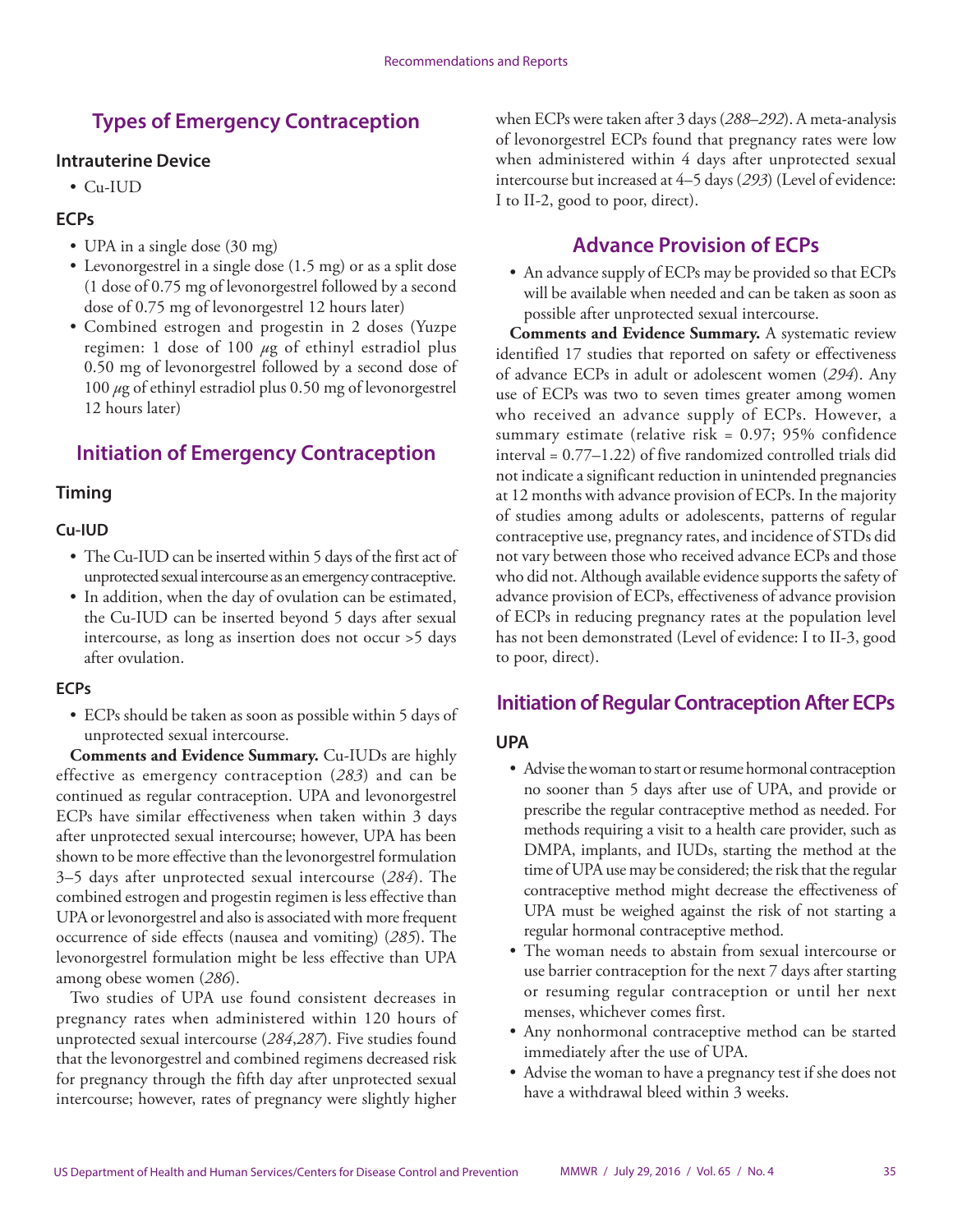### **Levonorgestrel and Combined Estrogen and Progestin ECPs**

- Any regular contraceptive method can be started immediately after the use of levonorgestrel or combined estrogen and progestin ECPs.
- The woman needs to abstain from sexual intercourse or use barrier contraception for 7 days.
- Advise the woman to have a pregnancy test if she does not have a withdrawal bleed within 3 weeks.

**Comments and Evidence Summary.** The resumption or initiation of regular hormonal contraception after ECP use involves consideration of the risk for pregnancy if ECPs fail and the risks for unintended pregnancy if contraception initiation is delayed until the subsequent menstrual cycle. A health care provider may provide or prescribe pills, the patch, or the ring for a woman to start no sooner than 5 days after use of UPA. For methods requiring a visit to a health care provider, such as DMPA, implants, and IUDs, starting the method at the time of UPA use may be considered; the risk that the regular contraceptive method might decrease the effectiveness of UPA must be weighed against the risk of not starting a regular hormonal contraceptive method.

Data on when a woman can start regular contraception after ECPs are limited to pharmacodynamic data and expert opinion (*295*–*297*). In one pharmacodynamic study of women who were randomly assigned to either UPA or placebo groups mid-cycle followed by a 21-day course of combined hormonal contraception found no difference between UPA and placebo groups in the time for women's ovaries to reach quiescence by ultrasound and serum estradiol (*296*); this finding suggests that UPA did not have an effect on the combined hormonal contraception. In another pharmacodynamic study with a crossover design, women were randomly assigned to one of three groups: 1) UPA followed by desogestrel for 20 days started 1 day later; 2) UPA plus placebo; or 3) placebo plus desogestrel for 20 days (*295*). Among women taking UPA followed by desogestrel, a higher incidence of ovulation in the first 5 days was found compared with UPA alone (45% versus 3%, respectively), suggesting desogestrel might decrease the effectiveness of UPA. No concern exists that administering combined estrogen and progestin or levonorgestrel formulations of ECPs concurrently with systemic hormonal contraception decreases the effectiveness of either emergency or regular contraceptive methods because these formulations do not have antiprogestin properties like UPA. If a woman is planning to initiate contraception after the next menstrual bleeding after ECP use, the cycle in which ECPs are used might be shortened, prolonged, or involve unscheduled bleeding.

## **Prevention and Management of Nausea and Vomiting with ECP Use**

#### **Nausea and Vomiting**

- Levonorgestrel and UPA ECPs cause less nausea and vomiting than combined estrogen and progestin ECPs.
- Routine use of antiemetics before taking ECPs is not recommended. Pretreatment with antiemetics may be considered depending on availability and clinical judgment.

### **Vomiting Within 3 Hours of Taking ECPs**

• Another dose of ECP should be taken as soon as possible. Use of an antiemetic should be considered.

**Comments and Evidence Summary.** Many women do not experience nausea or vomiting when taking ECPs, and predicting which women will experience nausea or vomiting is difficult. Although routine use of antiemetics before taking ECPs is not recommended, antiemetics are effective in some women and can be offered when appropriate. Health care providers who are deciding whether to offer antiemetics to women taking ECPs should consider the following: 1) women taking combined estrogen and progestin ECPs are more likely to experience nausea and vomiting than those who take levonorgestrel or UPA ECPs; 2) evidence indicates that antiemetics reduce the occurrence of nausea and vomiting in women taking combined estrogen and progestin ECPs; and 3) women who take antiemetics might experience other side effects from the antiemetics.

A systematic review examined incidence of nausea and vomiting with different ECP regimens and effectiveness of antinausea drugs in reducing nausea and vomiting with ECP use (*298*). The levonorgestrel regimen was associated with significantly less nausea than a nonstandard dose of UPA (50 mg) and the standard combined estrogen and progestin regimen (*299*–*301*). Use of the split-dose levonorgestrel showed no differences in nausea and vomiting compared with the single-dose levonorgestrel (*288*,*290*,*292*,*302*) (Level of evidence: I, good-fair, indirect). Two trials of antinausea drugs, meclizine and metoclopramide, taken before combined estrogen and progestin ECPs, reduced the severity of nausea (*303*,*304*). Significantly less vomiting occurred with meclizine but not metoclopramide (Level of evidence: I, good-fair, direct). No direct evidence was found regarding the effects of vomiting after taking ECPs.

## **Female Sterilization**

Laparoscopic, abdominal, and hysteroscopic methods of female sterilization are available in the United States, and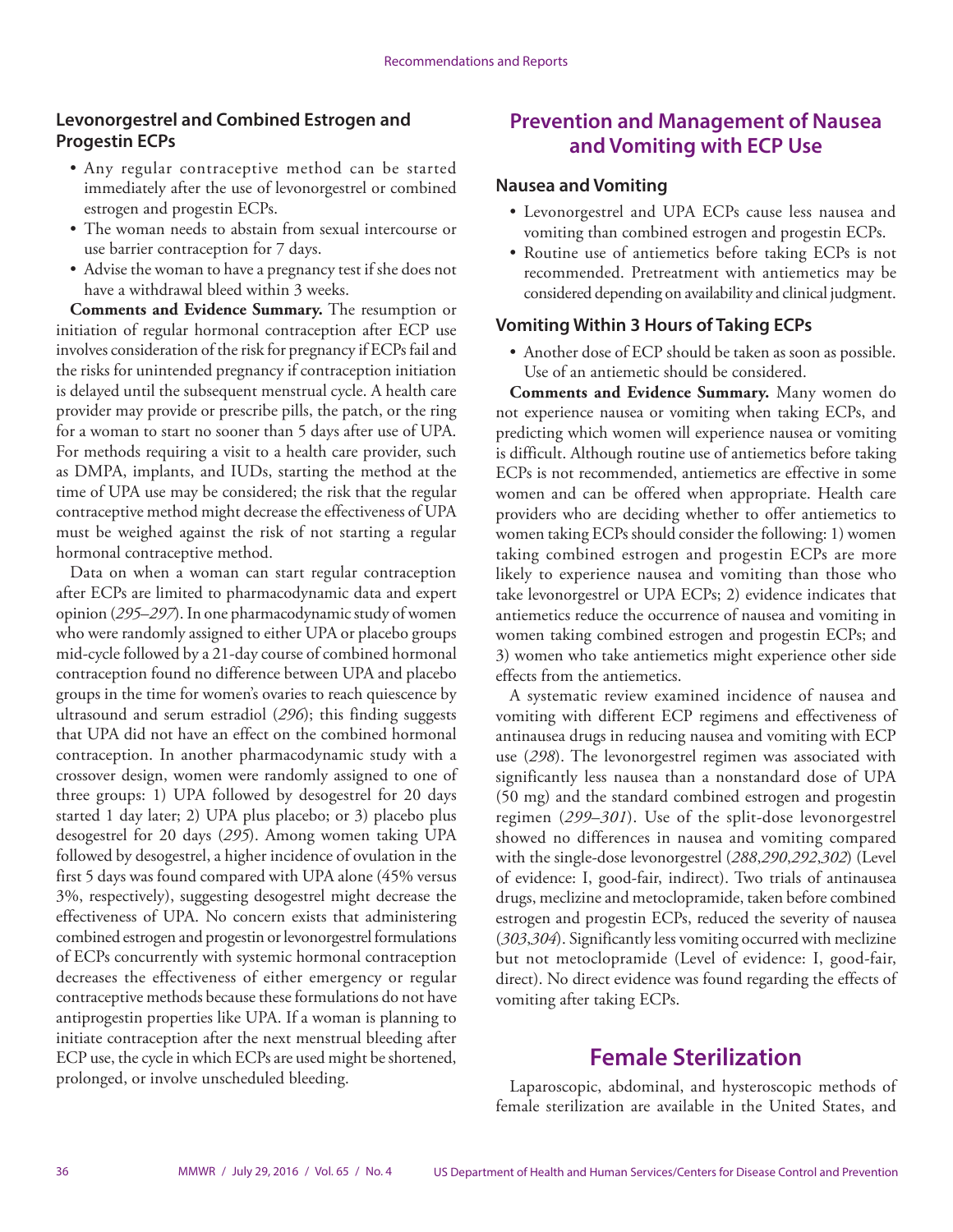some of these procedures can be performed in an outpatient procedure or office setting. Fewer than 1 out of 100 women become pregnant in the first year after female sterilization (*14*). Because these methods are intended to be irreversible, all women should be appropriately counseled about the permanency of sterilization and the availability of highly effective, long-acting, reversible methods of contraception. Female sterilization does not protect against STDs; consistent and correct use of male latex condoms reduces the risk for STDs, including HIV.

## **When Hysteroscopic Sterilization is Reliable for Contraception**

- Before a woman can rely on hysteroscopic sterilization for contraception, a hysterosalpingogram (HSG) must be performed 3 months after the sterilization procedure to confirm bilateral tubal occlusion.
- The woman should be advised that she needs to abstain from sexual intercourse or use additional contraceptive protection until she has confirmed bilateral tubal occlusion.

## **When Laparoscopic and Abdominal Approaches are Reliable for Contraception**

• A woman can rely on sterilization for contraception immediately after laparoscopic and abdominal approaches. No additional contraceptive protection is needed.

**Comments and Evidence Summary.** HSG confirmation is necessary to confirm bilateral tubal occlusion after hysteroscopic sterilization. The inserts for the hysteroscopic sterilization system available in the United States are placed bilaterally into the fallopian tubes and require 3 months for adequate fibrosis and scarring leading to bilateral tubal occlusion. After hysteroscopic sterilization, advise the woman to correctly and consistently use an effective method of contraception while awaiting confirmation. If compliance with another method might be a problem, a woman and her health care provider may consider DMPA injection at the time of sterilization to ensure adequate contraception for 3 months. Unlike laparoscopic and abdominal sterilizations, pregnancy risk beyond 7 years of follow-up has not been studied among women who received hysteroscopic sterilization.

Pregnancy risk with at least 10 years of follow-up has been studied among women who received laparoscopic and abdominal sterilizations (*305*,*306*). Although these methods are highly effective, pregnancies can occur many years after the procedure, and the risk for pregnancy is higher among younger women (*306*,*307*).

A systematic review was conducted to identify studies that reported whether pregnancies occurred after hysteroscopic sterilization (*308*). Twenty-four studies were identified that reported whether pregnancies occurred after hysteroscopic sterilization and found that very few pregnancies occurred among women with confirmed bilateral tubal occlusion; however, few studies include long-term follow-up, and none with follow up for >7 years. Among women who had successful bilateral placement, most pregnancies that occurred after hysteroscopic sterilization were in women who did not have confirmed bilateral tubal occlusion at 3 months, either because of lack of follow up or misinterpretation of HSG results (*309*–*311*). Some pregnancies occurred within 3 months of placement, including among women who were already pregnant at the time of the procedure, women who did not use alternative contraception, or women who had failures of alternative contraception (*310*–*315*). Although these studies generally demonstrated high rates of bilateral placement, some pregnancies occurred as a result of lack of bilateral placement identified on later imaging (*310*,*311*,*313*–*316*). Most pregnancies occurred after deviations from FDA directions, which include placement in the early follicular phase of the menstrual cycle, imaging at 3 months to document proper placement, and use of effective alternative contraception until documented occlusion (Level of evidence: II-3, fair, direct).

## **Male Sterilization**

Male sterilization, or vasectomy, is one of the few contraceptive methods available to men and can be performed in an outpatient procedure or office setting. Fewer than 1 woman out of 100 becomes pregnant in the first year after her male partner undergoes sterilization (*14*). Because male sterilization is intended to be irreversible, all men should be appropriately counseled about the permanency of sterilization and the availability of highly effective, long-acting, reversible methods of contraception for women. Male sterilization does not protect against STDs; consistent and correct use of male latex condoms reduces the risk for STDs, including HIV.

## **When Vasectomy is Reliable for Contraception**

- A semen analysis should be performed 8–16 weeks after a vasectomy to ensure the procedure was successful.
- The man should be advised that he should use additional contraceptive protection or abstain from sexual intercourse until he has confirmation of vasectomy success by postvasectomy semen analysis.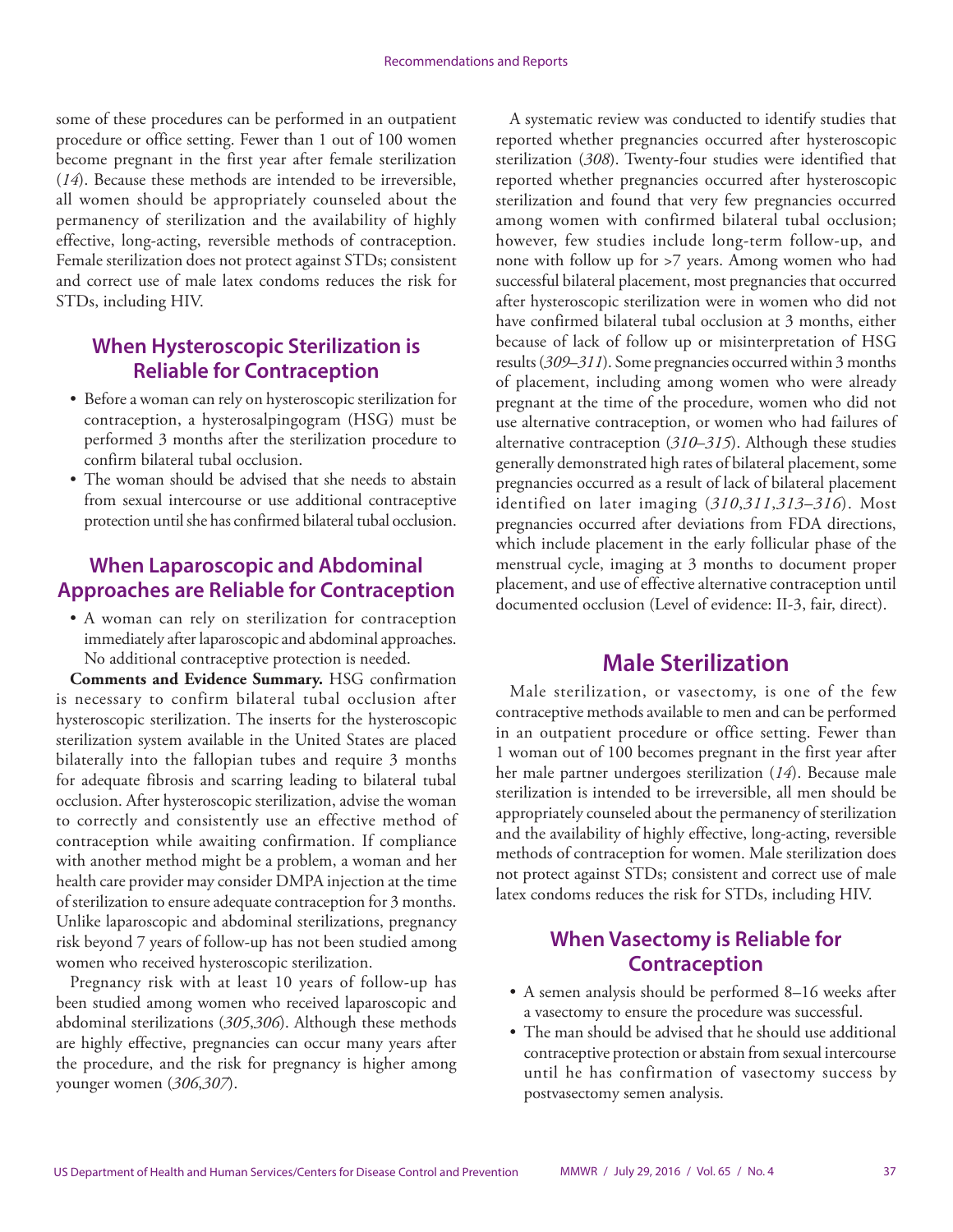### **Other Postprocedure Recommendations**

• The man should refrain from ejaculation for approximately 1 week after the vasectomy to allow for healing of surgical sites and, after certain methods of vasectomy, occlusion of the vas.

**Comments and Evidence Summary.** The Vasectomy Guideline Panel of the American Urological Association performed a systematic review of key issues concerning the practice of vasectomy (*317*). All English-language publications on vasectomy published during 1949–2011 were reviewed. For more information, see the American Urological Association *Vasectomy Guidelines* [\(https://www.auanet.org/common/pdf/](https://www.auanet.org/common/pdf/education/clinical-guidance/Vasectomy.pdf) [education/clinical-guidance/Vasectomy.pdf](https://www.auanet.org/common/pdf/education/clinical-guidance/Vasectomy.pdf)).

Motile sperm disappear within a few weeks after vasectomy (*318*–*321*). The time to azoospermia varies widely in different studies; however, by 12 weeks after the vasectomy, 80% of men have azoospermia, and almost all others have rare nonmotile sperm (defined as ≤100,000 nonmotile sperm per milliliter) (*317*). The number of ejaculations after vasectomy is not a reliable indicator of when azoospermia or rare nonmotile sperm will be achieved (*317*). Once azoospermia or rare nonmotile sperm has been achieved, patients can rely on the vasectomy for contraception, although not with 100% certainty. The risk for pregnancy after a man has achieved postvasectomy azoospermia is approximately one in 2,000 (*322*–*326*).

A median of 78% (range 33%–100%) of men return for a single postvasectomy semen analysis (*317*). In the largest cohorts that appear typical of North American vasectomy practice, approximately two thirds of men (55%–71%) return for at least one postvasectomy semen analysis (*322*,*327*–*331*). Assigning men an appointment after their vasectomy might improve compliance with follow-up (*332*).

# **When Women Can Stop Using Contraceptives**

• Contraceptive protection is still needed for women aged >44 years if the woman wants to avoid pregnancy.

**Comments and Evidence Summary.** The age at which a woman is no longer at risk for pregnancy is not known. Although uncommon, spontaneous pregnancies occur among women aged >44 years. Both the American College of Obstetricians and Gynecologists and the North American Menopause Society recommend that women continue contraceptive use until menopause or age 50–55 years (*333*,*334*). The median age of menopause is approximately 51 years in North America (*333*)

but can vary from ages 40–60 years (*335*). The median age of definitive loss of natural fertility is 41 years but can range up to age 51 years (*336*,*337*). No reliable laboratory tests are available to confirm definitive loss of fertility in a woman. The assessment of follicle-stimulating hormone levels to determine when a woman is no longer fertile might not be accurate (*333*).

Health care providers should consider the risks for becoming pregnant in a woman of advanced reproductive age, as well as any risks of continuing contraception until menopause. Pregnancies among women of advanced reproductive age are at higher risk for maternal complications, such as hemorrhage, venous thromboembolism, and death, and fetal complications, such as spontaneous abortion, stillbirth, and congenital anomalies (*338*–*340*). Risks associated with continuing contraception, in particular risks for acute cardiovascular events (venous thromboembolism, myocardial infarction, or stroke) or breast cancer, also are important to consider. U.S. MEC states that on the basis of age alone, women aged >45 years can use POPs, implants, the LNG-IUD, or the Cu- IUD (U.S. MEC 1) (*5*). Women aged >45 years generally can use combined hormonal contraceptives and DMPA (U.S. MEC 2) (*5*). However, women in this age group might have chronic conditions or other risk factors that might render use of hormonal contraceptive methods unsafe; U.S. MEC might be helpful in guiding the safe use of contraceptives in these women.

In two studies, the incidence of venous thromboembolism was higher among oral contraceptive users aged ≥45 years compared with younger oral contraceptive users (*341*–*343*); however, an interaction between hormonal contraception and increased age compared with baseline risk was not demonstrated (*341*,*342*) or was not examined (*343*). The relative risk for myocardial infarction was higher among all oral contraceptive users than in nonusers, although a trend of increased relative risk with increasing age was not demonstrated (*344*,*345*). No studies were found regarding the risk for stroke in COC users aged ≥45 years (Level of evidence: II-2, good to poor, direct).

A pooled analysis by the Collaborative Group on Hormonal Factors and Breast Cancer in 1996 (*346*) found small increased relative risks for breast cancer among women aged ≥45 years whose last use of combined hormonal contraceptives was <5 years previously and for those whose last use was 5–9 years previously. Seven more recent studies suggested small but nonsignificant increased relative risks for breast carcinoma in situ or breast cancer among women who had used oral contraceptives or DMPA when they were aged  $\geq 40$  years compared with those who had never used either method (*347*–*353*) (Level of evidence: II-2, fair, direct).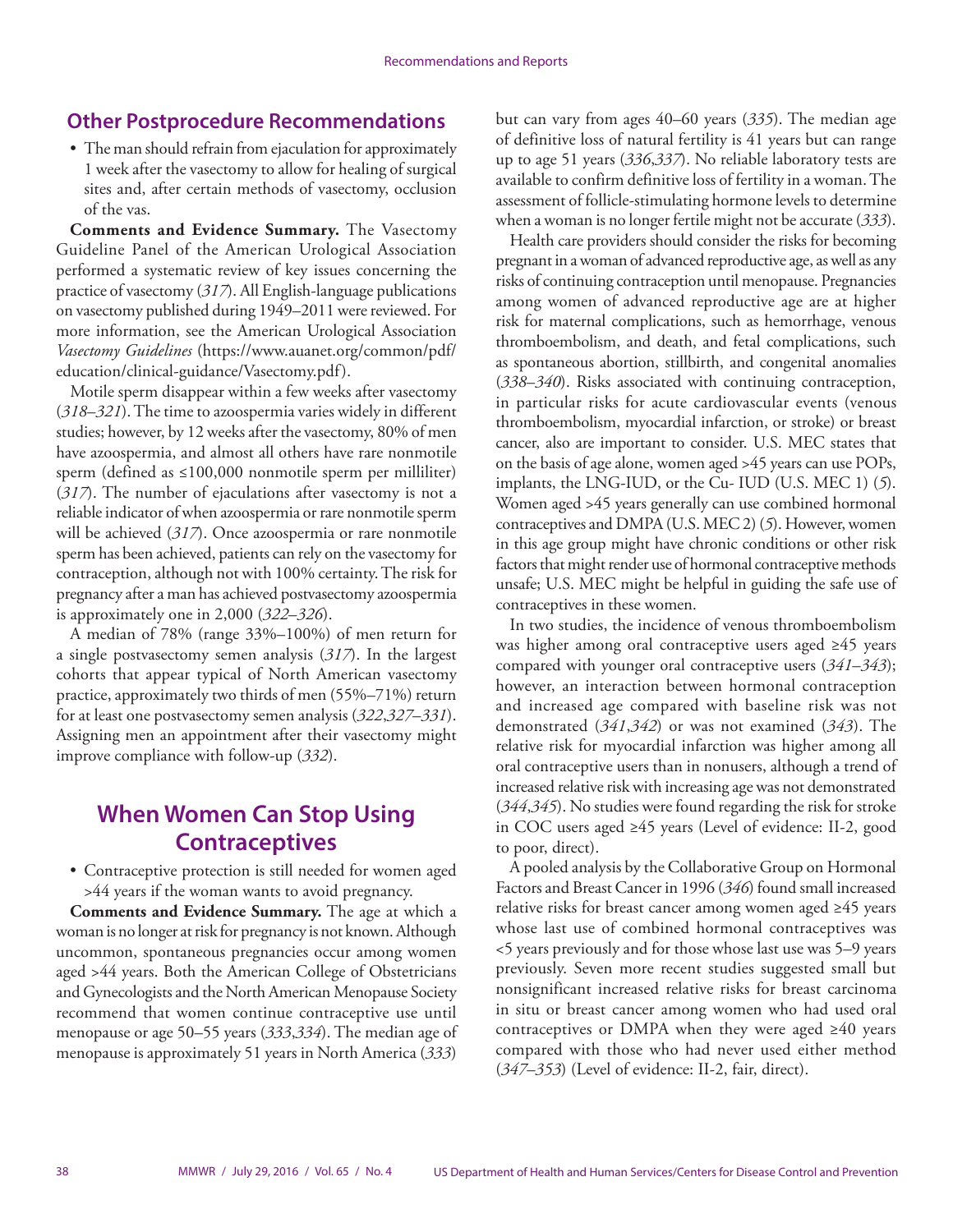# **Conclusion**

Most women can start most contraceptive methods at any time, and few examinations or tests, if any, are needed before starting a contraceptive method. Routine follow-up for most women includes assessment of her satisfaction with the contraceptive method, concerns about method use, and changes in health status or medications that could affect medical eligibility for continued use of the method. Because changes in bleeding patterns are one of the major reasons for discontinuation of contraception, recommendations are provided for the management of bleeding irregularities with various contraceptive methods. In addition, because women and health care providers can be confused about the procedures for missed pills and dosing errors with the contraceptive patch and ring, the instructions are streamlined for easier use. ECPs and emergency use of the Cu-IUD are important options for women, and recommendations on using these methods, as well as starting regular contraception after use of emergency contraception, are provided. Male and female sterilization are highly effective methods of contraception for men, women, and couples who have completed childbearing; for men undergoing vasectomy and women undergoing a hysteroscopic sterilization procedure, additional contraceptive protection is needed until the success of the procedure can be confirmed.

CDC is committed to working with partners at the federal, national, and local levels to disseminate, implement, and evaluate U.S. SPR recommendations so that the information reaches health care providers. Strategies for dissemination and implementation include collaborating with other federal agencies and professional and service organizations to widely distribute the recommendations through presentations, electronic distribution, newsletters, and other publications; development of provider tools and job aids to assist providers in implementing the new recommendations; and training activities for students, as well as for continuing education. CDC conducts surveys of family planning health care providers to assess attitudes and practices related to contraceptive use. Results from these surveys will assist CDC in evaluating the impact of these recommendations on the provision of contraceptives in the United States. Finally, CDC will continually monitor new scientific evidence and will update these recommendations as warranted by new evidence. Updates to the recommendations, as well as provider tools and other resources, are available on the CDC U.S. SPR website: [http://](http://www.cdc.gov/reproductivehealth/UnintendedPregnancy/USSPR.htm) [www.cdc.gov/reproductivehealth/UnintendedPregnancy/](http://www.cdc.gov/reproductivehealth/UnintendedPregnancy/USSPR.htm) [USSPR.htm](http://www.cdc.gov/reproductivehealth/UnintendedPregnancy/USSPR.htm).

#### **Acknowledgments**

This report is based, in part, on the work of the Promoting Family Planning Team, Department of Reproductive Health and Research, World Health Organization, and its development of the *Selected Practice Recommendations for Contraceptive Use, 3rd edition*.

#### *U.S. Selected Practice Recommendations for Contraceptive Use* **Participants**

#### **CDC Guideline Development Group for** *U.S. Medical Eligibility Criteria for Contraceptive Use* **and** *U.S. Selected Practice Recommendations for Contraceptive Use*

Kathryn M. Curtis, PhD (Chair), Erin Berry-Bibee, MD, Suzanne G. Folger, PhD, Leah G. Horton, MSPH, Denise J. Jamieson, MD, Tara C. Jatlaoui, MD, Polly A. Marchbanks, PhD, H. Pamela Pagano, MPH, Halley E.M. Riley, MPH, Mirelys Rodriguez, Katharine B. Simmons, MD, Naomi K. Tepper, MD, Maura K. Whiteman, PhD, Lauren B. Zapata, PhD, CDC, Atlanta, Georgia.

#### **Invited Meeting Participants**

#### **August 27–28, 2014, Atlanta, Georgia**

Herbert Peterson, MD, University of North Carolina, Chapel Hill, North Carolina (Chair); Gale Burstein, MD, Erie County Department of Health, Buffalo, New York; Alison Edelman, MD, Oregon Health and Science University, Portland, Oregon; Eve Espey, MD, University of New Mexico, Albuquerque, New Mexico; Emily Godfrey, MD, University of Washington, Seattle, WA; Andrew Kaunitz, MD, University of Florida, Jacksonville, Florida; Susan Moskosky, MS, U.S. Department of Health and Human Services, Rockville, Maryland; Kavita Nanda, MD, FHI360 and American College of Obstetricians and Gynecologists, Durham, NC; Deborah Nucatola, MD, Planned Parenthood Federation of America, New York, New York; Michael Policar, MD, University of California, San Francisco, California; Carolyn Westhoff, MD, Columbia University, New York, New York.

#### **Systematic Review Presenters and Authors Meeting, August 26–28, 2015, Atlanta, Georgia**

Kathryn M. Curtis, PhD, Tara C. Jatlaoui, MD, Polly A. Marchbanks, PhD, Lauren B. Zapata, PhD, CDC, Atlanta, Georgia; Nathalie Kapp, MD, HRA Pharma, Paris, France.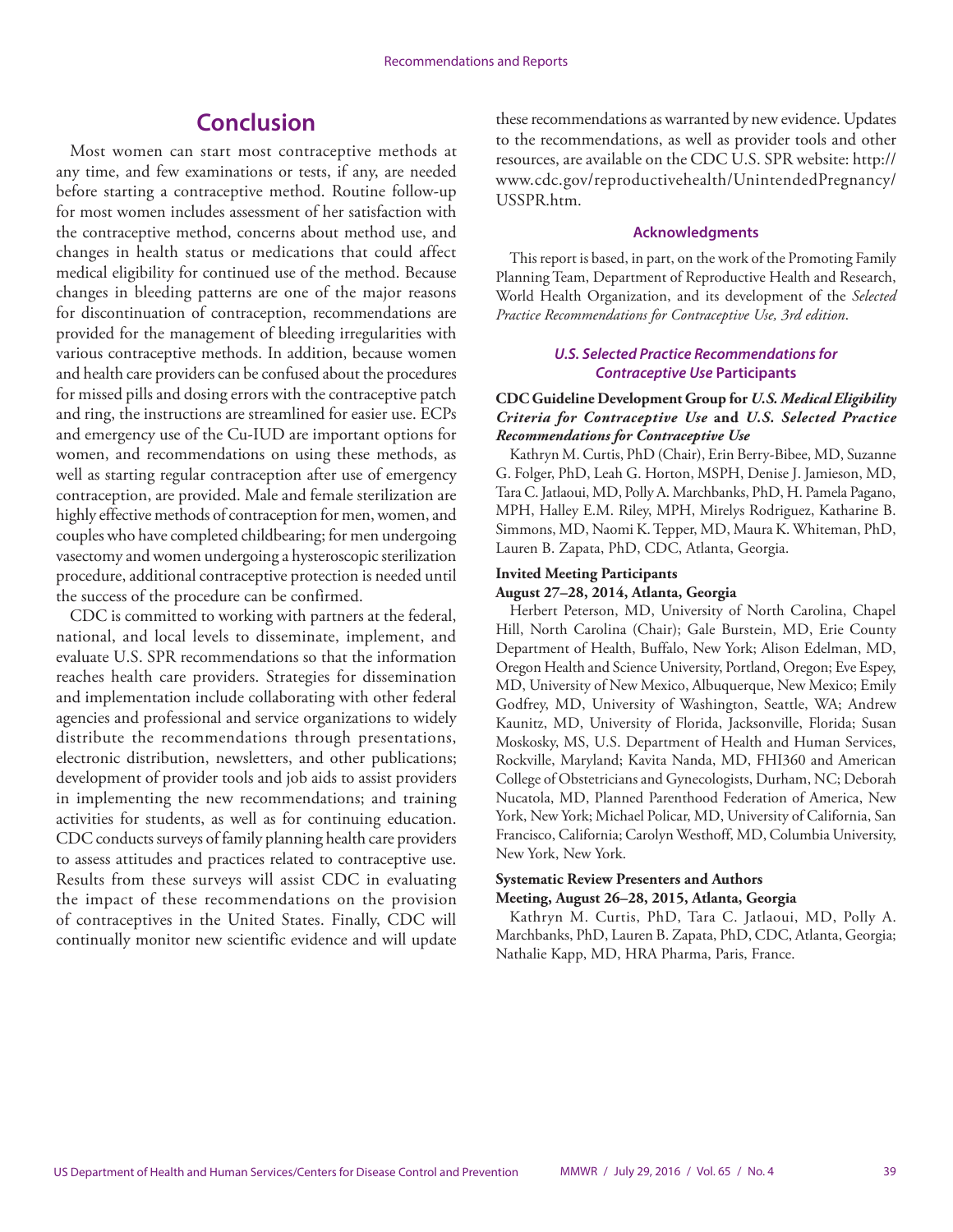#### **Invited Meeting Participants August 26–28, 2015, Atlanta, Georgia**

Herbert Peterson, MD, University of North Carolina, Chapel Hill, North Carolina (Chair); Rebecca Allen, MD, American Society for Reproductive Medicine and Women and Infants Hospital, Providence, Rhode Island; Abbey Berenson, MD, University of Texas Medical Branch, Galveston, Texas; Amanda Black, MD, University of Ottawa, Ontario, Canada; Cora Collette Breuner, MD, American Academy of Pediatrics and Seattle Children's Hospital, Seattle, Washington; Gale Burstein, MD, Erie County Department of Health, Buffalo, New York; Alicia Christy, MD, National Institutes of Health, Rockville, Maryland; Mitchell D. Creinin, MD, University of California, Davis, California; Linda Dominguez, Southwest Women's Health, Albuquerque, New Mexico; Alison Edelman, MD, Oregon Health and Science University, Portland, Oregon; Eve Espey, MD, University of New Mexico, Albuquerque, New Mexico; Emily Godfrey, MD, University of Washington, Seattle, WA; Marji Gold, MD, Albert Einstein College of Medicine, Bronx, New York; Robert Hatcher, MD, Emory University, Atlanta, Georgia; Mark Hathaway, MD, JHPIEGO and Unity Healthcare, Washington, DC; Stephen Heartwell, MD, Susan Thompson Buffett Foundation, Omaha, Nebraska; Paula Hillard, MD, Stanford University, Palo Alto, California; Andrew Kaunitz, MD, University of Florida, Jacksonville, Florida; Reagan McDonald-Mosley, MD, Planned Parenthood Federation of America, New York, New York; Susan Moskosky, MS, U.S. Department of Health and Human Services, Rockville, Maryland; Kavita Nanda, MD, FHI360, Durham, North Carolina; Jeffrey Peipert, MD, Washington University, St. Louis, Missouri; Michael Policar, MD, University of California, San Francisco, California; Sarah Prager, MD, University of Washington, Seattle Washington; David Soper, MD, Medical University of South Carolina, Charleston, South Carolina; Lisa Soule, MD, Food and Drug Administration, Rockville, Maryland; James Trussell, PhD, Princeton University, Princeton, New Jersey; Carolyn Westhoff, MD, Columbia University, New York, New York; Christopher Zahn, MD, American College of Obstetricians and Gynecologists, Washington, DC.

#### **CDC Attendees**

Wanda D. Barfield, MD, Peter Briss, MD, W. Craig Hooper, PhD, Jill Huppert, MD, Caroline King, PhD, Michele Mandel, Titilope Oduyebo, MD, Cria Perrine, MD, Sam Posner, PhD.

#### **External Reviewers**

Claude Burnett, MD, Northeast Health District, Georgia Department of Public Health, Athens, Georgia; Carrie Cwiak, MD, Emory University, Atlanta, Georgia; David Klein, MD, Uniformed Services University, Bethesda, Maryland; Seema Menon, MD, Medical College of Wisconsin, Milwaukee, Wisconsin.

#### **Conflicts of Interest for Invited Meeting Participants August 26–28, 2015, Atlanta, Georgia**

Rebecca Allen, Nexplanon trainer for Merck and Liletta trainer for Actavis, consultant, advisory board, and education grant from Bayer; Mitchell D. Creinin, Nexplanon trainer for Merck, litigation consultant for Bayer, advisory board for Merck and Teva Pharmaceutical Industries Ltd., consultant for Lemonaid — PolkaDoc app, research support to University of California, Davis from Medicines360, Contramed, Merck, Eunice Kennedy Shriver National Institute of Child Health and Human Development, and Society of Family Planning; Linda Dominguez, speaker for Bayer, Merck, and Actavis; Alison Edelman, royalties from Up to Date, Inc., consultant for Genzyme, grant support from National Institutes of Health and Gates Foundation, travel funds from World Health Organization, grant support and honorarium from Society of Family Planning, honorarium and travel funds from Contemporary Forum, trainer for Merck, consultant for Gynuity Health Projects, honorarium from CDC, Projects In Knowledge, and American Congress of Obstetricians and Gynecologists, advisory board for Agile Therapeutics; Eve Espey, travel funds from the American Congress of Obstetricians and Gynecologists, Society for Family Planning, and U.S. Food and Drug Administration, Reproductive and Drug Advisory Committee for U.S. Food and Drug Administration, travel funds and honoraria from Wayne State University, Telluride Conference, New Mexico Department of Health Clinician Conference, Planned Parenthood National Medical Conference and Society of Family Planning, British Columbia Contraception Access Research Team Conference, and American Congress of Obstetricians and Gynecologists annual meeting; Emily Godfrey, research funding from Bayer Women's Health, Prima-Temp, and Teva Pharmaceutical Industries Ltd., trainer for Merck and Upstream USA, grant reviewer for Fellowship of Family Planning and Society of Family Planning Research Fund; Mark Hathaway, Liletta trainer and speaker for Actavis and Medicines360, Nexplanon trainer for Merck, advisory board for Contramed LLC and Afaxys Pharmaceuticals; Paula Hillard consultant for American Civil Liberties Union, Advanced Health Media, CMEology, National Sleep Foundation, and Planned Parenthood Federation of America, honoraria from National Sleep Foundation, Dignity Health, CMEology, Advance Health Media, and Medscape, editorial board for Advanstar — Contemporary OB/GYN, board examiner for the American Board of Obstetrics and Gynecology, contract reviewer for the Department of Health and Human Services, editorial board for EBSCO — PEMSoft, Nexplanon trainer for Merck, scientific advisor to Proctor and Gamble, publication royalties from Wiley Blackwell Publishing; Nathalie Kapp, employee of HRA Pharma; Andrew Kaunitz, advisory board participant of Allergan, Bayer, Merck, and Pfizer, clinical trial funding to University of Florida from Agile Therapeutics, Bayer, Merck; Jeffrey Peipert, research funding from Bayer and Teva Pharmaceutical Industries Ltd., advisory board for Perrigo; Michael Policar, litigation consultant for Bayer; James Trussell, advisory board for Merck and Teva Pharmaceutical Industries Ltd., consultant for Bayer; Carolyn Westhoff, data and safety monitoring board for Merck and Bayer, advisory board for Agile Therapeutics, MicroChips Biotech, and Actavis, research support to Columbia University from Medicines360, León Farma, and ContraMed.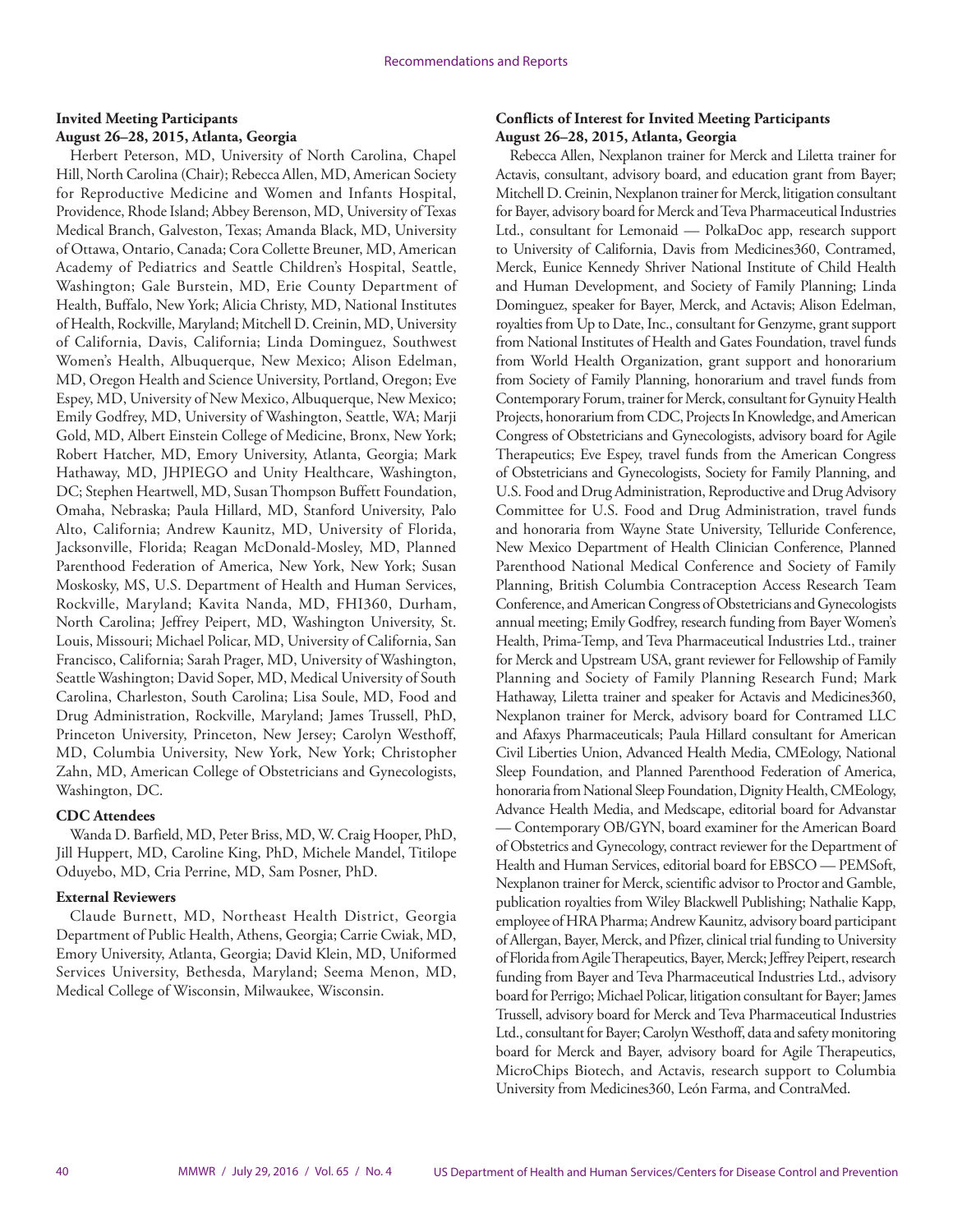#### **Handling Conflict of Interest**

To promote transparency, all participants were asked to disclose any potential conflicts of interest to CDC prior to the expert meeting and to report any potential conflicts of interest during the introductory portion of the expert meeting. All potential conflicts of interest are listed above. No participants were excluded from discussion based on potential conflicts of interest. One presenter was an employee of a pharmaceutical company and participated by teleconference; after the presentation and questions related to the presentation, the presenter was excused from the discussion. CDC staff who ultimately decided and developed these recommendations have no financial interests or other relationships with the manufacturers of commercial products, suppliers of commercial services, or commercial supporters relevant to these recommendations.

#### **References**

- 1. Finer LB, Zolna MR. Declines in unintended pregnancy in the United States, 2008–2011. N Engl J Med 2016;374:843–52. [http://dx.doi.](http://dx.doi.org/10.1056/NEJMsa1506575) [org/10.1056/NEJMsa1506575](http://dx.doi.org/10.1056/NEJMsa1506575)
- 2. Gipson JD, Koenig MA, Hindin MJ. The effects of unintended pregnancy on infant, child, and parental health: a review of the literature. Stud Fam Plann 2008;39:18–38. <http://dx.doi.org/10.1111/j.1728-4465.2008.00148.x>
- 3. Sonfield A, Kost K. Public costs from unintended pregnancies and the role of public insurance programs in paying for pregnancy-related care: national and state estimates for 2010. New York, NY: The Guttmacher Institute; 2015.
- 4. Finer LB, Henshaw SK. Disparities in rates of unintended pregnancy in the United States, 1994 and 2001. Perspect Sex Reprod Health 2006;38:90–6. <http://dx.doi.org/10.1363/3809006>
- 5. CDC. U.S. medical eligibility criteria for contraceptive use, 2016. MMWR Recomm Rep (No. RR-3);2016.
- 6. CDC. U.S. selected practice recommendations for contraceptive use, 2013: adapted from the World Health Organization selected practice recommendations for contraceptive use, 2nd edition. MMWR Recomm Rep 2013;62(No. RR-5).
- 7. Mohllajee AP, Curtis KM, Flanagan RG, Rinehart W, Gaffield ML, Peterson HB. Keeping up with evidence: a new system for WHO's evidence-based family planning guidance. Am J Prev Med 2005;28:483– 90. <http://dx.doi.org/10.1016/j.amepre.2005.02.008>
- 8. Liberati A, Altman DG, Tetzlaff J, et al. The PRISMA statement for reporting systematic reviews and meta-analyses of studies that evaluate health care interventions: explanation and elaboration. J Clin Epidemiol 2009;62:e1–34.<http://dx.doi.org/10.1016/j.jclinepi.2009.06.006>
- 9. Moher D, Liberati A, Tetzlaff J, Altman DG; PRISMA Group. Preferred reporting items for systematic reviews and meta-analyses: the PRISMA statement. BMJ 2009;339:b2535.
- 10. Harris RP, Helfand M, Woolf SH, et al; Methods Work Group, Third US Preventive Services Task Force. Current methods of the U.S. Preventive Services Task Force: a review of the process. Am J Prev Med 2001;20(Suppl):21–35. [http://dx.doi.org/10.1016/S0749-3797\(01\)00261-6](http://dx.doi.org/10.1016/S0749-3797(01)00261-6)
- 11. Horton LG, Folger SG, Berry-Bibee E, Jatlaoui TC, Tepper NK, Curtis KM. Research gaps from evidence-based contraceptives guidance: the U.S. Medical Eligibility Criteria for Contraceptive Use, 2016, and the U.S. Selected Practice Recommendations for Contraceptive Use, 2016. Contraception. In press 2016.
- 12. Gavin L, Moskosky S, Carter M, et al. Providing quality family planning services: Recommendations of CDC and the U.S. Office of Population Affairs. MMWR Recomm Rep 2014;63(No. RR-4).
- 13. World Health Organization. Selected practice recommendations for contraceptive use. 2nd ed. Geneva, Switzerland: WHO Press; 2004.
- 14. Trussell J. Contraceptive failure in the United States. Contraception 2011;83:397–404.<http://dx.doi.org/10.1016/j.contraception.2011.01.021>
- 15. Workowski KA, Bolan GA. Sexually transmitted diseases treatment guidelines, 2015. MMWR Recomm Rep 2015;64(No. RR-3).
- 16. Stanback J, Nakintu N, Qureshi Z, Nasution M. Does assessment of signs and symptoms add to the predictive value of an algorithm to rule out pregnancy? J Fam Plann Reprod Health Care 2006;32:27–9. [http://](http://dx.doi.org/10.1783/147118906775275370) [dx.doi.org/10.1783/147118906775275370](http://dx.doi.org/10.1783/147118906775275370)
- 17. Stanback J, Nanda K, Ramirez Y, Rountree W, Cameron SB. Validation of a job aid to rule out pregnancy among family planning clients in Nicaragua. Rev Panam Salud Publica 2008;23:116–8. [http://dx.doi.](http://dx.doi.org/10.1590/S1020-49892008000200007) [org/10.1590/S1020-49892008000200007](http://dx.doi.org/10.1590/S1020-49892008000200007)
- 18. Stanback J, Qureshi Z, Sekadde-Kigondu C, Gonzalez B, Nutley T. Checklist for ruling out pregnancy among family-planning clients in primary care. Lancet 1999;354:566. [http://dx.doi.org/10.1016/](http://dx.doi.org/10.1016/S0140-6736(99)01578-0) [S0140-6736\(99\)01578-0](http://dx.doi.org/10.1016/S0140-6736(99)01578-0)
- 19. Torpey K, Mwenda L, Kabaso M, et al. Excluding pregnancy among women initiating antiretroviral therapy: efficacy of a family planning job aid. BMC Public Health 2010;10:249.<http://dx.doi.org/10.1186/1471-2458-10-249>
- 20. Cole LA, Ladner DG, Byrn FW. The normal variabilities of the menstrual cycle. Fertil Steril 2009;91:522–7. [http://dx.doi.org/10.1016/j.](http://dx.doi.org/10.1016/j.fertnstert.2007.11.073) [fertnstert.2007.11.073](http://dx.doi.org/10.1016/j.fertnstert.2007.11.073)
- 21. Wilcox AJ, Dunson D, Baird DD. The timing of the "fertile window" in the menstrual cycle: day specific estimates from a prospective study. BMJ 2000;321:1259–62.<http://dx.doi.org/10.1136/bmj.321.7271.1259>
- 22. Donnet ML, Howie PW, Marnie M, Cooper W, Lewis M. Return of ovarian function following spontaneous abortion. Clin Endocrinol (Oxf) 1990;33:13–20. [http://dx.doi.org/10.1111/j.1365-2265.1990.](http://dx.doi.org/10.1111/j.1365-2265.1990.tb00460.x) [tb00460.x](http://dx.doi.org/10.1111/j.1365-2265.1990.tb00460.x)
- 23. Lähteenmäki P. Postabortal contraception. Ann Med 1993;25:185–9. <http://dx.doi.org/10.3109/07853899309164166>
- 24. Stoddard A, Eisenberg DL. Controversies in family planning: timing of ovulation after abortion and the conundrum of postabortion intrauterine device insertion. Contraception 2011;84:119–21. [http://dx.doi.](http://dx.doi.org/10.1016/j.contraception.2010.12.010) [org/10.1016/j.contraception.2010.12.010](http://dx.doi.org/10.1016/j.contraception.2010.12.010)
- 25. Jackson E, Glasier A. Return of ovulation and menses in postpartum nonlactating women: a systematic review. Obstet Gynecol 2011;117:657– 62. <http://dx.doi.org/10.1097/AOG.0b013e31820ce18c>
- 26. Kennedy KI, Rivera R, McNeilly AS. Consensus statement on the use of breastfeeding as a family planning method. Contraception 1989;39:477–96. [http://dx.doi.org/10.1016/0010-7824\(89\)90103-0](http://dx.doi.org/10.1016/0010-7824(89)90103-0)
- 27. Labbok MH, Perez A, Valdes V, et al. The lactational amenorrhea method (LAM): a postpartum introductory family planning method with policy and program implications. Adv Contracept 1994;10:93–109. [http://](http://dx.doi.org/10.1007/BF01978103) [dx.doi.org/10.1007/BF01978103](http://dx.doi.org/10.1007/BF01978103)
- 28. US Food and Drug Administration. 510(k) premarket notification. Silver Spring, MD; 2015. [https://www.accessdata.fda.gov/scripts/cdrh/](https://www.accessdata.fda.gov/scripts/cdrh/cfdocs/cfpmn/pmn.cfm) [cfdocs/cfpmn/pmn.cfm](https://www.accessdata.fda.gov/scripts/cdrh/cfdocs/cfpmn/pmn.cfm)
- 29. Cervinski MA, Gronowski AM. Reproductive-endocrine point-of-care testing: current status and limitations. Clin Chem Lab Med 2010;48:935–42.<http://dx.doi.org/10.1515/CCLM.2010.183>
- 30. Cole LA. Human chorionic gonadotropin tests. Expert Rev Mol Diagn 2009;9:721–47. <http://dx.doi.org/10.1586/erm.09.51>
- 31. Eichner SF, Timpe EM. Urinary-based ovulation and pregnancy: pointof-care testing. Ann Pharmacother 2004;38:325–31. [http://dx.doi.](http://dx.doi.org/10.1345/aph.1D210) [org/10.1345/aph.1D210](http://dx.doi.org/10.1345/aph.1D210)
- 32. Wilcox AJ, Baird DD, Dunson D, McChesney R, Weinberg CR. Natural limits of pregnancy testing in relation to the expected menstrual period. JAMA 2001;286:1759–61.<http://dx.doi.org/10.1001/jama.286.14.1759>
- 33. Korhonen J, Alfthan H, Ylöstalo P, Veldhuis J, Stenman UH. Disappearance of human chorionic gonadotropin and its alpha- and beta-subunits after term pregnancy. Clin Chem 1997;43:2155–63.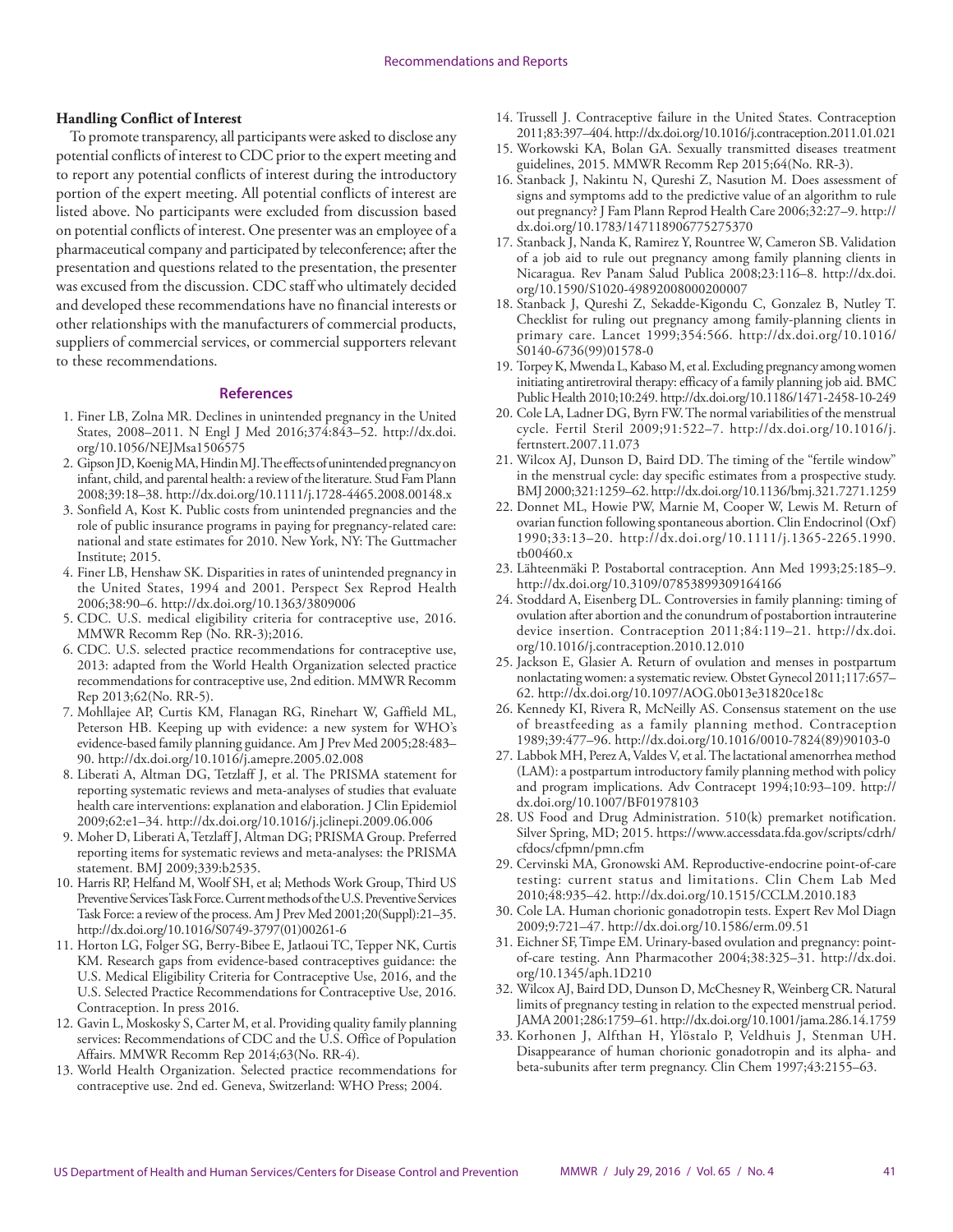- 34. Reyes FI, Winter JS, Faiman C. Postpartum disappearance of chorionic gonadotropin from the maternal and neonatal circulations. Am J Obstet Gynecol 1985;153:486–9. [http://dx.doi.](http://dx.doi.org/10.1016/0002-9378(85)90458-2) [org/10.1016/0002-9378\(85\)90458-2](http://dx.doi.org/10.1016/0002-9378(85)90458-2)
- 35. Steier JA, Bergsjø P, Myking OL. Human chorionic gonadotropin in maternal plasma after induced abortion, spontaneous abortion, and removed ectopic pregnancy. Obstet Gynecol 1984;64:391–4.
- 36. Bracken MB. Oral contraception and congenital malformations in offspring: a review and meta-analysis of the prospective studies. Obstet Gynecol 1990;76:552–7.
- 37. Gray RH, Pardthaisong T. In utero exposure to steroid contraceptives and survival during infancy. Am J Epidemiol 1991;134:804–11.
- 38. Pardthaisong T, Gray RH. In utero exposure to steroid contraceptives and outcome of pregnancy. Am J Epidemiol 1991;134:795–803.
- 39. Jaffe B, Harlap S, Baras M, et al. Long-term effects of MPA on human progeny: intellectual development. Contraception 1988;37:607–19. [http://dx.doi.org/10.1016/0010-7824\(88\)90007-8](http://dx.doi.org/10.1016/0010-7824(88)90007-8)
- 40. Pardthaisong T, Yenchit C, Gray R. The long-term growth and development of children exposed to Depo-Provera during pregnancy or lactation. Contraception 1992;45:313–24. [http://dx.doi.](http://dx.doi.org/10.1016/0010-7824(92)90053-V) [org/10.1016/0010-7824\(92\)90053-V](http://dx.doi.org/10.1016/0010-7824(92)90053-V)
- 41. Brahmi D, Steenland MW, Renner RM, Gaffield ME, Curtis KM. Pregnancy outcomes with an IUD in situ: a systematic review. Contraception 2012;85:131–9. [http://dx.doi.org/10.1016/j.](http://dx.doi.org/10.1016/j.contraception.2011.06.010) [contraception.2011.06.010](http://dx.doi.org/10.1016/j.contraception.2011.06.010)
- 42. Tepper NK, Marchbanks PA, Curtis KM. Use of a checklist to rule out pregnancy: a systematic review. Contraception 2013;87:661–5. [http://](http://dx.doi.org/10.1016/j.contraception.2012.08.007) [dx.doi.org/10.1016/j.contraception.2012.08.007](http://dx.doi.org/10.1016/j.contraception.2012.08.007)
- 43. Whiteman MK, Tyler CP, Folger SG, Gaffield ME, Curtis KM. When can a woman have an intrauterine device inserted? A systematic review. Contraception 2013;87:666–73. [http://dx.doi.org/10.1016/j.](http://dx.doi.org/10.1016/j.contraception.2012.08.015) [contraception.2012.08.015](http://dx.doi.org/10.1016/j.contraception.2012.08.015)
- 44. Teva Women's Health Inc. ParaGard T 380a intrauterine copper contraceptive [Prescribing information]. Sellersville, PA; 2013. [http://](http://paragard.com/Pdf/ParaGard-PI.pdf ) [paragard.com/Pdf/ParaGard-PI.pdf](http://paragard.com/Pdf/ParaGard-PI.pdf )
- 45. Bayer HealthCare Pharmaceuticals Inc. Mirena (levonorgestrel-releasing intrauterine system) [Prescribing information]. Whippany, NJ; 2014. [http://labeling.bayerhealthcare.com/html/products/pi/Mirena\\_PI. pdf](http://labeling.bayerhealthcare.com/html/products/pi/Mirena_PI. pdf)
- 46. Jatlaoui TC, Simmons KB, Curtis KM. The safety of intrauterine contraception initiation among women with current asymptomatic cervical infections or at increased risk of sexually transmitted infections. Contraception 2016. Epub June 1, 2016. [http://dx.doi.org/10.1016/j.](http://dx.doi.org/10.1016/j.contraception.2016.05.013) [contraception.2016.05.013](http://dx.doi.org/10.1016/j.contraception.2016.05.013)
- 47. Avonts D, Sercu M, Heyerick P, Vandermeeren I, Meheus A, Piot P. Incidence of uncomplicated genital infections in women using oral contraception or an intrauterine device: a prospective study. Sex Transm Dis 1990;17:23–9.<http://dx.doi.org/10.1097/00007435-199017010-00006>
- 48. Birgisson NE, Zhao Q, Secura GM, Madden T, Peipert JF. Positive testing for Neisseria gonorrhoeae and Chlamydia trachomatis and the risk of pelvic inflammatory disease in IUD users. J Womens Health (Larchmt) 2015;24:354–9. <http://dx.doi.org/10.1089/jwh.2015.5190>
- 49. Campbell SJ, Cropsey KL, Matthews CA. Intrauterine device use in a high-risk population: experience from an urban university clinic. Am J Obstet Gynecol 2007;197: 193.e1–6; discussion 193.e6–7.
- 50. Cropsey KL, Matthews C, Campbel S, Ivey S, Adawadkar S. Long-term, reversible contraception use among high-risk women treated in a university-based gynecology clinic: comparison between IUD and Depo-Provera. J Womens Health (Larchmt) 2010;19:349–53. [http://dx.doi.](http://dx.doi.org/10.1089/jwh.2009.1518) [org/10.1089/jwh.2009.1518](http://dx.doi.org/10.1089/jwh.2009.1518)
- 51. Farley TMM, Rosenberg MJ, Rowe PJ, Chen JH, Meirik O. Intrauterine devices and pelvic inflammatory disease: an international perspective. Lancet 1992;339:785–8. [http://dx.doi.org/10.1016/0140-6736\(92\)91904-M](http://dx.doi.org/10.1016/0140-6736(92)91904-M)
- 52. Grimes DA, Schulz KF. Antibiotic prophylaxis for intrauterine contraceptive device insertion. Cochrane Database Syst Rev 2001;(2):CD001327.
- 53. LeFevre ML; US Preventive Services Task Force. Screening for chlamydia and gonorrhea: U.S. Preventive Services Task Force recommendation statement. Ann Intern Med 2014;161:902–10. [http://dx.doi.](http://dx.doi.org/10.7326/M14-1981) [org/10.7326/M14-1981](http://dx.doi.org/10.7326/M14-1981)
- 54. Mohllajee AP, Curtis KM, Peterson HB. Does insertion and use of an intrauterine device increase the risk of pelvic inflammatory disease among women with sexually transmitted infection? A systematic review. Contraception 2006;73:145–53. [http://dx.doi.org/10.1016/j.](http://dx.doi.org/10.1016/j.contraception.2005.08.007) [contraception.2005.08.007](http://dx.doi.org/10.1016/j.contraception.2005.08.007)
- 55. Morrison CS, Turner AN, Jones LB. Highly effective contraception and acquisition of HIV and other sexually transmitted infections. Best Pract Res Clin Obstet Gynaecol 2009;23:263–84. [http://dx.doi.org/10.1016/j.](http://dx.doi.org/10.1016/j.bpobgyn.2008.11.004) [bpobgyn.2008.11.004](http://dx.doi.org/10.1016/j.bpobgyn.2008.11.004)
- 56. Sufrin CB, Postlethwaite D, Armstrong MA, Merchant M, Wendt JM, Steinauer JE. Neisseria gonorrhea and Chlamydia trachomatis screening at intrauterine device insertion and pelvic inflammatory disease. Obstet Gynecol 2012;120:1314–21.
- 57. Tepper NK, Steenland MW, Marchbanks PA, Curtis KM. Laboratory screening prior to initiating contraception: a systematic review. Contraception 2013;87:645–9. [http://dx.doi.org/10.1016/j.](http://dx.doi.org/10.1016/j.contraception.2012.08.009) [contraception.2012.08.009](http://dx.doi.org/10.1016/j.contraception.2012.08.009)
- 58. Tepper NK, Steenland MW, Marchbanks PA, Curtis KM. Hemoglobin measurement prior to initiating copper intrauterine devices: a systematic review. Contraception 2013;87:639–44. [http://dx.doi.org/10.1016/j.](http://dx.doi.org/10.1016/j.contraception.2012.08.008) [contraception.2012.08.008](http://dx.doi.org/10.1016/j.contraception.2012.08.008)
- 59. Rivera R, Almonte H, Arreola M, et al. The effects of three different regimens of oral contraceptives and three different intrauterine devices on the levels of hemoglobin, serum iron and iron binding capacity in anemic women. Contraception 1983;27:311–27. [http://dx.doi.](http://dx.doi.org/10.1016/0010-7824(83)90009-4) [org/10.1016/0010-7824\(83\)90009-4](http://dx.doi.org/10.1016/0010-7824(83)90009-4)
- 60. Ursin G, Ross RK, Sullivan-Halley J, Hanisch R, Henderson B, Bernstein L. Use of oral contraceptives and risk of breast cancer in young women. Breast Cancer Res Treat 1998;50:175–84. [http://dx.doi.](http://dx.doi.org/10.1023/A:1006037823178) [org/10.1023/A:1006037823178](http://dx.doi.org/10.1023/A:1006037823178)
- 61. Hassan EO, el-Husseini M, el-Nahal N. The effect of 1-year use of the CuT 380A and oral contraceptive pills on hemoglobin and ferritin levels. Contraception 1999;60:101–5. [http://dx.doi.org/10.1016/](http://dx.doi.org/10.1016/S0010-7824(99)00065-7) [S0010-7824\(99\)00065-7](http://dx.doi.org/10.1016/S0010-7824(99)00065-7)
- 62. Calzolari E, Guglielmo R, Viola F, Migliore L. Hematological parameters and iron therapy in women with IUDs. Experimental study [Italian]. Minerva Ginecol 1981;33:355–62.
- 63. Andersson K, Odlind V, Rybo G. Levonorgestrel-releasing and copperreleasing (Nova T) IUDs during five years of use: a randomized comparative trial. Contraception 1994;49:56–72. [http://dx.doi.](http://dx.doi.org/10.1016/0010-7824(94)90109-0) [org/10.1016/0010-7824\(94\)90109-0](http://dx.doi.org/10.1016/0010-7824(94)90109-0)
- 64. Andrade AT, Pizarro E, Shaw STJ Jr, Souza JP, Belsey EM, Rowe PJ; World Health Organization. Consequences of uterine blood loss caused by various intrauterine contraceptive devices in South American women. Contraception 1988;38:1–18. [http://dx.doi.](http://dx.doi.org/10.1016/0010-7824(88)90091-1) [org/10.1016/0010-7824\(88\)90091-1](http://dx.doi.org/10.1016/0010-7824(88)90091-1)
- 65. Blum M, Ariel J, Zacharowitch D. Ferritin, a faithful reflection of iron deficiency in IUD wearers with mild vaginal spotting. Adv Contracept 1991;7:39–42.<http://dx.doi.org/10.1007/BF01850717>
- 66. El-sheikha Z, Hamza A, Mahmoud M. Menstrual blood loss of TCu-380 A and TCu-200 B IUDs. Popul Sci 1990;July:55–62.
- 67. Gallegost AJ, Aznar R, Merino G, Guizer E. Intrauterine devices and menstrual blood loss. A comparative study of eight devices during the first six months of use. Contraception 1978;17:153–61. [http://dx.doi.](http://dx.doi.org/10.1016/0010-7824(78)90071-9) [org/10.1016/0010-7824\(78\)90071-9](http://dx.doi.org/10.1016/0010-7824(78)90071-9)
- 68. Gao J, Zeng S, Sun BL, et al. Menstrual blood loss, haemoglobin and ferritin concentration of Beijing women wearing steel ring, VCu 200, and TCu 220c IUDs. Contraception 1986;34:559–71. [http://dx.doi.](http://dx.doi.org/10.1016/S0010-7824(86)80012-9) [org/10.1016/S0010-7824\(86\)80012-9](http://dx.doi.org/10.1016/S0010-7824(86)80012-9)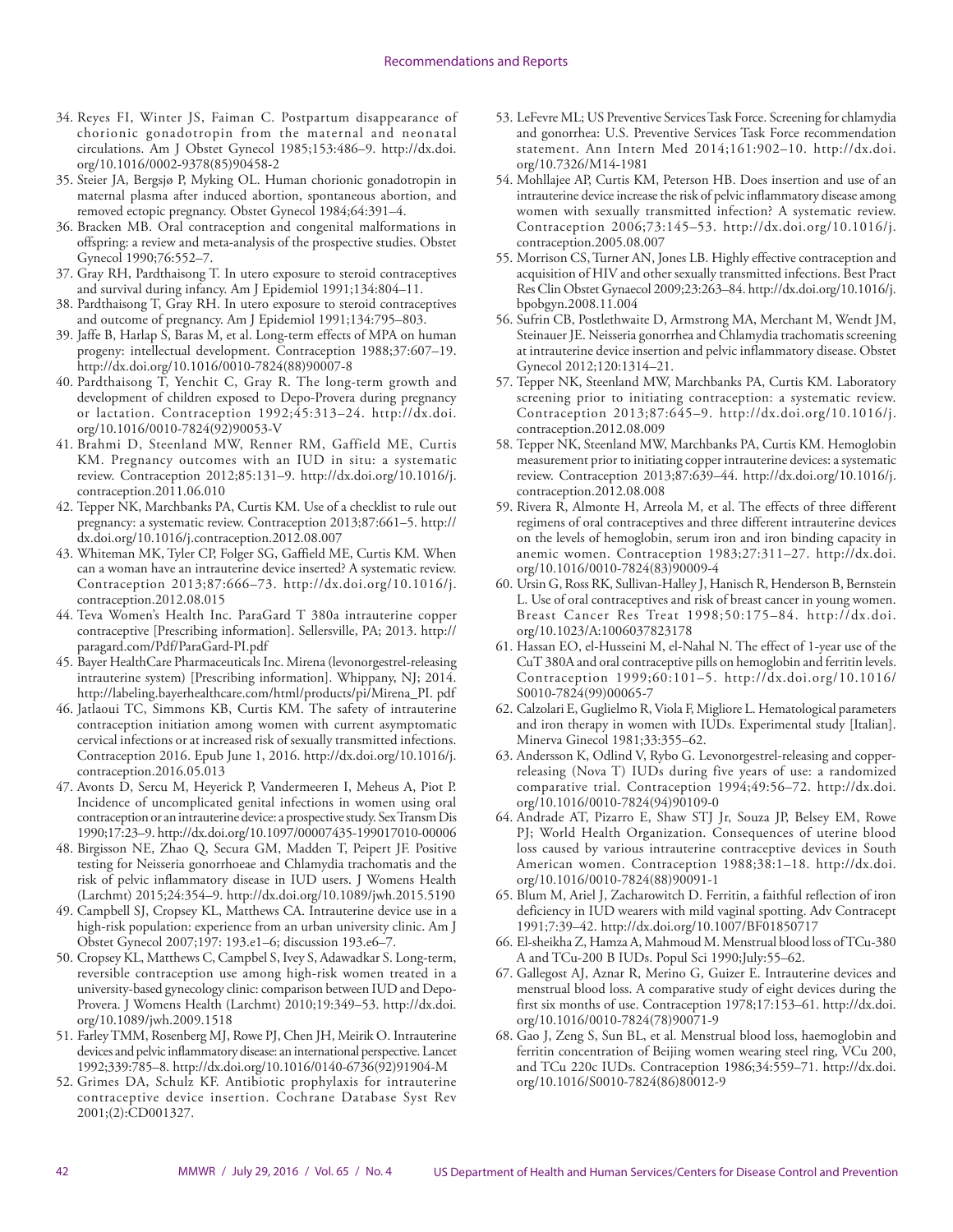- 69. Goh TH, Hariharan M. Effect of laparoscopic sterilization and insertion of Multiload Cu 250 and Progestasert IUDs on serum ferritin levels. Contraception 1983;28:329–36. [http://dx.doi.](http://dx.doi.org/10.1016/0010-7824(83)90034-3) [org/10.1016/0010-7824\(83\)90034-3](http://dx.doi.org/10.1016/0010-7824(83)90034-3)
- 70. Goh TH, Hariharan M, Tan CH. A longitudinal study of serum iron indices and haemoglobin concentration following copper-IUD insertion. Contraception 1980;22:389–95. [http://dx.doi.](http://dx.doi.org/10.1016/0010-7824(80)90024-4) [org/10.1016/0010-7824\(80\)90024-4](http://dx.doi.org/10.1016/0010-7824(80)90024-4)
- 71. Guillebaud J, Bonnar J, Morehead J, Matthews A. Menstrual blood-loss with intrauterine devices. Lancet 1976;1:387–90. [http://dx.doi.](http://dx.doi.org/10.1016/S0140-6736(76)90216-6) [org/10.1016/S0140-6736\(76\)90216-6](http://dx.doi.org/10.1016/S0140-6736(76)90216-6)
- 72. Haugan T, Skjeldestad FE, Halvorsen LE, Kahn H. A randomized trial on the clinical performance of Nova T380 and Gyne T380 Slimline copper IUDs. Contraception 2007;75:171–6. [http://dx.doi.](http://dx.doi.org/10.1016/j.contraception.2006.09.005) [org/10.1016/j.contraception.2006.09.005](http://dx.doi.org/10.1016/j.contraception.2006.09.005)
- 73. Kivijärvi A, Timonen H, Rajamäki A, Grönroos M. Iron deficiency in women using modern copper intrauterine devices. Obstet Gynecol 1986;67:95–8.
- 74. Larsson B, Hamberger L, Rybo G. Influence of copper intrauterine contraceptive devices (Cu-7-IUD) on the menstrual blood-loss. Acta Obstet Gynecol Scand 1975;54:315–8. [http://dx.doi.](http://dx.doi.org/10.3109/00016347509156760) [org/10.3109/00016347509156760](http://dx.doi.org/10.3109/00016347509156760)
- 75. Larsson G, Milsom I, Jonasson K, Lindstedt G, Rybo G. The long-term effects of copper surface area on menstrual blood loss and iron status in women fitted with an IUD. Contraception 1993;48:471–80. [http://](http://dx.doi.org/10.1016/0010-7824(93)90136-U) [dx.doi.org/10.1016/0010-7824\(93\)90136-U](http://dx.doi.org/10.1016/0010-7824(93)90136-U)
- 76. Malmqvist R, Petersohn L, Bengtsson LP. Menstrual bleeding with copper-covered intrauterine contraceptive devices. Contraception 1974;9:627–33. [http://dx.doi.org/10.1016/0010-7824\(74\)90048-1](http://dx.doi.org/10.1016/0010-7824(74)90048-1)
- 77. Milsom I, Rybo G, Lindstedt G. The influence of copper surface area on menstrual blood loss and iron status in women fitted with an IUD. Contraception 1990;41:271–81. [http://dx.doi.](http://dx.doi.org/10.1016/0010-7824(90)90068-7) [org/10.1016/0010-7824\(90\)90068-7](http://dx.doi.org/10.1016/0010-7824(90)90068-7)
- 78. Piedras J, Córdova MS, Pérez-Toral MC, Lince E, Garza-Flores J. Predictive value of serum ferritin in anemia development after insertion of T Cu 220 intrauterine device. Contraception 1983;27:289–97. [http://](http://dx.doi.org/10.1016/0010-7824(83)90007-0) [dx.doi.org/10.1016/0010-7824\(83\)90007-0](http://dx.doi.org/10.1016/0010-7824(83)90007-0)
- 79. Sivin I, Alvarez F, Diaz J, et al. Intrauterine contraception with copper and with levonorgestrel: a randomized study of the TCu 380Ag and levonorgestrel 20 mcg/day devices. Contraception 1984;30:443–56. [http://dx.doi.org/10.1016/0010-7824\(84\)90036-2](http://dx.doi.org/10.1016/0010-7824(84)90036-2)
- 80. Sivin I, Stern J, Diaz J, et al. Two years of intrauterine contraception with levonorgestrel and with copper: a randomized comparison of the TCu 380Ag and levonorgestrel 20 mcg/day devices. Contraception 1987;35:245–55. [http://dx.doi.org/10.1016/0010-7824\(87\)90026-6](http://dx.doi.org/10.1016/0010-7824(87)90026-6)
- 81. Tchai BS, Kim SW, Han JH, Im MW. Menstrual blood loss, iron nutriture, and the effects of Alza-T IPCS 52, T-Cu 220C and Lippes Loop D in Korean women. Seoul J Med 1987;28:51–9.
- 82. Wright EA, Kapu MM, Isichei UP. Zinc depletion and menorrhagia in Nigerians using copper T-200 intrauterine device. Trace Elem Med 1989;6:147–9.
- 83. Milsom I, Andersson K, Jonasson K, Lindstedt G, Rybo G. The influence of the Gyne-T 380S IUD on menstrual blood loss and iron status. Contraception 1995;52:175–9. [http://dx.doi.](http://dx.doi.org/10.1016/0010-7824(95)00163-5) [org/10.1016/0010-7824\(95\)00163-5](http://dx.doi.org/10.1016/0010-7824(95)00163-5)
- 84. CDC. Safe motherhood at a glance: Hyattsville, MD: CDC; 2015. [http://www.cdc.gov/chronicdisease/resources/publications/aag/](http://www.cdc.gov/chronicdisease/resources/publications/aag/pdf/2015/safe-motherhood-aag-2015.pdf) [pdf/2015/safe-motherhood-aag-2015.pdf](http://www.cdc.gov/chronicdisease/resources/publications/aag/pdf/2015/safe-motherhood-aag-2015.pdf)
- 85. Cox S, Dietz P, Bowman B, Posner S. Prevalence of chronic conditions among women of reproductive age. Third National Summit on Preconception Health and Health Care: Tampa, FL; 2011.
- 86. Berenson AB, Rahman M, Wilkinson G. Effect of injectable and oral contraceptives on serum lipids. Obstet Gynecol 2009;114:786–94. <http://dx.doi.org/10.1097/AOG.0b013e3181b76bea>
- 87. Dilbaz B, Ozdegirmenci O, Caliskan E, Dilbaz S, Haberal A. Effect of etonogestrel implant on serum lipids, liver function tests and hemoglobin levels. Contraception 2010;81:510–4. [http://dx.doi.](http://dx.doi.org/10.1016/j.contraception.2010.01.014) [org/10.1016/j.contraception.2010.01.014](http://dx.doi.org/10.1016/j.contraception.2010.01.014)
- 88. Nelson AL, Cwiak C. Combined oral contraceptives. In: Hatcher RA, Trussel J, Nelson A, Cates W Jr, Kowal D, Policar M, editors. Contraceptive technology. 20th ed. New York, NY: Ardent Media; 2011:249–342.
- 89. Dragoman M, Curtis KM, Gaffield ME. Combined hormonal contraceptive use among women with known dyslipidemias: a systematic review of critical safety outcomes. Contraception 2015;S0010-7824(15)00509-0.
- 90. US Department of Health and Human Services. Summary health statistics for U.S. adults: National Health Interview Survey, 2012. Report No. 0083–1972. Hyattsville, MD: US Department of Health and Human Services; 2014.
- 91. CDC. Surveillance for viral hepatitis—United States, 2013. Atlanta, GA: CDC; 2013. [http://www.cdc.gov/hepatitis/statistics/2013surveillance/](http://www.cdc.gov/hepatitis/statistics/2013surveillance/index.htm) [index.htm](http://www.cdc.gov/hepatitis/statistics/2013surveillance/index.htm)
- 92. Kohler BA, Sherman RL, Howlader N, et al. Annual report to the nation on the status of cancer, 1975-2011, featuring incidence of breast cancer subtypes by race/ethnicity, poverty, and state. J Natl Cancer Inst 2015;107:djv048.<http://dx.doi.org/10.1093/jnci/djv048>
- 93. Kapp N, Tilley IB, Curtis KM. The effects of hormonal contraceptive use among women with viral hepatitis or cirrhosis of the liver: a systematic review. Contraception 2009;80:381–6. [http://dx.doi.](http://dx.doi.org/10.1016/j.contraception.2009.04.007) [org/10.1016/j.contraception.2009.04.007](http://dx.doi.org/10.1016/j.contraception.2009.04.007)
- 94. Kapp N, Curtis KM. Hormonal contraceptive use among women with liver tumors: a systematic review. Contraception 2009;80:387–90. <http://dx.doi.org/10.1016/j.contraception.2009.01.021>
- 95. Tepper NK, Curtis KM, Steenland MW, Marchbanks PA. Physical examination prior to initiating hormonal contraception: a systematic review. Contraception 2013;87:650–4. [http://dx.doi.org/10.1016/j.](http://dx.doi.org/10.1016/j.contraception.2012.08.010) [contraception.2012.08.010](http://dx.doi.org/10.1016/j.contraception.2012.08.010)
- 96. National Cancer Institute. SEER Fast Stats. Washington DC: Surveillance Research Program, National Cancer Institute; 2015. [http://](http://seer.cancer.gov/faststats) [seer.cancer.gov/faststats](http://seer.cancer.gov/faststats)
- 97. Watson M, Saraiya M, Benard V, et al. Burden of cervical cancer in the United States, 1998–2003. Cancer 2008;113(Suppl):2855–64. [http://](http://dx.doi.org/10.1002/cncr.23756) [dx.doi.org/10.1002/cncr.23756](http://dx.doi.org/10.1002/cncr.23756)
- 98. National Center for Health Statistics, CDC. Health, United States, 2014: with special feature on adults. Hyattsville, MD: CDC; 2015.
- 99. European Study Group on Heterosexual Transmission of HIV. Comparison of female to male and male to female transmission of HIV in 563 stable couples. BMJ 1992;304:809–13. [http://dx.doi.](http://dx.doi.org/10.1136/bmj.304.6830.809) [org/10.1136/bmj.304.6830.809](http://dx.doi.org/10.1136/bmj.304.6830.809)
- 100. Coleman JS, Mwachari C, Balkus J, et al. Effect of the levonorgestrel intrauterine device on genital HIV-1 RNA shedding among HIV-1 infected women not taking antiretroviral therapy in Nairobi, Kenya. J Acquir Immune Defic Syndr 2013;63:245–8. [http://dx.doi.](http://dx.doi.org/10.1097/QAI.0b013e31828decf8) [org/10.1097/QAI.0b013e31828decf8](http://dx.doi.org/10.1097/QAI.0b013e31828decf8)
- 101. Haddad LB, Cwiak C, Jamieson DJ, et al. Contraceptive adherence among HIV-infected women in Malawi: a randomized controlled trial of the copper intrauterine device and depot medroxyprogesterone acetate. Contraception 2013;88:737–43. [http://dx.doi.org/10.1016/j.](http://dx.doi.org/10.1016/j.contraception.2013.08.006) [contraception.2013.08.006](http://dx.doi.org/10.1016/j.contraception.2013.08.006)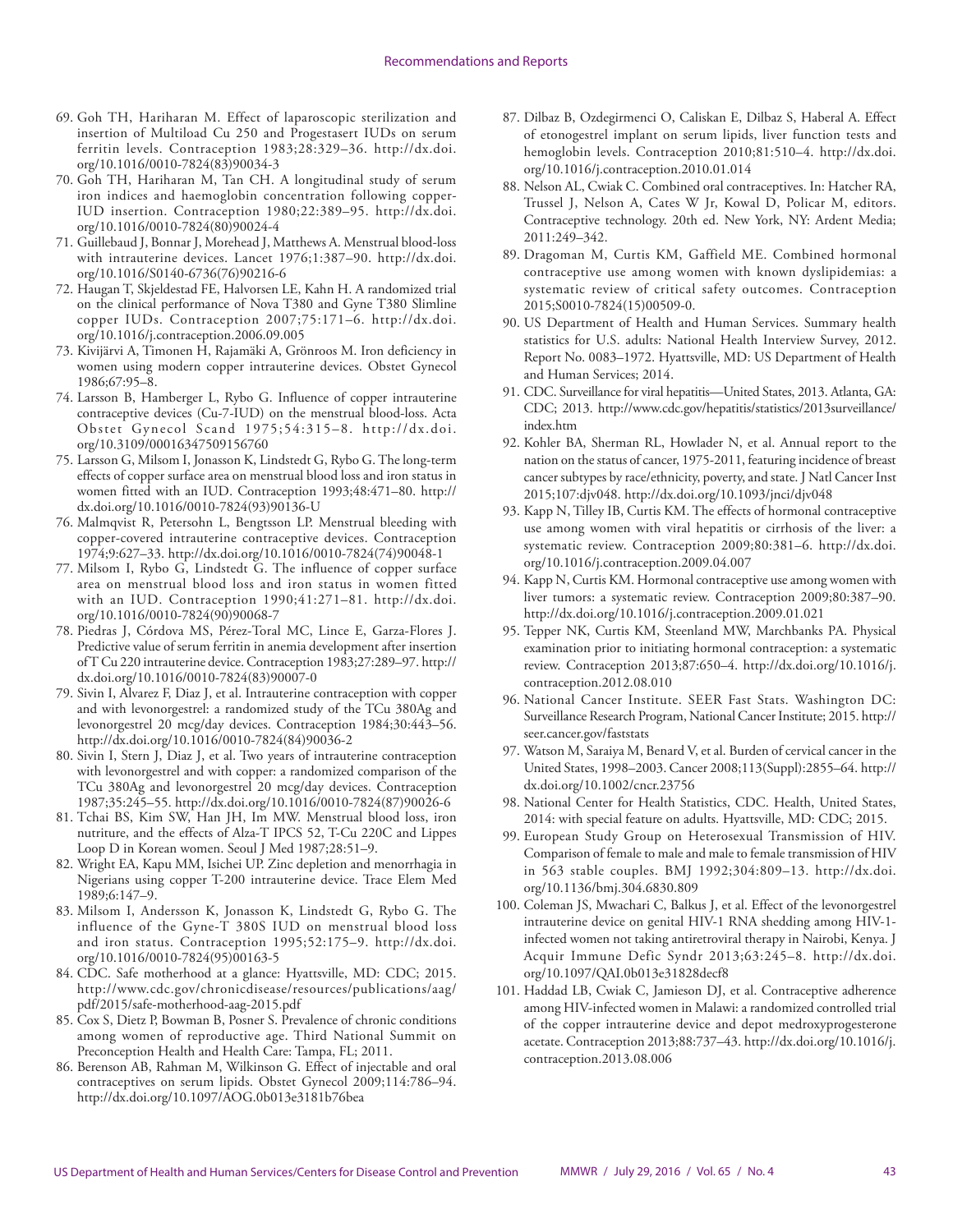- 102. Heikinheimo O, Lehtovirta P, Aho I, Ristola M, Paavonen J. The levonorgestrel-releasing intrauterine system in human immunodeficiency virus-infected women: a 5-year follow-up study. Am J Obstet Gynecol 2011;204:126 e1–4.
- 103. Heikinheimo O, Lehtovirta P, Suni J, Paavonen J. The levonorgestrelreleasing intrauterine system (LNG-IUS) in HIV-infected women effects on bleeding patterns, ovarian function and genital shedding of HIV. Hum Reprod 2006;21:2857–61. [http://dx.doi.org/10.1093/](http://dx.doi.org/10.1093/humrep/del264) [humrep/del264](http://dx.doi.org/10.1093/humrep/del264)
- 104. Kakaire O, Byamugisha JK, Tumwesigye NM, Gemzell-Danielsson K. Clinical versus laboratory screening for sexually transmitted infections prior to insertion of intrauterine contraception among women living with HIV/AIDS: a randomized controlled trial. Hum Reprod 2015;30:1573–9. <http://dx.doi.org/10.1093/humrep/dev109>
- 105. Kovacs A, Wasserman SS, Burns D, et al; DATRI Study Group; WIHS Study Group. Determinants of HIV-1 shedding in the genital tract of women. Lancet 2001;358:1593–601. [http://dx.doi.org/10.1016/](http://dx.doi.org/10.1016/S0140-6736(01)06653-3) [S0140-6736\(01\)06653-3](http://dx.doi.org/10.1016/S0140-6736(01)06653-3)
- 106. Landolt NK, Phanuphak N, Teeratakulpisarn N, et al. Uptake and continuous use of copper intrauterine device in a cohort of HIV-positive women. AIDS Care 2013;25:710–4. [http://dx.doi.org/10.1080/0954](http://dx.doi.org/10.1080/09540121.2012.752786) [0121.2012.752786](http://dx.doi.org/10.1080/09540121.2012.752786)
- 107. Lehtovirta P, Paavonen J, Heikinheimo O. Experience with the levonorgestrel-releasing intrauterine system among HIV-infected women. Contraception 2007;75:37–9. [http://dx.doi.org/10.1016/j.](http://dx.doi.org/10.1016/j.contraception.2006.09.006) [contraception.2006.09.006](http://dx.doi.org/10.1016/j.contraception.2006.09.006)
- 108. Morrison CS, Sekadde-Kigondu C, Sinei SK, Weiner DH, Kwok C, Kokonya D. Is the intrauterine device appropriate contraception for HIV-1-infected women? BJOG 2001;108:784–90. [http://dx.doi.](http://dx.doi.org/10.1111/j.1471-0528.2001.00204.x) [org/10.1111/j.1471-0528.2001.00204.x](http://dx.doi.org/10.1111/j.1471-0528.2001.00204.x)
- 109. Mostad SB, Overbaugh J, DeVange DM, et al. Hormonal contraception, vitamin A deficiency, and other risk factors for shedding of HIV-1 infected cells from the cervix and vagina. Lancet 1997;350:922–7. [http://dx.doi.org/10.1016/S0140-6736\(97\)04240-2](http://dx.doi.org/10.1016/S0140-6736(97)04240-2)
- 110. Richardson BA, Morrison CS, Sekadde-Kigondu C, et al. Effect of intrauterine device use on cervical shedding of HIV-1 DNA. AIDS 1999;13:2091–7. <http://dx.doi.org/10.1097/00002030-199910220-00012>
- 111. Sinei SK, Morrison CS, Sekadde-Kigondu C, Allen M, Kokonya D. Complications of use of intrauterine devices among HIV-1-infected women. Lancet 1998;351:1238–41. [http://dx.doi.org/10.1016/](http://dx.doi.org/10.1016/S0140-6736(97)10319-1) [S0140-6736\(97\)10319-1](http://dx.doi.org/10.1016/S0140-6736(97)10319-1)
- 112. Stringer EM, Kaseba C, Levy J, Sinkala M, Goldenberg RL, Chi BH, et al. A randomized trial of the intrauterine contraceptive device vs hormonal contraception in women who are infected with the human immunodeficiency virus. Am J Obstet Gynecol 2007;197:144 e1–8.
- 113. Stringer EM, Levy J, Sinkala M, et al. HIV disease progression by hormonal contraceptive method: secondary analysis of a randomized trial. AIDS 2009;23:1377–82. [http://dx.doi.org/10.1097/](http://dx.doi.org/10.1097/QAD.0b013e32832cbca8) [QAD.0b013e32832cbca8](http://dx.doi.org/10.1097/QAD.0b013e32832cbca8)
- 114. Tepper NK, Curtis KM, Nanda K, Jamieson DJ. Safety of intrauterine devices among women with HIV: a systematic review. Contraception 2016. Epub June 22, 2016.<http://dx.doi.org/10.1016/j.contraception.2016.06.011>
- 115. Lopez LM, Bernholc A, Zeng Y, et al. Interventions for pain with intrauterine device insertion. Cochrane Database Syst Rev 2015;7:CD007373.
- 116. Zapata LB, Jatlaoui TC, Marchbanks PA, Curtis KM. Medications to ease intrauterine device insertion: a systematic review. Contraception 2016. Epub June 29, 2016.<http://dx.doi.org/10.1016/j.contraception.2016.06.014>
- 117. Bahamondes MV, Espejo-Arce X, Bahamondes L. Effect of vaginal administration of misoprostol before intrauterine contraceptive insertion following previous insertion failure: a double blind RCT. Hum Reprod 2015;30:1861–6. [http://dx.doi.org/10.1093/humrep/](http://dx.doi.org/10.1093/humrep/dev137) [dev137](http://dx.doi.org/10.1093/humrep/dev137)
- 118. Cirik D, Taskin E, Tuglu A, Ortac A, Dai O. Paracervical block with 1% lidocaine for pain control during intrauterine device insertion: a prospective, single-blinded, controlled study. Int J Reprod Contracept Obstet Gynecol 2013;2:263–7.
- 119. Mody SK, Kiley J, Rademaker A, Gawron L, Stika C, Hammond C. Pain control for intrauterine device insertion: a randomized trial of 1% lidocaine paracervical block. Contraception 2012;86:704–9. [http://](http://dx.doi.org/10.1016/j.contraception.2012.06.004) [dx.doi.org/10.1016/j.contraception.2012.06.004](http://dx.doi.org/10.1016/j.contraception.2012.06.004)
- 120. Grimes DA, Schulz KF. Prophylactic antibiotics for intrauterine device insertion: a metaanalysis of the randomized controlled trials. Contraception 1999;60:57–63. [http://dx.doi.org/10.1016/](http://dx.doi.org/10.1016/S0010-7824(99)00071-2) [S0010-7824\(99\)00071-2](http://dx.doi.org/10.1016/S0010-7824(99)00071-2)
- 121. Wilson W, Taubert KA, Gewitz M, et al; American Heart Association Rheumatic Fever, Endocarditis, and Kawasaki Disease Committee; American Heart Association Council on Cardiovascular Disease in the Young; American Heart Association Council on Clinical Cardiology; American Heart Association Council on Cardiovascular Surgery and Anesthesia; Quality of Care and Outcomes Research Interdisciplinary Working Group. Prevention of infective endocarditis: guidelines from the American Heart Association: a guideline from the American Heart Association Rheumatic Fever, Endocarditis, and Kawasaki Disease Committee, Council on Cardiovascular Disease in the Young, and the Council on Clinical Cardiology, Council on Cardiovascular Surgery and Anesthesia, and the Quality of Care and Outcomes Research Interdisciplinary Working Group. Circulation 2007;116:1736–54. <http://dx.doi.org/10.1161/CIRCULATIONAHA.106.183095>
- 122. Steenland MW, Zapata LB, Brahmi D, Marchbanks PA, Curtis KM. The effect of follow-up visits or contacts after contraceptive initiation on method continuation and correct use. Contraception 2013;87:625– 30.<http://dx.doi.org/10.1016/j.contraception.2012.09.018>
- 123. Steenland MW, Zapata LB, Brahmi D, Marchbanks PA, Curtis KM. Appropriate follow up to detect potential adverse events after initiation of select contraceptive methods: a systematic review. Contraception 2013;87:611–24. [http://dx.doi.org/10.1016/j.](http://dx.doi.org/10.1016/j.contraception.2012.09.017) [contraception.2012.09.017](http://dx.doi.org/10.1016/j.contraception.2012.09.017)
- 124. Canto De Cetina TE, Canto P, Ordoñez Luna M. Effect of counseling to improve compliance in Mexican women receiving depotmedroxyprogesterone acetate. Contraception 2001;63:143–6. [http://](http://dx.doi.org/10.1016/S0010-7824(01)00181-0
) [dx.doi.org/10.1016/S0010-7824\(01\)00181-0](http://dx.doi.org/10.1016/S0010-7824(01)00181-0
)
- 125. Lei ZW, Wu SC, Garceau RJ, et al. Effect of pretreatment counseling on discontinuation rates in Chinese women given depomedroxyprogesterone acetate for contraception. Contraception 1996;53:357–61. [http://dx.doi.org/10.1016/0010-7824\(96\)00085-6](http://dx.doi.org/10.1016/0010-7824(96)00085-6)
- 126. Godfrey EM, Folger SG, Jeng G, Jamieson DJ, Curtis KM. Treatment of bleeding irregularities in women with copper-containing IUDs: a systematic review. Contraception 2013;87:549–66. [http://dx.doi.](http://dx.doi.org/10.1016/j.contraception.2012.09.006) [org/10.1016/j.contraception.2012.09.006](http://dx.doi.org/10.1016/j.contraception.2012.09.006)
- 127. Toppozada M, Anwar M, Abdel Rahman H, Gaweesh S. Control of IUD-induced bleeding by three non-steroidal anti-inflammatory drugs. Contracept Deliv Syst 1982;3:117–25.
- 128. Toppozada M, El-Attar A, El-Ayyat MA, Khamis Y. Management of uterine bleeding by PGs or their synthesis inhibitors. Adv Prostaglandin Thromboxane Res 1980;8:1459–63.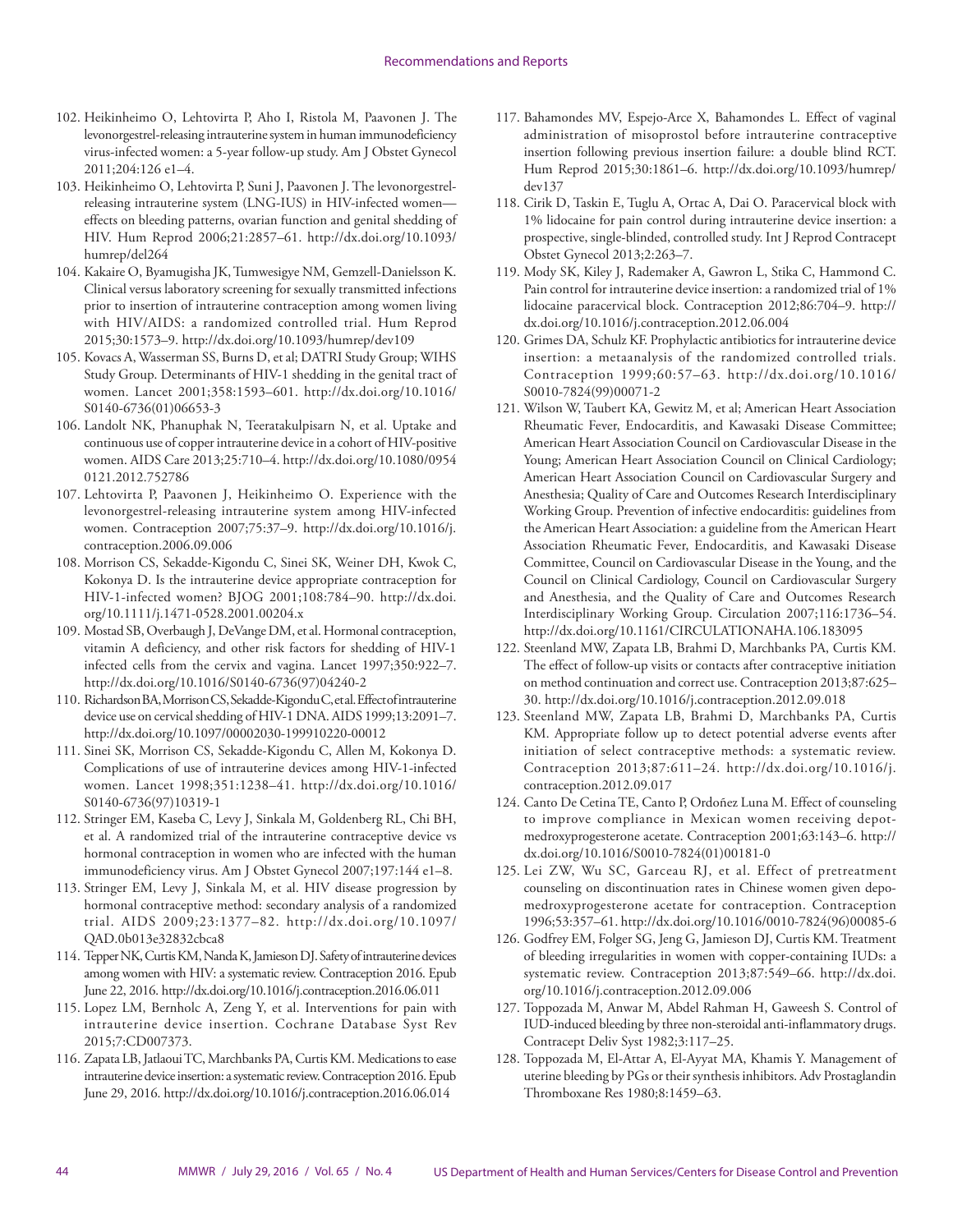- 129. Wu S, Wang C, Cheng W, et al. Randomized multi-center study of baofuxin for treatment of bleeding side-effect induced by IUD. Reprod Contracept 2000;11:152–7.
- 130. Mercorio F, De Simone R, Di Carlo C, et al. Effectiveness and mechanism of action of desmopressin in the treatment of copper intrauterine device-related menorrhagia: a pilot study. Hum Reprod 2003;18:2319–22. <http://dx.doi.org/10.1093/humrep/deg449>
- 131. Pedron N, Lozano M, Aznar R. Treatment of hypermenorrhea with mefenamic acid in women using IUDs. Contracept Deliv Syst 1982;3:135–9.
- 132. Pizarro E, Mehech G, Hidalgo M, Muñoz G, Romero C. Effect of meclofenamic acid on menstruation in hypermenorrheic women using intrauterine devices [Spanish]. Rev Chil Obstet Ginecol 1988;53:43–56.
- 133. Chinese National IUD Research Working Group. Prevention and treatment of IUD-induced menorrhagia with antifibrinolytic and antiprostaglandin drugs [Chinese]. Zhonghua Fu Chan Ke Za Zhi 1987;22:291–4, 312.
- 134. Di Lieto A, Catalano D, Miranda L, Paladini A. Action of a prostaglandin synthetase inhibitor on IUD associated uterine bleeding. Clin Exp Obstet Gynecol 1987;14:41–4.
- 135. Ylikorkala O, Viinikka L. Comparison between antifibrinolytic and antiprostaglandin treatment in the reduction of increased menstrual blood loss in women with intrauterine contraceptive devices. Br J Obstet Gynaecol 1983;90:78–83. [http://dx.doi.](http://dx.doi.org/10.1111/j.1471-0528.1983.tb06751.x) [org/10.1111/j.1471-0528.1983.tb06751.x](http://dx.doi.org/10.1111/j.1471-0528.1983.tb06751.x)
- 136. US Food and Drug Administration. Cyklokapron: tranexamic acid injection [Prescribing information]. New York, NY; 2011.
- 137. US Food and Drug Administration. Lysteda: tranexamic acid tablets [Prescribing information]. Parsippany; NJ. 2011.
- 138. Pedrón N, Lozano M, Gallegos AJ. The effect of acetylsalicylic acid on menstrual blood loss in women with IUDs. Contraception 1987;36:295–303. [http://dx.doi.org/10.1016/0010-7824\(87\)90099-0](http://dx.doi.org/10.1016/0010-7824(87)90099-0)
- 139. Hidalgo M, Bahamondes L, Perrotti M, Diaz J, Dantas-Monteiro C, Petta C. Bleeding patterns and clinical performance of the levonorgestrel-releasing intrauterine system (Mirena) up to two years. Contraception 2002;65:129–32. [http://dx.doi.org/10.1016/](http://dx.doi.org/10.1016/S0010-7824(01)00302-X) [S0010-7824\(01\)00302-X](http://dx.doi.org/10.1016/S0010-7824(01)00302-X)
- 140. Tepper NK, Steenland MW, Gaffield ME, Marchbanks PA, Curtis KM. Retention of intrauterine devices in women who acquire pelvic inflammatory disease: a systematic review. Contraception 2013;87:655– 60. <http://dx.doi.org/10.1016/j.contraception.2012.08.011>
- 141. Larsson B, Wennergren M. Investigation of a copper-intrauterine device (Cu-IUD) for possible effect on frequency and healing of pelvic inflammatory disease. Contraception 1977;15:143–9. [http://dx.doi.](http://dx.doi.org/10.1016/0010-7824(77)90012-9
) [org/10.1016/0010-7824\(77\)90012-9](http://dx.doi.org/10.1016/0010-7824(77)90012-9
)
- 142. Söderberg G, Lindgren S. Influence of an intrauterine device on the course of an acute salpingitis. Contraception 1981;24:137–43. [http://](http://dx.doi.org/10.1016/0010-7824(81)90086-X) [dx.doi.org/10.1016/0010-7824\(81\)90086-X](http://dx.doi.org/10.1016/0010-7824(81)90086-X)
- 143. Teisala K. Removal of an intrauterine device and the treatment of acute pelvic inflammatory disease. Ann Med 1989;21:63–5. [http://dx.doi.](http://dx.doi.org/10.3109/07853898909149184) [org/10.3109/07853898909149184](http://dx.doi.org/10.3109/07853898909149184)
- 144. Altunyurt S, Demir N, Posaci C. A randomized controlled trial of coil removal prior to treatment of pelvic inflammatory disease. Eur J Obstet Gynecol Reprod Biol 2003;107:81–4. [http://dx.doi.org/10.1016/](http://dx.doi.org/10.1016/S0301-2115(02)00342-1) [S0301-2115\(02\)00342-1](http://dx.doi.org/10.1016/S0301-2115(02)00342-1)
- 145. Stewart FH, Harper CC, Ellertson CE, Grimes DA, Sawaya GF, Trussell J. Clinical breast and pelvic examination requirements for hormonal contraception: current practice vs evidence. JAMA 2001;285:2232–9. [http://dx.doi.org/10.1001/jama.285.17.2232](http://dx.doi.org/10.1001/jama.285.17.2232
)
- 146. Mansour D, Korver T, Marintcheva-Petrova M, Fraser IS. The effects of Implanon on menstrual bleeding patterns. Eur J Contracept Reprod Health Care 2008;13(Suppl 1):13–28. [http://dx.doi.](http://dx.doi.org/10.1080/13625180801959931) [org/10.1080/13625180801959931](http://dx.doi.org/10.1080/13625180801959931)
- 147. Abdel-Aleem H, d'Arcangues C, Vogelsong K, Gülmezoglu AM. Treatment of vaginal bleeding irregularities induced by progestin only contraceptives. Cochrane Database Syst Rev 2007;(2):CD003449.
- 148. Archer DF, Philput CB, Levine AS, et al. Effects of ethinyl estradiol and ibuprofen compared to placebo on endometrial bleeding, cervical mucus and the postcoital test in levonorgestrel subcutaneous implant users. Contraception 2008;78:106–12. [http://dx.doi.org/10.1016/j.](http://dx.doi.org/10.1016/j.contraception.2008.04.003) [contraception.2008.04.003](http://dx.doi.org/10.1016/j.contraception.2008.04.003)
- 149. Buasang K, Taneepanichskul S. Efficacy of celecoxib on controlling irregular uterine bleeding secondary to Jadelle use. J Med Assoc Thai 2009;92:301–7.
- 150. Phaliwong P, Taneepanichskul S. The effect of mefenamic acid on controlling irregular uterine bleeding second to Implanon use. J Med Assoc Thai 2004;87(Suppl 3):S64–8.
- 151. Weisberg E, Hickey M, Palmer D, et al. A randomized controlled trial of treatment options for troublesome uterine bleeding in Implanon users. Hum Reprod 2009;24:1852–61. [http://dx.doi.org/10.1093/](http://dx.doi.org/10.1093/humrep/dep081) [humrep/dep081](http://dx.doi.org/10.1093/humrep/dep081)
- 152. Weisberg E, Hickey M, Palmer D, et al. A pilot study to assess the effect of three short-term treatments on frequent and/or prolonged bleeding compared to placebo in women using Implanon. Hum Reprod 2006;21:295–302.<http://dx.doi.org/10.1093/humrep/dei273>
- 153. Cheng L, Zhu H, Wang A, Ren F, Chen J, Glasier A. Once a month administration of mifepristone improves bleeding patterns in women using subdermal contraceptive implants releasing levonorgestrel. Hum Reprod 2000;15:1969–72. <http://dx.doi.org/10.1093/humrep/15.9.1969>
- 154. Alvarez-Sanchez F, Brache V, Thevenin F, Cochon L, Faundes A. Hormonal treatment for bleeding irregularities in Norplant implant users. Am J Obstet Gynecol 1996;174:919–22. [http://dx.doi.](http://dx.doi.org/10.1016/S0002-9378(96)70326-5) [org/10.1016/S0002-9378\(96\)70326-5](http://dx.doi.org/10.1016/S0002-9378(96)70326-5)
- 155. Díaz S, Croxatto HB, Pavez M, Belhadj H, Stern J, Sivin I. Clinical assessment of treatments for prolonged bleeding in users of Norplant implants. Contraception 1990;42:97–109. [http://dx.doi.](http://dx.doi.org/10.1016/0010-7824(90)90094-C) [org/10.1016/0010-7824\(90\)90094-C](http://dx.doi.org/10.1016/0010-7824(90)90094-C)
- 156. Witjaksono J, Lau TM, Affandi B, Rogers PA. Oestrogen treatment for increased bleeding in Norplant users: preliminary results. Hum Reprod 1996;11(Suppl 2):109–14. [http://dx.doi.org/10.1093/](http://dx.doi.org/10.1093/humrep/11.suppl_2.109) [humrep/11.suppl\\_2.109](http://dx.doi.org/10.1093/humrep/11.suppl_2.109)
- 157. Abdel-Aleem H, Shaaban OM, Amin AF, Abdel-Aleem AM. Tamoxifen treatment of bleeding irregularities associated with Norplant use. Contraception 2005;72:432–7. [http://dx.doi.org/10.1016/j.](http://dx.doi.org/10.1016/j.contraception.2005.05.015) [contraception.2005.05.015](http://dx.doi.org/10.1016/j.contraception.2005.05.015)
- 158. Phupong V, Sophonsritsuk A, Taneepanichskul S. The effect of tranexamic acid for treatment of irregular uterine bleeding secondary to Norplant use. Contraception 2006;73:253–6. [http://dx.doi.](http://dx.doi.org/10.1016/j.contraception.2005.09.012) [org/10.1016/j.contraception.2005.09.012](http://dx.doi.org/10.1016/j.contraception.2005.09.012)
- 159. d'Arcangues C, Piaggio G, Brache V, et al; Study Group on Progestogeninduced Vaginal Bleeding Disturbances. Effectiveness and acceptability of vitamin E and low-dose aspirin, alone or in combination, on Norplant-induced prolonged bleeding. Contraception 2004;70:451– 62.<http://dx.doi.org/10.1016/j.contraception.2004.05.012>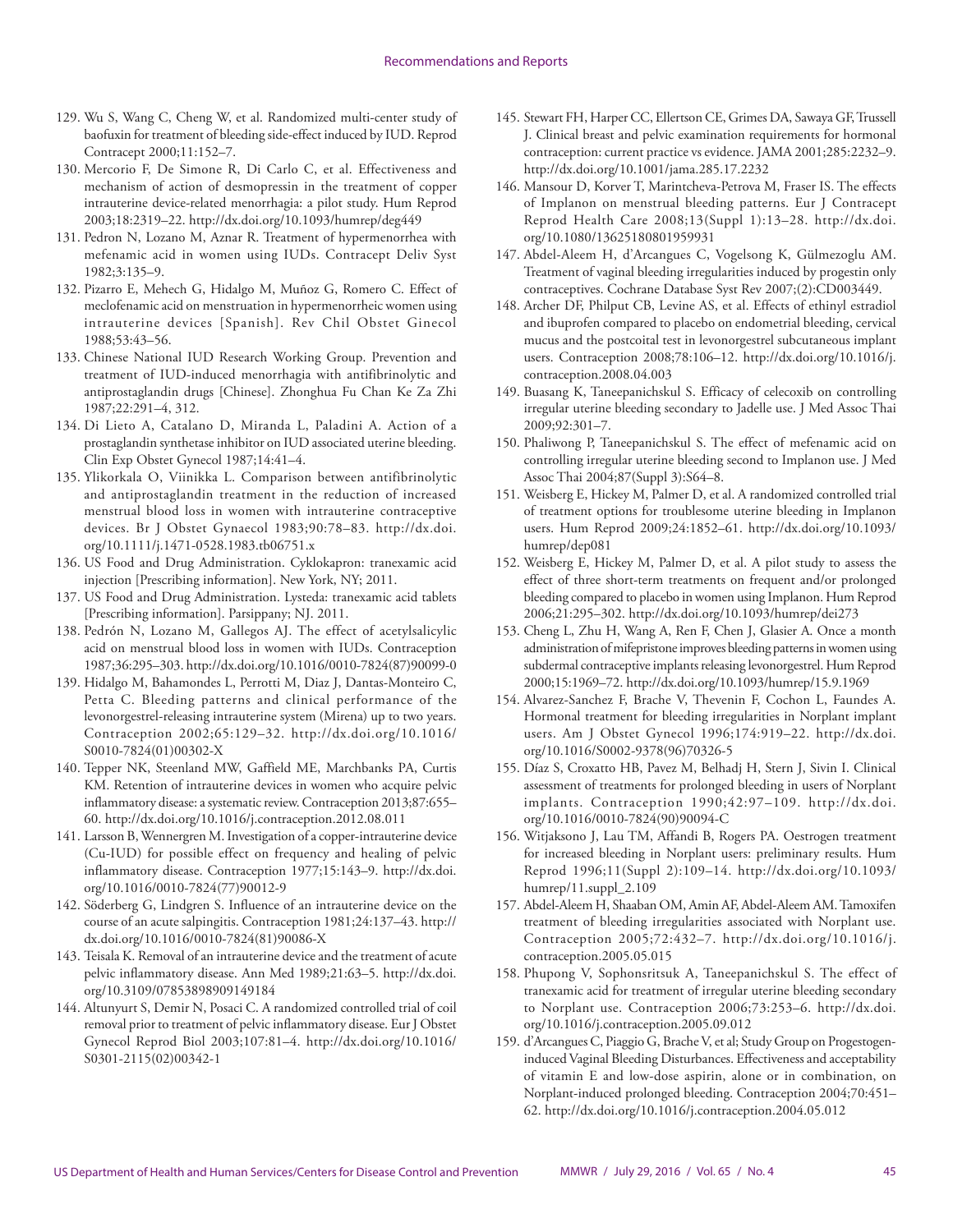- 160. Subakir SB, Setiadi E, Affandi B, Pringgoutomo S, Freisleben HJ. Benefits of vitamin E supplementation to Norplant users—in vitro and in vivo studies. Toxicology 2000;148:173–8. [http://dx.doi.org/10.1016/](http://dx.doi.org/10.1016/S0300-483X(00)00208-0) [S0300-483X\(00\)00208-0](http://dx.doi.org/10.1016/S0300-483X(00)00208-0)
- 161. Kapp N, Gaffield ME. Initiation of progestogen-only injectables on different days of the menstrual cycle and its effect on contraceptive effectiveness and compliance: a systematic review. Contraception 2013;87:576–82.<http://dx.doi.org/10.1016/j.contraception.2012.08.017>
- 162. Petta CA, Faúndes A, Dunson TR, et al. Timing of onset of contraceptive effectiveness in Depo-Provera users. II. Effects on ovarian function. Fertil Steril 1998;70:817–20. [http://dx.doi.org/10.1016/](http://dx.doi.org/10.1016/S0015-0282(98)00309-4) [S0015-0282\(98\)00309-4](http://dx.doi.org/10.1016/S0015-0282(98)00309-4)
- 163. Petta CA, Faundes A, Dunson TR, et al. Timing of onset of contraceptive effectiveness in Depo-Provera users: Part I. Changes in cervical mucus. Fertil Steril 1998;69:252–7. [http://dx.doi.org/10.1016/](http://dx.doi.org/10.1016/S0015-0282(97)00477-9) [S0015-0282\(97\)00477-9](http://dx.doi.org/10.1016/S0015-0282(97)00477-9)
- 164. Siriwongse T, Snidvongs W, Tantayaporn P, Leepipatpaiboon S. Effect of depo-medroxyprogesterone acetate on serum progesterone levels when administered on various cycle days. Contraception 1982;26:487– 93. [http://dx.doi.org/10.1016/0010-7824\(82\)90147-0](http://dx.doi.org/10.1016/0010-7824(82)90147-0)
- 165. Balkus J, Miller L. Same-day administration of depot-medroxyprogesterone acetate injection: a retrospective chart review. Contraception 2005;71:395–8.<http://dx.doi.org/10.1016/j.contraception.2004.10.014>
- 166. Morroni C, Grams M, Tiezzi L, Westhoff C. Immediate monthly combination contraception to facilitate initiation of the depot medroxyprogesterone acetate contraceptive injection. Contraception 2004;70:19–23.<http://dx.doi.org/10.1016/j.contraception.2004.02.007>
- 167. Nelson AL, Katz T. Initiation and continuation rates seen in 2-year experience with Same Day injections of DMPA. Contraception 2007;75:84–7. [http://dx.doi.org/10.1016/j.contraception.2006.09.007](http://dx.doi.org/10.1016/j.contraception.2006.09.007 )
- 168. Rickert VI, Tiezzi L, Lipshutz J, León J, Vaughan RD, Westhoff C. Depo Now: preventing unintended pregnancies among adolescents and young adults. J Adolesc Health 2007;40:22–8. [http://dx.doi.](http://dx.doi.org/10.1016/j.jadohealth.2006.10.018) [org/10.1016/j.jadohealth.2006.10.018](http://dx.doi.org/10.1016/j.jadohealth.2006.10.018)
- 169. Sneed R, Westhoff C, Morroni C, Tiezzi L. A prospective study of immediate initiation of depo medroxyprogesterone acetate contraceptive injection. Contraception 2005;71:99–103. [http://dx.doi.org/10.1016/j.](http://dx.doi.org/10.1016/j.contraception.2004.08.014) [contraception.2004.08.014](http://dx.doi.org/10.1016/j.contraception.2004.08.014)
- 170. Tepper NK, Curtis KM, Steenland MW, Marchbanks PA. Blood pressure measurement prior to initiating hormonal contraception: a systematic review. Contraception 2013;87:631–8. [http://dx.doi.](http://dx.doi.org/10.1016/j.contraception.2012.08.025) [org/10.1016/j.contraception.2012.08.025](http://dx.doi.org/10.1016/j.contraception.2012.08.025)
- 171. Diab KM, Zaki MM. Contraception in diabetic women: comparative metabolic study of Norplant, depot medroxyprogesterone acetate, low dose oral contraceptive pill and CuT380A. J Obstet Gynaecol Res 2000;26:17– 26. <http://dx.doi.org/10.1111/j.1447-0756.2000.tb01195.x>
- 172. Garg SK, Chase HP, Marshall G, Hoops SL, Holmes DL, Jackson WE. Oral contraceptives and renal and retinal complications in young women with insulin-dependent diabetes mellitus. JAMA 1994;271:1099–102. <http://dx.doi.org/10.1001/jama.1994.03510380055037>
- 173. Grigoryan OR, Grodnitskaya EE, Andreeva EN, Chebotnikova TV, Melnichenko GA. Use of the NuvaRing hormone-releasing system in late reproductive-age women with type 1 diabetes mellitus. Gynecol Endocrinol 2008;24:99–104.<http://dx.doi.org/10.1080/09513590701708795>
- 174. Kahn HS, Curtis KM, Marchbanks PA. Effects of injectable or implantable progestin-only contraceptives on insulin-glucose metabolism and diabetes risk. Diabetes Care 2003;26:216–25. [http://](http://dx.doi.org/10.2337/diacare.26.1.216) [dx.doi.org/10.2337/diacare.26.1.216](http://dx.doi.org/10.2337/diacare.26.1.216)
- 175. Lopez LM, Grimes DA, Schulz KF. Steroidal contraceptives: effect on carbohydrate metabolism in women without diabetes mellitus. Cochrane Database Syst Rev 2009; (4):CD006133.
- 176. Rogovskaya S, Rivera R, Grimes DA, et al. Effect of a levonorgestrel intrauterine system on women with type 1 diabetes: a randomized trial. Obstet Gynecol 2005;105:811–5. [http://dx.doi.org/10.1097/01.](http://dx.doi.org/10.1097/01.AOG.0000156301.11939.56) [AOG.0000156301.11939.56](http://dx.doi.org/10.1097/01.AOG.0000156301.11939.56)
- 177. Troisi RJ, Cowie CC, Harris MI. Oral contraceptive use and glucose metabolism in a national sample of women in the United States. Am J Obstet Gynecol 2000;183:389–95.<http://dx.doi.org/10.1067/mob.2000.105909>
- 178. Bonny AE, Secic M, Cromer B. Early weight gain related to later weight gain in adolescents on depot medroxyprogesterone acetate. Obstet Gynecol 2011;117:793–7. <http://dx.doi.org/10.1097/AOG.0b013e31820f387c>
- 179. Le YC, Rahman M, Berenson AB. Early weight gain predicting later weight gain among depot medroxyprogesterone acetate users. Obstet Gynecol 2009;114:279–84.<http://dx.doi.org/10.1097/AOG.0b013e3181af68b2>
- 180. Risser WL, Gefter LR, Barratt MS, Risser JM. Weight change in adolescents who used hormonal contraception. J Adolesc Health 1999;24:433–6. [http://dx.doi.org/10.1016/S1054-139X\(98\)00151-7](http://dx.doi.org/10.1016/S1054-139X(98)00151-7)
- 181. Paulen ME, Curtis KM. When can a woman have repeat progestogenonly injectables—depot medroxyprogesterone acetate or norethisterone enantate? Contraception 2009;80:391–408. [http://dx.doi.](http://dx.doi.org/10.1016/j.contraception.2009.03.023) [org/10.1016/j.contraception.2009.03.023](http://dx.doi.org/10.1016/j.contraception.2009.03.023)
- 182. Pardthaisong T. Return of fertility after use of the injectable contraceptive Depo Provera: up-dated data analysis. J Biosoc Sci 1984;16:23–34.<http://dx.doi.org/10.1017/S0021932000014760>
- 183. Schwallie PC, Assenzo JR. The effect of depo-medroxyprogesterone acetate on pituitary and ovarian function, and the return of fertility following its discontinuation: a review. Contraception 1974;10:181– 202. [http://dx.doi.org/10.1016/0010-7824\(74\)90073-0](http://dx.doi.org/10.1016/0010-7824(74)90073-0)
- 184. Steiner MJ, Kwok C, Stanback J, et al. Injectable contraception: what should the longest interval be for reinjections? Contraception 2008;77:410–4.<http://dx.doi.org/10.1016/j.contraception.2008.01.017>
- 185. Bassol S, Garza-Flores J, Cravioto MC, et al. Ovarian function following a single administration of depo-medroxyprogesterone acetate (DMPA) at different doses. Fertil Steril 1984;42:216–22.
- 186. Fotherby K, Koetsawang S, Mathrubutham M. Pharmacokinetic study of different doses of Depo Provera. Contraception 1980;22:527–36. [http://dx.doi.org/10.1016/0010-7824\(80\)90105-5](http://dx.doi.org/10.1016/0010-7824(80)90105-5)
- 187. Fotherby K, Saxena BN, Shrimanker K, et al. A preliminary pharmacokinetic and pharmacodynamic evaluation of depotmedroxyprogesterone acetate and norethisterone oenanthate. Fertil Steril 1980;34:131–9.
- 188. Garza-Flores J, Cardenas S, Rodríguez V, Cravioto MC, Diaz-Sanchez V, Perez-Palacios G. Return to ovulation following the use of long-acting injectable contraceptives: a comparative study. Contraception 1985;31:361–6. [http://dx.doi.org/10.1016/0010-7824\(85\)90004-6](http://dx.doi.org/10.1016/0010-7824(85)90004-6)
- 189. Jain J, Dutton C, Nicosia A, Wajszczuk C, Bode FR, Mishell DR Jr. Pharmacokinetics, ovulation suppression and return to ovulation following a lower dose subcutaneous formulation of Depo-Provera. Contraception 2004;70:11–8. [http://dx.doi.org/10.1016/j.](http://dx.doi.org/10.1016/j.contraception.2004.01.011) [contraception.2004.01.011](http://dx.doi.org/10.1016/j.contraception.2004.01.011)
- 190. Lan PT, Aedo AR, Landgren BM, Johannisson E, Diczfalusy E. Return of ovulation following a single injection of depo-medroxyprogesterone acetate: a pharmacokinetic and pharmacodynamic study. Contraception 1984;29:1–18. [http://dx.doi.org/10.1016/0010-7824\(84\)90054-4](http://dx.doi.org/10.1016/0010-7824(84)90054-4)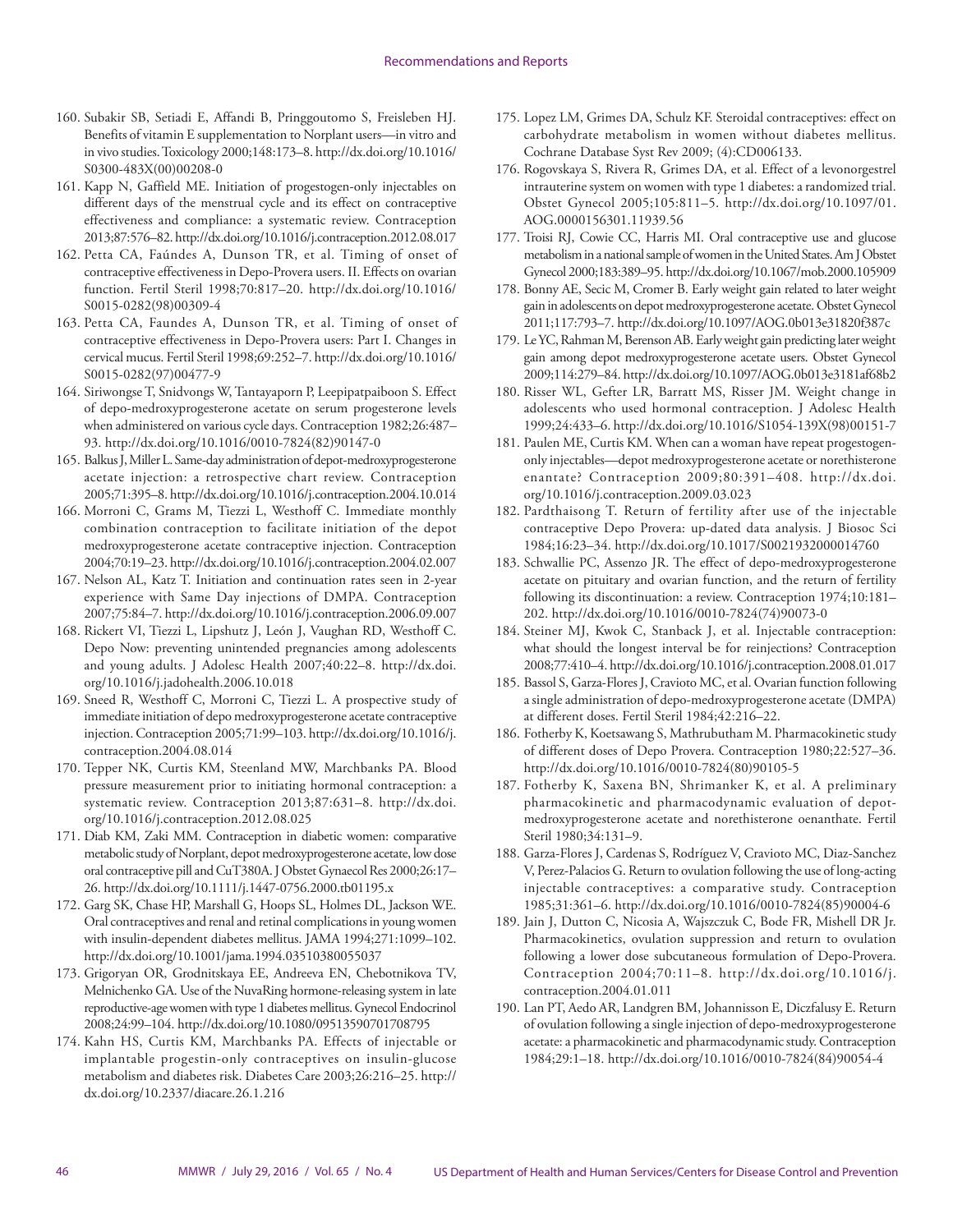- 191. Ortiz A, Hirol M, Stanczyk FZ, Goebelsmann U, Mishell DR Jr. Serum medroxyprogesterone acetate (MPA) concentrations and ovarian function following intramuscular injection of depo-MPA. J Clin Endocrinol Metab 1977;44:32–8. <http://dx.doi.org/10.1210/jcem-44-1-32>
- 192. Saxena BN, Dusitsin N, Tankeyoon M, Chaudhury RR. Return of ovulation after the cessation of depot-medroxy progesterone acetate treatment in Thai women. J Med Assoc Thai 1980;63:66–9.
- 193. Toh YC, Jain J, Rahnny MH, Bode FR, Ross D. Suppression of ovulation by a new subcutaneous depot medroxyprogesterone acetate (104 mg/0. 65 mL) contraceptive formulation in Asian women. Clin Ther 2004;26:1845–54. [http://dx.doi.org/10.1016/j.](http://dx.doi.org/10.1016/j.clinthera.2004.11.013) [clinthera.2004.11.013](http://dx.doi.org/10.1016/j.clinthera.2004.11.013)
- 194. Arias RD, Jain JK, Brucker C, Ross D, Ray A. Changes in bleeding patterns with depot medroxyprogesterone acetate subcutaneous injection 104 mg. Contraception 2006;74:234–8. [http://dx.doi.](http://dx.doi.org/10.1016/j.contraception.2006.03.008) [org/10.1016/j.contraception.2006.03.008](http://dx.doi.org/10.1016/j.contraception.2006.03.008)
- 195. Dempsey A, Roca C, Westhoff C. Vaginal estrogen supplementation during Depo-Provera initiation: a randomized controlled trial. Contraception 2010;82:250–5.<http://dx.doi.org/10.1016/j.contraception.2010.04.003>
- 196. Abdel-Aleem H, d'Arcangues C, Vogelsong KM, Gülmezoglu AM. Treatment of vaginal bleeding irregularities induced by progestin only contraceptives. Cochrane Database Syst Rev 2007; (4):CD003449.
- 197. Harel Z, Biro F, Kollar L, Riggs S, Flanagan P, Vaz R. Supplementation with vitamin C and/or vitamin B(6) in the prevention of Depo-Provera side effects in adolescents. J Pediatr Adolesc Gynecol 2002;15:153–8. [http://dx.doi.org/10.1016/S1083-3188\(02\)00148-1](http://dx.doi.org/10.1016/S1083-3188(02)00148-1)
- 198. Nathirojanakun P, Taneepanichskul S, Sappakitkumjorn N. Efficacy of a selective COX-2 inhibitor for controlling irregular uterine bleeding in DMPA users. Contraception 2006;73:584–7. [http://dx.doi.](http://dx.doi.org/10.1016/j.contraception.2005.09.013) [org/10.1016/j.contraception.2005.09.013](http://dx.doi.org/10.1016/j.contraception.2005.09.013)
- 199. Tantiwattanakul P, Taneepanichskul S. Effect of mefenamic acid on controlling irregular uterine bleeding in DMPA users. Contraception 2004;70:277–9.<http://dx.doi.org/10.1016/j.contraception.2004.04.003>
- 200. Said S, Sadek W, Rocca M, et al. Clinical evaluation of the therapeutic effectiveness of ethinyl oestradiol and oestrone sulphate on prolonged bleeding in women using depot medroxyprogesterone acetate for contraception. World Health Organization, Special Programme of Research, Development and Research Training in Human Reproduction, Task Force on Long-acting Systemic Agents for Fertility Regulation. Hum Reprod 1996;11(Suppl 2):1–13. [http://dx.doi.org/10.1093/humrep/11.suppl\\_2.1](http://dx.doi.org/10.1093/humrep/11.suppl_2.1)
- 201. Sadeghi-Bazargani H, Ehdaeivand F, Arshi S, Eftekhar H, Sezavar H, Amanati L. Low-dose oral contraceptive to re-induce menstrual bleeding in amenorrheic women on DMPA treatment: a randomized clinical trial. Med Sci Monit 2006;12:CR420–5.
- 202. Brahmi D, Curtis KM. When can a woman start combined hormonal contraceptives (CHCs)? A systematic review. Contraception 2013;87:524– 38.<http://dx.doi.org/10.1016/j.contraception.2012.09.010>
- 203. Edwards SM, Zieman M, Jones K, Diaz A, Robilotto C, Westhoff C. Initiation of oral contraceptives—start now! J Adolesc Health 2008;43:432–6.<http://dx.doi.org/10.1016/j.jadohealth.2008.06.008>
- 204. Westhoff C, Heartwell S, Edwards S, et al. Initiation of oral contraceptives using a quick start compared with a conventional start: a randomized controlled trial. Obstet Gynecol 2007;109:1270–6. <http://dx.doi.org/10.1097/01.AOG.0000264550.41242.f2>
- 205. Westhoff C, Morroni C, Kerns J, Murphy PA. Bleeding patterns after immediate vs. conventional oral contraceptive initiation: a randomized, controlled trial. Fertil Steril 2003;79:322–9. [http://dx.doi.org/10.1016/](http://dx.doi.org/10.1016/S0015-0282(02)04680-0) [S0015-0282\(02\)04680-0](http://dx.doi.org/10.1016/S0015-0282(02)04680-0)
- 206. Baerwald AR, Olatunbosun OA, Pierson RA. Ovarian follicular development is initiated during the hormone-free interval of oral contraceptive use. Contraception 2004;70:371–7. [http://dx.doi.](http://dx.doi.org/10.1016/j.contraception.2004.05.006) [org/10.1016/j.contraception.2004.05.006](http://dx.doi.org/10.1016/j.contraception.2004.05.006)
- 207. Baerwald AR, Pierson RA. Ovarian follicular development during the use of oral contraception: a review. J Obstet Gynaecol Can 2004;26:19– 24. [http://dx.doi.org/10.1016/S1701-2163\(16\)30692-2](http://dx.doi.org/10.1016/S1701-2163(16)30692-2)
- 208. Duijkers IJM, Klipping C, Verhoeven CHJ, Dieben TOM. Ovarian function with the contraceptive vaginal ring or an oral contraceptive: a randomized study. Hum Reprod 2004;19:2668–73. [http://dx.doi.](http://dx.doi.org/10.1093/humrep/deh493) [org/10.1093/humrep/deh493](http://dx.doi.org/10.1093/humrep/deh493)
- 209. Killick S, Eyong E, Elstein M. Ovarian follicular development in oral contraceptive cycles. Fertil Steril 1987;48:409–13.
- 210. Molloy BG, Coulson KA, Lee JM, Watters JK. "Missed pill" conception: fact or fiction? Br Med J (Clin Res Ed) 1985;290:1474–5. [http://dx.doi.](http://dx.doi.org/10.1136/bmj.290.6480.1474-a) [org/10.1136/bmj.290.6480.1474-a](http://dx.doi.org/10.1136/bmj.290.6480.1474-a)
- 211. Mulders TM, Dieben TO, Bennink HJ. Ovarian function with a novel combined contraceptive vaginal ring. Hum Reprod 2002;17:2594–9. <http://dx.doi.org/10.1093/humrep/17.10.2594>
- 212. Schwartz JL, Creinin MD, Pymar HC, Reid L. Predicting risk of ovulation in new start oral contraceptive users. Obstet Gynecol 2002;99:177–82.
- 213. Sitavarin S, Jaisamrarn U, Taneepanichskul S. A randomized trial on the impact of starting day on ovarian follicular activity in very low dose oral contraceptive pills users. J Med Assoc Thai 2003;86:442–8.
- 214. Taylor DR, Anthony FW, Dennis KJ. Suppression of ovarian function by Microgynon 30 in day 1 and day 5 "starters." Contraception 1986;33:463–71. [http://dx.doi.org/10.1016/S0010-7824\(86\)80005-1](http://dx.doi.org/10.1016/S0010-7824(86)80005-1)
- 215. Smith SK, Kirkman RJ, Arce BB, McNeilly AS, Loudon NB, Baird DT. The effect of deliberate omission of Trinordiol or Microgynon on the hypothalamo-pituitary-ovarian axis. Contraception 1986;34:513– 22. [http://dx.doi.org/10.1016/0010-7824\(86\)90060-0](http://dx.doi.org/10.1016/0010-7824(86)90060-0)
- 216. Lara-Torre E, Schroeder B. Adolescent compliance and side effects with Quick Start initiation of oral contraceptive pills. Contraception 2002;66:81–5. [http://dx.doi.org/10.1016/S0010-7824\(02\)00326-8](http://dx.doi.org/10.1016/S0010-7824(02)00326-8)
- 217. Murthy AS, Creinin MD, Harwood B, Schreiber CA. Same-day initiation of the transdermal hormonal delivery system (contraceptive patch) versus traditional initiation methods. Contraception 2005;72:333–6. <http://dx.doi.org/10.1016/j.contraception.2005.05.009>
- 218. Westhoff C, Osborne LM, Schafer JE, Morroni C. Bleeding patterns after immediate initiation of an oral compared with a vaginal hormonal contraceptive. Obstet Gynecol 2005;106:89–96. [http://dx.doi.](http://dx.doi.org/10.1097/01.AOG.0000164483.13326.59) [org/10.1097/01.AOG.0000164483.13326.59](http://dx.doi.org/10.1097/01.AOG.0000164483.13326.59)
- 219. Yeshaya A, Orvieto R, Kaplan B, et al. Flexible starting schedule for oral contraception: effect on the incidence of breakthrough bleeding and compliance. Eur J Contracept Reprod Health Care 1998;3:121–3. <http://dx.doi.org/10.3109/13625189809051414>
- 220. Yeshaya A, Orvieto R, Kauschansky A, et al. A delayed starting schedule of oral contraception: the effect on the incidence of breakthrough bleeding and compliance in women. Eur J Contracept Reprod Health Care 1996;1:263–5.<http://dx.doi.org/10.3109/13625189609150668>
- 221. Westhoff C, Kerns J, Morroni C, Cushman LF, Tiezzi L, Murphy PA. Quick start: novel oral contraceptive initiation method. Contraception 2002;66:141–5. [http://dx.doi.org/10.1016/S0010-7824\(02\)00351-7](http://dx.doi.org/10.1016/S0010-7824(02)00351-7)
- 222. WHO Collaborative Study of Cardiovascular Disease and Steroid Hormone Contraception. Acute myocardial infarction and combined oral contraceptives: results of an international multicentre case-control study. Lancet 1997;349:1202–9. [http://dx.doi.org/10.1016/](http://dx.doi.org/10.1016/S0140-6736(97)02358-1) [S0140-6736\(97\)02358-1](http://dx.doi.org/10.1016/S0140-6736(97)02358-1)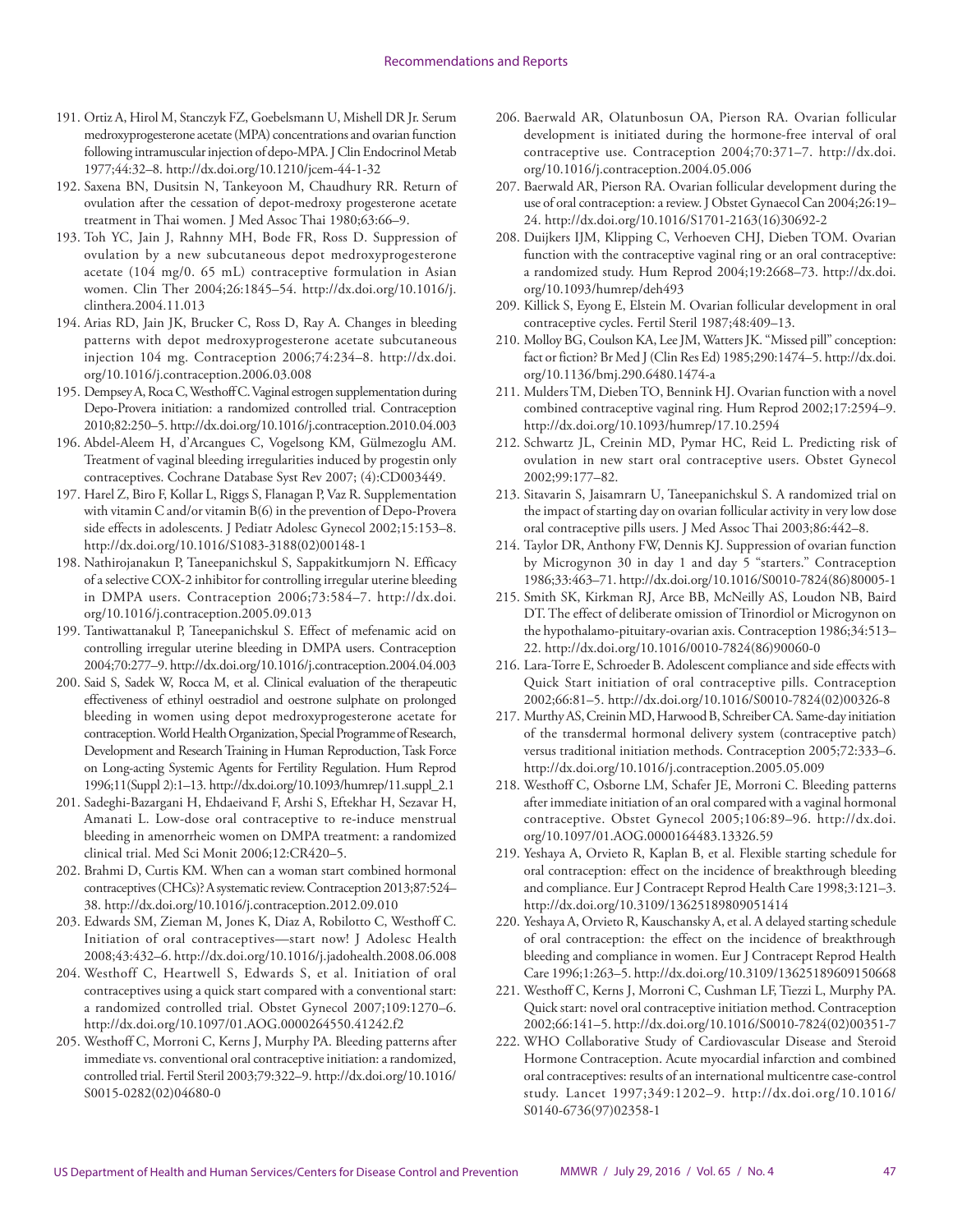- 223. Dunn N, Thorogood M, Faragher B, et al. Oral contraceptives and myocardial infarction: results of the MICA case-control study. BMJ 1999;318:1579–83. <http://dx.doi.org/10.1136/bmj.318.7198.1579>
- 224. Lewis MA, Heinemann LA, Spitzer WO, MacRae KD, Bruppacher R. The use of oral contraceptives and the occurrence of acute myocardial infarction in young women. Results from the Transnational Study on Oral Contraceptives and the Health of Young Women. Contraception 1997;56:129–40. [http://dx.doi.org/10.1016/S0010-7824\(97\)00118-2](http://dx.doi.org/10.1016/S0010-7824(97)00118-2)
- 225. WHO Collaborative Study of Cardiovascular Disease and Steroid Hormone Contraception. Ischaemic stroke and combined oral contraceptives: results of an international, multicentre, case-control study. Lancet 1996;348:498–505. [http://dx.doi.org/10.1016/](http://dx.doi.org/10.1016/S0140-6736(95)12393-8) [S0140-6736\(95\)12393-8](http://dx.doi.org/10.1016/S0140-6736(95)12393-8)
- 226. Heinemann LA, Lewis MA, Spitzer WO, Thorogood M, Guggenmoos-Holzmann I, Bruppacher R; Transnational Research Group on Oral Contraceptives and the Health of Young Women. Thromboembolic stroke in young women. A European case-control study on oral contraceptives. Contraception 1998;57:29–37. [http://dx.doi.](http://dx.doi.org/10.1016/S0010-7824(97)00204-7) [org/10.1016/S0010-7824\(97\)00204-7](http://dx.doi.org/10.1016/S0010-7824(97)00204-7)
- 227. WHO Collaborative Study of Cardiovascular Disease and Steroid Hormone Contraception. Haemorrhagic stroke, overall stroke risk, and combined oral contraceptives: results of an international, multicentre, case-control study. Lancet 1996;348:505–10. [http://](http://dx.doi.org/10.1016/S0140-6736(95)12394-6) [dx.doi.org/10.1016/S0140-6736\(95\)12394-6](http://dx.doi.org/10.1016/S0140-6736(95)12394-6)
- 228. Mohllajee AP, Curtis KM, Martins SL, Peterson HB. Does use of hormonal contraceptives among women with thrombogenic mutations increase their risk of venous thromboembolism? A systematic review. Contraception 2006;73:166–78. [http://dx.doi.org/10.1016/j.](http://dx.doi.org/10.1016/j.contraception.2005.08.011) [contraception.2005.08.011](http://dx.doi.org/10.1016/j.contraception.2005.08.011)
- 229. Wu O, Robertson L, Twaddle S, et al. Screening for thrombophilia in high-risk situations: systematic review and cost-effectiveness analysis. The Thrombosis: Risk and Economic Assessment of Thrombophilia Screening (TREATS) study. Health Technol Assess 2006;10:1–110. <http://dx.doi.org/10.3310/hta10110>
- 230. Wu O, Greer IA. Is screening for thrombophilia cost-effective? Curr Opin Hematol 2007;14:500–3. [http://dx.doi.org/10.1097/](http://dx.doi.org/10.1097/MOH.0b013e32825f5318) [MOH.0b013e32825f5318](http://dx.doi.org/10.1097/MOH.0b013e32825f5318)
- 231. Blickstein D, Blickstein I. Oral contraception and thrombophilia. Curr Opin Obstet Gynecol 2007;19:370–6. [http://dx.doi.org/10.1097/](http://dx.doi.org/10.1097/GCO.0b013e32821642e6) [GCO.0b013e32821642e6](http://dx.doi.org/10.1097/GCO.0b013e32821642e6)
- 232. Steenland MW, Rodriguez MI, Marchbanks PA, Curtis KM. How does the number of oral contraceptive pill packs dispensed or prescribed affect continuation and other measures of consistent and correct use? A systematic review. Contraception 2013;87:605–10. [http://dx.doi.](http://dx.doi.org/10.1016/j.contraception.2012.08.004) [org/10.1016/j.contraception.2012.08.004](http://dx.doi.org/10.1016/j.contraception.2012.08.004)
- 233. White KO, Westhoff C. The effect of pack supply on oral contraceptive pill continuation: a randomized controlled trial. Obstet Gynecol 2011;118:615–22. [http://dx.doi.org/10.1097/](http://dx.doi.org/10.1097/AOG.0b013e3182289eab) [AOG.0b013e3182289eab](http://dx.doi.org/10.1097/AOG.0b013e3182289eab)
- 234. Foster DG, Parvataneni R, de Bocanegra HT, Lewis C, Bradsberry M, Darney P. Number of oral contraceptive pill packages dispensed, method continuation, and costs. Obstet Gynecol 2006;108:1107–14. <http://dx.doi.org/10.1097/01.AOG.0000239122.98508.39>
- 235. Foster DG, Hulett D, Bradsberry M, Darney P, Policar M. Number of oral contraceptive pill packages dispensed and subsequent unintended pregnancies. Obstet Gynecol 2011;117:566–72. [http://dx.doi.](http://dx.doi.org/10.1097/AOG.0b013e3182056309) [org/10.1097/AOG.0b013e3182056309](http://dx.doi.org/10.1097/AOG.0b013e3182056309)
- 236. Chin-Quee DS, Cuthbertson C, Janowitz B. Over-the-counter pill provision: evidence from Jamaica. Stud Fam Plann 2006;37:99–110. <http://dx.doi.org/10.1111/j.1728-4465.2006.00089.x>
- 237. Zapata LB, Steenland MW, Brahmi D, Marchbanks PA, Curtis KM. Effect of missed combined hormonal contraceptives on contraceptive effectiveness: a systematic review. Contraception 2013;87:685–700. <http://dx.doi.org/10.1016/j.contraception.2012.08.035>
- 238. Anttila L, Kunz M, Marr J. Bleeding pattern with drospirenone 3 mg+ethinyl estradiol 20 mcg 24/4 combined oral contraceptive compared with desogestrel 150 mcg+ethinyl estradiol 20 mcg 21/7 combined oral contraceptive. Contraception 2009;80:445–51. [http://](http://dx.doi.org/10.1016/j.contraception.2009.03.013) [dx.doi.org/10.1016/j.contraception.2009.03.013](http://dx.doi.org/10.1016/j.contraception.2009.03.013)
- 239. Chowdhury V, Joshi UM, Gopalkrishna K, Betrabet S, Mehta S, Saxena BN. 'Escape' ovulation in women due to the missing of low dose combination oral contraceptive pills. Contraception 1980;22:241–7. [http://dx.doi.org/10.1016/S0010-7824\(80\)80003-5](http://dx.doi.org/10.1016/S0010-7824(80)80003-5)
- 240. Christin-Maitre S, Serfaty D, Chabbert-Buffet N, Ochsenbein E, Chassard D, Thomas JL. Comparison of a 24-day and a 21-day pill regimen for the novel combined oral contraceptive, nomegestrol acetate and 17*b*-estradiol (NOMAC/E2): a double-blind, randomized study. Hum Reprod 2011;26:1338–47.<http://dx.doi.org/10.1093/humrep/der058>
- 241. Creinin MD, Lippman JS, Eder SE, Godwin AJ, Olson W. The effect of extending the pill-free interval on follicular activity: triphasic norgestimate/35 *µ*g ethinyl estradiol versus monophasic levonorgestrel/20 *µ*g ethinyl estradiol. Contraception 2002;66:147–52. [http://dx.doi.org/10.1016/S0010-7824\(02\)00344-X](http://dx.doi.org/10.1016/S0010-7824(02)00344-X)
- 242. Dinger J, Minh TD, Buttmann N, Bardenheuer K. Effectiveness of oral contraceptive pills in a large U.S. cohort comparing progestogen and regimen. Obstet Gynecol 2011;117:33–40. [http://dx.doi.](http://dx.doi.org/10.1097/AOG.0b013e31820095a2) [org/10.1097/AOG.0b013e31820095a2](http://dx.doi.org/10.1097/AOG.0b013e31820095a2)
- 243. Elomaa K, Lähteenmäki P. Ovulatory potential of preovulatory sized follicles during oral contraceptive treatment. Contraception 1999;60:275–9. [http://dx.doi.org/10.1016/S0010-7824\(99\)00094-3](http://dx.doi.org/10.1016/S0010-7824(99)00094-3)
- 244. Elomaa K, Rolland R, Brosens I, et al. Omitting the first oral contraceptive pills of the cycle does not automatically lead to ovulation. Am J Obstet Gynecol 1998;179:41–6. [http://dx.doi.org/10.1016/](http://dx.doi.org/10.1016/S0002-9378(98)70249-2) [S0002-9378\(98\)70249-2](http://dx.doi.org/10.1016/S0002-9378(98)70249-2)
- 245. Endrikat J, Wessel J, Rosenbaum P, Düsterberg B. Plasma concentrations of endogenous hormones during one regular treatment cycle with a low-dose oral contraceptive and during two cycles with deliberate omission of two tablets. Gynecol Endocrinol 2004;18:318–26. [http://](http://dx.doi.org/10.1080/0951359042000199869) [dx.doi.org/10.1080/0951359042000199869](http://dx.doi.org/10.1080/0951359042000199869)
- 246. Hamilton CJ, Hoogland HJ. Longitudinal ultrasonographic study of the ovarian suppressive activity of a low-dose triphasic oral contraceptive during correct and incorrect pill intake. Am J Obstet Gynecol 1989;161:1159–62. [http://dx.doi.org/10.1016/0002-9378\(89\)90655-8](http://dx.doi.org/10.1016/0002-9378(89)90655-8)
- 247. Hedon B, Cristol P, Plauchut A, et al. Ovarian consequences of the transient interruption of combined oral contraceptives. Int J Fertil 1992;37:270–6.
- 248. Killick SR. Ovarian follicles during oral contraceptive cycles: their potential for ovulation. Fertil Steril 1989;52:580–2.
- 249. Killick SR, Bancroft K, Oelbaum S, Morris J, Elstein M. Extending the duration of the pill-free interval during combined oral contraception. Adv Contracept 1990;6:33–40.<http://dx.doi.org/10.1007/BF01849485>
- 250. Klipping C, Duijkers I, Trummer D, Marr J. Suppression of ovarian activity with a drospirenone-containing oral contraceptive in a 24/4 regimen. Contraception 2008;78:16–25. [http://dx.doi.org/10.1016/j.](http://dx.doi.org/10.1016/j.contraception.2008.02.019) [contraception.2008.02.019](http://dx.doi.org/10.1016/j.contraception.2008.02.019)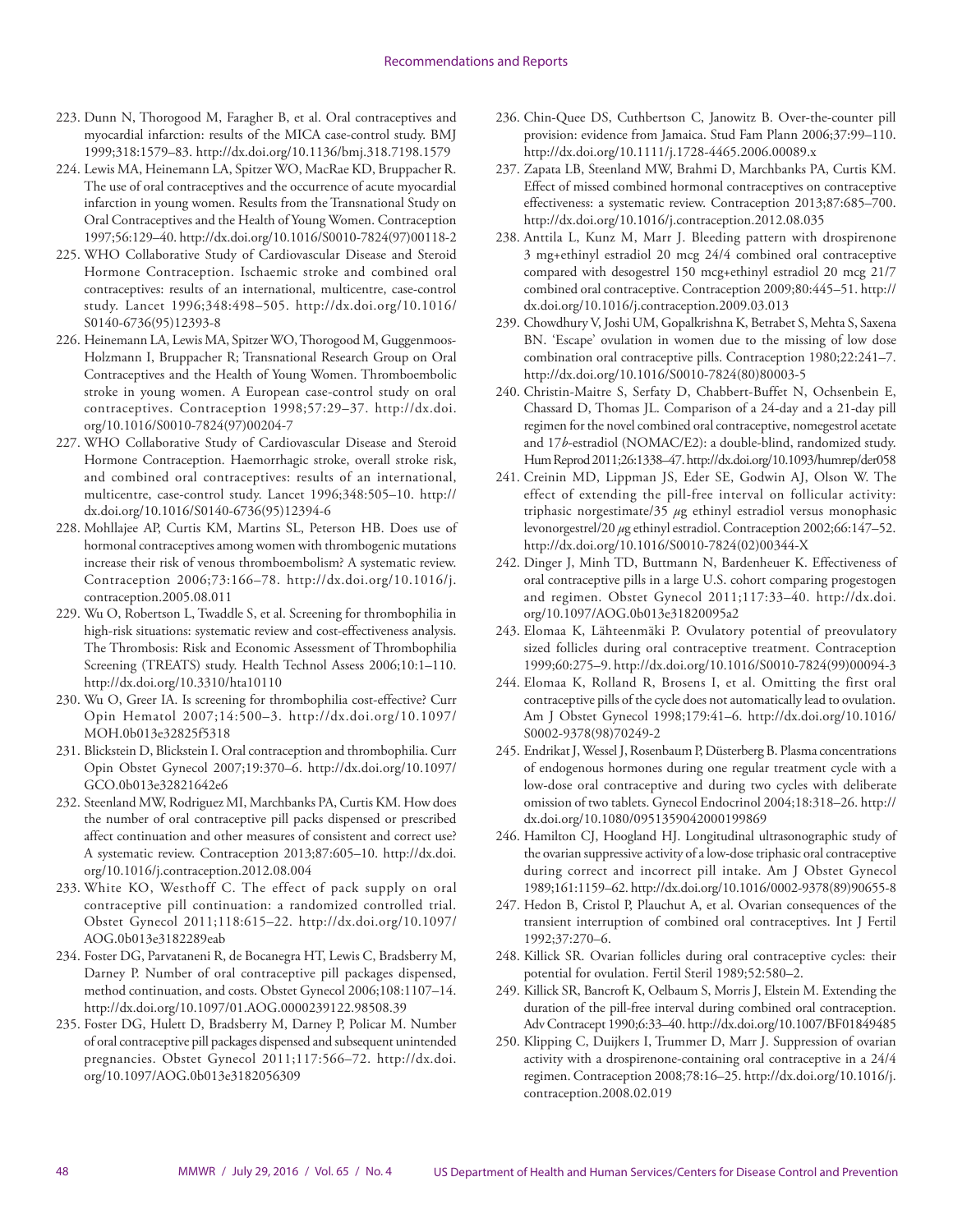- 251. Klipping C, Marr J. Effects of two combined oral contraceptives containing ethinyl estradiol 20 microg combined with either drospirenone or desogestrel on lipids, hemostatic parameters and carbohydrate metabolism. Contraception 2005;71:409–16. [http://](http://dx.doi.org/10.1016/j.contraception.2004.12.005) [dx.doi.org/10.1016/j.contraception.2004.12.005](http://dx.doi.org/10.1016/j.contraception.2004.12.005)
- 252. Landgren BM, Csemiczky G. The effect of follicular growth and luteal function of "missing the pill." A comparison between a monophasic and a triphasic combined oral contraceptive. Contraception 1991;43:149– 59. [http://dx.doi.org/10.1016/0010-7824\(91\)90042-E](http://dx.doi.org/10.1016/0010-7824(91)90042-E)
- 253. Landgren BM, Diczfalusy E. Hormonal consequences of missing the pill during the first two days of three consecutive artificial cycles. Contraception 1984;29:437–46. [http://dx.doi.org/10.1016/0010-7824\(84\)90017-9](http://dx.doi.org/10.1016/0010-7824(84)90017-9)
- 254. Letterie GS. A regimen of oral contraceptives restricted to the periovulatory period may permit folliculogenesis but inhibit ovulation. Contraception 1998;57:39–44. [http://dx.doi.org/10.1016/](http://dx.doi.org/10.1016/S0010-7824(97)00205-9) [S0010-7824\(97\)00205-9](http://dx.doi.org/10.1016/S0010-7824(97)00205-9)
- 255. Letterie GS, Chow GE. Effect of "missed" pills on oral contraceptive effectiveness. Obstet Gynecol 1992;79:979–82.
- 256. Morris SE, Groom GV, Cameron ED, Buckingham MS, Everitt JM, Elstein M. Studies on low dose oral contraceptives: plasma hormone changes in relation to deliberate pill ('Microgynon 30') omission. Contraception 1979;20:61–9. [http://dx.doi.](http://dx.doi.org/10.1016/0010-7824(79)90045-3) [org/10.1016/0010-7824\(79\)90045-3](http://dx.doi.org/10.1016/0010-7824(79)90045-3)
- 257. Nakajima ST, Archer DF, Ellman H. Efficacy and safety of a new 24-day oral contraceptive regimen of norethindrone acetate 1 mg/ethinyl estradiol 20 *µ*g (Loestrin 24 Fe). Contraception 2007;75:16–22. [http://](http://dx.doi.org/10.1016/j.contraception.2006.08.004) [dx.doi.org/10.1016/j.contraception.2006.08.004](http://dx.doi.org/10.1016/j.contraception.2006.08.004)
- 258. Nuttall ID, Elstein M, McCafferty E, Seth J, Cameron ED. The effect of ethinyl estradiol 20 mcg and levonorgestrel 250 mcg on the pituitary-ovarian function during normal tablet-taking and when tablets are missed. Contraception 1982;26:121–35. [http://dx.doi.](http://dx.doi.org/10.1016/0010-7824(82)90081-6) [org/10.1016/0010-7824\(82\)90081-6](http://dx.doi.org/10.1016/0010-7824(82)90081-6)
- 259. Pierson RA, Archer DF, Moreau M, Shangold GA, Fisher AC, Creasy GW. Ortho Evra/Evra versus oral contraceptives: follicular development and ovulation in normal cycles and after an intentional dosing error. Fertil Steril 2003;80:34–42. [http://dx.doi.org/10.1016/](http://dx.doi.org/10.1016/S0015-0282(03)00556-9) [S0015-0282\(03\)00556-9](http://dx.doi.org/10.1016/S0015-0282(03)00556-9)
- 260. Rible RD, Taylor D, Wilson ML, Stanczyk FZ, Mishell DR Jr. Follicular development in a 7-day versus 4-day hormone-free interval with an oral contraceptive containing 20 mcg ethinyl estradiol and 1 mg norethindrone acetate. Contraception 2009;79:182–8. [http://dx.doi.](http://dx.doi.org/10.1016/j.contraception.2008.10.005) [org/10.1016/j.contraception.2008.10.005](http://dx.doi.org/10.1016/j.contraception.2008.10.005)
- 261. Schlaff WD, Lynch AM, Hughes HD, Cedars MI, Smith DL. Manipulation of the pill-free interval in oral contraceptive pill users: the effect on follicular suppression. Am J Obstet Gynecol 2004;190:943– 51. <http://dx.doi.org/10.1016/j.ajog.2004.02.012>
- 262. Spona J, Elstein M, Feichtinger W, et al. Shorter pill-free interval in combined oral contraceptives decreases follicular development. Contraception 1996;54:71–7. [http://dx.doi.](http://dx.doi.org/10.1016/0010-7824(96)00137-0) [org/10.1016/0010-7824\(96\)00137-0](http://dx.doi.org/10.1016/0010-7824(96)00137-0)
- 263. Sullivan H, Furniss H, Spona J, Elstein M. Effect of 21-day and 24-day oral contraceptive regimens containing gestodene (60 *µ*g) and ethinyl estradiol (15 *µ*g) on ovarian activity. Fertil Steril 1999;72:115–20. [http://dx.doi.org/10.1016/S0015-0282\(99\)00205-8](http://dx.doi.org/10.1016/S0015-0282(99)00205-8)
- 264. Wang E, Shi S, Cekan SZ, Landgren BM, Diczfalusy E. Hormonal consequences of "missing the pill." Contraception 1982;26:545–66. [http://dx.doi.org/10.1016/0010-7824\(82\)90131-7](http://dx.doi.org/10.1016/0010-7824(82)90131-7)
- 265. Willis SA, Kuehl TJ, Spiekerman AM, Sulak PJ. Greater inhibition of the pituitary—ovarian axis in oral contraceptive regimens with a shortened hormone-free interval. Contraception 2006;74:100–3. <http://dx.doi.org/10.1016/j.contraception.2006.02.006>
- 266. Abrams LS, Skee DM, Natarajan J, et al. Pharmacokinetics of norelgestromin and ethinyl estradiol delivered by a contraceptive patch (Ortho Evra/Evra) under conditions of heat, humidity, and exercise. J Clin Pharmacol 2001;41:1301–9. [http://dx.doi.](http://dx.doi.org/10.1177/00912700122012887) [org/10.1177/00912700122012887](http://dx.doi.org/10.1177/00912700122012887)
- 267. Ahrendt HJ, Nisand I, Bastianelli C, et al. Efficacy, acceptability and tolerability of the combined contraceptive ring, NuvaRing, compared with an oral contraceptive containing 30 microg of ethinyl estradiol and 3 mg of drospirenone. Contraception 2006;74:451–7. [http://](http://dx.doi.org/10.1016/j.contraception.2006.07.004) [dx.doi.org/10.1016/j.contraception.2006.07.004](http://dx.doi.org/10.1016/j.contraception.2006.07.004)
- 268. Bjarnadóttir RI, Tuppurainen M, Killick SR. Comparison of cycle control with a combined contraceptive vaginal ring and oral levonorgestrel/ethinyl estradiol. Am J Obstet Gynecol 2002;186:389– 95.<http://dx.doi.org/10.1067/mob.2002.121103>
- 269. Brucker C, Karck U, Merkle E. Cycle control, tolerability, efficacy and acceptability of the vaginal contraceptive ring, NuvaRing: results of clinical experience in Germany. Eur J Contracept Reprod Health Care 2008;13:31–8. <http://dx.doi.org/10.1080/13625180701577122>
- 270. Dieben TO, Roumen FJ, Apter D. Efficacy, cycle control, and user acceptability of a novel combined contraceptive vaginal ring. Obstet Gynecol 2002;100:585–93.
- 271. Mulders TM, Dieben TO. Use of the novel combined contraceptive vaginal ring NuvaRing for ovulation inhibition. Fertil Steril 2001;75:865–70. [http://dx.doi.org/10.1016/S0015-0282\(01\)01689-2](http://dx.doi.org/10.1016/S0015-0282(01)01689-2)
- 272. Guilbert E, Boroditsky R, Black A, et al; Society of Obstetricians and Gynaecologists of Canada. Canadian Consensus Guideline on Continuous and Extended Hormonal Contraception, 2007. J Obstet Gynaecol Can 2007;29(Suppl 2):S1–32. [http://dx.doi.org/10.1016/](http://dx.doi.org/10.1016/S1701-2163(16)32526-9) [S1701-2163\(16\)32526-9](http://dx.doi.org/10.1016/S1701-2163(16)32526-9)
- 273. Wiegratz I, Stahlberg S, Manthey T, et al. Effect of extended-cycle regimen with an oral contraceptive containing 30 mcg ethinylestradiol and 2 mg dienogest on bleeding patterns, safety, acceptance and contraceptive efficacy. Contraception 2011;84:133–43. [http://dx.doi.](http://dx.doi.org/10.1016/j.contraception.2011.01.002) [org/10.1016/j.contraception.2011.01.002](http://dx.doi.org/10.1016/j.contraception.2011.01.002)
- 274. Hubacher D, Fortney J. Follow-up visits after IUD insertion. Are more better? J Reprod Med 1999;44:801–6.
- 275. Godfrey EM, Whiteman MK, Curtis KM. Treatment of unscheduled bleeding in women using extended- or continuoususe combined hormonal contraception: a systematic review. Contraception 2013;87:567–75. [http://dx.doi.org/10.1016/j.](http://dx.doi.org/10.1016/j.contraception.2012.08.005) [contraception.2012.08.005](http://dx.doi.org/10.1016/j.contraception.2012.08.005)
- 276. Sulak PJ, Kuehl TJ, Coffee A, Willis S. Prospective analysis of occurrence and management of breakthrough bleeding during an extended oral contraceptive regimen. Am J Obstet Gynecol 2006;195:935–41.<http://dx.doi.org/10.1016/j.ajog.2006.02.048>
- 277. Sulak PJ, Smith V, Coffee A, Witt I, Kuehl AL, Kuehl TJ. Frequency and management of breakthrough bleeding with continuous use of the transvaginal contraceptive ring: a randomized controlled trial. Obstet Gynecol 2008;112:563–71. [http://dx.doi.org/10.1097/](http://dx.doi.org/10.1097/AOG.0b013e3181842071) [AOG.0b013e3181842071](http://dx.doi.org/10.1097/AOG.0b013e3181842071)
- 278. Kaneshiro B, Edelman A, Carlson N, Morgan K, Nichols M, Jensen J. Treatment of unscheduled bleeding in continuous oral contraceptive users with doxycycline: a randomized controlled trial. Obstet Gynecol 2010;115:1141–9. [http://dx.doi.org/10.1097/](http://dx.doi.org/10.1097/AOG.0b013e3181e0119c) [AOG.0b013e3181e0119c](http://dx.doi.org/10.1097/AOG.0b013e3181e0119c)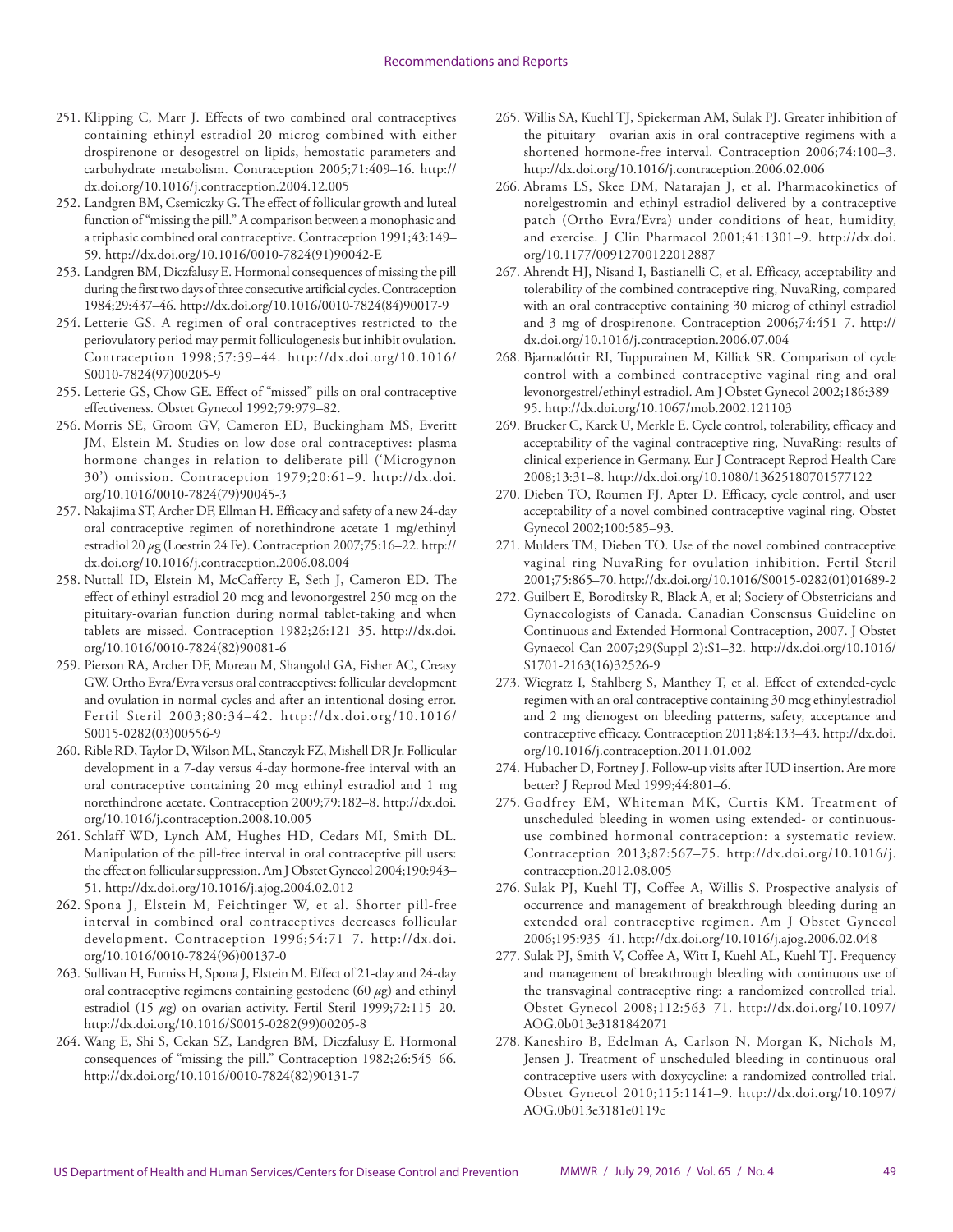- 279. McCann MF, Potter LS. Progestin-only oral contraception: a comprehensive review. Contraception 1994;50(Suppl 1):S1–195. [http://dx.doi.org/10.1016/0010-7824\(94\)90124-4](http://dx.doi.org/10.1016/0010-7824(94)90124-4)
- 280. Arévalo M, Jennings V, Sinai I. Efficacy of a new method of family planning: the Standard Days Method. Contraception 2002;65:333–8. [http://dx.doi.org/10.1016/S0010-7824\(02\)00288-3](http://dx.doi.org/10.1016/S0010-7824(02)00288-3)
- 281. Arévalo M, Sinai I, Jennings V. A fixed formula to define the fertile window of the menstrual cycle as the basis of a simple method of natural family planning. Contraception 1999;60:357–60. [http://dx.doi.](http://dx.doi.org/10.1016/S0010-7824(99)00106-7) [org/10.1016/S0010-7824\(99\)00106-7](http://dx.doi.org/10.1016/S0010-7824(99)00106-7)
- 282. Wilcox AJ, Dunson DB, Weinberg CR, Trussell J, Baird DD. Likelihood of conception with a single act of intercourse: providing benchmark rates for assessment of post-coital contraceptives. Contraception 2001;63:211–5. [http://dx.doi.org/10.1016/S0010-7824\(01\)00191-3](http://dx.doi.org/10.1016/S0010-7824(01)00191-3)
- 283. Cleland K, Zhu H, Goldstuck N, Cheng L, Trussell J. The efficacy of intrauterine devices for emergency contraception: a systematic review of 35 years of experience. Hum Reprod 2012;27:1994–2000. [http://](http://dx.doi.org/10.1093/humrep/des140) [dx.doi.org/10.1093/humrep/des140](http://dx.doi.org/10.1093/humrep/des140)
- 284. Glasier AF, Cameron ST, Fine PM, et al. Ulipristal acetate versus levonorgestrel for emergency contraception: a randomised noninferiority trial and meta-analysis. Lancet 2010;375:555–62. [http://](http://dx.doi.org/10.1016/S0140-6736(10)60101-8) [dx.doi.org/10.1016/S0140-6736\(10\)60101-8](http://dx.doi.org/10.1016/S0140-6736(10)60101-8)
- 285. Raymond E, Taylor D, Trussell J, Steiner MJ. Minimum effectiveness of the levonorgestrel regimen of emergency contraception. Contraception 2004;69:79–81. [http://dx.doi.org/10.1016/j.](http://dx.doi.org/10.1016/j.contraception.2003.09.013) [contraception.2003.09.013](http://dx.doi.org/10.1016/j.contraception.2003.09.013)
- 286. Jatlaoui TC, Curtis KM. Safety and effectiveness data for emergency contraceptive pills among women with obesity: a systematic review. Contraception 2016. Epub May 24, 2016. [http://dx.doi.org/10.1016/j.](http://dx.doi.org/10.1016/j.contraception.2016.05.002) [contraception.2016.05.002](http://dx.doi.org/10.1016/j.contraception.2016.05.002)
- 287. Fine P, Mathé H, Ginde S, Cullins V, Morfesis J, Gainer E. Ulipristal acetate taken 48-120 hours after intercourse for emergency contraception. Obstet Gynecol 2010;115:257–63. [http://dx.doi.](http://dx.doi.org/10.1097/AOG.0b013e3181c8e2aa) [org/10.1097/AOG.0b013e3181c8e2aa](http://dx.doi.org/10.1097/AOG.0b013e3181c8e2aa)
- 288. Dada OA, Godfrey EM, Piaggio G, von Hertzen H; Nigerian Network for Reproductive Health Research and Training. A randomized, doubleblind, noninferiority study to compare two regimens of levonorgestrel for emergency contraception in Nigeria. Contraception 2010;82:373– 8. <http://dx.doi.org/10.1016/j.contraception.2010.06.004>
- 289. Ellertson C, Evans M, Ferden S, et al. Extending the time limit for starting the Yuzpe regimen of emergency contraception to 120 hours. Obstet Gynecol 2003;101:1168–71.
- 290. Ngai SW, Fan S, Li S, et al. A randomized trial to compare 24 h versus 12 h double dose regimen of levonorgestrel for emergency contraception. Hum Reprod 2005;20:307–11.<http://dx.doi.org/10.1093/humrep/deh583>
- 291. Rodrigues I, Grou F, Joly J. Effectiveness of emergency contraceptive pills between 72 and 120 hours after unprotected sexual intercourse. Am J Obstet Gynecol 2001;184:531–7.<http://dx.doi.org/10.1067/mob.2001.111102>
- 292. von Hertzen H, Piaggio G, Ding J, et al; WHO Research Group on Post-ovulatory Methods of Fertility Regulation. Low dose mifepristone and two regimens of levonorgestrel for emergency contraception: a WHO multicentre randomised trial. Lancet 2002;360:1803–10. [http://](http://dx.doi.org/10.1016/S0140-6736(02)11767-3) [dx.doi.org/10.1016/S0140-6736\(02\)11767-3](http://dx.doi.org/10.1016/S0140-6736(02)11767-3)
- 293. Piaggio G, Kapp N, von Hertzen H. Effect on pregnancy rates of the delay in the administration of levonorgestrel for emergency contraception: a combined analysis of four WHO trials. Contraception 2011;84:35–9.<http://dx.doi.org/10.1016/j.contraception.2010.11.010>
- 294. Rodriguez MI, Curtis KM, Gaffield ML, Jackson E, Kapp N. Advance supply of emergency contraception: a systematic review. Contraception 2013;87:590–601. [http://dx.doi.org/10.1016/j.](http://dx.doi.org/10.1016/j.contraception.2012.09.011) [contraception.2012.09.011](http://dx.doi.org/10.1016/j.contraception.2012.09.011)
- 295. Brache V, Cochon L, Duijkers IJ, et al. A prospective, randomized, pharmacodynamic study of quick-starting a desogestrel progestin-only pill following ulipristal acetate for emergency contraception. Hum Reprod 2015;30:2785–93.
- 296. Cameron ST, Berger C, Michie L, Klipping C, Gemzell-Danielsson K. The effects on ovarian activity of ulipristal acetate when 'quickstarting' a combined oral contraceptive pill: a prospective, randomized, doubleblind parallel-arm, placebo-controlled study. Hum Reprod 2015;30:1566–72.<http://dx.doi.org/10.1093/humrep/dev115>
- 297. Salcedo J, Rodriguez MI, Curtis KM, Kapp N. When can a woman resume or initiate contraception after taking emergency contraceptive pills? A systematic review. Contraception 2013;87:602–4. [http://dx.doi.](http://dx.doi.org/10.1016/j.contraception.2012.08.013) [org/10.1016/j.contraception.2012.08.013](http://dx.doi.org/10.1016/j.contraception.2012.08.013)
- 298. Rodriguez MI, Godfrey EM, Warden M, Curtis KM. Prevention and management of nausea and vomiting with emergency contraception: a systematic review. Contraception 2013;87:583–9. [http://dx.doi.](http://dx.doi.org/10.1016/j.contraception.2012.09.031) [org/10.1016/j.contraception.2012.09.031](http://dx.doi.org/10.1016/j.contraception.2012.09.031)
- 299. Creinin MD, Schlaff W, Archer DF, et al. Progesterone receptor modulator for emergency contraception: a randomized controlled trial. Obstet Gynecol 2006;108:1089–97. [http://dx.doi.org/10.1097/01.](http://dx.doi.org/10.1097/01.AOG.0000239440.02284.45) [AOG.0000239440.02284.45](http://dx.doi.org/10.1097/01.AOG.0000239440.02284.45)
- 300. Farajkhoda T, Khoshbin A, Enjezab B, Bokaei M, Karimi Zarchi M. Assessment of two emergency contraceptive regimens in Iran: levonorgestrel versus the Yuzpe. Niger J Clin Pract 2009;12:450–2.
- 301. Ho PC, Kwan MSW. A prospective randomized comparison of levonorgestrel with the Yuzpe regimen in post-coital contraception. Hum Reprod 1993;8:389–92.
- 302. Arowojolu AO, Okewole IA, Adekunle AO. Comparative evaluation of the effectiveness and safety of two regimens of levonorgestrel for emergency contraception in Nigerians. Contraception 2002;66:269– 73. [http://dx.doi.org/10.1016/S0010-7824\(02\)00337-2](http://dx.doi.org/10.1016/S0010-7824(02)00337-2)
- 303. Ragan RE, Rock RW, Buck HW. Metoclopramide pretreatment attenuates emergency contraceptive-associated nausea. Am J Obstet Gynecol 2003;188:330–3. <http://dx.doi.org/10.1067/mob.2003.90>
- 304. Raymond EG, Creinin MD, Barnhart KT, Lovvorn AE, Rountree RW, Trussell J. Meclizine for prevention of nausea associated with use of emergency contraceptive pills: a randomized trial. Obstet Gynecol 2000;95:271–7.
- 305. Peterson HB. Sterilization. Obstet Gynecol 2008;111:189–203. [http://](http://dx.doi.org/10.1097/01.AOG.0000298621.98372.62) [dx.doi.org/10.1097/01.AOG.0000298621.98372.62](http://dx.doi.org/10.1097/01.AOG.0000298621.98372.62)
- 306. Peterson HB, Xia Z, Hughes JM, Wilcox LS, Tylor LR, Trussell J. The risk of pregnancy after tubal sterilization: findings from the U.S. Collaborative Review of Sterilization. Am J Obstet Gynecol 1996;174:1161–8, discussion 1168–70. [http://dx.doi.org/10.1016/S0002-9378\(96\)70658-0](http://dx.doi.org/10.1016/S0002-9378(96)70658-0)
- 307. Lawrie TA, Nardin JM, Kulier R, Boulvain M. Techniques for the interruption of tubal patency for female sterilisation. Cochrane Database Syst Rev 2011; (2):CD003034.
- 308. Cleary TP, Tepper NK, Cwiak C, et al. Pregnancies after hysteroscopic sterilization: a systematic review. Contraception 2013;87:539–48. <http://dx.doi.org/10.1016/j.contraception.2012.08.006>
- 309. Legendre G, Levaillant JM, Faivre E, Deffieux X, Gervaise A, Fernandez H. 3D ultrasound to assess the position of tubal sterilization microinserts. Hum Reprod 2011;26:2683–9.<http://dx.doi.org/10.1093/humrep/der242>
- 310. Levy B, Levie MD, Childers ME. A summary of reported pregnancies after hysteroscopic sterilization. J Minim Invasive Gynecol 2007;14:271–4.<http://dx.doi.org/10.1016/j.jmig.2006.11.007>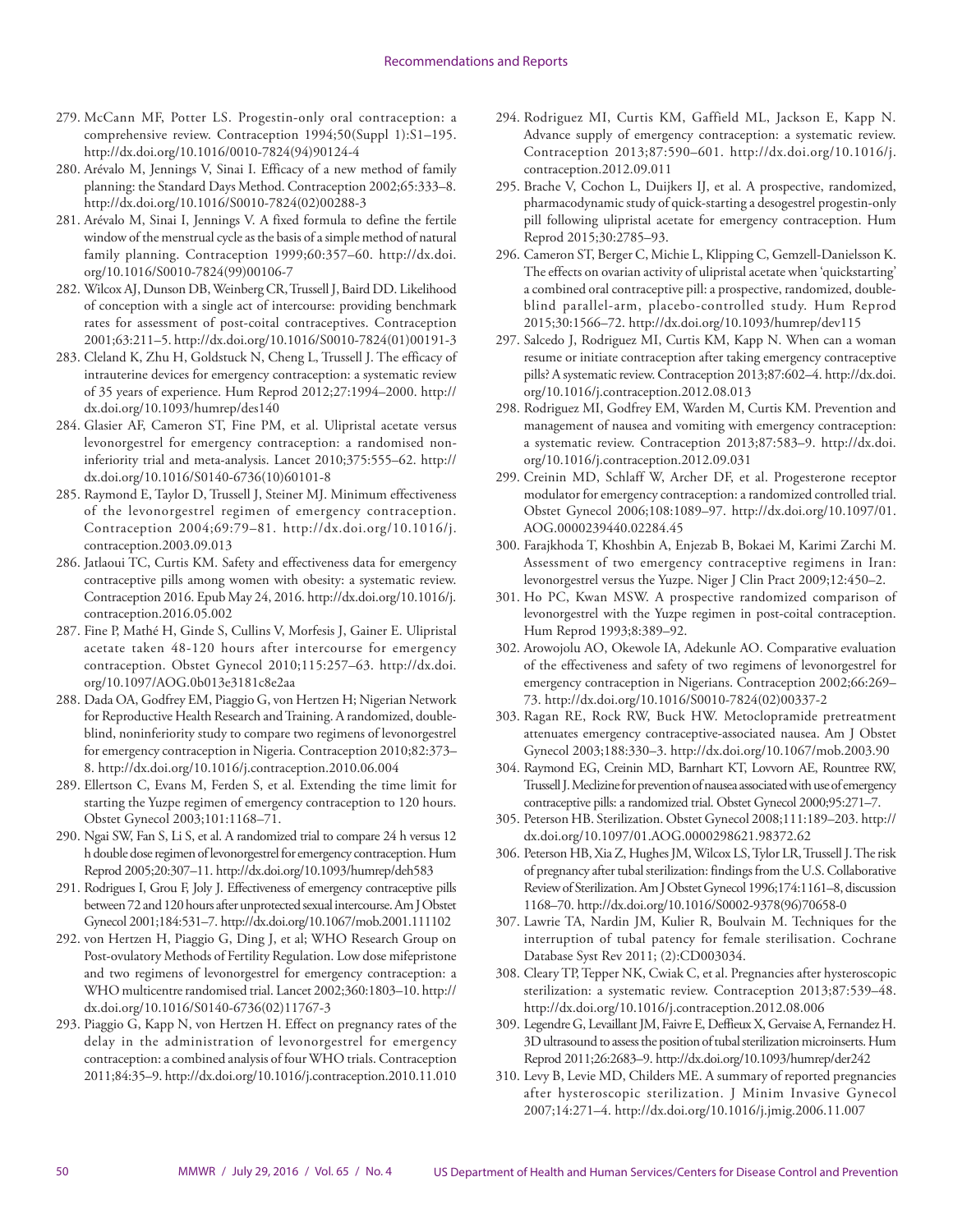- 311. Veersema S, Vleugels MP, Moolenaar LM, Janssen CA, Brölmann HA. Unintended pregnancies after Essure sterilization in the Netherlands. Fertil Steril 2010;93:35–8. <http://dx.doi.org/10.1016/j.fertnstert.2008.10.005>
- 312. Arjona JE, Miño M, Cordón J, Povedano B, Pelegrin B, Castelo-Branco C. Satisfaction and tolerance with office hysteroscopic tubal sterilization. Fertil Steril 2008;90:1182–6.<http://dx.doi.org/10.1016/j.fertnstert.2007.08.007>
- 313. Duffy S, Marsh F, Rogerson L, et al. Female sterilisation: a cohort controlled comparative study of ESSURE versus laparoscopic sterilisation. BJOG 2005;112:1522–8.<http://dx.doi.org/10.1111/j.1471-0528.2005.00726.x>
- 314. Grosdemouge I, Engrand JB, Dhainault C, et al. Essure implants for tubal sterilisation in France [French]. Gynecol Obstet Fertil 2009;37:389–95. <http://dx.doi.org/10.1016/j.gyobfe.2009.03.024>
- 315. Levie MD, Chudnoff SG. Prospective analysis of office-based hysteroscopic sterilization. J Minim Invasive Gynecol 2006;13:98–101. <http://dx.doi.org/10.1016/j.jmig.2005.11.010>
- 316. Shavell VI, Abdallah ME, Diamond MP, Berman JM. Placement of a permanent birth control device at a university medical center. J Reprod Med 2009;54:218–22.
- 317. Teisala K. Removal of an intrauterine device and the treatment of acute pelvic inflammatory disease. Ann Med 1989;21:63–5. [http://dx.doi.](http://dx.doi.org/10.3109/07853898909149184) [org/10.3109/07853898909149184](http://dx.doi.org/10.3109/07853898909149184)
- 318. Bedford JM, Zelikovsky G. Viability of spermatozoa in the human ejaculate after vasectomy. Fertil Steril 1979;32:460–3.
- 319. Edwards IS. Earlier testing after vasectomy, based on the absence of motile sperm. Fertil Steril 1993;59:431–6.
- 320. Jouannet P, David G. Evolution of the properties of semen immediately following vasectomy. Fertil Steril 1978;29:435–41.
- 321. Labrecque M, Hays M, Chen-Mok M, Barone MA, Sokal D. Frequency and patterns of early recanalization after vasectomy. BMC Urol 2006;6:25.<http://dx.doi.org/10.1186/1471-2490-6-25>
- 322. Alderman PM. The lurking sperm. A review of failures in 8879 vasectomies performed by one physician. JAMA 1988;259:3142–4. <http://dx.doi.org/10.1001/jama.1988.03720210032024>
- 323. Black T, Francome C. The evolution of the Marie Stopes electrocautery no-scalpel vasectomy procedure. J Fam Plann Reprod Health Care 2002;28:137–8.<http://dx.doi.org/10.1783/147118902101196270>
- 324. Davies AH, Sharp RJ, Cranston D, Mitchell RG. The long-term outcome following "special clearance" after vasectomy. Br J Urol 1990;66:211–2. <http://dx.doi.org/10.1111/j.1464-410X.1990.tb14907.x>
- 325. Philp T, Guillebaud J, Budd D. Late failure of vasectomy after two documented analyses showing azoospermic semen. Br Med J (Clin Res Ed) 1984;289:77–9.<http://dx.doi.org/10.1136/bmj.289.6437.77>
- 326. Philp T, Guillebaud J, Budd D. Complications of vasectomy: review of 16,000 patients. Br J Urol 1984;56:745–8. [http://dx.doi.](http://dx.doi.org/10.1111/j.1464-410X.1984.tb06161.x) [org/10.1111/j.1464-410X.1984.tb06161.x](http://dx.doi.org/10.1111/j.1464-410X.1984.tb06161.x)
- 327. Belker AM, Sexter MS, Sweitzer SJ, Raff MJ. The high rate of noncompliance for post-vasectomy semen examination: medical and legal considerations. J Urol 1990;144:284–6.
- 328. Chawla A, Bowles B, Zini A. Vasectomy follow-up: clinical significance of rare nonmotile sperm in postoperative semen analysis. Urology 2004;64:1212–5. <http://dx.doi.org/10.1016/j.urology.2004.07.007>
- 329. Labrecque M, Bédard L, Laperrière L. Efficacy and complications associated with vasectomies in two clinics in the Quebec region [French]. Can Fam Physician 1998;44:1860–6.
- 330. Labrecque M, Nazerali H, Mondor M, Fortin V, Nasution M. Effectiveness and complications associated with 2 vasectomy occlusion techniques. J Urol 2002;168:2495–8, discussion 2498. [http://dx.doi.](http://dx.doi.org/10.1016/S0022-5347(05)64176-6) [org/10.1016/S0022-5347\(05\)64176-6](http://dx.doi.org/10.1016/S0022-5347(05)64176-6)
- 331. Maatman TJ, Aldrin L, Carothers GG. Patient noncompliance after vasectomy. Fertil Steril 1997;68:552–5. [http://dx.doi.org/10.1016/](http://dx.doi.org/10.1016/S0015-0282(97)00251-3) [S0015-0282\(97\)00251-3](http://dx.doi.org/10.1016/S0015-0282(97)00251-3)
- 332. Dhar NB, Jones JS, Bhatt A, Babineau D. A prospective evaluation of the impact of scheduled follow-up appointments with compliance rates after vasectomy. BJU Int 2007;99:1094–7. [http://dx.doi.](http://dx.doi.org/10.1111/j.1464-410X.2006.06725.x) [org/10.1111/j.1464-410X.2006.06725.x](http://dx.doi.org/10.1111/j.1464-410X.2006.06725.x)
- 333. Hillard PJ, Berek JS, Barss VA, et al. Guidelines for women's health care: A resource manual. 3rd ed. Washington, DC: American College of Obstetricians and Gynecologists; 2007.
- 334. Shifren J, Gass M; NAMS Recommendations for Clinical Care of Midlife Women Working Group. The North American Menopause Society recommendation for clinical care of midlife women. Menopause 2014;21;1038–62.
- 335. te Velde ER, Pearson PL. The variability of female reproductive ageing. Hum Reprod Update 2002;8:141–54.<http://dx.doi.org/10.1093/humupd/8.2.141>
- 336. Broekmans FJ, Soules MR, Fauser BC. Ovarian aging: mechanisms and clinical consequences. Endocr Rev 2009;30:465–93. [http://dx.doi.](http://dx.doi.org/10.1210/er.2009-0006) [org/10.1210/er.2009-0006](http://dx.doi.org/10.1210/er.2009-0006)
- 337. Wood JW. Fecundity and natural fertility in humans. Oxf Rev Reprod Biol 1989;11:61–109.
- 338. Balasch J, Gratacós E. Delayed childbearing: effects on fertility and the outcome of pregnancy. Curr Opin Obstet Gynecol 2012;24:187–93. <http://dx.doi.org/10.1097/GCO.0b013e3283517908>
- 339. Bateman BT, Simpson LL. Higher rate of stillbirth at the extremes of reproductive age: a large nationwide sample of deliveries in the United States. Am J Obstet Gynecol 2006;194:840–5. [http://dx.doi.](http://dx.doi.org/10.1016/j.ajog.2005.08.038) [org/10.1016/j.ajog.2005.08.038](http://dx.doi.org/10.1016/j.ajog.2005.08.038)
- 340. Berg CJ, Callaghan WM, Syverson C, Henderson Z. Pregnancyrelated mortality in the United States, 1998 to 2005. Obstet Gynecol 2010;116:1302–9.<http://dx.doi.org/10.1097/AOG.0b013e3181fdfb11>
- 341. Lidegaard Ø, Løkkegaard E, Svendsen AL, Agger C. Hormonal contraception and risk of venous thromboembolism: national follow-up study. BMJ 2009;339:b2890.
- 342. Lidegaard Ø, Nielsen LH, Skovlund CW, Skjeldestad FE, Løkkegaard E. Risk of venous thromboembolism from use of oral contraceptives containing different progestogens and oestrogen doses: Danish cohort study, 2001–9. BMJ 2011;343:d6423.
- 343. Nightingale AL, Lawrenson RA, Simpson EL, Williams TJ, MacRae KD, Farmer RD. The effects of age, body mass index, smoking and general health on the risk of venous thromboembolism in users of combined oral contraceptives. Eur J Contracept Reprod Health Care 2000;5:265–74.<http://dx.doi.org/10.1080/13625180008500402>
- 344. Slone D, Shapiro S, Kaufman DW, Rosenberg L, Miettinen OS, Stolley PD. Risk of myocardial infarction in relation to current and discontinued use of oral contraceptives. N Engl J Med 1981;305:420–4. <http://dx.doi.org/10.1056/NEJM198108203050802>
- 345. Tanis BC, van den Bosch MA, Kemmeren JM, et al. Oral contraceptives and the risk of myocardial infarction. N Engl J Med 2001;345:1787– 93.<http://dx.doi.org/10.1056/NEJMoa003216>
- 346. Collaborative Group on Hormonal Factors in Breast Cancer. Breast cancer and hormonal contraceptives: collaborative reanalysis of individual data on 53 297 women with breast cancer and 100 239 women without breast cancer from 54 epidemiological studies. Lancet 1996;347:1713–27. [http://dx.doi.org/10.1016/S0140-6736\(96\)90806-5](http://dx.doi.org/10.1016/S0140-6736(96)90806-5)
- 347. Gill JK, Press MF, Patel AV, Bernstein L. Oral contraceptive use and risk of breast carcinoma in situ (United States). Cancer Causes Control 2006;17:1155–62.<http://dx.doi.org/10.1007/s10552-006-0056-0>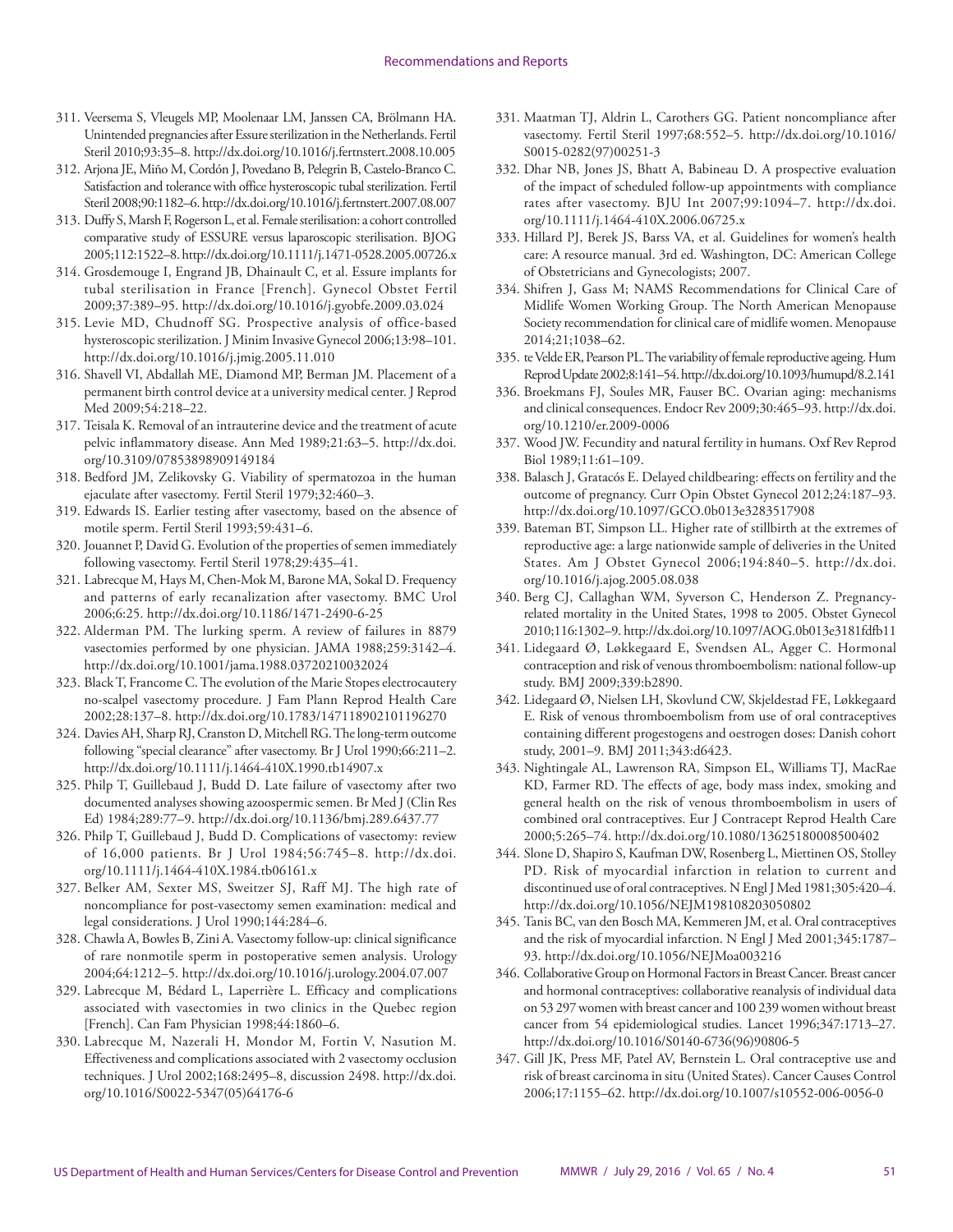- 348. Kumle M, Weiderpass E, Braaten T, Persson I, Adami HO, Lund E. Use of oral contraceptives and breast cancer risk: The Norwegian-Swedish Women's Lifestyle and Health Cohort Study. Cancer Epidemiol Biomarkers Prev 2002;11:1375–81.
- 349. Marchbanks PA, McDonald JA, Wilson HG, et al. Oral contraceptives and the risk of breast cancer. N Engl J Med 2002;346:2025–32. [http://](http://dx.doi.org/10.1056/NEJMoa013202) [dx.doi.org/10.1056/NEJMoa013202](http://dx.doi.org/10.1056/NEJMoa013202)
- 350. Newcomb PA, Longnecker MP, Storer BE, et al. Recent oral contraceptive use and risk of breast cancer (United States). Cancer Causes Control 1996;7:525–32.<http://dx.doi.org/10.1007/BF00051885>
- 351. Rosenberg L, Palmer JR, Rao RS, et al. Case-control study of oral contraceptive use and risk of breast cancer. Am J Epidemiol 1996;143:25– 37. <http://dx.doi.org/10.1093/oxfordjournals.aje.a008654>
- 352. Rosenberg L, Zhang Y, Coogan PF, Strom BL, Palmer JR. A case-control study of oral contraceptive use and incident breast cancer. Am J Epidemiol 2009;169:473–9. <http://dx.doi.org/10.1093/aje/kwn360>
- 353. Shapiro S, Rosenberg L, Hoffman M, et al. Risk of breast cancer in relation to the use of injectable progestogen contraceptives and combined estrogen/progestogen contraceptives. Am J Epidemiol 2000;151:396– 403.<http://dx.doi.org/10.1093/oxfordjournals.aje.a010219>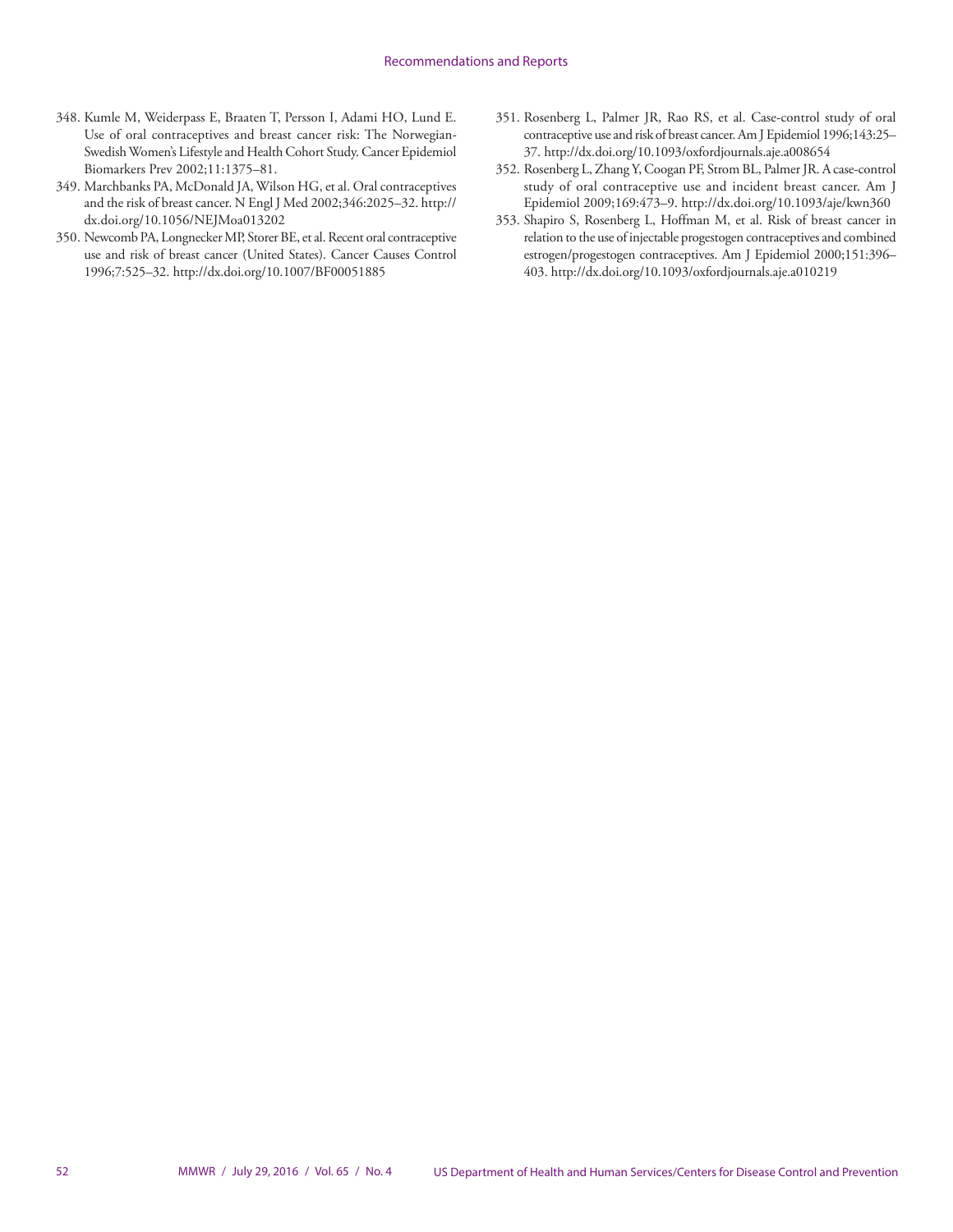# **Appendix A**

# **Summary Chart of** *U.S. Medical Eligibility Criteria for Contraceptive Use, 2016*

Health-care providers can use the summary table as a quick reference guide to the classifications for hormonal contraceptive methods and intrauterine contraception to compare classifications across these methods (Box A1) (Table A1). For

#### **BOX A1. Categories for classifying hormonal contraceptives and intrauterine devices**

- 1 = A condition for which there is no restriction for the use of the contraceptive method.
- 2 = A condition for which the advantages of using the method generally outweigh the theoretical or proven risks.
- $3 = A$  condition for which the theoretical or proven risks usually outweigh the advantages of using the method.
- $4 = A$  condition that represents an unacceptable health risk if the contraceptive method is used.

complete guidance, see the 2016 *U.S. Medical Eligibility Criteria for Contraceptive Use* (U.S. MEC) (Curtis KM, Tepper NK, Jatlaoui TC, et al. U.S. medical eligibility criteria for contraceptive use, 2016. MMWR Recomm Rep 2016;65[No. RR-3]) for clarifications to the numeric categories, as well as for summaries of the evidence and additional comments. Hormonal contraceptives and intrauterine devices do not protect against sexually transmitted diseases (STDs), including human immunodeficiency virus (HIV), and women using these methods should be counseled that consistent and correct use of the male latex condom reduces the risk for transmission of HIV and other STDs. Use of female condoms can provide protection from transmission of STDs, although data are limited.

#### **TABLE A1. Summary of classifications for hormonal contraceptive methods and intrauterine devices**

| Condition                                                                                                                                                                                                                                                                                                                        | Cu-IUD                                                       | <b>LNG-IUD</b><br><b>DMPA</b><br>Implants                    |                                                                           | POP                                                                       | <b>CHCs</b>                                                               |                                                             |
|----------------------------------------------------------------------------------------------------------------------------------------------------------------------------------------------------------------------------------------------------------------------------------------------------------------------------------|--------------------------------------------------------------|--------------------------------------------------------------|---------------------------------------------------------------------------|---------------------------------------------------------------------------|---------------------------------------------------------------------------|-------------------------------------------------------------|
| <b>Personal Characteristics and Reproductive History</b>                                                                                                                                                                                                                                                                         |                                                              |                                                              |                                                                           |                                                                           |                                                                           |                                                             |
| Pregnancy<br>Age                                                                                                                                                                                                                                                                                                                 | $4*$<br>Menarche to<br>$<$ 20 years: 2<br>$\geq$ 20 years: 1 | $4*$<br>Menarche to<br>$<$ 20 years: 2<br>$\geq$ 20 years: 1 | $NA*$<br>Menarche to<br>$<$ 18 years: 1<br>18-45 years: 1<br>>45 years: 1 | $NA*$<br>Menarche to<br>$<$ 18 years: 2<br>18-45 years: 1<br>>45 years: 2 | $NA*$<br>Menarche to<br>$<$ 18 years: 1<br>18-45 years: 1<br>>45 years: 1 | NA*<br>Menarche to<br>$<$ 40 years: 1<br>$\geq$ 40 years: 2 |
| Parity                                                                                                                                                                                                                                                                                                                           |                                                              |                                                              |                                                                           |                                                                           |                                                                           |                                                             |
| a. Nulliparous                                                                                                                                                                                                                                                                                                                   | 2                                                            | $\mathbf 2$                                                  | $\mathbf{1}$                                                              | $\mathbf{1}$                                                              | $\mathbf{1}$                                                              | $\mathbf{1}$                                                |
| b. Parous                                                                                                                                                                                                                                                                                                                        | $\overline{1}$                                               | $\mathbf{1}$                                                 | $\mathbf{1}$                                                              | $\mathbf{1}$                                                              | $\mathbf{1}$                                                              | $\mathbf{1}$                                                |
| <b>Breastfeeding</b>                                                                                                                                                                                                                                                                                                             |                                                              |                                                              |                                                                           |                                                                           |                                                                           |                                                             |
| a. < 21 days postpartum<br>b. 21 to <30 days postpartum                                                                                                                                                                                                                                                                          |                                                              |                                                              | $2*$                                                                      | $2*$                                                                      | $2*$                                                                      | $4*$                                                        |
| i. With other risk factors for<br>VTE (e.g., age $\geq$ 35 years,<br>previous VTE, thrombo-<br>philia, immobility,<br>transfusion at delivery,<br>peripartum cardiomyopa-<br>thy, BMI $\geq$ 30 kg/m <sup>2</sup> ,<br>postpartum hemorrhage,<br>postcesarean delivery,<br>preeclampsia, or smoking)                             |                                                              |                                                              | $2*$                                                                      | $2*$                                                                      | $2*$                                                                      | $3*$                                                        |
| ii. Without other risk factors<br>for VTE                                                                                                                                                                                                                                                                                        |                                                              |                                                              | $2*$                                                                      | $2*$                                                                      | $2*$                                                                      | $3*$                                                        |
| c. 30-42 days postpartum<br>i. With other risk factors for<br>VTE (e.g., age $\geq$ 35 years,<br>previous VTE, thrombo-<br>philia, immobility,<br>transfusion at delivery,<br>peripartum cardiomyopa-<br>thy, BMI $\geq$ 30 kg/m <sup>2</sup> ,<br>postpartum hemorrhage,<br>postcesarean delivery,<br>preeclampsia, or smoking) |                                                              |                                                              | $1*$                                                                      | $1*$                                                                      | $1*$                                                                      | $3*$                                                        |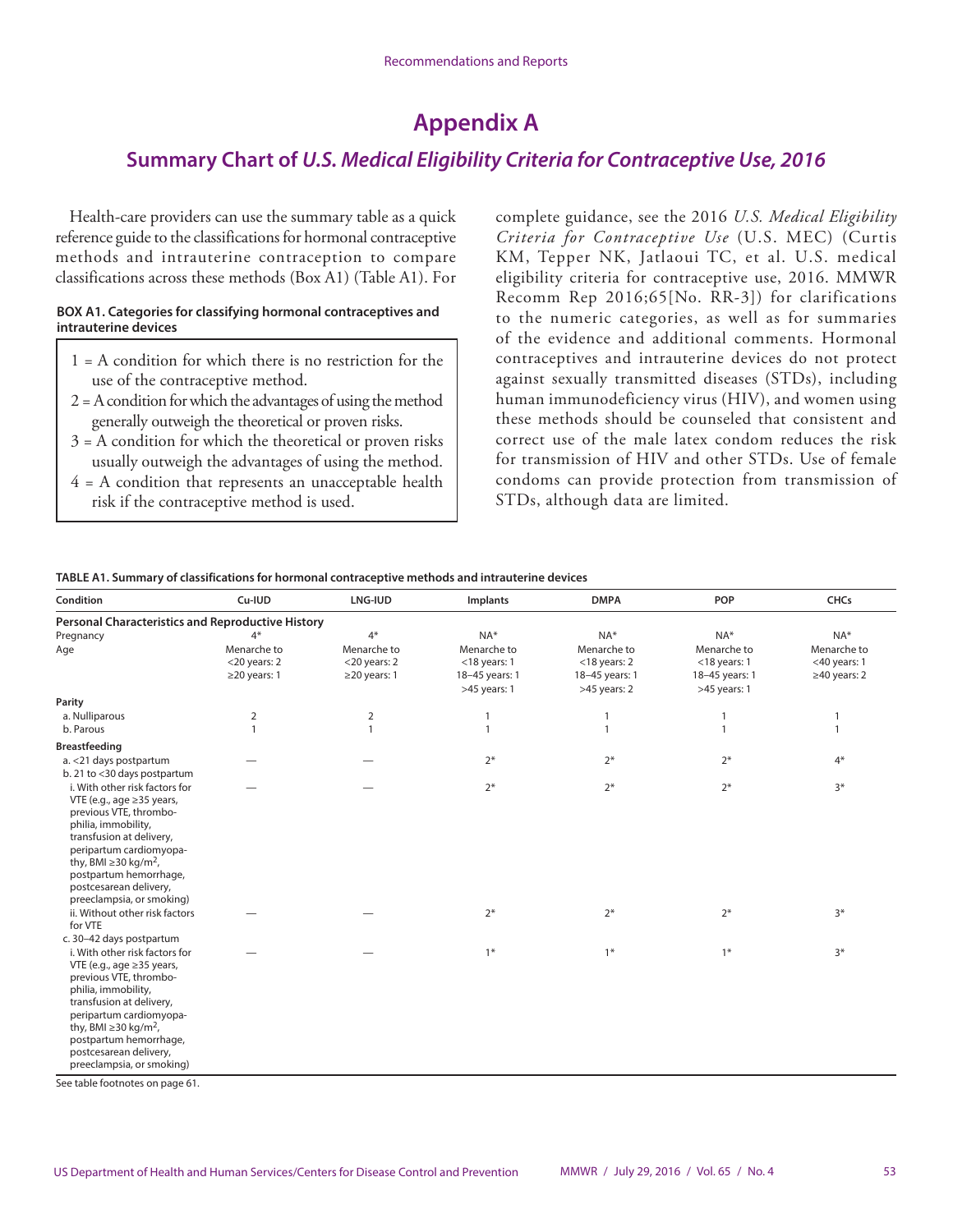| Condition                                                       | Cu-IUD                   | LNG-IUD      | Implants     | <b>DMPA</b>    | POP            | <b>CHCs</b>       |
|-----------------------------------------------------------------|--------------------------|--------------|--------------|----------------|----------------|-------------------|
| ii. Without other risk factors                                  | $\overline{\phantom{0}}$ |              | $1*$         | $1*$           | $1*$           | $2*$              |
| for VTE                                                         |                          |              | $1*$         | $1*$           | $1*$           | $2*$              |
| d. >42 days postpartum<br>Postpartum                            |                          |              |              |                |                |                   |
| (nonbreastfeeding women)                                        |                          |              |              |                |                |                   |
| a. < 21 days postpartum                                         |                          |              | $\mathbf{1}$ | $\mathbf{1}$   | $\mathbf{1}$   | 4                 |
| b. 21-42 days postpartum                                        |                          |              |              |                |                |                   |
| i. With other risk factors for<br>VTE (e.g., age ≥35 years,     |                          |              | $\mathbf{1}$ | $\mathbf{1}$   | $\mathbf{1}$   | $3*$              |
| previous VTE, thrombo-                                          |                          |              |              |                |                |                   |
| philia, immobility,                                             |                          |              |              |                |                |                   |
| transfusion at delivery,<br>peripartum cardiomyopa-             |                          |              |              |                |                |                   |
| thy, BMI $\geq$ 30 kg/m <sup>2</sup> ,                          |                          |              |              |                |                |                   |
| postpartum hemorrhage,                                          |                          |              |              |                |                |                   |
| postcesarean delivery,<br>preeclampsia, or smoking)             |                          |              |              |                |                |                   |
| ii. Without other risk factors                                  |                          |              | $\mathbf{1}$ | $\mathbf{1}$   | $\mathbf{1}$   | $\overline{2}$    |
| for VTE<br>c. >42 days postpartum                               |                          |              | $\mathbf{1}$ | $\mathbf{1}$   | $\mathbf{1}$   | $\mathbf{1}$      |
| Postpartum (including                                           |                          |              |              |                |                |                   |
| cesarean delivery)                                              |                          |              |              |                |                |                   |
| a. <10 minutes after delivery                                   |                          |              |              |                |                |                   |
| of the placenta<br>i. Breastfeeding                             | $1*$                     | $2*$         |              |                |                |                   |
| ii. Nonbreastfeeding                                            | $1*$                     | $1*$         |              |                |                |                   |
| b. 10 minutes after delivery                                    | $2*$                     | $2*$         |              |                |                |                   |
| of the placenta to <4 weeks<br>(breastfeeding or                |                          |              |              |                |                |                   |
| nonbreastfeeding)                                               |                          |              |              |                |                |                   |
| c. ≥4 weeks (breastfeeding or                                   | $1*$                     | $1*$         |              |                |                |                   |
| nonbreastfeeding)<br>d. Postpartum sepsis                       | $\overline{4}$           | 4            |              |                |                |                   |
| Postabortion                                                    |                          |              |              |                |                |                   |
| a. First trimester                                              | $1*$                     | $1*$         | $1*$         | $1*$           | $1*$           | $1*$              |
| b. Second trimester                                             | $2*$                     | $2*$         | $1*$         | $1*$           | $1*$           | $1*$              |
| c. Immediate postseptic<br>abortion                             | $\overline{4}$           | 4            | $1*$         | $1*$           | $1*$           | $1*$              |
| Past ectopic pregnancy                                          | 1                        | 1            | $\mathbf{1}$ | $\mathbf{1}$   | $\overline{2}$ | $\mathbf{1}$      |
| History of pelvic surgery (see                                  | $\mathbf{1}$             | $\mathbf{1}$ | $\mathbf{1}$ | $\mathbf{1}$   | $\mathbf{1}$   | $\mathbf{1}$      |
| Postpartum [Including<br>Cesarean Delivery] section)            |                          |              |              |                |                |                   |
| Smoking                                                         |                          |              |              |                |                |                   |
| a. Age <35 years                                                | $\mathbf{1}$             | $\mathbf{1}$ | $\mathbf{1}$ | $\mathbf{1}$   | $\mathbf{1}$   | $\overline{2}$    |
| b. Age $\geq$ 35 years<br>i. <15 cigarettes/day                 | $\mathbf{1}$             | 1            | $\mathbf{1}$ | $\mathbf{1}$   | $\mathbf{1}$   | 3                 |
| ii. ≥15 cigarettes/day                                          | $\mathbf{1}$             | $\mathbf{1}$ | $\mathbf{1}$ | $\mathbf{1}$   | $\mathbf{1}$   | 4                 |
| Obesity                                                         |                          |              |              |                |                |                   |
| a. BMI $\geq$ 30 kg/m <sup>2</sup>                              | 1                        | $\mathbf{1}$ | $\mathbf{1}$ | $\mathbf{1}$   | $\mathbf{1}$   | $\overline{2}$    |
| b. Menarche to <18 years<br>and BMI $\geq$ 30 kg/m <sup>2</sup> | $\mathbf{1}$             | $\mathbf{1}$ | $\mathbf{1}$ | $\overline{2}$ | $\mathbf{1}$   | $\mathcal{P}$     |
| History of bariatric surgery                                    |                          |              |              |                |                |                   |
| This condition is associated                                    |                          |              |              |                |                |                   |
| with increased risk for adverse<br>health events as a result of |                          |              |              |                |                |                   |
| pregnancy.                                                      |                          |              |              |                |                |                   |
| a. Restrictive procedures:                                      | $\mathbf{1}$             | $\mathbf{1}$ | $\mathbf{1}$ | $\mathbf{1}$   | $\mathbf{1}$   | $\mathbf{1}$      |
| decrease storage capacity of<br>the stomach (vertical banded    |                          |              |              |                |                |                   |
| gastroplasty, laparoscopic                                      |                          |              |              |                |                |                   |
| adjustable gastric band, or<br>laparoscopic sleeve              |                          |              |              |                |                |                   |
| gastrectomy)                                                    |                          |              |              |                |                |                   |
| b. Malabsorptive procedures:                                    | $\mathbf{1}$             | $\mathbf{1}$ | $\mathbf{1}$ | $\mathbf{1}$   | 3              | COCs: 3           |
| decrease absorption of<br>nutrients and calories by             |                          |              |              |                |                |                   |
| shortening the functional                                       |                          |              |              |                |                | Patch and ring: 1 |
| length of the small intestine<br>(Roux-en-Y gastric bypass or   |                          |              |              |                |                |                   |
| biliopancreatic diversion)                                      |                          |              |              |                |                |                   |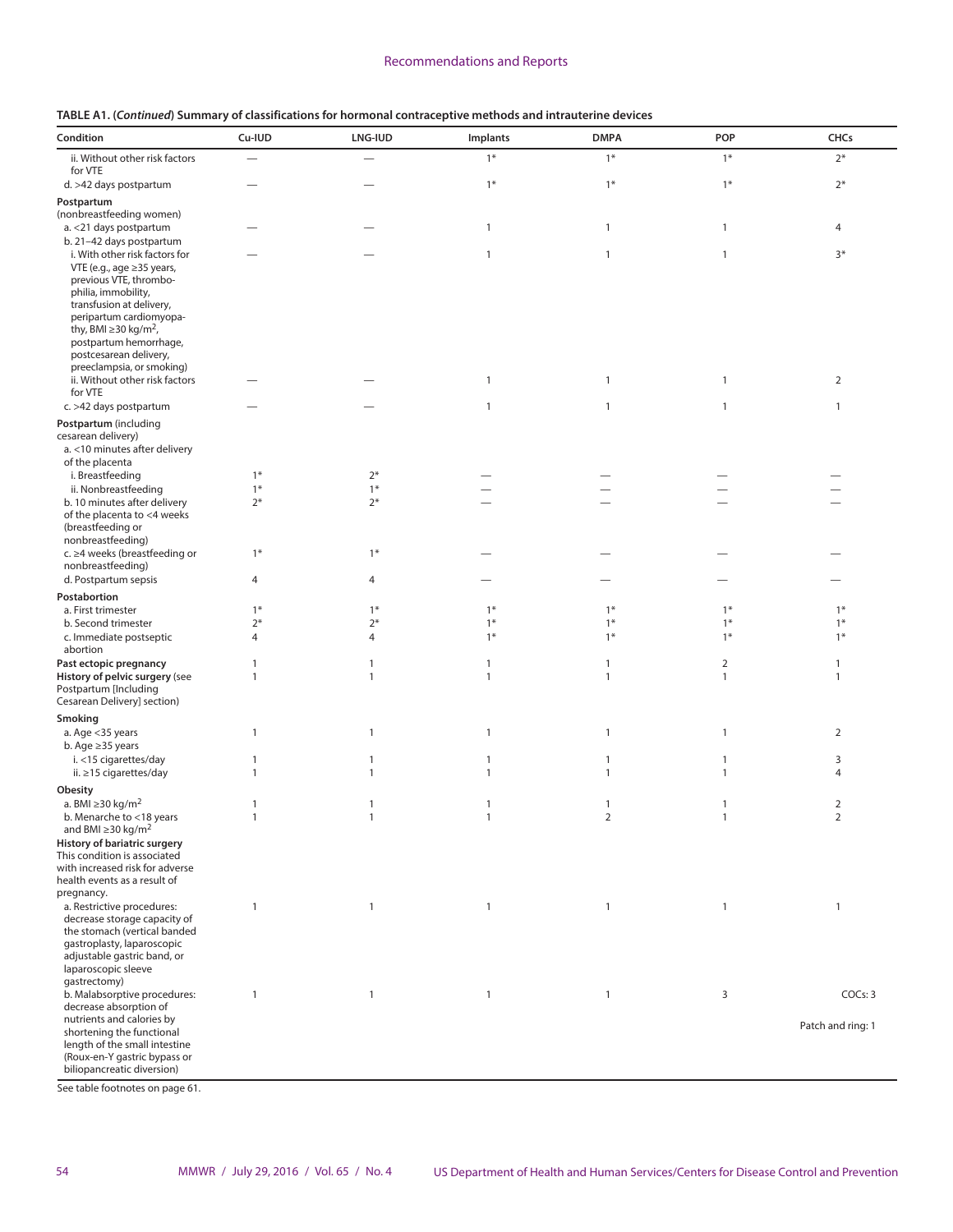#### **TABLE A1. (***Continued***) Summary of classifications for hormonal contraceptive methods and intrauterine devices**

| Condition                                                | Cu-IUD         | <b>LNG-IUD</b> | Implants       | <b>DMPA</b>    | <b>POP</b>     | <b>CHCs</b>    |
|----------------------------------------------------------|----------------|----------------|----------------|----------------|----------------|----------------|
| <b>Cardiovascular Disease</b>                            |                |                |                |                |                |                |
| Multiple risk factors for                                | $\mathbf{1}$   | $\mathbf 2$    | $2*$           | $3*$           | $2*$           | $3/4*$         |
| atherosclerotic cardiovascu-                             |                |                |                |                |                |                |
| lar disease (e.g., older age,<br>smoking, diabetes,      |                |                |                |                |                |                |
| hypertension, low HDL, high                              |                |                |                |                |                |                |
| LDL, or high triglyceride levels)                        |                |                |                |                |                |                |
| Hypertension                                             |                |                |                |                |                |                |
| Systolic blood pressure ≥160                             |                |                |                |                |                |                |
| mm Hg or diastolic blood<br>pressure ≥100 mm Hg are      |                |                |                |                |                |                |
| associated with increased risk                           |                |                |                |                |                |                |
| for adverse health events as a                           |                |                |                |                |                |                |
| result of pregnancy.                                     |                |                |                |                |                |                |
| a. Adequately controlled                                 | $1*$           | $1*$           | $1*$           | $2*$           | $1*$           | $3*$           |
| hypertension<br>b. Elevated blood pressure               |                |                |                |                |                |                |
| levels (properly taken                                   |                |                |                |                |                |                |
| measurements)                                            |                |                |                |                |                |                |
| i. Systolic 140-159 mm Hg                                | $1*$           | $1*$           | $1*$           | $2*$           | $1*$           | $3*$           |
| or diastolic 90-99 mm Hq                                 |                |                |                |                |                |                |
| ii. Systolic ≥160 mm Hg or<br>diastolic ≥100 mm Hg       | $1*$           | $2*$           | $2*$           | $3*$           | $2*$           | $4*$           |
| c. Vascular disease                                      | $1*$           | $2*$           | $2*$           | $3*$           | $2*$           | $4*$           |
| History of high blood                                    | $\mathbf{1}$   | $\mathbf{1}$   | $\mathbf{1}$   | $\mathbf{1}$   | $\mathbf{1}$   | $\overline{2}$ |
| pressure during pregnancy                                |                |                |                |                |                |                |
| (when current blood pressure                             |                |                |                |                |                |                |
| is measurable and normal)                                |                |                |                |                |                |                |
| Deep venous thrombosis/                                  |                |                |                |                |                |                |
| Pulmonary embolism<br>a. History of DVT/PE, not          |                |                |                |                |                |                |
| receiving anticoagulant                                  |                |                |                |                |                |                |
| therapy                                                  |                |                |                |                |                |                |
| i. Higher risk for recurrent                             | $\mathbf{1}$   | $\overline{2}$ | $\overline{2}$ | $\overline{2}$ | $\mathbf 2$    | 4              |
| DVT/PE (one or more risk                                 |                |                |                |                |                |                |
| factors)<br>• History of estrogen-                       |                |                |                |                |                |                |
| associated DVT/PE                                        |                |                |                |                |                |                |
| • Pregnancy-associated                                   |                |                |                |                |                |                |
| DVT/PE                                                   |                |                |                |                |                |                |
| · Idiopathic DVT/PE<br>• Known thrombophilia,            |                |                |                |                |                |                |
| including antiphospho-                                   |                |                |                |                |                |                |
| lipid syndrome                                           |                |                |                |                |                |                |
| • Active cancer (metastatic,                             |                |                |                |                |                |                |
| receiving therapy, or<br>within 6 months after           |                |                |                |                |                |                |
| clinical remission),                                     |                |                |                |                |                |                |
| excluding nonmelanoma                                    |                |                |                |                |                |                |
| skin cancer                                              |                |                |                |                |                |                |
| • History of recurrent<br>DVT/PE                         |                |                |                |                |                |                |
| ii. Lower risk for recurrent                             | $\mathbf{1}$   | $\overline{2}$ | $\sqrt{2}$     | $\overline{2}$ | $\mathbf 2$    | 3              |
| DVT/PE (no risk factors)                                 |                |                |                |                |                |                |
| b. Acute DVT/PE                                          | $\overline{2}$ | $\overline{2}$ | $\sqrt{2}$     | $\overline{2}$ | $\mathbf 2$    | $\overline{4}$ |
| c. DVT/PE and established                                |                |                |                |                |                |                |
| receiving anticoagulant<br>therapy for at least 3 months |                |                |                |                |                |                |
| i. Higher risk for recurrent<br>2                        |                | $\overline{2}$ | $\overline{2}$ | $\overline{2}$ | $\overline{2}$ | $4*$           |
| DVT/PE (one or more risk                                 |                |                |                |                |                |                |
| factors)                                                 |                |                |                |                |                |                |
| «Known thrombophilia,                                    |                |                |                |                |                |                |
| including antiphospho-<br>lipid syndrome                 |                |                |                |                |                |                |
| · Active cancer (metastatic,                             |                |                |                |                |                |                |
| receiving therapy, or within                             |                |                |                |                |                |                |
| 6 months after clinical                                  |                |                |                |                |                |                |
| remission), excluding                                    |                |                |                |                |                |                |
| nonmelanoma skin cancer<br>• History of recurrent DVT/   |                |                |                |                |                |                |
| PE                                                       |                |                |                |                |                |                |
| ii. Lower risk for recurrent                             | $\overline{2}$ | $\overline{2}$ | $\overline{2}$ | 2              | $\overline{2}$ | $3*$           |
| DVT/PE (no risk factors)                                 |                |                |                |                |                |                |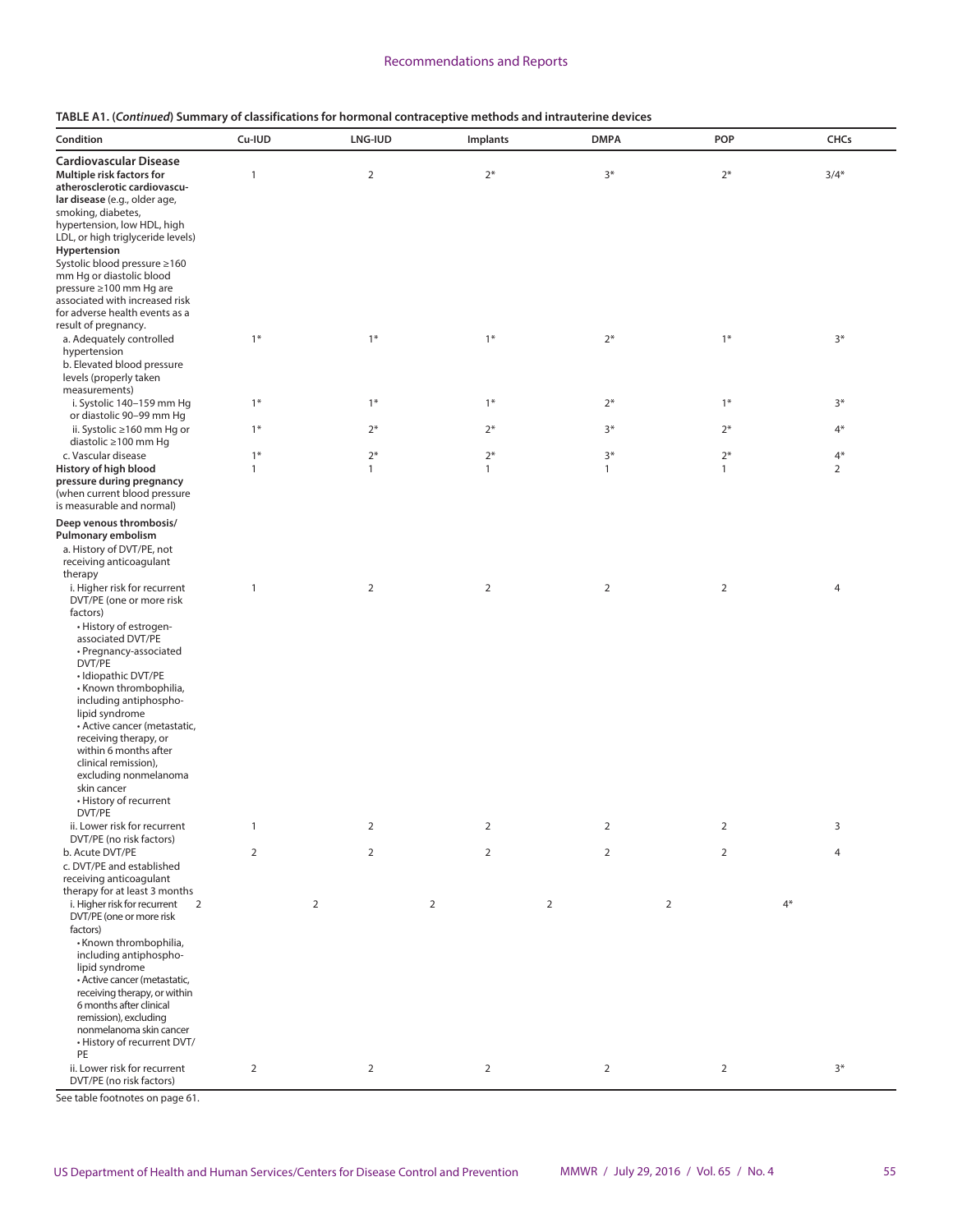|  | TABLE A1. (Continued) Summary of classifications for hormonal contraceptive methods and intrauterine devices |  |
|--|--------------------------------------------------------------------------------------------------------------|--|
|--|--------------------------------------------------------------------------------------------------------------|--|

| Condition                                                                                                                                    |      | Cu-IUD                         |                | LNG-IUD                                         |                | Implants                |      | <b>DMPA</b>                  |                | POP                          | <b>CHCs</b>                      |  |
|----------------------------------------------------------------------------------------------------------------------------------------------|------|--------------------------------|----------------|-------------------------------------------------|----------------|-------------------------|------|------------------------------|----------------|------------------------------|----------------------------------|--|
|                                                                                                                                              |      |                                |                |                                                 |                |                         |      |                              |                |                              |                                  |  |
| d. Family history (first-degree<br>relatives)<br>e. Major surgery                                                                            |      | $\mathbf{1}$                   |                | $\mathbf{1}$                                    |                | $\mathbf{1}$            |      | $\mathbf{1}$                 |                | $\mathbf{1}$                 | $\overline{2}$                   |  |
| i. With prolonged<br>immobilization                                                                                                          |      | $\mathbf{1}$                   |                | $\overline{2}$                                  |                | $\overline{2}$          |      | $\overline{2}$               |                | $\overline{2}$               | 4                                |  |
| ii. Without prolonged<br>immobilization                                                                                                      |      | $\overline{1}$                 |                | 1                                               |                | 1                       |      | $\mathbf{1}$                 |                | $\mathbf{1}$                 | $\overline{2}$                   |  |
| f. Minor surgery without<br>immobilization                                                                                                   |      | $\mathbf{1}$                   |                | 1                                               |                | 1                       |      | $\mathbf{1}$                 |                | $\mathbf{1}$                 | $\mathbf{1}$                     |  |
| Known thrombogenic<br>mutations (e.g., factor V<br>Leiden; prothrombin                                                                       |      | $1*$                           |                | $2*$                                            |                | $2*$                    |      | $2*$                         |                | $2*$                         | $4*$                             |  |
| mutation; and protein S,<br>protein C, and antithrombin<br>deficiencies)<br>This condition is associated                                     |      |                                |                |                                                 |                |                         |      |                              |                |                              |                                  |  |
| with increased risk for adverse<br>health events as a result of<br>pregnancy.                                                                |      |                                |                |                                                 |                |                         |      |                              |                |                              |                                  |  |
| Superficial venous disorders                                                                                                                 |      |                                |                |                                                 |                |                         |      |                              |                |                              |                                  |  |
| a. Varicose veins                                                                                                                            |      | $\overline{1}$                 |                | 1                                               |                | $\mathbf{1}$            |      | 1                            |                | $\mathbf{1}$                 | $\mathbf{1}$                     |  |
| b. Superficial venous<br>thrombosis (acute or history)                                                                                       |      | $\overline{1}$                 |                | $\mathbf{1}$                                    |                | $\mathbf{1}$            |      | $\mathbf{1}$                 |                | $\mathbf{1}$                 | $3*$                             |  |
| Current and history of ischemic                                                                                                              |      |                                |                | Initiation Continuation Initiation Continuation |                |                         |      |                              |                | Initiation Continuation      |                                  |  |
| heart disease<br>This condition is associated with<br>increased risk for adverse health                                                      |      | $\mathbf{1}$                   | $\overline{2}$ | 3                                               | $\overline{2}$ | 3                       |      | 3                            | $\overline{2}$ | 3                            | 4                                |  |
| events as a result of pregnancy.<br>Stroke (history of cerebrovascu-                                                                         |      |                                |                |                                                 |                | Initiation Continuation |      |                              |                | Initiation Continuation      |                                  |  |
| lar accident)<br>This condition is associated with                                                                                           |      | $\overline{1}$                 |                | $\overline{2}$                                  | 2              | 3                       |      | 3                            | 2              | 3                            | $\overline{4}$                   |  |
| increased risk for adverse health<br>events as a result of pregnancy.                                                                        |      |                                |                |                                                 |                |                         |      |                              |                |                              |                                  |  |
| Valvular heart disease<br>Complicated valvular heart                                                                                         |      |                                |                |                                                 |                |                         |      |                              |                |                              |                                  |  |
| disease is associated with<br>increased risk for adverse health                                                                              |      |                                |                |                                                 |                |                         |      |                              |                |                              |                                  |  |
| events as a result of pregnancy.                                                                                                             |      |                                |                |                                                 |                |                         |      |                              |                |                              |                                  |  |
| a. Uncomplicated<br>b. Complicated (pulmonary<br>hypertension, risk for atrial                                                               |      | $\overline{1}$<br>$\mathbf{1}$ |                | 1<br>$\mathbf{1}$                               |                | 1<br>$\mathbf{1}$       |      | $\mathbf{1}$<br>$\mathbf{1}$ |                | $\mathbf{1}$<br>$\mathbf{1}$ | $\overline{2}$<br>$\overline{4}$ |  |
| fibrillation, or history of<br>subacute bacterial<br>endocarditis)                                                                           |      |                                |                |                                                 |                |                         |      |                              |                |                              |                                  |  |
| Peripartum cardiomyopathy<br>This condition is associated                                                                                    |      |                                |                |                                                 |                |                         |      |                              |                |                              |                                  |  |
| with increased risk for adverse<br>health events as a result of                                                                              |      |                                |                |                                                 |                |                         |      |                              |                |                              |                                  |  |
| pregnancy.<br>a. Normal or mildly impaired                                                                                                   |      |                                |                |                                                 |                |                         |      |                              |                |                              |                                  |  |
| cardiac function (New York<br><b>Heart Association Functional</b>                                                                            |      |                                |                |                                                 |                |                         |      |                              |                |                              |                                  |  |
| Class I or II: patients with no<br>limitation of activities or<br>patients with slight, mild                                                 |      |                                |                |                                                 |                |                         |      |                              |                |                              |                                  |  |
| limitation of activity) (2)<br>$i. < 6$ months                                                                                               |      | $\overline{2}$                 |                | 2                                               |                | $\mathbf{1}$            |      | $\mathbf{1}$                 |                | $\mathbf{1}$                 | 4                                |  |
| ii. $\geq 6$ months                                                                                                                          |      | 2                              |                | 2                                               |                | $\mathbf{1}$            |      | $\mathbf{1}$                 |                | $\mathbf{1}$                 | 3                                |  |
| b. Moderately or severely<br>impaired cardiac function                                                                                       |      | 2                              |                | $\overline{2}$                                  |                | 2                       |      | $\overline{2}$               |                | $\overline{2}$               | $\overline{4}$                   |  |
| (New York Heart Association<br>Functional Class III or IV:<br>patients with marked<br>limitation of activity or<br>patients who should be at |      |                                |                |                                                 |                |                         |      |                              |                |                              |                                  |  |
| complete rest) (2).                                                                                                                          |      |                                |                |                                                 |                |                         |      |                              |                |                              |                                  |  |
| <b>Rheumatic Diseases</b><br><b>Systemic lupus</b>                                                                                           |      | Initiation Continuation        |                |                                                 |                |                         |      | Initiation Continuation      |                |                              |                                  |  |
| erythematosus<br>This condition is associated                                                                                                |      |                                |                |                                                 |                |                         |      |                              |                |                              |                                  |  |
| with increased risk for<br>adverse health events as a<br>result of pregnancy.                                                                |      |                                |                |                                                 |                |                         |      |                              |                |                              |                                  |  |
| a. Positive (or unknown)<br>antiphospholipid antibodies                                                                                      | $1*$ | $1*$                           |                | $3*$                                            |                | $3*$                    | $3*$ | $3*$                         |                | $3*$                         | $4*$                             |  |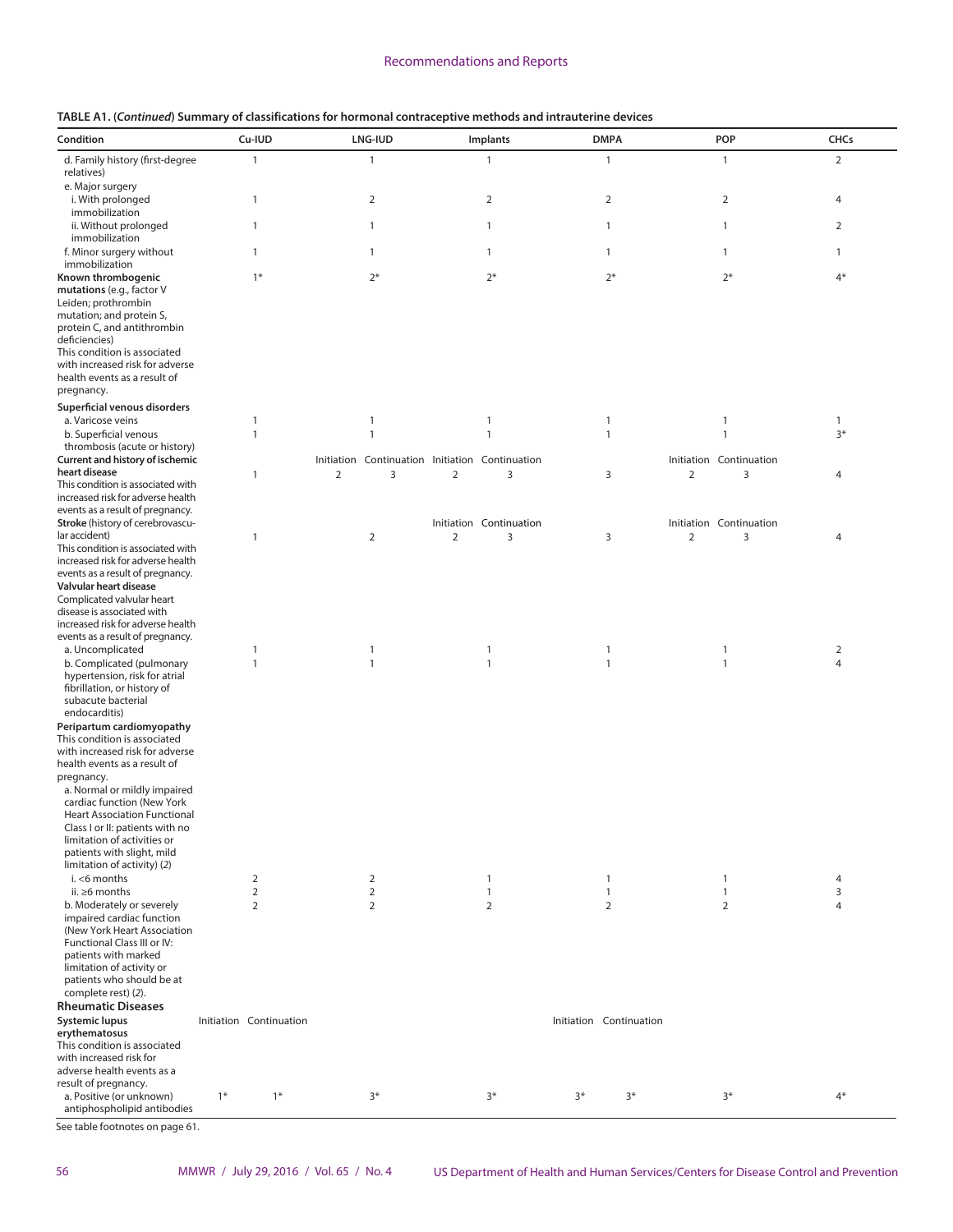| Condition                                                                                                          |                | Cu-IUD                                             |                | <b>LNG-IUD</b>               | Implants     | <b>DMPA</b>  |      | <b>POP</b>     | CHCs           |
|--------------------------------------------------------------------------------------------------------------------|----------------|----------------------------------------------------|----------------|------------------------------|--------------|--------------|------|----------------|----------------|
| b. Severe thrombocytopenia                                                                                         | $3*$           | $2*$                                               |                | $2*$                         | $2*$         | $3*$         | $2*$ | $2*$           | $2*$           |
| c. Immunosuppressive therapy                                                                                       | $2*$           | $1*$                                               |                | $2*$                         | $2*$         | $2*$         | $2*$ | $2*$           | $2*$           |
| d. None of the above                                                                                               | $1*$           | $1*$                                               |                | $2*$                         | $2*$         | $2*$         | $2*$ | $2*$           | $2*$           |
| <b>Rheumatoid arthritis</b><br>a. Receiving immunosup-                                                             | $\overline{2}$ | Initiation Continuation Initiation<br>$\mathbf{1}$ | $\overline{2}$ | Continuation<br>$\mathbf{1}$ | $\mathbf{1}$ | $2/3*$       |      | $\mathbf{1}$   | $\overline{2}$ |
| pressive therapy<br>b. Not receiving immunosup-                                                                    |                | $\mathbf{1}$                                       |                | $\mathbf{1}$                 | $\mathbf{1}$ | 2            |      | $\mathbf{1}$   | 2              |
| pressive therapy                                                                                                   |                |                                                    |                |                              |              |              |      |                |                |
| <b>Neurologic Conditions</b>                                                                                       |                |                                                    |                |                              |              |              |      |                |                |
| Headaches                                                                                                          |                |                                                    |                |                              |              |              |      |                |                |
| a. Nonmigraine (mild or<br>severe)                                                                                 |                | $\mathbf{1}$                                       |                | 1                            | $\mathbf{1}$ | $\mathbf{1}$ |      | $\mathbf{1}$   | $1*$           |
| b. Migraine<br>i. Without aura (This                                                                               |                | $\mathbf{1}$                                       |                |                              |              |              |      |                | $2*$           |
| category of migraine<br>includes menstrual<br>migraine.)                                                           |                |                                                    |                | $\mathbf{1}$                 | $\mathbf{1}$ | $\mathbf{1}$ |      | $\mathbf{1}$   |                |
| ii. With aura                                                                                                      |                | $\mathbf{1}$                                       |                | $\mathbf{1}$                 | $\mathbf{1}$ | $\mathbf{1}$ |      | $\mathbf{1}$   | $4*$           |
| <b>Epilepsy</b>                                                                                                    |                | $\mathbf{1}$                                       |                | $\mathbf{1}$                 | $1*$         | $1*$         |      | $1*$           | $1*$           |
| This condition is associated<br>with increased risk for adverse<br>health events as a result of                    |                |                                                    |                |                              |              |              |      |                |                |
| pregnancy.<br>Multiple sclerosis                                                                                   |                |                                                    |                |                              |              |              |      |                |                |
| a. With prolonged                                                                                                  |                | $\mathbf{1}$                                       |                | $\mathbf{1}$                 | $\mathbf{1}$ | 2            |      | $\mathbf{1}$   | 3              |
| immobility<br>b. Without prolonged                                                                                 |                | $\mathbf{1}$                                       |                | 1                            | $\mathbf{1}$ | 2            |      | $\mathbf{1}$   | $\mathbf{1}$   |
| immobility                                                                                                         |                |                                                    |                |                              |              |              |      |                |                |
| <b>Depressive Disorders</b><br>Depressive disorders                                                                |                | $1*$                                               |                | $1*$                         | $1*$         | $1*$         |      | $1*$           | $1*$           |
|                                                                                                                    |                |                                                    |                |                              |              |              |      |                |                |
| <b>Reproductive Tract Infections and Disorders</b>                                                                 |                |                                                    |                |                              |              |              |      |                |                |
| <b>Vaginal bleeding patterns</b>                                                                                   |                |                                                    |                | Initiation Continuation      |              |              |      |                |                |
| a. Irregular pattern without<br>heavy bleeding                                                                     |                | $\mathbf{1}$                                       | 1              | $\mathbf{1}$                 | 2            | 2            |      | $\overline{2}$ | 1              |
| b. Heavy or prolonged<br>bleeding (includes regular                                                                |                | $2*$                                               | $1*$           | $2*$                         | $2*$         | $2*$         |      | $2*$           | $1*$           |
| and irregular patterns)                                                                                            |                |                                                    |                |                              |              |              |      |                |                |
| Unexplained vaginal bleeding Initiation Continuation Initiation Continuation<br>(suspicious for serious condition) | $4*$           | $2*$                                               | $4*$           | $2*$                         | $3*$         | $3*$         |      | $2*$           | $2*$           |
| before evaluation                                                                                                  |                |                                                    |                |                              |              |              |      |                |                |
| <b>Endometriosis</b>                                                                                               |                | $\overline{2}$                                     |                | 1                            | 1            | $\mathbf{1}$ |      | 1              | 1              |
| <b>Benign ovarian tumors</b><br>(including cysts)                                                                  |                | $\mathbf{1}$                                       |                | $\mathbf{1}$                 | $\mathbf{1}$ | $\mathbf{1}$ |      | $\mathbf{1}$   | $\mathbf{1}$   |
| Severe dysmenorrhea                                                                                                |                | $\overline{2}$                                     |                | 1                            | $\mathbf{1}$ | $\mathbf{1}$ |      | $\mathbf{1}$   | $\mathbf{1}$   |
| <b>Gestational trophoblastic</b><br>disease                                                                        |                |                                                    |                |                              |              |              |      |                |                |
| This condition is associated with<br>increased risk for adverse health                                             |                |                                                    |                |                              |              |              |      |                |                |
| events as a result of pregnancy.                                                                                   |                |                                                    |                |                              |              |              |      |                |                |
| a. Suspected gestational<br>trophoblastic disease                                                                  |                |                                                    |                |                              |              |              |      |                |                |
| (immediate postevacuation)                                                                                         |                |                                                    |                |                              |              |              |      |                |                |
| i. Uterine size first trimester                                                                                    |                | $1*$                                               |                | $1*$                         | $1*$         | $1*$         |      | $1*$           | $1*$           |
| ii. Uterine size second<br>trimester                                                                               |                | $2*$                                               |                | $2*$                         | $1*$         | $1*$         |      | $1*$           | $1*$           |
| b. Confirmed gestational<br>trophoblastic disease (after<br>initial evacuation and during                          |                | Initiation Continuation Initiation Continuation    |                |                              |              |              |      |                |                |
| monitoring)                                                                                                        |                |                                                    |                |                              |              |              |      |                |                |
| i. Undetectable/                                                                                                   | $1*$           | $1*$                                               | $1*$           | $1*$                         | $1*$         | $1*$         |      | $1*$           | $1*$           |
| nonpregnant $\beta$ -hCG levels                                                                                    |                |                                                    |                |                              |              |              |      |                |                |
| ii. Decreasing $\beta$ -hCG levels                                                                                 | $2*$           | $1*$                                               | $2*$           | $1*$                         | $1*$         | $1*$         |      | $1*$           | $1*$           |
| iii. Persistently elevated<br>$\beta$ -hCG levels or malignant<br>disease, with no evidence                        | $2*$           | $1*$                                               | $2*$           | $1*$                         | $1*$         | $1*$         |      | $1*$           | $1*$           |
| or suspicion of intrauterine<br>disease                                                                            |                |                                                    |                |                              |              |              |      |                |                |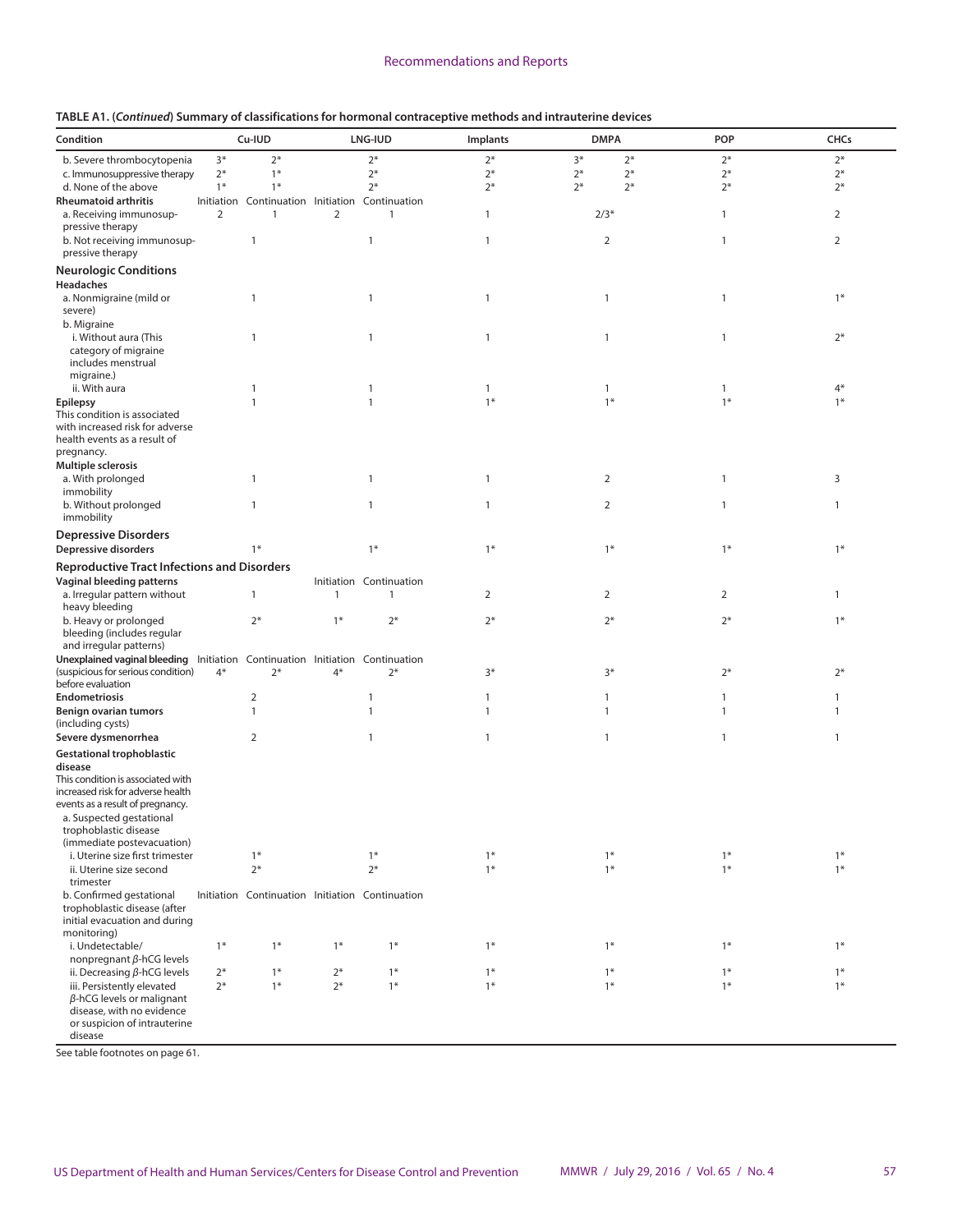| Condition                                                                                                       | Cu-IUD         |                                                                   | LNG-IUD        |                | Implants       | <b>DMPA</b>         | POP                  | <b>CHCs</b>         |
|-----------------------------------------------------------------------------------------------------------------|----------------|-------------------------------------------------------------------|----------------|----------------|----------------|---------------------|----------------------|---------------------|
| iv. Persistently elevated<br>$\beta$ -hCG levels or malignant<br>disease, with evidence or                      | $4*$           | $2*$                                                              | $4*$           | $2*$           | $1*$           | $1*$                | $1*$                 | $1*$                |
| suspicion of intrauterine<br>disease                                                                            |                |                                                                   |                |                |                |                     |                      |                     |
| Cervical ectropion                                                                                              |                | $\mathbf{1}$                                                      |                | 1              | $\mathbf{1}$   | $\mathbf{1}$        | 1                    | $\mathbf{1}$        |
| Cervical intraepithelial                                                                                        |                | $\mathbf{1}$                                                      |                | $\overline{2}$ | $\overline{2}$ | $\overline{2}$      | $\mathbf{1}$         | 2                   |
| neoplasia                                                                                                       |                |                                                                   |                |                |                |                     |                      |                     |
| Cervical cancer (awaiting                                                                                       |                | Initiation Continuation Initiation Continuation                   |                |                |                |                     |                      |                     |
| treatment)                                                                                                      | $\overline{4}$ | $\overline{2}$                                                    | $\overline{4}$ | $\overline{2}$ | $\overline{2}$ | $\overline{2}$      | $\mathbf{1}$         | 2                   |
| <b>Breast disease</b>                                                                                           |                |                                                                   |                |                |                |                     |                      |                     |
| Breast cancer is associated<br>with increased risk of adverse                                                   |                |                                                                   |                |                |                |                     |                      |                     |
| health events as a result of                                                                                    |                |                                                                   |                |                |                |                     |                      |                     |
| pregnancy.                                                                                                      |                |                                                                   |                |                |                |                     |                      |                     |
| a. Undiagnosed mass                                                                                             |                | 1                                                                 |                | $\overline{2}$ | $2*$           | $2*$                | $2*$                 | $2*$                |
| b. Benign breast disease                                                                                        |                | $\mathbf{1}$                                                      |                | $\mathbf{1}$   | 1              | $\mathbf{1}$        | 1                    | $\mathbf{1}$        |
| c. Family history of cancer                                                                                     |                | $\mathbf{1}$                                                      |                | 1              | 1              | $\mathbf{1}$        | $\mathbf{1}$         | 1                   |
| d. Breast cancer                                                                                                |                |                                                                   |                |                |                |                     |                      |                     |
| i. Current<br>ii. Past and no evidence of                                                                       |                | $\mathbf{1}$<br>$\mathbf{1}$                                      |                | 4<br>3         | 4<br>3         | $\overline{4}$<br>3 | 4<br>3               | $\overline{4}$<br>3 |
| current disease for 5 years                                                                                     |                |                                                                   |                |                |                |                     |                      |                     |
| <b>Endometrial hyperplasia</b>                                                                                  |                | $\mathbf{1}$                                                      |                | 1              | 1              | $\mathbf{1}$        | 1                    | $\mathbf{1}$        |
| <b>Endometrial cancer</b>                                                                                       |                | Initiation Continuation Initiation Continuation                   |                |                |                |                     |                      |                     |
| This condition is associated with                                                                               | $\overline{4}$ | $\overline{2}$                                                    | $\overline{4}$ | $\overline{2}$ | $\mathbf{1}$   | $\mathbf{1}$        | $\mathbf{1}$         | $\mathbf{1}$        |
| increased risk for adverse health                                                                               |                |                                                                   |                |                |                |                     |                      |                     |
| events as a result of pregnancy.<br>Ovarian cancer                                                              |                | $\mathbf{1}$                                                      |                |                | $\mathbf{1}$   | $\mathbf{1}$        | $\mathbf{1}$         | $\mathbf{1}$        |
| This condition is associated with                                                                               |                |                                                                   |                | 1              |                |                     |                      |                     |
| increased risk for adverse health                                                                               |                |                                                                   |                |                |                |                     |                      |                     |
| events as a result of pregnancy.                                                                                |                |                                                                   |                |                |                |                     |                      |                     |
| <b>Uterine fibroids</b>                                                                                         |                | 2                                                                 |                | 2              | $\mathbf{1}$   | 1                   | 1                    | $\mathbf{1}$        |
| <b>Anatomical abnormalities</b>                                                                                 |                |                                                                   |                |                |                |                     |                      |                     |
| a. Distorted uterine cavity (any<br>congenital or acquired uterine                                              |                | $\overline{4}$                                                    |                | 4              |                |                     |                      |                     |
| abnormality distorting the                                                                                      |                |                                                                   |                |                |                |                     |                      |                     |
| uterine cavity in a manner that                                                                                 |                |                                                                   |                |                |                |                     |                      |                     |
| is incompatible with                                                                                            |                |                                                                   |                |                |                |                     |                      |                     |
| <b>IUD</b> insertion)                                                                                           |                |                                                                   |                |                |                |                     |                      |                     |
| b. Other abnormalities<br>(including cervical stenosis or                                                       |                | $\overline{2}$                                                    |                | $\overline{2}$ |                |                     |                      |                     |
| cervical lacerations) not                                                                                       |                |                                                                   |                |                |                |                     |                      |                     |
| distorting the uterine cavity or                                                                                |                |                                                                   |                |                |                |                     |                      |                     |
| interfering with IUD insertion                                                                                  |                |                                                                   |                |                |                |                     |                      |                     |
| Pelvic inflammatory disease                                                                                     |                |                                                                   |                |                |                |                     |                      |                     |
| a. Past PID (assuming no<br>current risk factors for STDs)                                                      |                | Initiation Continuation Initiation Continuation                   |                |                |                |                     |                      |                     |
| i. With subsequent                                                                                              | $\mathbf{1}$   | $\mathbf{1}$                                                      | $\mathbf{1}$   | 1              | $\mathbf{1}$   | 1                   | 1                    | $\mathbf{1}$        |
| pregnancy                                                                                                       |                |                                                                   |                |                |                |                     |                      |                     |
| ii. Without subsequent                                                                                          | $\overline{2}$ | $\overline{2}$                                                    | $\overline{2}$ | $\overline{2}$ | $\mathbf{1}$   | $\mathbf{1}$        | $\mathbf{1}$         | $\mathbf{1}$        |
| pregnancy                                                                                                       |                |                                                                   |                |                |                |                     |                      |                     |
| b. Current PID                                                                                                  |                | $2*$                                                              |                | $2*$           | 1              | 1                   |                      | 1                   |
| Sexually transmitted diseases Initiation Continuation Initiation Continuation<br>a. Current purulent cervicitis | $\overline{4}$ | $2*$                                                              | 4              | $2*$           | $\mathbf{1}$   | 1                   | 1                    | $\mathbf{1}$        |
| or chlamydial infection or                                                                                      |                |                                                                   |                |                |                |                     |                      |                     |
| gonococcal infection                                                                                            |                |                                                                   |                |                |                |                     |                      |                     |
| b. Vaginitis (including                                                                                         | $\overline{2}$ | $\overline{2}$                                                    | $\overline{2}$ | $\overline{2}$ | $\mathbf{1}$   | $\mathbf{1}$        | 1                    | $\mathbf{1}$        |
| Trichomonas vaginalis and                                                                                       |                |                                                                   |                |                |                |                     |                      |                     |
| bacterial vaginosis)                                                                                            |                |                                                                   |                |                |                |                     |                      |                     |
| c. Other factors related to STDs                                                                                | $2*$           | 2                                                                 | $2*$           | $\overline{2}$ | $\mathbf{1}$   | $\mathbf{1}$        | 1                    | $\mathbf{1}$        |
| HIV                                                                                                             |                |                                                                   |                |                |                |                     |                      |                     |
|                                                                                                                 | $\overline{2}$ | Initiation Continuation Initiation Continuation<br>$\overline{2}$ | $\overline{2}$ | $\overline{2}$ |                | $1*$                |                      |                     |
| High risk for HIV<br><b>HIV</b> infection                                                                       |                |                                                                   |                |                | 1<br>$1*$      | $1*$                | $\mathbf{1}$<br>$1*$ | 1<br>$1*$           |
| For women with HIV infection                                                                                    |                |                                                                   |                |                |                |                     |                      |                     |
| who are not clinically well or not                                                                              |                |                                                                   |                |                |                |                     |                      |                     |
| receiving ARV therapy, this                                                                                     |                |                                                                   |                |                |                |                     |                      |                     |
| condition is associated with                                                                                    |                |                                                                   |                |                |                |                     |                      |                     |
| increased risk for adverse health<br>events as a result of pregnancy.                                           |                |                                                                   |                |                |                |                     |                      |                     |
| a. Clinically well receiving                                                                                    | $\mathbf{1}$   | $\mathbf{1}$                                                      | $\mathbf{1}$   | $\mathbf{1}$   |                |                     |                      |                     |
| ARV therapy                                                                                                     |                |                                                                   |                |                |                |                     |                      |                     |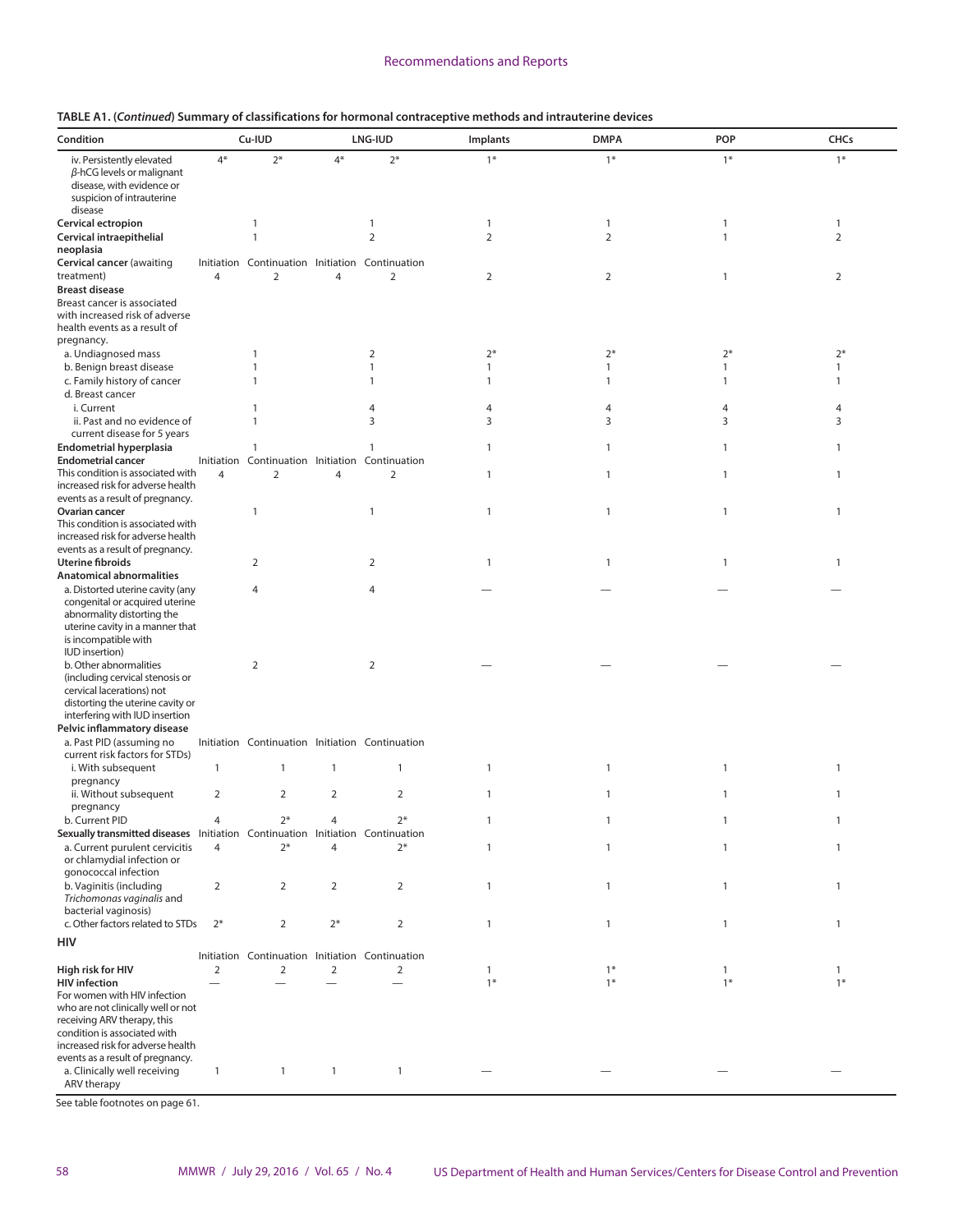| TABLE A1. (Continued) Summary of classifications for hormonal contraceptive methods and intrauterine devices |  |  |  |
|--------------------------------------------------------------------------------------------------------------|--|--|--|
|--------------------------------------------------------------------------------------------------------------|--|--|--|

| Condition                                                                                                                                                                                                                                                                            |                                | Cu-IUD                                          |                | LNG-IUD                          | Implants                         | <b>DMPA</b>                  | POP                              | CHCs                                                         |
|--------------------------------------------------------------------------------------------------------------------------------------------------------------------------------------------------------------------------------------------------------------------------------------|--------------------------------|-------------------------------------------------|----------------|----------------------------------|----------------------------------|------------------------------|----------------------------------|--------------------------------------------------------------|
| b. Not clinically well or not<br>receiving ARV therapy                                                                                                                                                                                                                               | $\overline{2}$                 | $\mathbf{1}$                                    | $\overline{2}$ | $\mathbf{1}$                     |                                  |                              | $\overline{\phantom{0}}$         | $\overline{\phantom{0}}$                                     |
| <b>Other Infections</b><br>Schistosomiasis<br>Schistosomiasis with fibrosis of<br>the liver is associated with<br>increased risk for adverse health                                                                                                                                  |                                |                                                 |                |                                  |                                  |                              |                                  |                                                              |
| events as a result of pregnancy.                                                                                                                                                                                                                                                     |                                |                                                 |                |                                  |                                  |                              |                                  |                                                              |
| a. Uncomplicated                                                                                                                                                                                                                                                                     |                                | $\mathbf{1}$                                    |                | $\mathbf{1}$                     | $\mathbf{1}$                     | $\mathbf{1}$                 | $\mathbf{1}$                     | $\mathbf{1}$                                                 |
| b. Fibrosis of the liver (if<br>severe, see Cirrhosis)                                                                                                                                                                                                                               |                                | $\mathbf{1}$                                    |                | $\mathbf{1}$                     | $\mathbf{1}$                     | $\mathbf{1}$                 | $\mathbf{1}$                     | $\mathbf{1}$                                                 |
| <b>Tuberculosis</b>                                                                                                                                                                                                                                                                  |                                | Initiation Continuation Initiation Continuation |                |                                  |                                  |                              |                                  |                                                              |
| This condition is associated with<br>increased risk for adverse health<br>events as a result of pregnancy.                                                                                                                                                                           |                                |                                                 |                |                                  |                                  |                              |                                  |                                                              |
| a. Nonpelvic                                                                                                                                                                                                                                                                         | $\mathbf{1}$<br>$\overline{4}$ | $\mathbf{1}$                                    | $\mathbf{1}$   | $\mathbf{1}$                     | $1*$                             | $1*$<br>$1*$                 | $1*$                             | $1*$                                                         |
| b. Pelvic<br><b>Malaria</b>                                                                                                                                                                                                                                                          |                                | 3<br>1                                          | $\overline{4}$ | 3<br>1                           | $1*$<br>$\mathbf{1}$             | $\mathbf{1}$                 | $1*$<br>$\mathbf{1}$             | $1*$<br>$\mathbf{1}$                                         |
|                                                                                                                                                                                                                                                                                      |                                |                                                 |                |                                  |                                  |                              |                                  |                                                              |
| <b>Endocrine Conditions</b><br><b>Diabetes</b><br>Insulin-dependent diabetes;<br>diabetes with nephropathy,<br>retinopathy, neuropathy, or<br>diabetes with other vascular<br>disease; or diabetes of >20 years'<br>duration are associated with<br>increased risk of adverse health |                                |                                                 |                |                                  |                                  |                              |                                  |                                                              |
| events as a result of pregnancy.                                                                                                                                                                                                                                                     |                                |                                                 |                |                                  |                                  |                              |                                  |                                                              |
| a. History of gestational disease                                                                                                                                                                                                                                                    |                                | $\mathbf{1}$                                    |                | 1                                | $\mathbf{1}$                     | $\mathbf{1}$                 | $\mathbf{1}$                     | $\mathbf{1}$                                                 |
| b. Nonvascular disease                                                                                                                                                                                                                                                               |                                |                                                 |                |                                  |                                  |                              |                                  |                                                              |
| i. Non-insulin dependent<br>ii. Insulin dependent                                                                                                                                                                                                                                    |                                | $\mathbf{1}$<br>$\mathbf{1}$                    |                | $\overline{2}$<br>$\overline{2}$ | $\overline{2}$<br>$\overline{2}$ | 2<br>$\overline{2}$          | $\overline{2}$<br>$\overline{2}$ | $\overline{2}$<br>$\overline{2}$                             |
| c. Nephropathy, retinopathy,<br>or neuropathy                                                                                                                                                                                                                                        |                                | $\mathbf{1}$                                    |                | $\overline{2}$                   | $\overline{2}$                   | 3                            | $\overline{2}$                   | $3/4*$                                                       |
| d. Other vascular disease or<br>diabetes of >20 years' duration<br><b>Thyroid disorders</b>                                                                                                                                                                                          |                                | $\mathbf{1}$                                    |                | $\overline{2}$                   | $\overline{2}$                   | 3                            | $\overline{2}$                   | $3/4*$                                                       |
| a. Simple goiter                                                                                                                                                                                                                                                                     |                                | $\mathbf{1}$                                    |                | 1                                | $\mathbf{1}$                     | $\mathbf{1}$                 | $\mathbf{1}$                     | $\mathbf{1}$                                                 |
| b. Hyperthyroid                                                                                                                                                                                                                                                                      |                                | $\mathbf{1}$                                    |                | $\mathbf{1}$                     | $\mathbf{1}$                     | $\mathbf{1}$                 | $\mathbf{1}$                     | $\mathbf{1}$                                                 |
| c. Hypothyroid                                                                                                                                                                                                                                                                       |                                | $\mathbf{1}$                                    |                | 1                                | 1                                | $\mathbf{1}$                 | $\mathbf{1}$                     | 1                                                            |
| <b>Gastrointestinal Conditions</b>                                                                                                                                                                                                                                                   |                                |                                                 |                |                                  |                                  |                              |                                  |                                                              |
| Inflammatory bowel disease<br>(ulcerative colitis or Crohn's<br>disease)<br>Gallbladder disease                                                                                                                                                                                      |                                | 1                                               |                | $\mathbf{1}$                     | $\mathbf{1}$                     | 2                            | $\overline{2}$                   | $2/3*$                                                       |
| a. Symptomatic<br>i. Treated by<br>cholecystectomy                                                                                                                                                                                                                                   |                                | $\mathbf{1}$                                    |                | 2                                | $\overline{2}$                   | 2                            | $\overline{2}$                   | $\overline{2}$                                               |
| ii. Medically treated                                                                                                                                                                                                                                                                |                                | 1                                               |                | 2                                | 2                                | 2                            | 2                                | 3                                                            |
| iii. Current                                                                                                                                                                                                                                                                         |                                | 1                                               |                | $\overline{2}$                   | $\overline{2}$                   | $\overline{2}$               | $\overline{2}$                   | 3                                                            |
| b. Asymptomatic                                                                                                                                                                                                                                                                      |                                | $\mathbf{1}$                                    |                | $\overline{2}$                   |                                  | $\overline{2}$               | 2                                | $\overline{2}$                                               |
| <b>History of cholestasis</b>                                                                                                                                                                                                                                                        |                                |                                                 |                |                                  |                                  |                              |                                  |                                                              |
| a. Pregnancy related                                                                                                                                                                                                                                                                 |                                | 1                                               |                | $\mathbf{1}$                     | $\mathbf{1}$                     | 1                            | $\mathbf{1}$                     | $\overline{2}$                                               |
| b. Past COC related                                                                                                                                                                                                                                                                  |                                | $\mathbf{1}$                                    |                | $\overline{2}$                   | $\overline{2}$                   | $\overline{2}$               | $\overline{2}$                   | 3                                                            |
| <b>Viral hepatitis</b>                                                                                                                                                                                                                                                               |                                |                                                 |                |                                  |                                  |                              |                                  | Initiation Continuation                                      |
| a. Acute or flare                                                                                                                                                                                                                                                                    |                                | 1                                               |                | 1                                | $\mathbf{1}$                     | 1                            | $\mathbf{1}$                     | $3/4*$<br>2                                                  |
| b. Carrier<br>c. Chronic                                                                                                                                                                                                                                                             |                                | 1<br>$\mathbf{1}$                               |                | 1<br>$\mathbf{1}$                | -1<br>$\mathbf{1}$               | $\mathbf{1}$<br>$\mathbf{1}$ | $\mathbf{1}$<br>$\mathbf{1}$     | $\mathbf{1}$<br>$\mathbf{1}$<br>$\mathbf{1}$<br>$\mathbf{1}$ |
| Cirrhosis                                                                                                                                                                                                                                                                            |                                |                                                 |                |                                  |                                  |                              |                                  |                                                              |
| Severe cirrhosis is associated<br>with increased risk for adverse<br>health events as a result of<br>pregnancy.                                                                                                                                                                      |                                |                                                 |                |                                  |                                  |                              |                                  |                                                              |
| a. Mild (compensated)                                                                                                                                                                                                                                                                |                                | $\mathbf{1}$                                    |                | $\mathbf{1}$                     | $\mathbf{1}$                     | 1                            | $\mathbf{1}$                     | $\mathbf{1}$                                                 |
| b. Severe (decompensated)                                                                                                                                                                                                                                                            |                                | $\mathbf{1}$                                    |                | 3                                | 3                                | 3                            | 3                                | $\overline{4}$                                               |
| Liver tumors<br>Hepatocellular adenoma and<br>malignant liver tumors are<br>associated with increased risk<br>for adverse health events as a<br>result of pregnancy.<br>a. Benign                                                                                                    |                                |                                                 |                |                                  |                                  |                              |                                  |                                                              |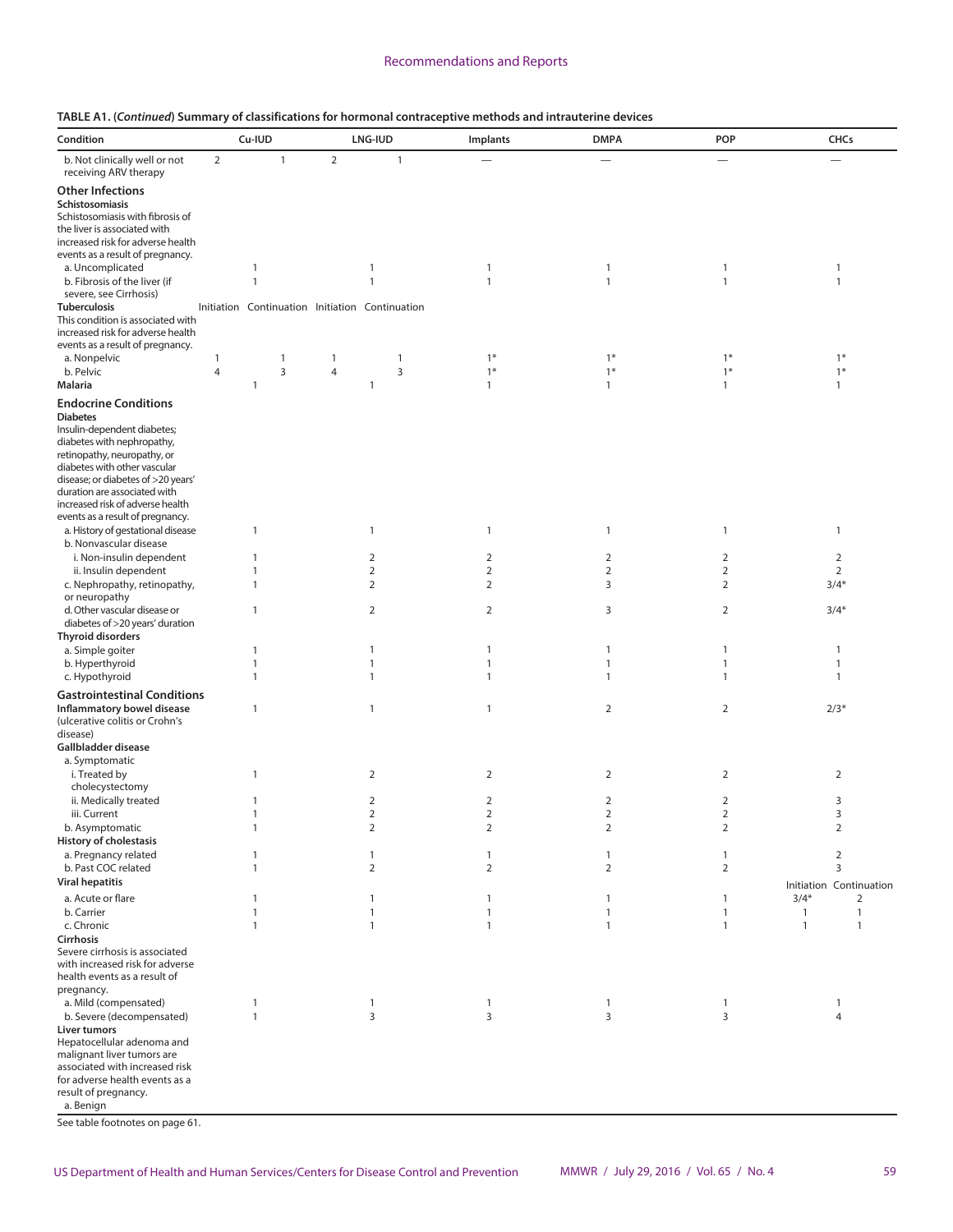|  |  | TABLE A1. (Continued) Summary of classifications for hormonal contraceptive methods and intrauterine devices |
|--|--|--------------------------------------------------------------------------------------------------------------|
|--|--|--------------------------------------------------------------------------------------------------------------|

| Condition                                                              |        | Cu-IUD                                          |        | LNG-IUD        | Implants       | <b>DMPA</b>    | POP            | CHCs           |
|------------------------------------------------------------------------|--------|-------------------------------------------------|--------|----------------|----------------|----------------|----------------|----------------|
| i. Focal nodular hyperplasia                                           |        | $\mathbf{1}$                                    |        | $\overline{2}$ | $\overline{2}$ | $\overline{2}$ | $\overline{2}$ | $\overline{2}$ |
| ii. Hepatocellular adenoma                                             |        | $\mathbf{1}$                                    |        | 3              | $\mathsf 3$    | 3              | 3              | 4              |
| b. Malignant (hepatoma)                                                |        | $\mathbf{1}$                                    |        | 3              | 3              | 3              | 3              | 4              |
| <b>Respiratory Conditions</b>                                          |        |                                                 |        |                |                |                |                |                |
| <b>Cystic fibrosis</b>                                                 |        | $1*$                                            |        | $1*$           | $1*$           | $2*$           | $1*$           | $1*$           |
| This condition is associated with                                      |        |                                                 |        |                |                |                |                |                |
| increased risk for adverse health                                      |        |                                                 |        |                |                |                |                |                |
| events as a result of pregnancy.                                       |        |                                                 |        |                |                |                |                |                |
| Anemias                                                                |        |                                                 |        |                |                |                |                |                |
| Thalassemia                                                            |        | $\overline{2}$                                  |        | 1              | $\mathbf{1}$   | 1              | $\mathbf{1}$   | $\mathbf{1}$   |
| Sickle cell disease                                                    |        | $\overline{2}$                                  |        | $\mathbf{1}$   | $\mathbf{1}$   | $\mathbf{1}$   | $\mathbf{1}$   | $\overline{2}$ |
| This condition is associated with                                      |        |                                                 |        |                |                |                |                |                |
| increased risk for adverse health                                      |        |                                                 |        |                |                |                |                |                |
| events as a result of pregnancy.                                       |        |                                                 |        |                |                |                |                |                |
| Iron-deficiency anemia                                                 |        | $\overline{2}$                                  |        | 1              | $\mathbf{1}$   | $\mathbf{1}$   | $\mathbf{1}$   | 1              |
| <b>Solid Organ Transplantation</b>                                     |        |                                                 |        |                |                |                |                |                |
| Solid organ transplantation                                            |        | Initiation Continuation Initiation Continuation |        |                |                |                |                |                |
| This condition is associated with<br>increased risk for adverse health |        |                                                 |        |                |                |                |                |                |
| events as a result of pregnancy.                                       |        |                                                 |        |                |                |                |                |                |
| a. Complicated: graft failure                                          | 3      | $\overline{2}$                                  | 3      | $\overline{2}$ | $\overline{2}$ | $\overline{2}$ | $\overline{2}$ | $\overline{4}$ |
| (acute or chronic), rejection,                                         |        |                                                 |        |                |                |                |                |                |
| or cardiac allograft                                                   |        |                                                 |        |                |                |                |                |                |
| vasculopathy                                                           |        |                                                 |        |                |                |                | $\overline{2}$ | $2*$           |
| b. Uncomplicated                                                       |        | 2                                               |        | $\overline{2}$ | 2              | $\overline{2}$ |                |                |
| <b>Drug Interactions</b>                                               |        |                                                 |        |                |                |                |                |                |
| <b>Antiretroviral therapy</b>                                          |        | Initiation Continuation Initiation Continuation |        |                |                |                |                |                |
| a. Nucleoside reverse                                                  |        |                                                 |        |                |                |                |                |                |
| transcriptase inhibitors (NRTIs)                                       |        |                                                 |        |                |                |                |                |                |
| i. Abacavir (ABC)                                                      | $1/2*$ | $1*$                                            | $1/2*$ | $1*$           | $\mathbf{1}$   | 1              | 1              | 1              |
| ii. Tenofovir (TDF)                                                    | $1/2*$ | $1*$                                            | $1/2*$ | $1*$           | $\mathbf{1}$   | $\mathbf{1}$   | $\mathbf{1}$   | $\mathbf{1}$   |
| iii. Zidovudine (AZT)                                                  | $1/2*$ | $1*$                                            | $1/2*$ | $1*$           | $\mathbf{1}$   | 1              | 1              | $\mathbf{1}$   |
| iv. Lamivudine (3TC)                                                   | $1/2*$ | $1*$                                            | $1/2*$ | $1*$           | $\mathbf{1}$   | 1              | 1              | $\mathbf{1}$   |
| v. Didanosine (DDI)                                                    | $1/2*$ | $1*$                                            | $1/2*$ | $1*$           | $\mathbf{1}$   | 1              | $\mathbf{1}$   | 1              |
| vi. Emtricitabine (FTC)                                                | $1/2*$ | $1*$                                            | $1/2*$ | $1*$           | $\mathbf{1}$   | 1              | $\mathbf{1}$   | $\mathbf{1}$   |
| vii. Stavudine (D4T)                                                   | $1/2*$ | $1*$                                            | $1/2*$ | $1*$           | $\mathbf{1}$   | $\mathbf{1}$   | $\mathbf{1}$   | $\mathbf{1}$   |
| b. Nonnucleoside reverse                                               |        |                                                 |        |                |                |                |                |                |
| transcriptase inhibitors                                               |        |                                                 |        |                |                |                |                |                |
| (NNRTIs)                                                               |        |                                                 |        |                |                |                |                |                |
| i. Efavirenz (EFV)                                                     | $1/2*$ | $1*$                                            | $1/2*$ | $1*$           | $2*$           | $1*$           | $2*$           | $2*$           |
| ii. Etravirine (ETR)                                                   | $1/2*$ | $1*$                                            | $1/2*$ | $1*$           | $\mathbf{1}$   | $\mathbf{1}$   | $\mathbf{1}$   | $\mathbf{1}$   |
| iii. Nevirapine (NVP)                                                  | $1/2*$ | $1*$                                            | $1/2*$ | $1*$           | $\mathbf{1}$   | $\mathbf{1}$   | $\mathbf{1}$   | $\mathbf{1}$   |
| iv. Rilpivirine (RPV)                                                  | $1/2*$ | $1*$                                            | $1/2*$ | $1*$           | $\mathbf{1}$   | $\mathbf{1}$   | $\mathbf{1}$   | $\mathbf{1}$   |
| c. Ritonavir-boosted                                                   |        |                                                 |        |                |                |                |                |                |
| protease inhibitors                                                    |        |                                                 |        |                |                |                |                |                |
| i. Ritonavir-boosted                                                   | $1/2*$ | $1*$                                            | $1/2*$ | $1*$           | $2*$           | $1*$           | $2*$           | $2*$           |
| atazanavir (ATV/r)                                                     |        |                                                 |        |                |                |                |                |                |
| ii. Ritonavir-boosted                                                  | $1/2*$ | $1*$                                            | $1/2*$ | $1*$           | $2*$           | $1*$           | $2*$           | $2*$           |
| darunavir (DRV/r)                                                      |        |                                                 |        |                |                |                |                |                |
| iii. Ritonavir-boosted<br>fosemprenavir (FPV/r)                        | $1/2*$ | $1*$                                            | $1/2*$ | $1*$           | $2*$           | $1*$           | $2*$           | $2*$           |
| iv. Ritonavir-boosted                                                  |        | $1*$                                            |        | $1*$           | $\mathbf{1}$   | $\mathbf{1}$   |                |                |
| lopinavir (LPV/r)                                                      | $1/2*$ |                                                 | $1/2*$ |                |                |                | $\mathbf{1}$   | $\mathbf{1}$   |
| v. Ritonavir-boosted                                                   | $1/2*$ | $1*$                                            | $1/2*$ | $1*$           | $2*$           | $1*$           | $2*$           | $2*$           |
| saquinavir (SQV/r)                                                     |        |                                                 |        |                |                |                |                |                |
| vi. Ritonavir-boosted                                                  | $1/2*$ | $1*$                                            | $1/2*$ | $1*$           | $2*$           | $1*$           | $2*$           | $2*$           |
| tipranavir (TPV/r)                                                     |        |                                                 |        |                |                |                |                |                |
| d. Protease inhibitors                                                 |        |                                                 |        |                |                |                |                |                |
| without ritonavir                                                      |        |                                                 |        |                |                |                |                |                |
| i. Atazanavir (ATV)                                                    | $1/2*$ | $1*$                                            | $1/2*$ | $1*$           | $\mathbf{1}$   | $\mathbf{1}$   | $\mathbf{1}$   | $2*$           |
| ii. Fosamprenavir (FPV)                                                | $1/2*$ | $1*$                                            | $1/2*$ | $1*$           | $2*$           | $2*$           | $2*$           | $3*$           |
| iii. Indinavir (IDV)                                                   | $1/2*$ | $1*$                                            | $1/2*$ | $1*$           | $\mathbf{1}$   | $\mathbf{1}$   | $\mathbf{1}$   | $\mathbf{1}$   |
| iv. Nelfinavir (NFV)                                                   | $1/2*$ | $1*$                                            | $1/2*$ | $1*$           | $2*$           | $1*$           | $2*$           | $2*$           |
| e. CCR5 co-receptor                                                    |        |                                                 |        |                |                |                |                |                |
| antagonists                                                            |        |                                                 |        |                |                |                |                |                |
| i. Maraviroc (MVC)                                                     | $1/2*$ | $1*$                                            | $1/2*$ | $1*$           | $\mathbf{1}$   | $\mathbf{1}$   | $\mathbf{1}$   | $\mathbf{1}$   |
| f. HIV integrase strand                                                |        |                                                 |        |                |                |                |                |                |
| transfer inhibitors                                                    |        |                                                 |        |                |                |                |                |                |
| i. Raltegravir (RAL)                                                   | $1/2*$ | $1*$                                            | $1/2*$ | $1*$           | $\mathbf{1}$   | $\mathbf{1}$   | $\mathbf{1}$   | $\mathbf{1}$   |
| ii. Dolutegravir (DTG)                                                 | $1/2*$ | $1*$                                            | $1/2*$ | $1*$           | $\mathbf{1}$   | $\mathbf{1}$   | $\mathbf{1}$   | $\mathbf{1}$   |
| iii. Elvitegravir (EVG)                                                | $1/2*$ | $1*$                                            | $1/2*$ | $1*$           | $\mathbf{1}$   | $\mathbf{1}$   | $\mathbf{1}$   | $\mathbf{1}$   |
|                                                                        |        |                                                 |        |                |                |                |                |                |

See table footnotes on next page.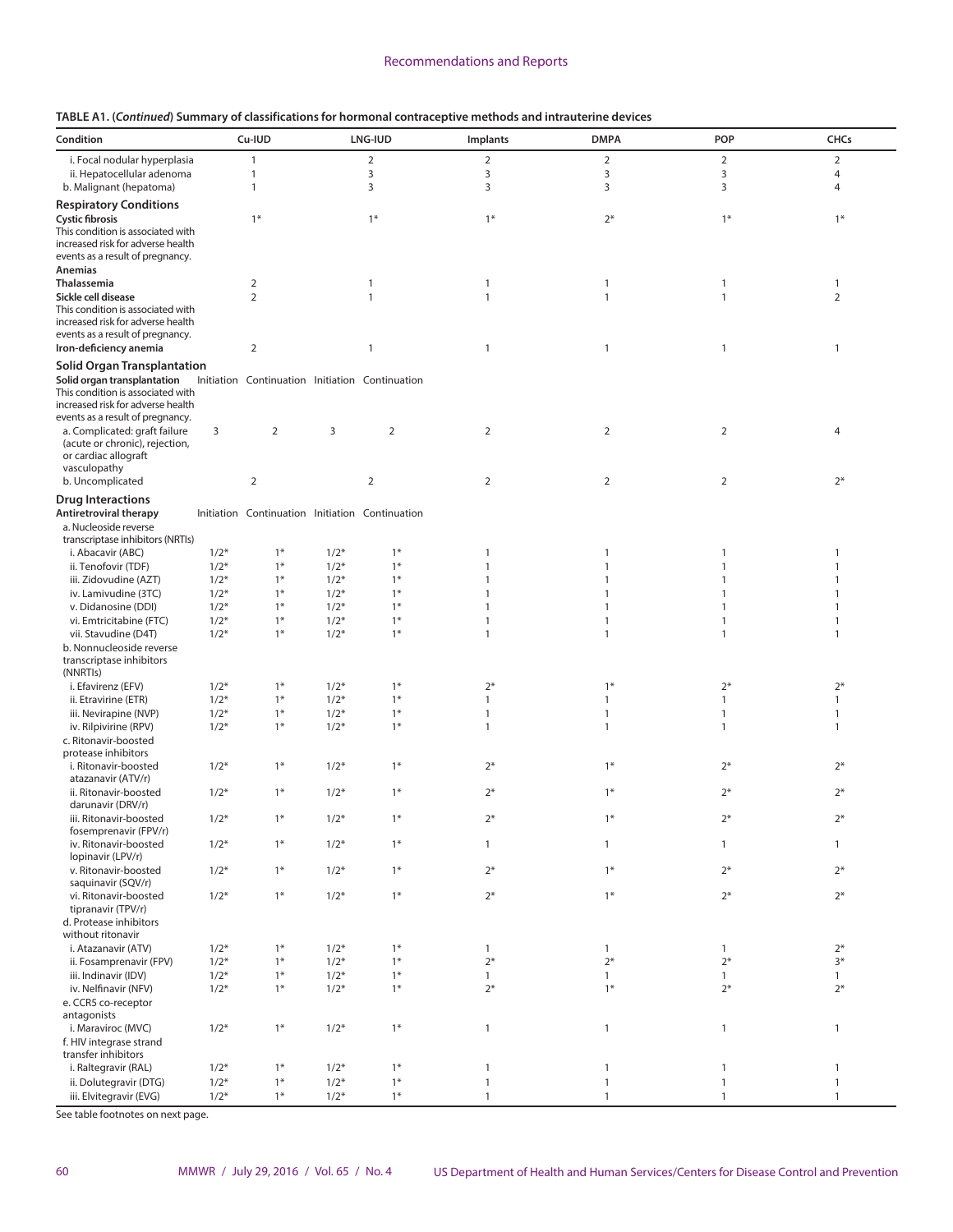|  |  | TABLE A1. (Continued) Summary of classifications for hormonal contraceptive methods and intrauterine devices |
|--|--|--------------------------------------------------------------------------------------------------------------|
|--|--|--------------------------------------------------------------------------------------------------------------|

| Condition                                                                                                                 |        | Cu-IUD |        | LNG-IUD | Implants | <b>DMPA</b> | <b>POP</b> | <b>CHCs</b> |
|---------------------------------------------------------------------------------------------------------------------------|--------|--------|--------|---------|----------|-------------|------------|-------------|
| g. Fusion inhibitors                                                                                                      |        |        |        |         |          |             |            |             |
| i. Enfuvirtide                                                                                                            | $1/2*$ | $1*$   | $1/2*$ | $1*$    |          |             |            |             |
| Anticonvulsant therapy                                                                                                    |        |        |        |         |          |             |            |             |
| a. Certain anticonvulsants<br>(phenytoin, carbamazepine,<br>barbiturates, primidone,<br>topiramate, and<br>oxcarbazepine) |        |        |        |         | $2*$     | $1*$        | $3*$       | $3*$        |
| b. Lamotrigine                                                                                                            |        |        |        |         |          |             |            | $3*$        |
| Antimicrobial therapy                                                                                                     |        |        |        |         |          |             |            |             |
| a. Broad-spectrum<br>antibiotics                                                                                          |        |        |        |         |          |             |            |             |
| b. Antifungals                                                                                                            |        |        |        |         |          |             |            |             |
| c. Antiparasitics                                                                                                         |        |        |        |         |          |             |            |             |
| d. Rifampin or rifabutin<br>therapy                                                                                       |        |        |        |         |          |             |            | 3*          |
| <b>Psychotropic medications</b>                                                                                           |        |        |        |         |          |             |            |             |
| a. SSRIs                                                                                                                  |        |        |        |         |          |             |            |             |
| St. John's wort                                                                                                           |        |        |        |         |          |             |            |             |

Abbreviations: BMI = body mass index; COC = combined oral contraceptive; Cu-IUD = copper-containing IUD; DMPA = depot medroxyprogesterone acetate; DVT = deep venous thrombosis; hCG = human chorionic gonadotropin; HDL = high-density lipoprotein; HIV = human immunodeficiency virus.; IUD = intrauterine device; LDL = low-density lipoprotein; LNG-IUD = levonorgestrel-releasing IUD; NA = not applicable; PE = pulmonary embolism; PID = pelvic inflammatory disease; POP = progestin-only pill; SSRI = selective serotonin reuptake inhibitor; STD = sexually transmitted disease.

\* Consult the respective appendix for each contraceptive method in the 2016 *U.S. Medical Eligibility Criteria for Contraceptive Use* (*1*) for clarifications to the numeric categories.

#### **References**

- 1. Curtis KM, Tepper NK, Jatlaoui TC, et al. U.S. medical eligibility criteria for contraceptive use, 2016. MMWR Recomm Rep 2016;65(No. RR-3).
- 2. The Criteria Committee of the New York Heart Association. Nomenclature and criteria for diagnosis of diseases of the heart and great vessels. 9th ed. Boston, MA: Little, Brown & Co; 1994.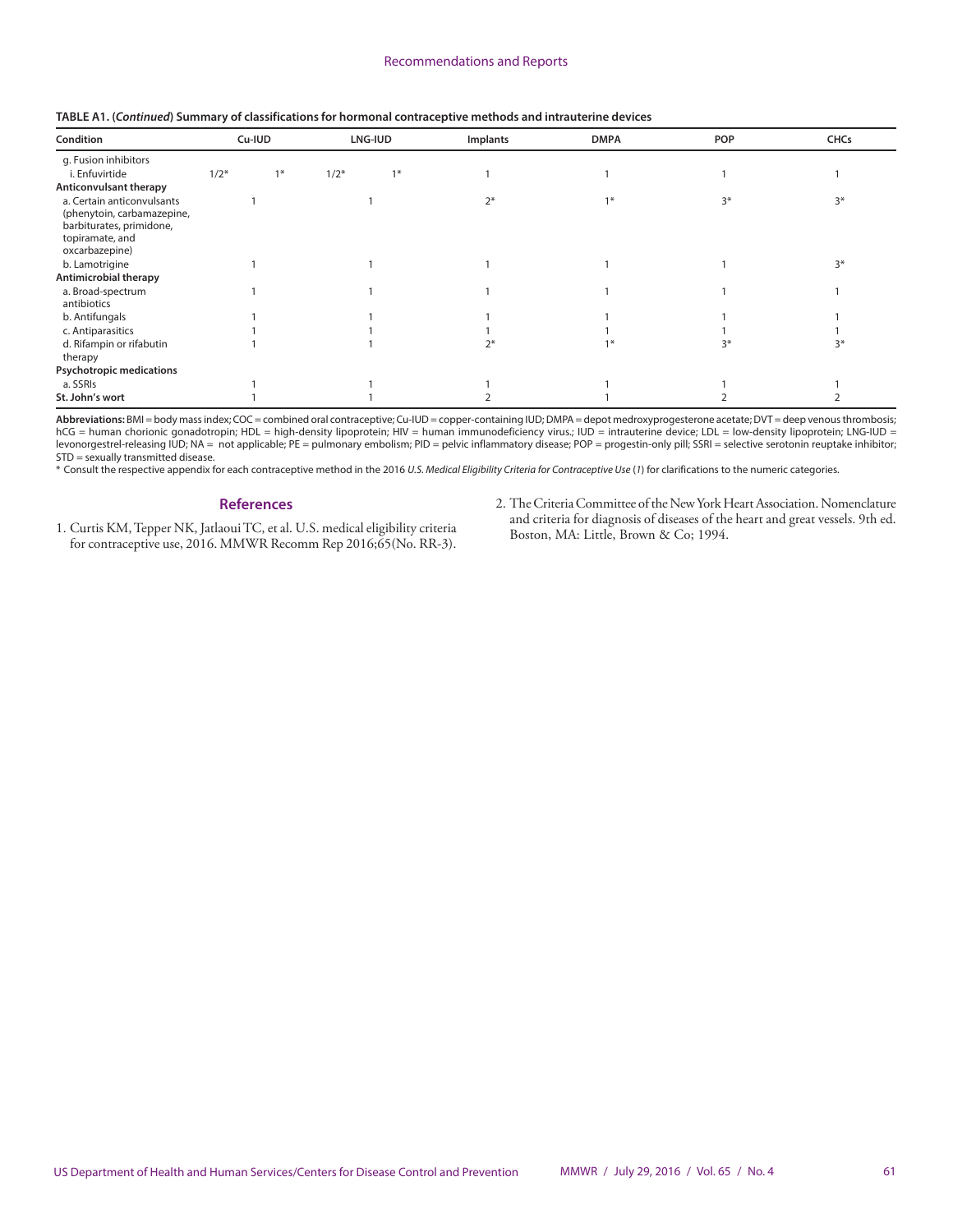# **Appendix B**

## **When To Start Using Specific Contraceptive Methods**

| Contraceptive method            | When to start (if the provider is<br>reasonably certain that the woman<br>is not pregnant) | <b>Additional contraception</b><br>(i.e., back-up) needed                     | <b>Examinations or tests needed</b><br>before initiation*    |
|---------------------------------|--------------------------------------------------------------------------------------------|-------------------------------------------------------------------------------|--------------------------------------------------------------|
| Copper-containing IUD           | Anytime                                                                                    | Not needed                                                                    | Bimanual examination and cervical<br>inspection <sup>†</sup> |
| Levonorgestrel-releasing IUD    | Anytime                                                                                    | If >7 days after menses started, use back-up<br>method or abstain for 7 days. | Bimanual examination and cervical<br>inspection <sup>†</sup> |
| Implant                         | Anytime                                                                                    | If >5 days after menses started, use back-up<br>method or abstain for 7 days. | None                                                         |
| Injectable                      | Anytime                                                                                    | If >7 days after menses started, use back-up<br>method or abstain for 7 days. | None                                                         |
| Combined hormonal contraceptive | Anytime                                                                                    | If >5 days after menses started, use back-up<br>method or abstain for 7 days. | Blood pressure measurement                                   |
| Progestin-only pill             | Anytime                                                                                    | If >5 days after menses started, use back-up<br>method or abstain for 2 days. | None                                                         |

**Abbreviations:** BMI = body mass index; HIV = human immunodeficiency virus; IUD = intrauterine device; STD = sexually transmitted disease; U.S. MEC = *U.S. Medical Eligibility Criteria for Contraceptive Use*.

\* Weight (BMI) measurement is not needed to determine medical eligibility for any methods of contraception because all methods can be used (U.S. MEC 1) or generally can be used (U.S. MEC 2) among obese women (Box 1). However, measuring weight and calculating BMI (weight [kg] / height [m]<sup>2</sup>) at baseline might be helpful for monitoring any changes and counseling women who might be concerned about weight change perceived to be associated with their contraceptive method.

† Most women do not require additional STD screening at the time of IUD insertion. If a woman with risk factors for STDs has not been screened for gonorrhea and chlamydia according to CDC's *STD Treatment Guidelines* (http://www.cdc.gov/std/treatment), screening can be performed at the time of IUD insertion, and insertion should not be delayed. Women with current purulent cervicitis or chlamydial infection or gonococcal infection should not undergo IUD insertion (U.S. MEC 4).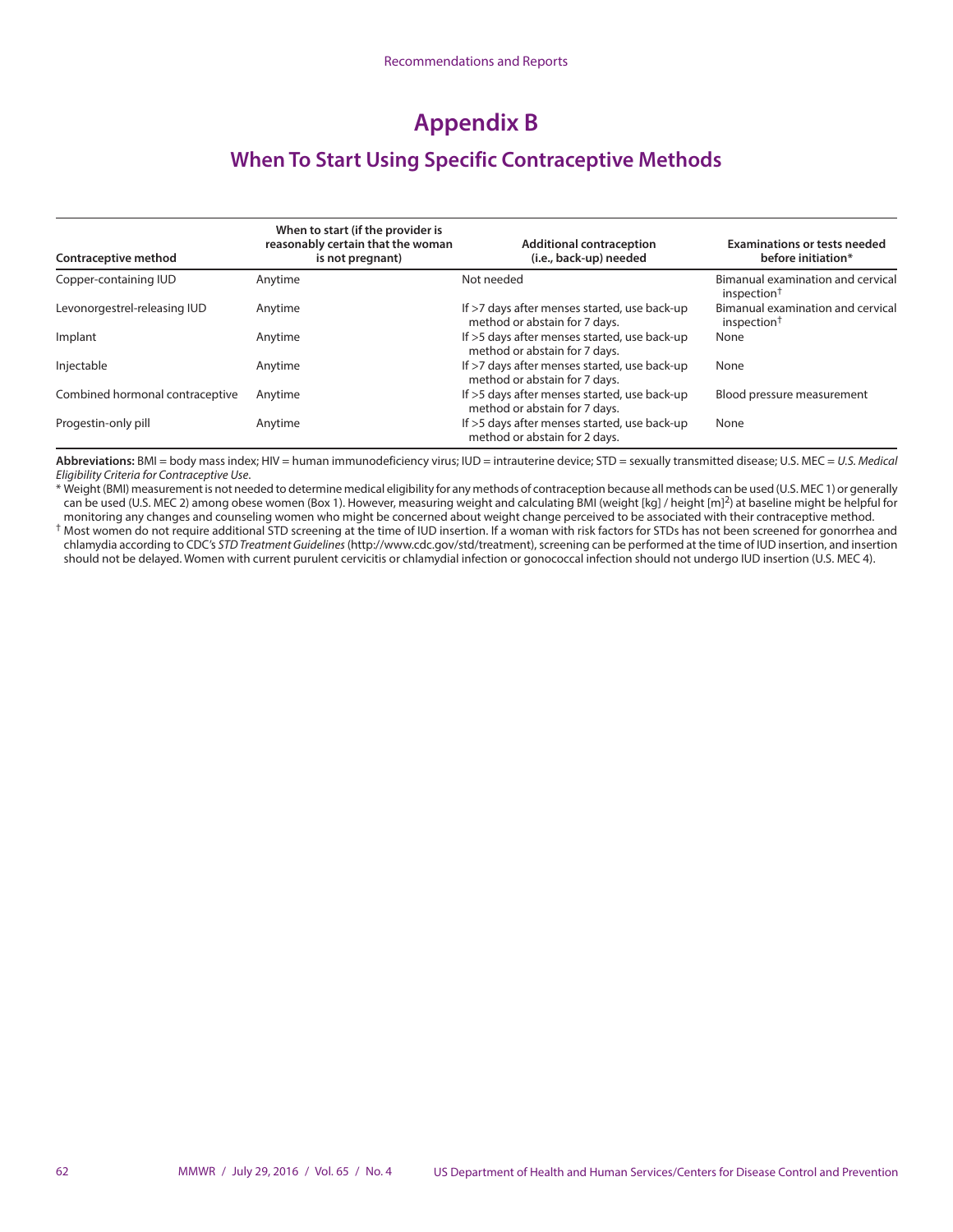# **Appendix C**

## **Examinations and Tests Needed Before Initiation of Contraceptive Methods**

The examinations or tests noted apply to women who are presumed to be healthy (Table C1). Those with known medical problems or other special conditions might need additional examinations or tests before being determined to be appropriate candidates for a particular method of contraception. The 2016 *U.S. Medical Eligibility Criteria for Contraceptive Use* (U.S. MEC) might be useful in such circumstances (*1*). The following classification was considered useful in differentiating the applicability of the various examinations or tests:

- **• Class A:** essential and mandatory in all circumstances for safe and effective use of the contraceptive method.
- **• Class B:** contributes substantially to safe and effective use, but implementation may be considered within the public health and/or service context; risk of not performing an examination or test should be balanced against the benefits of making the contraceptive method available.
- **• Class C:** does not contribute substantially to safe and effective use of the contraceptive method.

These classifications focus on the relationship of the examinations or tests to safe initiation of a contraceptive method. They are not intended to address the appropriateness of these examinations or tests in other circumstances. For example, some of the examinations or tests that are not deemed necessary for safe and effective contraceptive use might be appropriate for good preventive health care or for diagnosing or assessing suspected medical conditions. Any additional screening needed for preventive health care can be performed at the time of contraception initiation and initiation should not be delayed for test results.

No examinations or tests are needed before initiating condoms or spermicides. A bimanual examination is necessary for diaphragm fitting. A bimanual examination and cervical inspection are needed for cervical cap fitting.

#### **References**

1. Curtis KM, Tepper NK, Jatlaoui TC, et al. U.S. medical eligibility criteria for contraceptive use, 2016. MMWR Recomm Rep 2016;65(No. RR-3).

|                                                       | Contraceptive method and class |         |            |            |            |        |                                            |  |  |  |
|-------------------------------------------------------|--------------------------------|---------|------------|------------|------------|--------|--------------------------------------------|--|--|--|
| <b>Examination or test</b>                            | Cu-IUD and<br>LNG-IUD          | Implant | Injectable | <b>CHC</b> | <b>POP</b> | Condom | Diaphragm<br>o۳<br>cervical cap Spermicide |  |  |  |
| <b>Examination</b>                                    |                                |         |            |            |            |        |                                            |  |  |  |
| Blood pressure                                        |                                |         |            | $A^*$      |            |        |                                            |  |  |  |
| Weight (BMI) (weight [kg] / height [m] <sup>2</sup> ) |                                |         |            |            |            |        |                                            |  |  |  |
| Clinical breast examination                           |                                |         |            |            |            |        |                                            |  |  |  |
| Bimanual examination and cervical inspection          | Α                              |         |            |            |            |        | $A^{\S}$                                   |  |  |  |
| Laboratory test                                       |                                |         |            |            |            |        |                                            |  |  |  |
| Glucose                                               |                                |         |            |            |            |        |                                            |  |  |  |
| Lipids                                                |                                |         |            |            |            |        |                                            |  |  |  |
| Liver enzymes                                         |                                |         |            |            |            |        |                                            |  |  |  |
| Hemoglobin                                            |                                |         |            |            |            |        |                                            |  |  |  |
| Thrombogenic mutations                                |                                |         |            |            |            |        |                                            |  |  |  |
| Cervical cytology (Papanicolaou test)                 |                                |         |            |            |            |        |                                            |  |  |  |
| STD screening with laboratory tests                   |                                |         |            |            |            |        |                                            |  |  |  |
| HIV screening with laboratory tests                   |                                |         |            |            |            |        |                                            |  |  |  |

#### **TABLE C1. Examinations and tests needed before initiation of contraceptive methods**

**Abbreviations:** BMI = body mass index; CHC = combined hormonal contraceptive; Cu-IUD = copper-containing intrauterine device; HIV = human immunodeficiency virus; LNG-IUD = levonorgestrel-releasing intrauterine device; POP = progestin-only pill; STD = sexually transmitted disease; U.S. MEC = *U.S. Medical Eligibility Criteria for Contraceptive Use*.

\* In instances in which blood pressure cannot be measured by a provider, blood pressure measured in other settings can be reported by the woman to her provider. † Weight (BMI) measurement is not needed to determine medical eligibility for any methods of contraception because all methods can be used (U.S. MEC 1) or generally can be used (U.S. MEC 2) among obese women (Box 1). However, measuring weight and calculating BMI at baseline might be helpful for monitoring any changes and counseling women who might be concerned about weight change perceived to be associated with their contraceptive method.

§ A bimanual examination (not cervical inspection) is needed for diaphragm fitting.

¶ Most women do not require additional STD screening at the time of IUD insertion. If a woman with risk factors for STDs has not been screened for gonorrhea and chlamydia according to CDC's *STD Treatment Guidelines* (http://www.cdc.gov/std/treatment), screening can be performed at the time of IUD insertion, and insertion should not be delayed. Women with current purulent cervicitis or chlamydial infection or gonococcal infection should not undergo IUD insertion (U.S. MEC 4).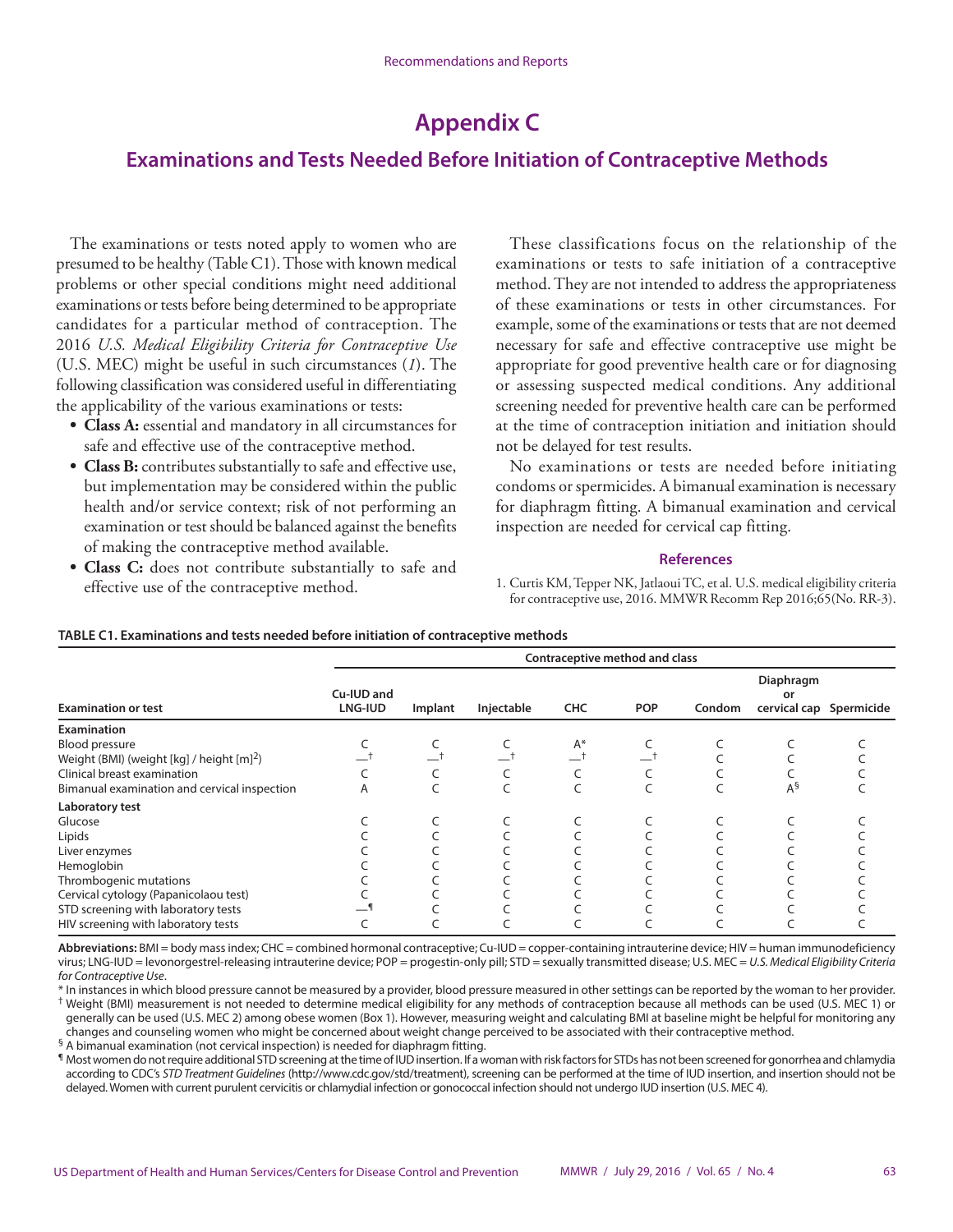# **Appendix D**

## **Routine Follow-Up After Contraceptive Initiation**

These recommendations address when routine follow-up is recommended for safe and effective continued use of contraception for healthy women (Table D1). The recommendations refer to general situations and might vary for different users and different situations. Specific populations who might benefit from frequent follow-up visits include adolescents, those with certain medical conditions or characteristics, and those with multiple medical conditions.

#### **TABLE D1. Routine follow-up after contraceptive initiation**

| Contraceptive method                                                                                                                                                                                                                                                                                  |                   |         |            |            |            |  |
|-------------------------------------------------------------------------------------------------------------------------------------------------------------------------------------------------------------------------------------------------------------------------------------------------------|-------------------|---------|------------|------------|------------|--|
| <b>Action</b>                                                                                                                                                                                                                                                                                         | Cu-IUD or LNG-IUD | Implant | Injectable | <b>CHC</b> | <b>POP</b> |  |
| General follow-up                                                                                                                                                                                                                                                                                     |                   |         |            |            |            |  |
| Advise women to return at any time to discuss side effects or<br>other problems or if they want to change the method. Advise<br>women using IUDs, implants, or injectables when the IUD or<br>implant needs to be removed or when a reinjection is needed.<br>No routine follow-up visit is required. | Х                 | X       | X          | X          | X          |  |
| Other routine visits                                                                                                                                                                                                                                                                                  |                   |         |            |            |            |  |
| Assess the woman's satisfaction with her current method and<br>whether she has any concerns about method use.                                                                                                                                                                                         | X                 | X       | X          | X          | X          |  |
| Assess any changes in health status, including medications, that<br>would change the method's appropriateness for safe and<br>effective continued use based on U.S. MEC (i.e., category 3 and 4<br>conditions and characteristics) (Box 1).                                                           | X                 | X       | X          | X          | X          |  |
| Consider performing an examination to check for the presence<br>of IUD strings.                                                                                                                                                                                                                       | X                 |         |            |            |            |  |
| Consider assessing weight changes and counseling women<br>who are concerned about weight change perceived to be<br>associated with their contraceptive method.                                                                                                                                        | X                 | X       | X          | X          | X          |  |
| Measure blood pressure.                                                                                                                                                                                                                                                                               |                   |         |            | X          |            |  |

**Abbreviations:** CHC = combined hormonal contraceptives; Cu-IUD = copper-containing intrauterine device; HIV = human immunodeficiency virus; IUD = intrauterine device; LNG-IUD = levonorgestrel-releasing intrauterine device; POP = progestin-only pills; U.S. MEC = *U.S. Medical Eligibility Criteria for Contraceptive Use*.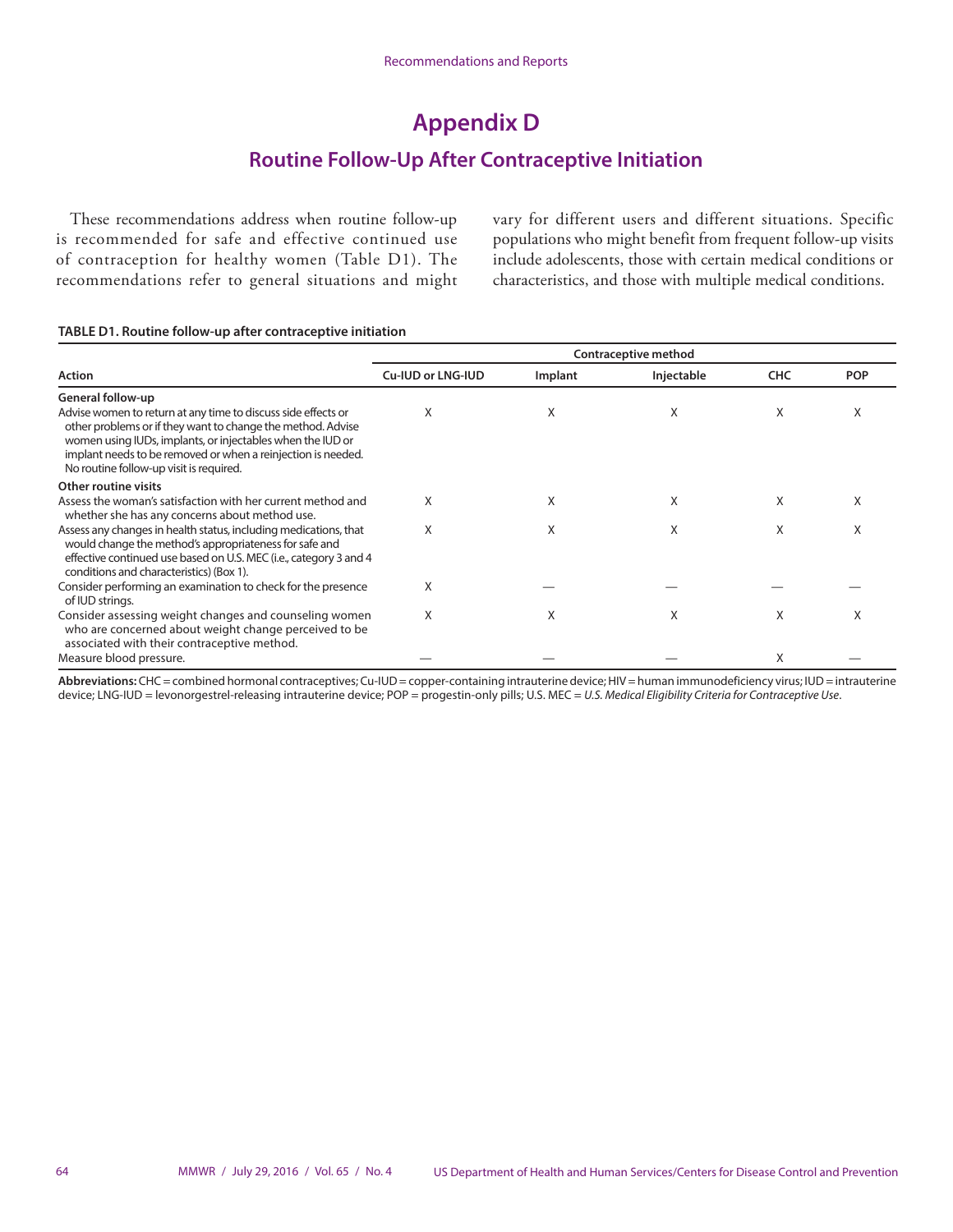**Appendix E**

## **Management of Women with Bleeding Irregularities While Using Contraception\***



#### **Management of women with bleeding irregularities while using contraception**

Counsel on alternative methods and offer another method, if desired.

Abbreviations: CHC = combined hormonal contraceptive; COC = combined oral contraceptive; Cu-IUD = copper-containing intrauterine device; DMPA = depot medroxyprogesterone acetate; LNG-IUD = levonorgestrel-releasing intrauterine device; NSAIDs = nonsteroidal antiinflammatory drugs.

\* If clinically warranted, evaluate for underlying condition. Treat the condition or refer for care. Heavy or prolonged bleeding, either unscheduled or menstrual, is uncommon among LNG-IUD users and implant users.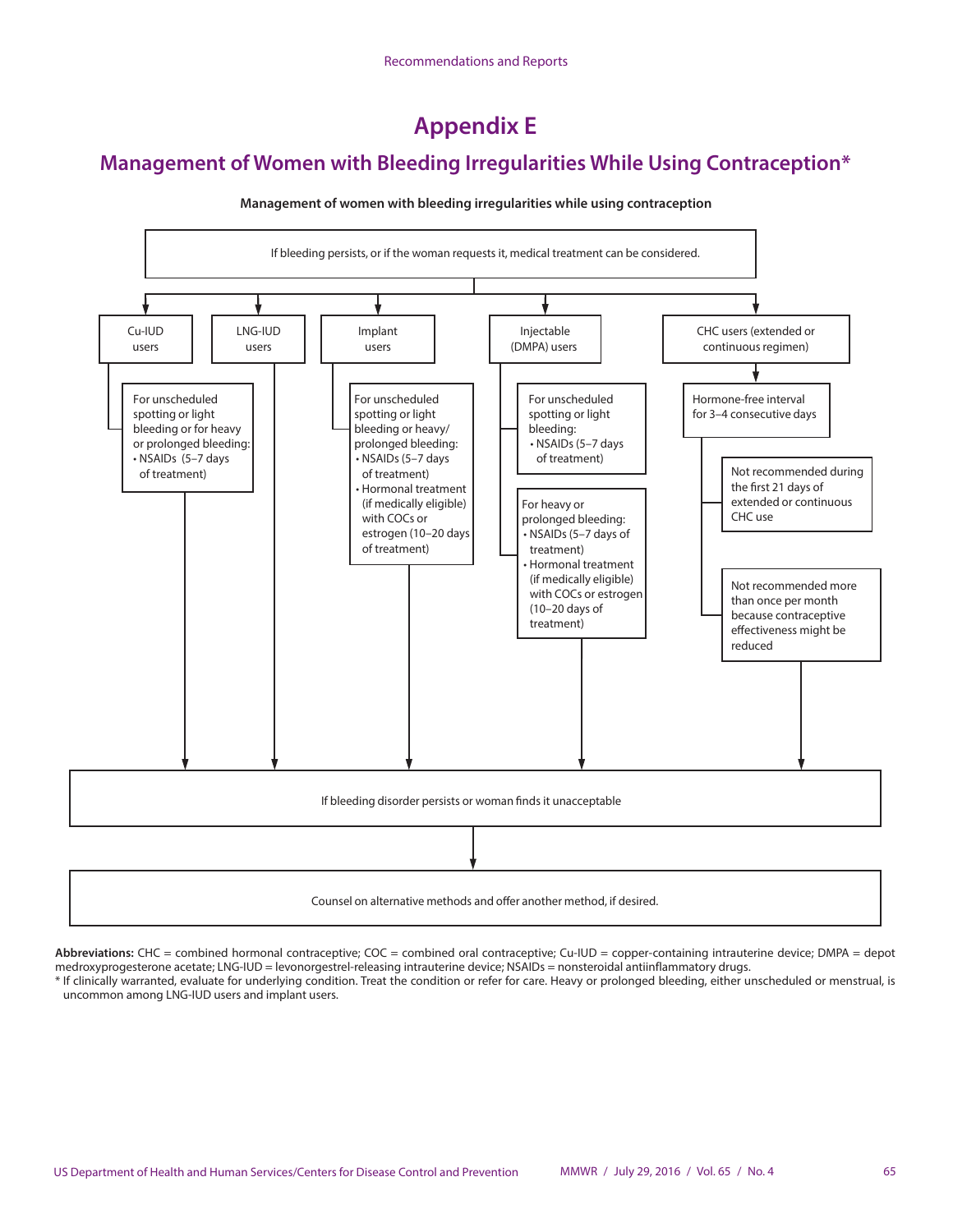# **Appendix F**

## **Management of Intrauterine Devices When Users are Found To Have Pelvic Inflammatory Disease\***

**Management of intrauterine devices when users of copper-containing intrauterine devices or levonorgestrel-releasing intrauterine devices are found to have pelvic inflammatory disease**



**Abbreviations:** IUD = intrauterine device; PID = pelvic inflammatory disease.

\* Treat according to the CDC *Sexually Transmitted Diseases Treatment Guidelines* [\(http://www.cdc.gov/std/treatment](http://www.cdc.gov/std/treatment)).